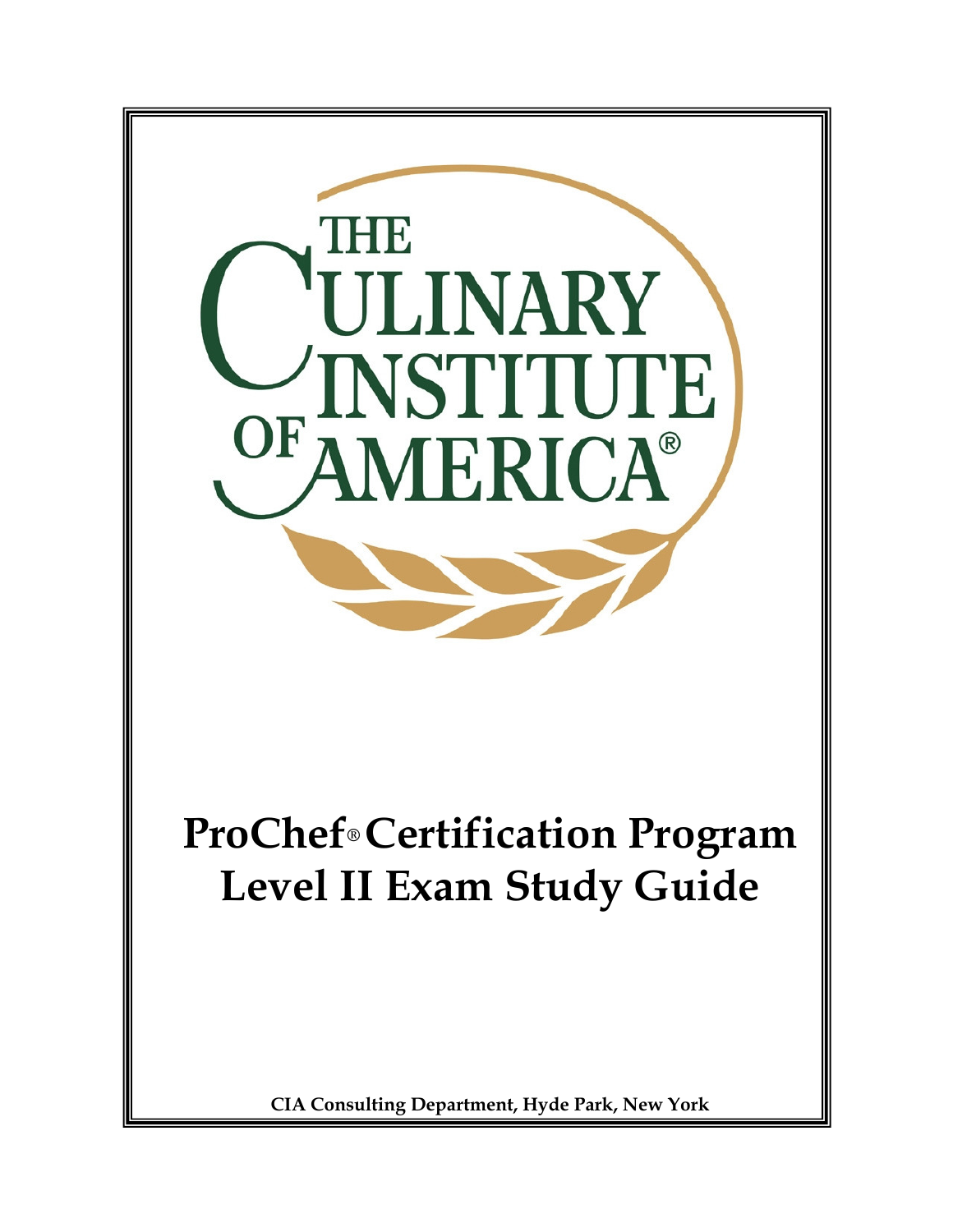Copyright © 2019 The Culinary Institute of America All Rights Reserved

s manual is published and copyrighted by The Culinary Institute of America. Copying, duplicating, selling or otherwise distributing this product is hereby expressly forbidden except by prior written consent of The Culinary Institute of America.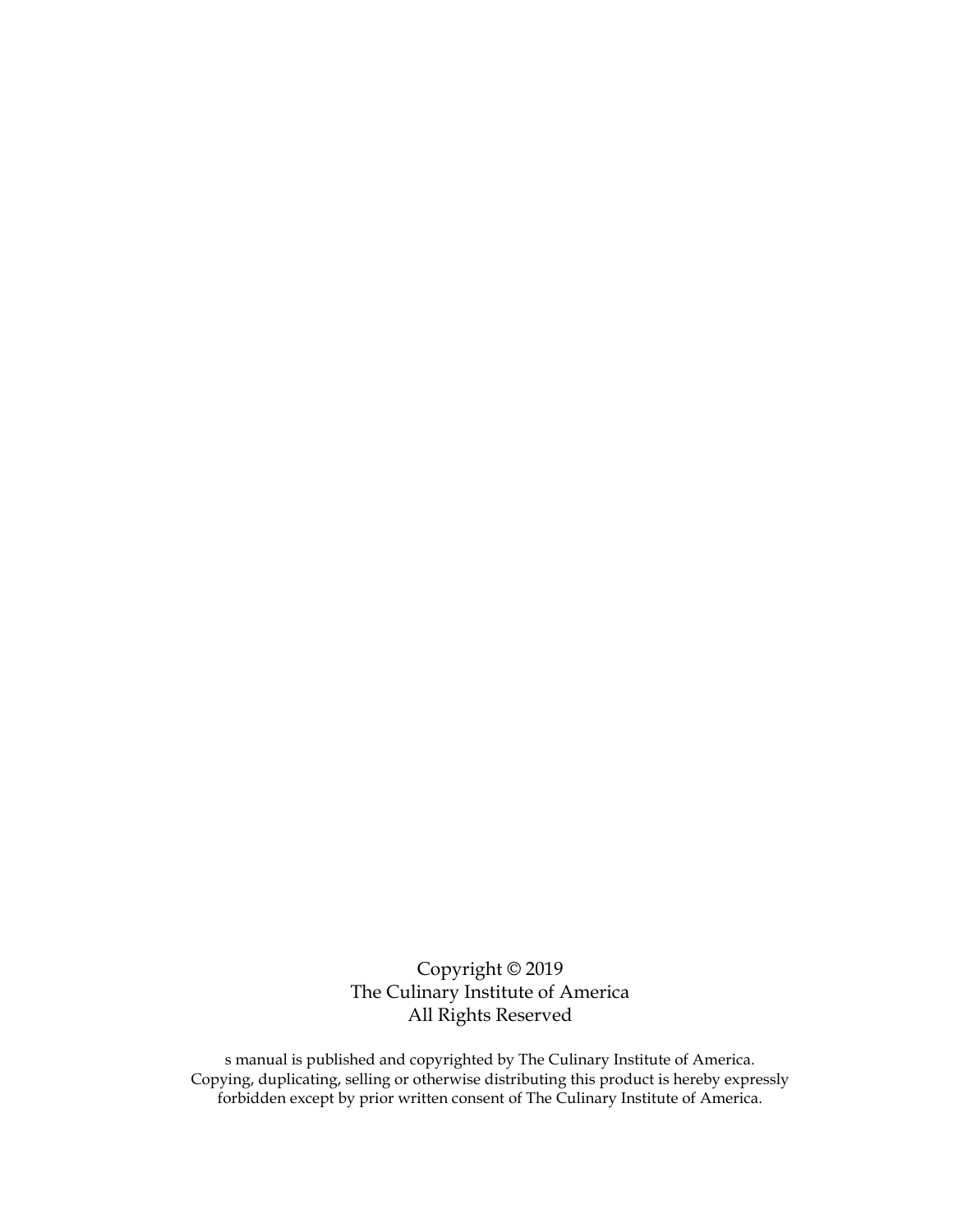**The Culinary Institute of America** 1946 Campus Drive Hyde Park, NY 12538-1499 Tel: 845-452-9600 www.ciachef.edu



THE WORLD'S PREMIER **CULINARY COLLEGE** 

Welcome, ProChef Certification Candidate!

Congratulations on making the decision to validate the skills you've gained as a professional culinarian. You have committed to a rigorous process that offers you the opportunity to not only earn a valuable professional certification and promote yourself with a mark of accomplishment, but also help advance our industry.

The ProChef Certification exam, and the skills you practice preparing for it, will challenge you to be the very best you can be. During your time in the program, be sure to take note of all the experience has to offer. You'll want to recall these memories when sharing your knowledge with colleagues who will follow in your footsteps to gain *their* ProChef certification.

At any time in the process, please feel free to share your thoughts with me, or any of the exam evaluators and staff. We value your insight as we continually strive to offer the best, most effective certification program.

Thank you for your pride in our profession, commitment to lifelong learning, and spirit of giving back to the industry we all love. We are truly happy you have chosen to embark on this journey, and look forward to your successfully completing the program and representing the ProChef ideals as you go forward in your career.

Wishing you all the best,

 $\overline{\mathcal{M}}$ 

Brad Barnes, CMC Director—CIA Consulting 845-451-1613| b\_barnes @culinary.edu

P.S. Did you know that the CIA is an independent, not-for-profit college? As such, your tuition supports our core mission of providing the world's best professional culinary education. If you would like to further support the future of food with the gift of education, please visit www.ciagiving.org.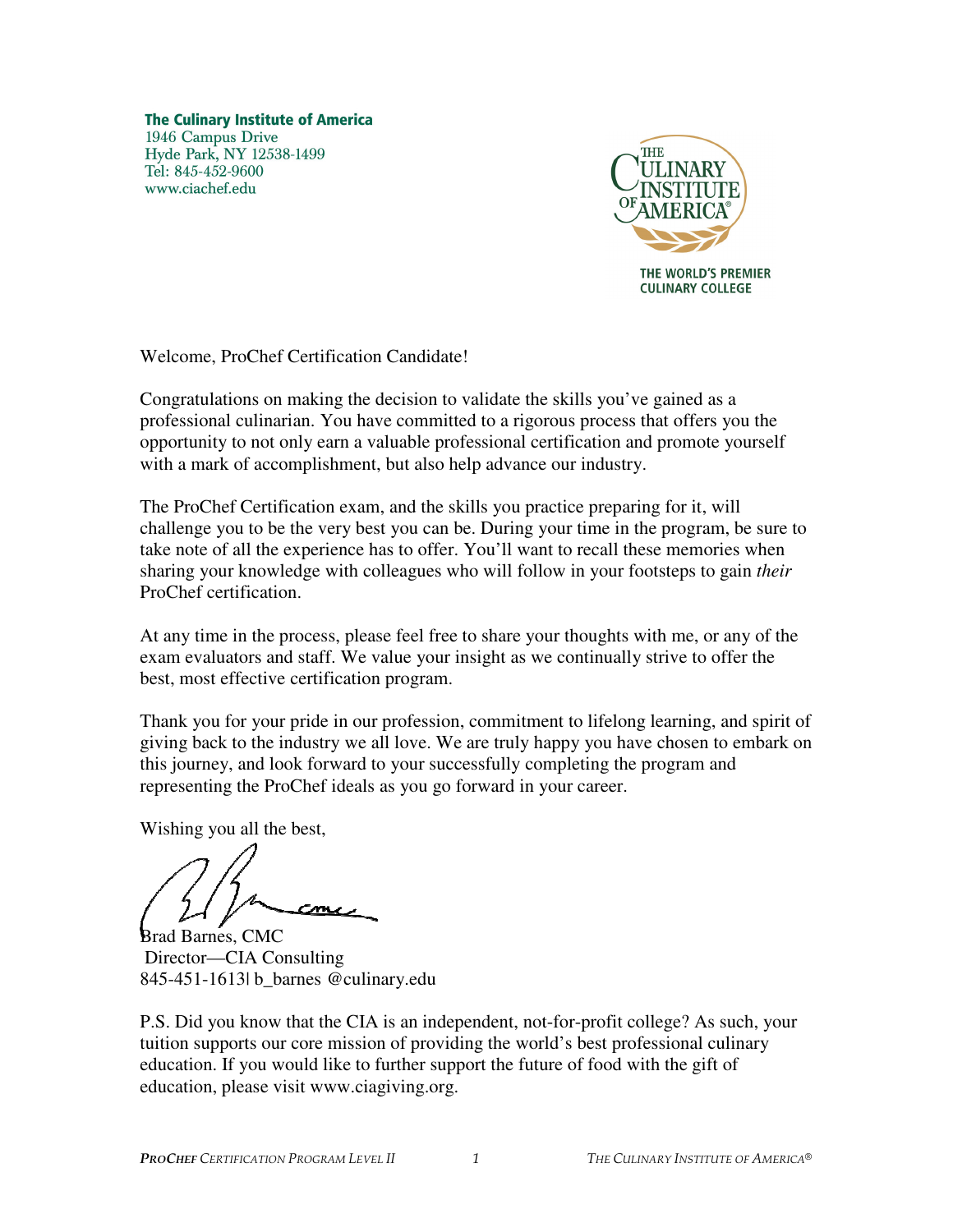# **TABLE OF CONTENTS**

| <b>OVERVIEW PROCHEF CERTIFICATION PROGRAM LEVEL II EXAM CERTIFICATION</b>     |  |
|-------------------------------------------------------------------------------|--|
|                                                                               |  |
|                                                                               |  |
|                                                                               |  |
|                                                                               |  |
|                                                                               |  |
|                                                                               |  |
|                                                                               |  |
|                                                                               |  |
|                                                                               |  |
|                                                                               |  |
|                                                                               |  |
|                                                                               |  |
| PRACTICAL EXAMINATION KITCHEN FLOOR SCORE SHEET: BAKING AND PASTRY 36         |  |
| PRACTICAL EXAMINATION TASTING AND SKILL EVALUATION SHEET: BAKING AND PASTRY38 |  |
|                                                                               |  |
|                                                                               |  |
| MEDITERRANEAN CUISINE: GUIDELINES AND JUDGING FORM FOR FLOOR SCORE SHEETS43   |  |
|                                                                               |  |
|                                                                               |  |
|                                                                               |  |
|                                                                               |  |
| RESOURCES: THE 2015 DIETARY GUIDELINES FOR AMERICANS OUTLINED BY THE USDA'S   |  |
|                                                                               |  |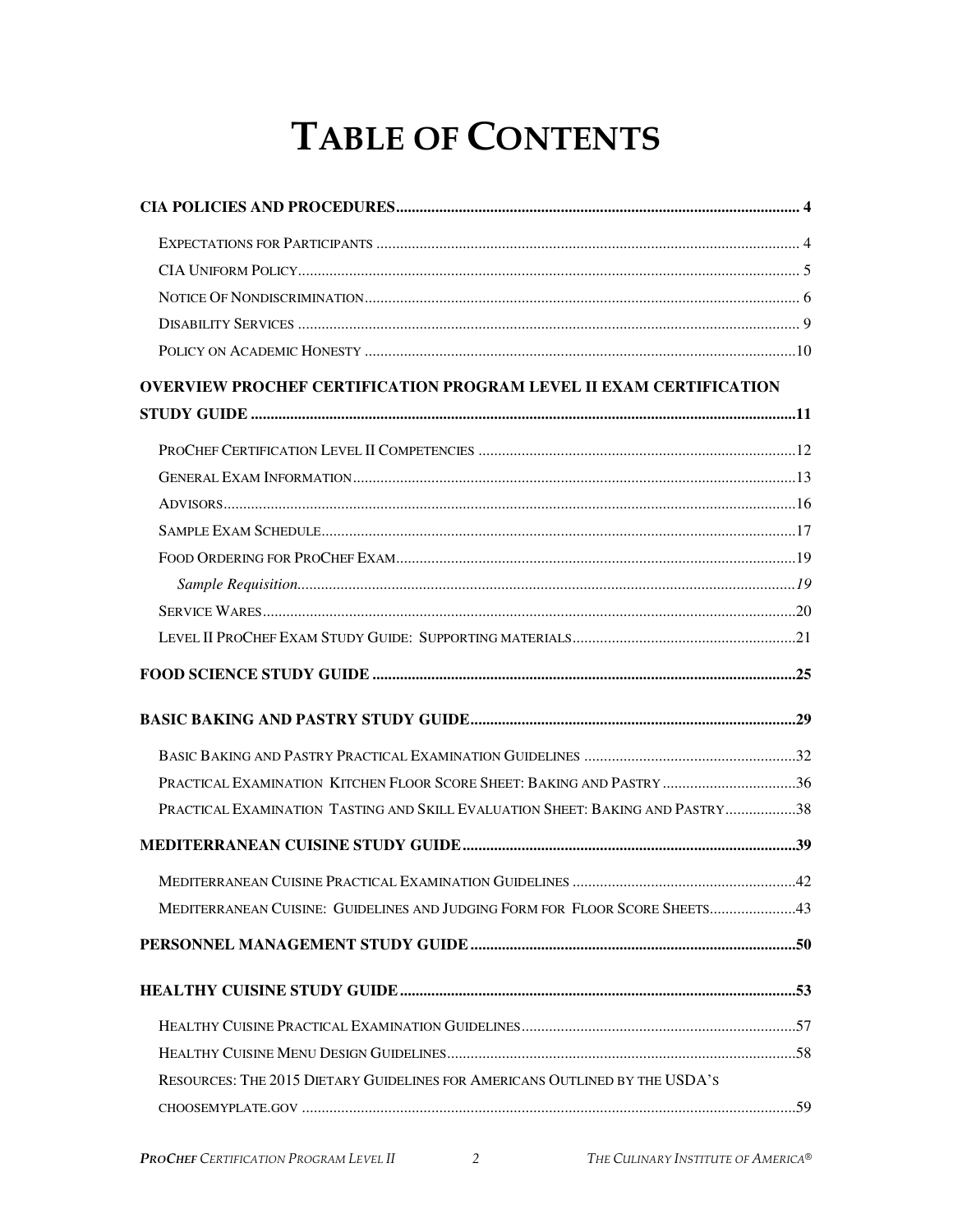| PRACTICAL EXAMINATION KITCHEN FLOOR SCORE SHEET: HEALTHY CUISINE  69        |
|-----------------------------------------------------------------------------|
| HEALTHY CUISINE: GUIDELINES AND JUDGING FORM FOR TASTING SCORE SHEETS 70    |
| PRACTICAL EXAMINATION TASTING AND SKILL EVALUATION SHEET: HEALTHY CUISINE 2 |
|                                                                             |
|                                                                             |
|                                                                             |
|                                                                             |
|                                                                             |
|                                                                             |
|                                                                             |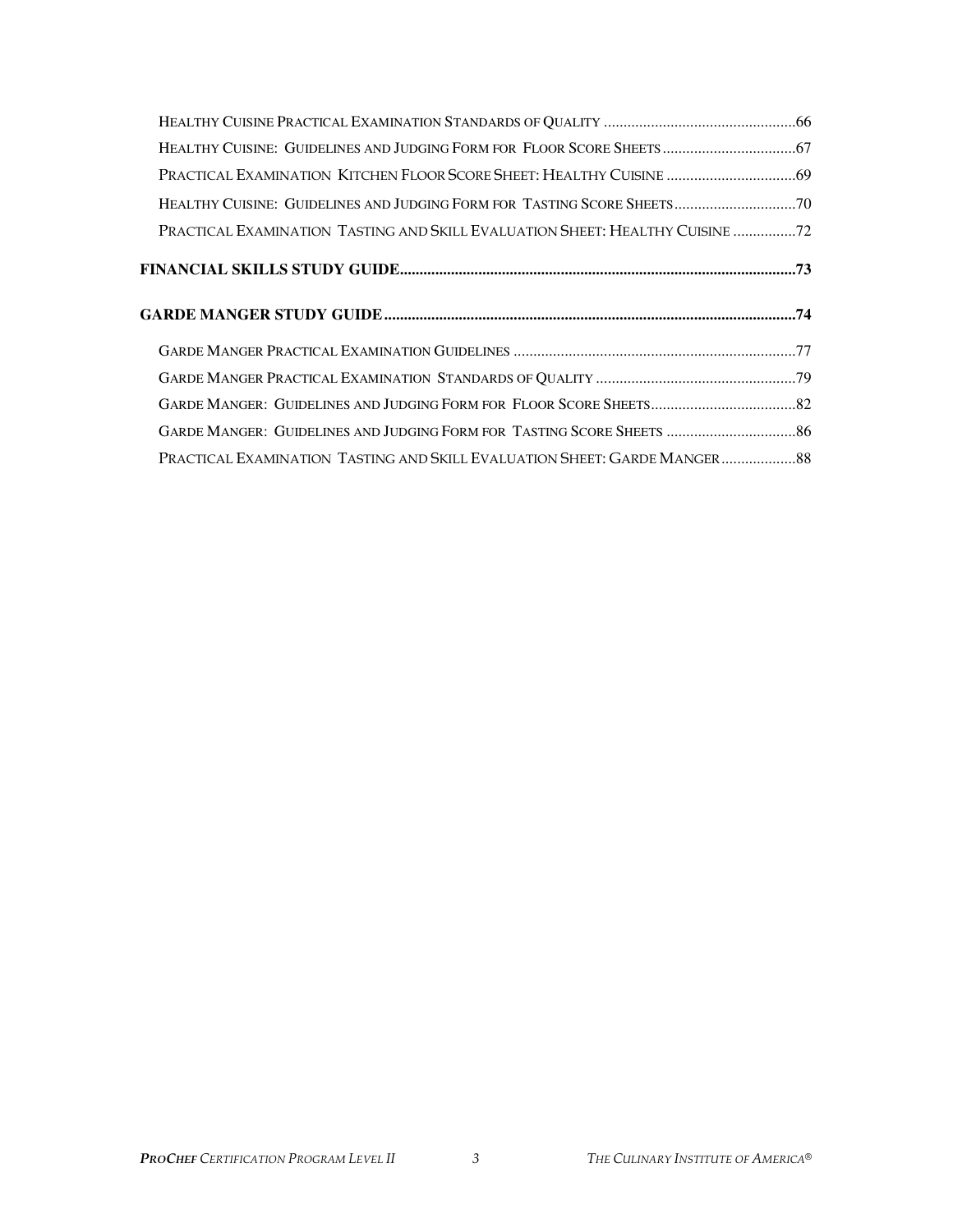# **CIA POLICIES AND PROCEDURES**

### **EXPECTATIONS FOR PARTICIPANTS**

- $\boxtimes$  Remain in attendance for the exam duration
- $\boxtimes$  Actively participate
- $\boxtimes$  Return promptly from breaks
- $\boxtimes$  No cell phone use or text messaging in the kitchen or during any exam time
- $\boxtimes$  Follow all established health and safety regulations
	- o In addition to the precautions necessary to guard against food-borne illness, care must also be taken to avoid accidents. The following safety measures should be practiced.
		- Wash hands before beginning work in the kitchen
		- Keep all perishable items refrigerated until needed
		- NYS law when handling "ready-to-eat" food items, if you don't cook it, glove it!
		- Wash hands, cutting boards, knives, etc. when switching between meats and vegetables
- $\boxtimes$  Adhere to appropriate CIA uniform and attire standards as outlined on the following page.
	- o The Culinary Institute of America (CIA) is committed to providing a working and learning environment free from harassment. Members of the CIA community, guests, and visitors have the right to be free from any form of harassment (which includes sexual misconduct and sexual harassment) or discrimination; all are expected to conduct themselves in a manner that does not infringe upon the rights of others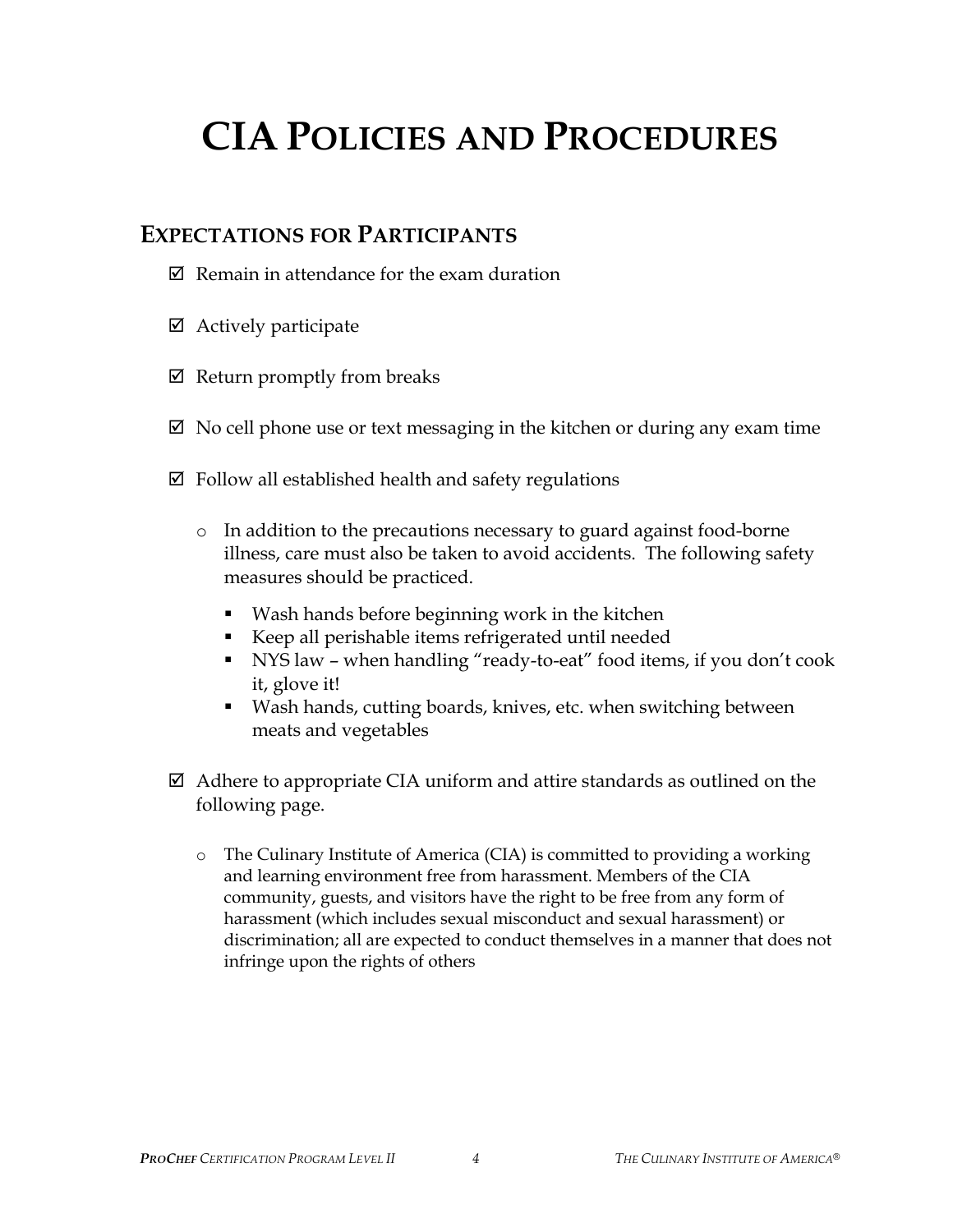# **CIA UNIFORM POLICY**

To foster a professional working environment and to maintain the highest standards of safety and sanitation, the CIA has adopted the following uniform code. Each item has been designed with a practical function in mind. These items must be worn in all production classes unless otherwise stated.

- $\boxtimes$  Chef's jacket
- $\boxtimes$  Kitchen pants, preferably black or checked
- Shoes
	- o Should be made of hard leather, with low heels, slip-resistant soles, and no open toes
- Neckerchief (optional)
- $\boxtimes$  Toque (provided in class)
- $\boxtimes$  Apron (provided in class)
- $\boxtimes$  Side towel (provided in class)
- ⊠ Jewelry
	- o Not permitted except for one plain ring to minimize exposure to potential hazards
- **M** Hair
	- o Should be neatly maintained, clean, and under control at all times
	- o Long hair should be pinned up and worn under a hair net

\*Appropriate attire for our business management classes is business or business casual.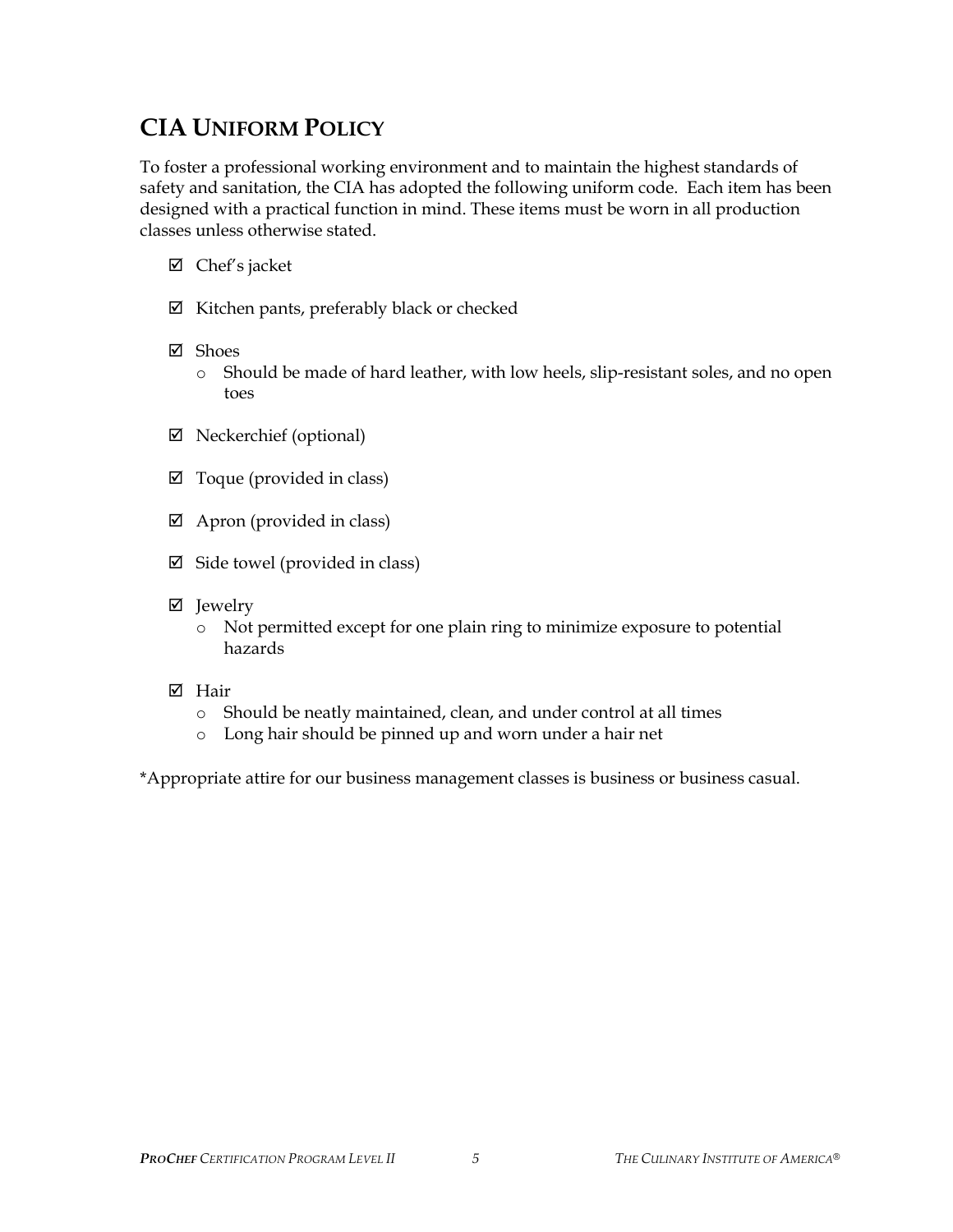### **NOTICE OF NONDISCRIMINATION**

The Culinary Institute of America (CIA) is an Equal Opportunity Employer committed to the principle of equal opportunity in education and employment, in compliance with Title IX of the Education Amendments of 1972, Section 504 of the Rehabilitation Act of 1973, Title VI and Title VII of the Civil Rights Act of 1964, Age Discrimination Act of 1975, and other federal, state, and local laws.

The CIA does not discriminate against individuals on the basis of race, color, sex, sexual orientation, gender identity, religion, disability, age, genetic information, marital status, veteran status, ancestry, national or ethnic origin, or any other protected group or classification under federal or state laws. These principles also apply to admissions, financial aid, academic matters, career services, counseling, housing, employment policies, scholarship programs, medical services, and all other programs and activities available at the CIA.

The Culinary Institute of America, pursuant to Title IX, Title VII, and state laws, also prohibits sexual harassment, which includes sexual assault and sexual violence.

The HR Director, Faculty Relations is designated as the Title IX Coordinator and Age Discrimination Act Coordinator for the CIA. Inquiries to the CIA concerning the application of the Age Discrimination Act and Title IX, and their implementing regulations may be referred to the Title IX and Age Discrimination Act Coordinator, or to the Office for Civil Rights (OCR) of the U.S. Department of Education. Additionally, complaints including the procedure for filing a complaint regarding this Notice of Nondiscrimination and the CIA's compliance with applicable laws, statutes, and regulations as outlined above, may also be directed to:

### **Civil Rights Compliance Officers:**

Joseph Morano—HR Director, Faculty Relations Title IX and Age Discrimination Act Coordinator The Culinary Institute of America 1946 Campus Drive, Hyde Park, NY 12538 Office: Roth Hall, Room S-324 Telephone: 845-451-1314 E-mail: j\_morano@culinary.edu

Maura King, Director—Compliance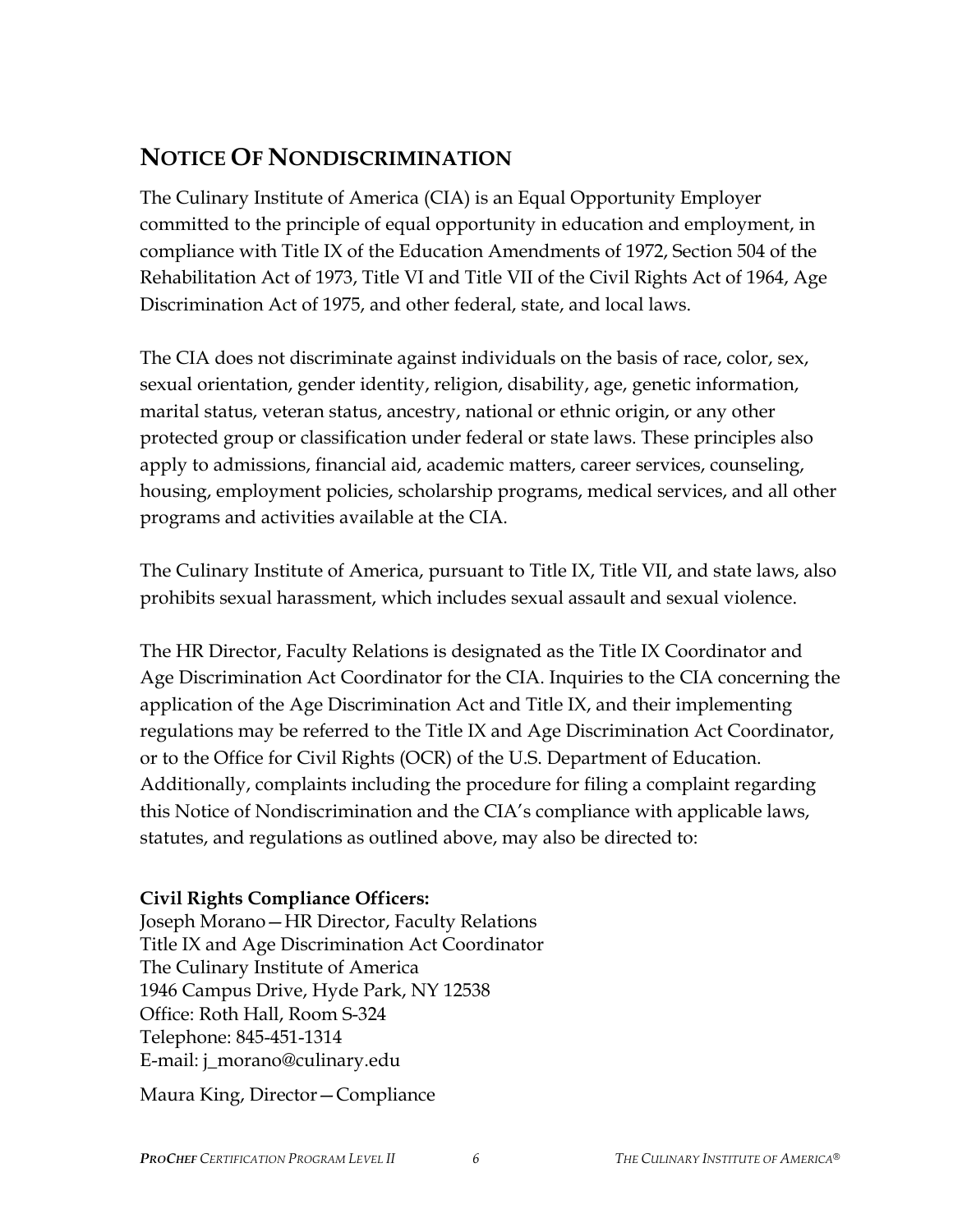504/ADA Coordinator The Culinary Institute of America 1946 Campus Drive, Hyde Park, NY 12538 Office: Roth Hall, Room S-351 Telephone: 845-451-1429 E-mail: m\_king@culinary.edu

#### OR

U.S. Department of Education Office for Civil Rights Lyndon Baines Johnson Department of Education Building 400 Maryland Avenue, SW Washington, DC 20202-1100 Telephone: 1-800-421-3481 Fax: 202-453-6012; TDD: 1-877-521-2172 E-mail: OCR@ed.gov

The Harassment, Sexual Misconduct, and Discrimination Policy can be found at www.ciachef.edu/consumer-information.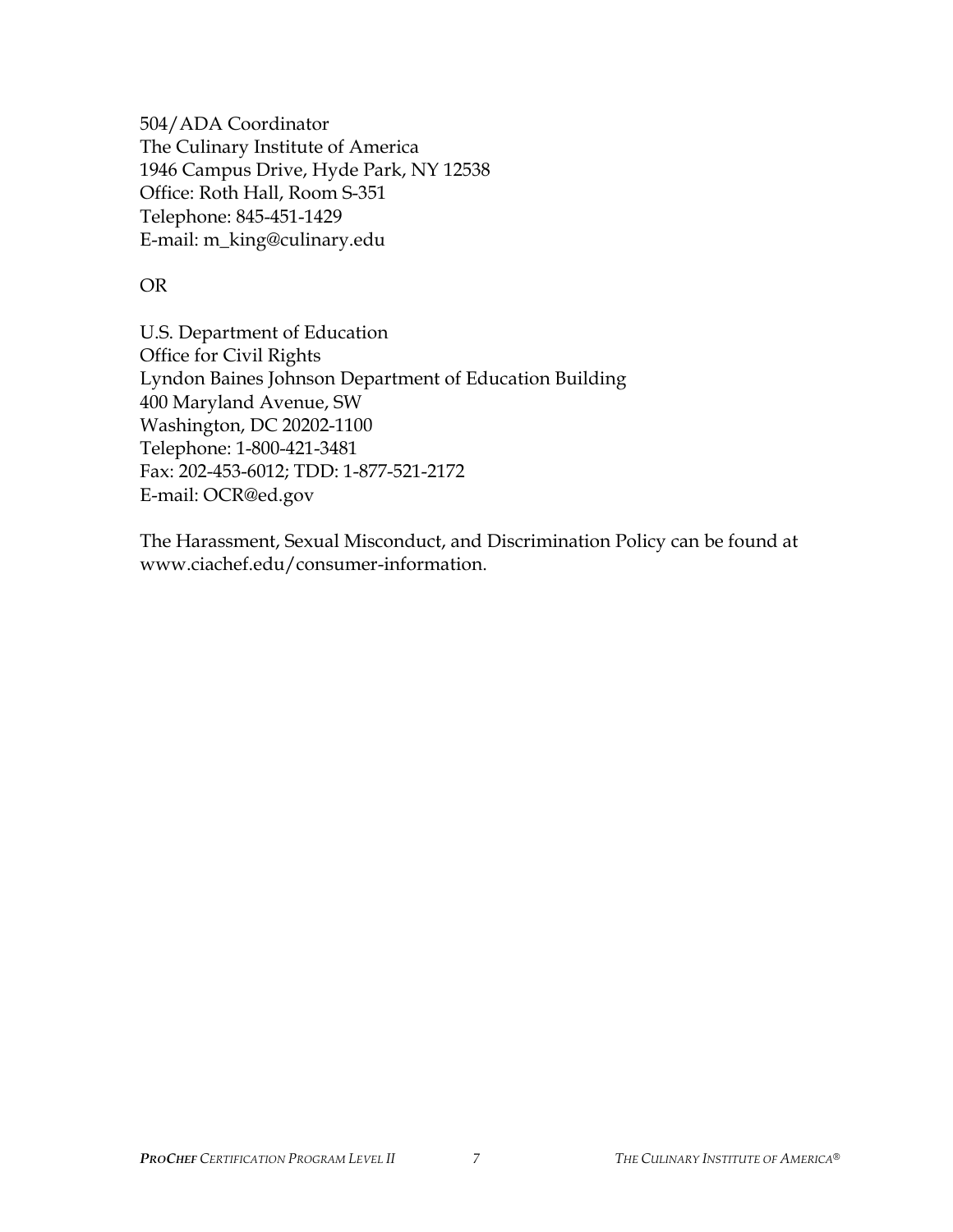## **POLICY ON STUDENTS WITH SPECIAL NEEDS**

Your ProChef advisor can provide assistance and offer suggestions regarding accommodations. If you need a reasonable accommodation, please inform the Director of Certification and Training, or the Chef Instructor coordinating the program prior to the start of the exam. Accommodations will not be provided retroactively.

Disabled student accommodations are based on individual needs and functional limitations. It is your responsibility to initiate a request for services and remain involved as a concerned student who has taken charge of your own needs. Due to confidentiality laws governing institutions of higher education, the student must personally disclose a disability and request accommodations from the instructor or administrator.

Please see next page for *Disability Services*.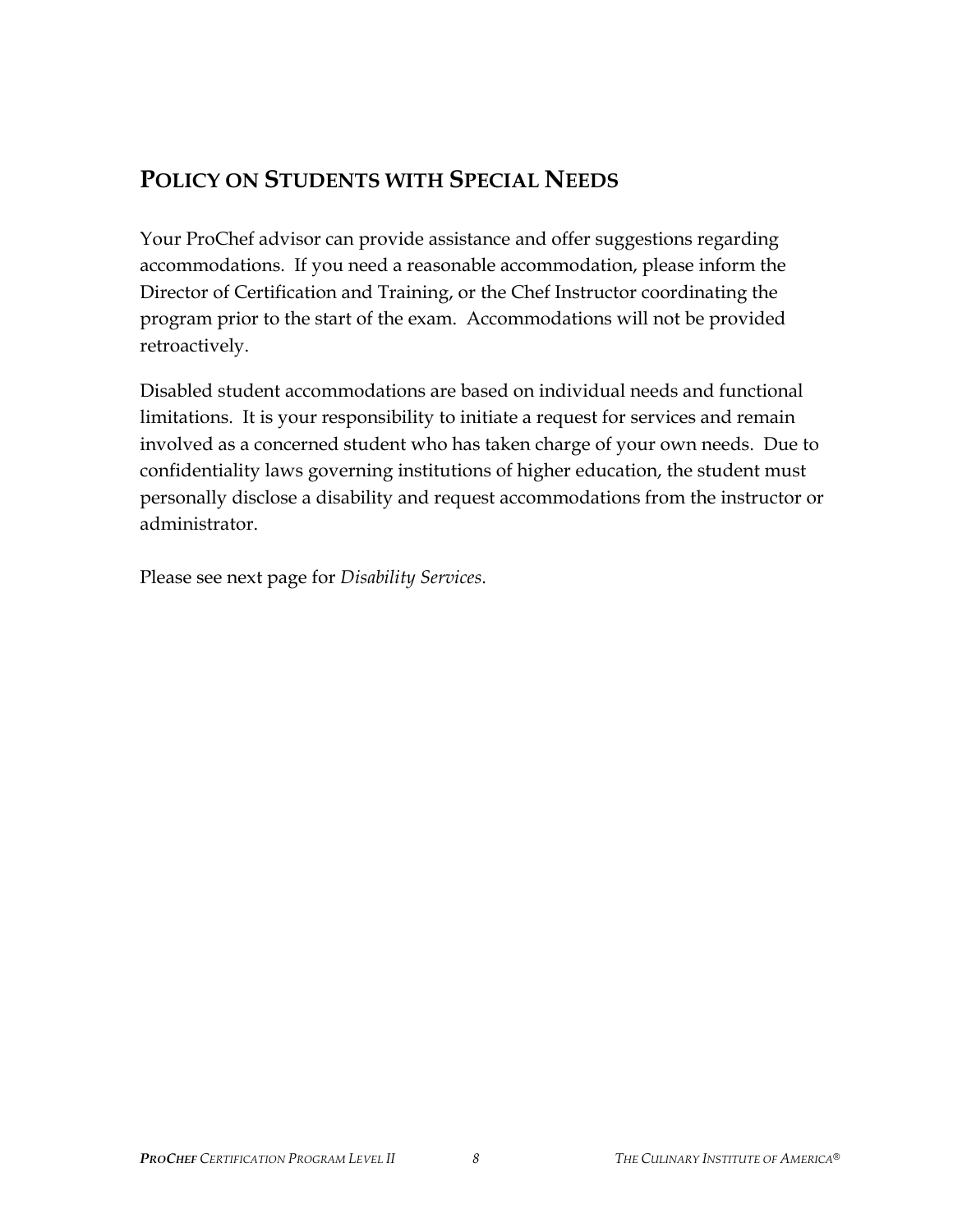# **DISABILITY SERVICES**

The Learning Strategies Center (LSC) is the center for disability services for the CIA.

An individual who is registered with the Learning Strategies Center and has documented CIA approved accommodations is encouraged to discuss accommodations privately with his/her instructors. Failure to disclose and utilize appropriate accommodations in a timely manner may affect class performance and grades.

**Please note:** The Learning Strategies Center does not disclose accommodations to instructors unless directed otherwise by the student.

If you are not registered with the Learning Strategies Center and would like information, please speak to the Disability Support Specialist in The Library Learning Commons/Learning Strategies Center at one of the following campuses:

- Hyde Park: Learning Strategies Center (845) 451-4631, Jodi Amato, Senior Manager, j\_amato@culinary.edu
- San Antonio: Learning Specialist, Mar-y-sol Salinas, (210) 554-6465, m\_salina@Culinary.edu
- Greystone: Learning Strategies Center (707) 967-2406, Maria Coggiola m\_coggio@culinary.edu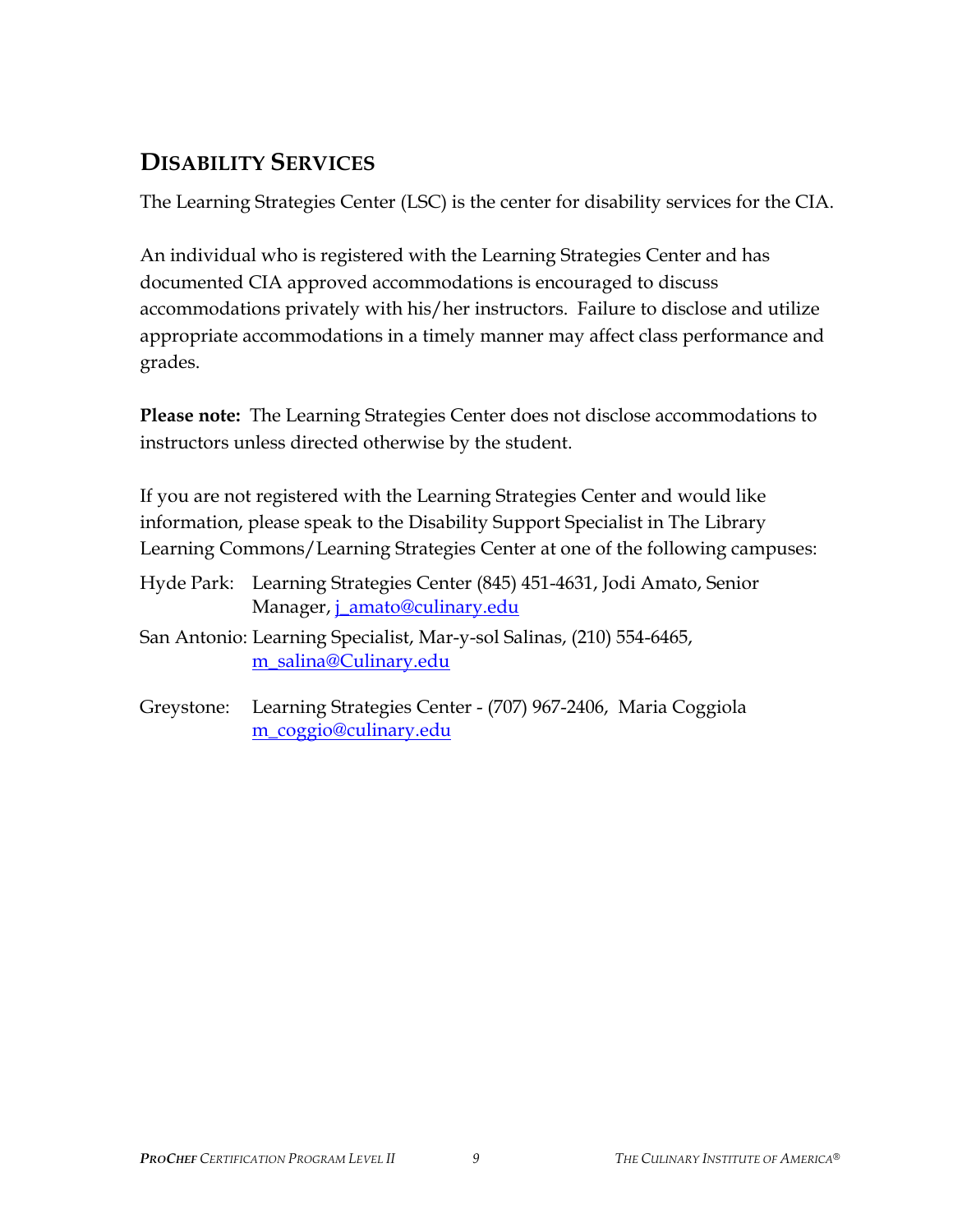## **POLICY ON ACADEMIC HONESTY**

At The Culinary Institute of America, students are expected to develop all of their own work and ideas. Borrowing original thoughts or recipes without giving credit is plagiarism; copying tests or answers from another candidate is stealing; and presenting for evaluation during practical examinations, food or drink that was prepared by someone else for evaluation is cheating. Dishonest behavior, or assisting anyone else with such behavior, represents a serious violation of professional and academic standards at the CIA and will not be tolerated. Such actions are grounds for disqualification from ProChef Certification.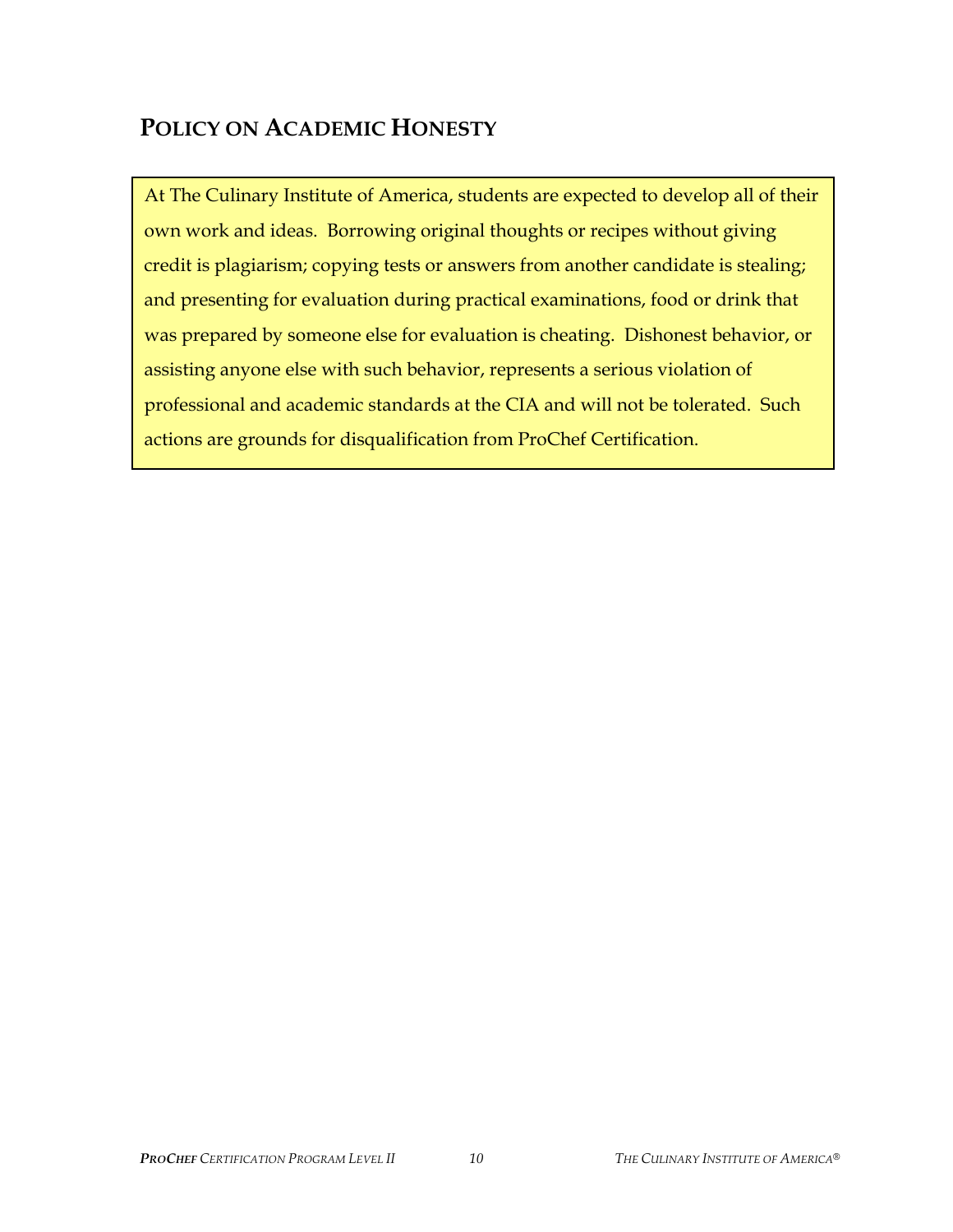# **OVERVIEW PROCHEF CERTIFICATION PROGRAM LEVEL II EXAM CERTIFICATION STUDY GUIDE**

The *ProChef* Level II Exam evaluates the competency of candidates interested in achieving *ProChef* Level II Certification through The Culinary Institute of America's *ProChef* Certification Program. In addition to achieving certification, successful completion of the program entitles candidates to 4.8 C.E.U.s.

To qualify for this level of certification, candidates must demonstrate proficiency in culinary applications, leadership, and financial aptitude. Successful candidates must also display a sense of responsibility and dedication in all facets of their work. In addition to written and oral examinations, the Level II Exam consists of practical testing of the required competencies. Upon completion of the Level II Exam, the candidate will have successfully demonstrated proficiency in the following areas:

- − Food Science
- − Basic Baking and Pastry
- − Mediterranean Cuisine
- − Management Skills
- − Healthy Cuisine
- − Financial Skills
- − Garde Manger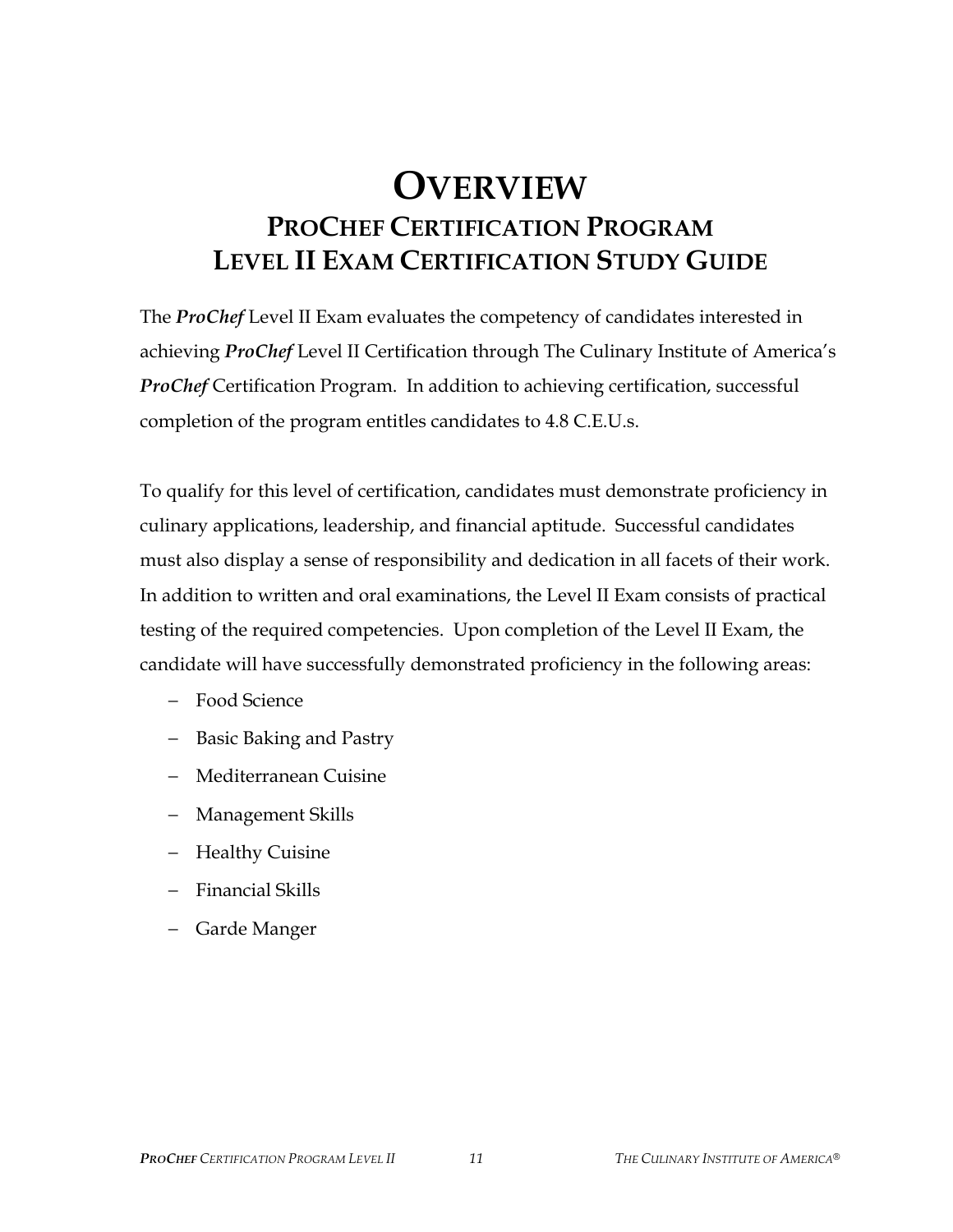# **PROCHEF CERTIFICATION LEVEL II COMPETENCIES**

The *ProChef* Certification Program divides each certification level into three competency categories – culinary, leadership, and financial. The descriptions that follow are general skills and knowledge that a Level II candidate must possess in order to achieve *ProChef* Level II Certification.

#### **CULINARY SKILLS**

- − Apply nutrition concepts to menu planning and recipes in order to meet nutritional guidelines
- − Apply fundamental baking techniques to produce breads, doughs, cakes and custards
- − Explain cooking fundamentals to others using basic food science terminology
- − Apply the fundamentals of garde manger to prepare hot or cold hors d'oeuvre, salads, forcemeat terrines, and plated appetizers
- − Identify key ingredients and flavor profiles of Mediterranean Cuisine
- − Prepare key dishes of Mediterranean Cuisine

#### **LEADERSHIP SKILLS**

- − Apply fundamental management principles
- − Demonstrate effective supervision of others in work production by providing clear instructions, effective criticism, and redirection
- − Identify fundamental workplace laws and employer liability
- − Prepare and conduct a performance review
- − Prepare an effective work schedule taking into account multiple staff variables

#### **FINANCIAL SKILLS**

- − Interpret a food operation P&L
- − Apply concepts of menu mix and portion cost to produce a menu at a targeted food cost
- − Detect food and labor waste issues and develop a plan of corrective action
- − Use and troubleshoot a food inventory and ordering system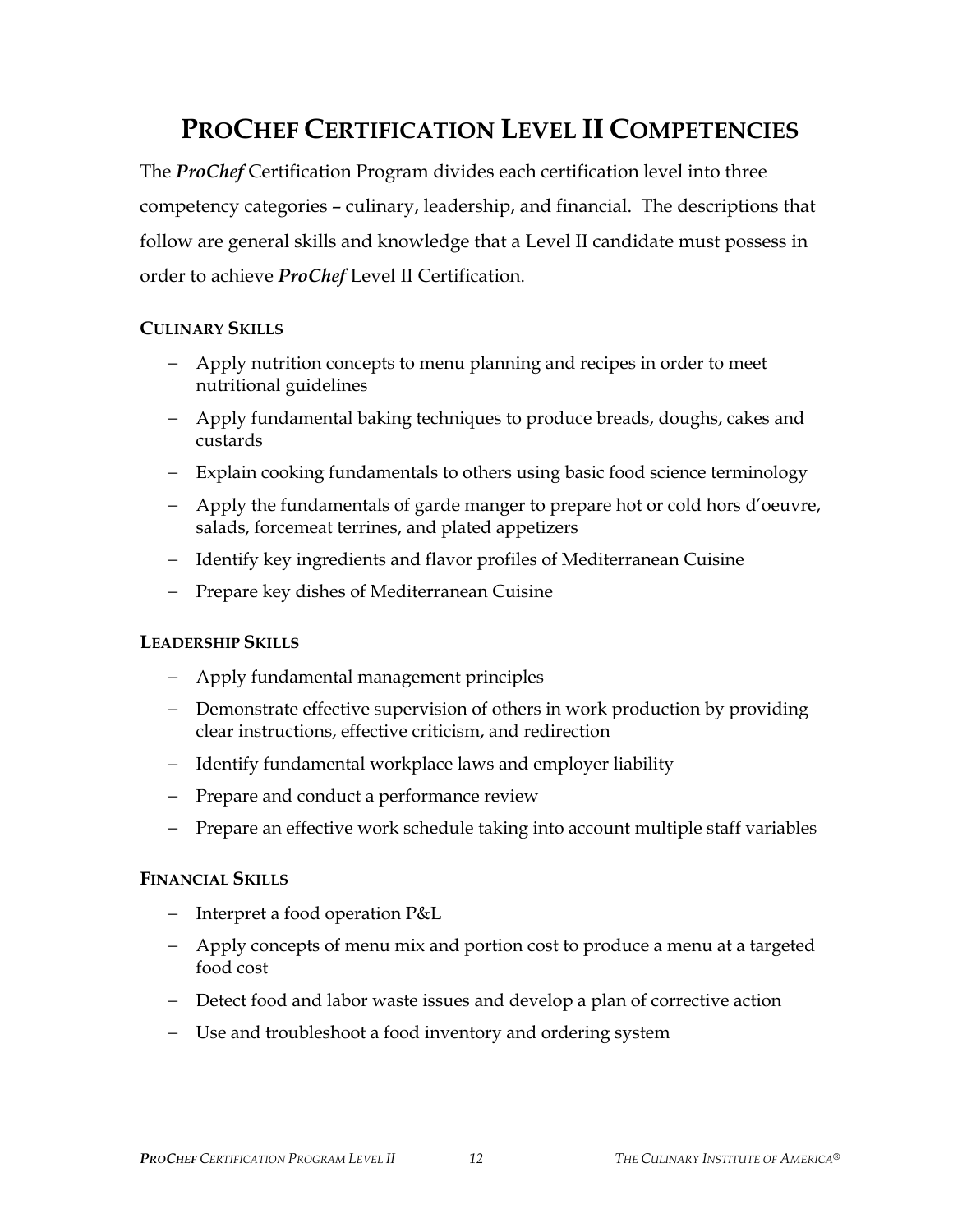# **GENERAL EXAM INFORMATION**

### **PRACTICAL EXAMINATIONS**

The exam days are extended and will span the AM and PM class schedules. Sample schedule sheets are provided in this document, as are sample judging forms. You will have the opportunity to review your score with the testing proctor. You must bring your own knives, uniforms, and hand tools to the practical examinations. The Level II practical examinations cover:

- − Basic Baking and Pastry
- − Healthy Cuisine
- − Mediterranean Cuisine
- − Garde Manger

For each area of concentration, we have outlined suggested courses, textbooks, videos, key terms, and competencies to help prepare for each practical examination.

### **WRITTEN EXAMINATIONS**

All written examinations consist of 25 questions. You will receive one hour to complete each written examination. Level II written examinations cover:

- − Food Science
- − Basic Baking and Pastry
- − Healthy Cuisine
- − Management Skills
- − Mediterranean Cuisine
- − Financial Skills
- − Garde Manger

Within this study guide, we have outlined suggested courses, textbooks, videos, key terms, and competencies to help prepare for the written examinations.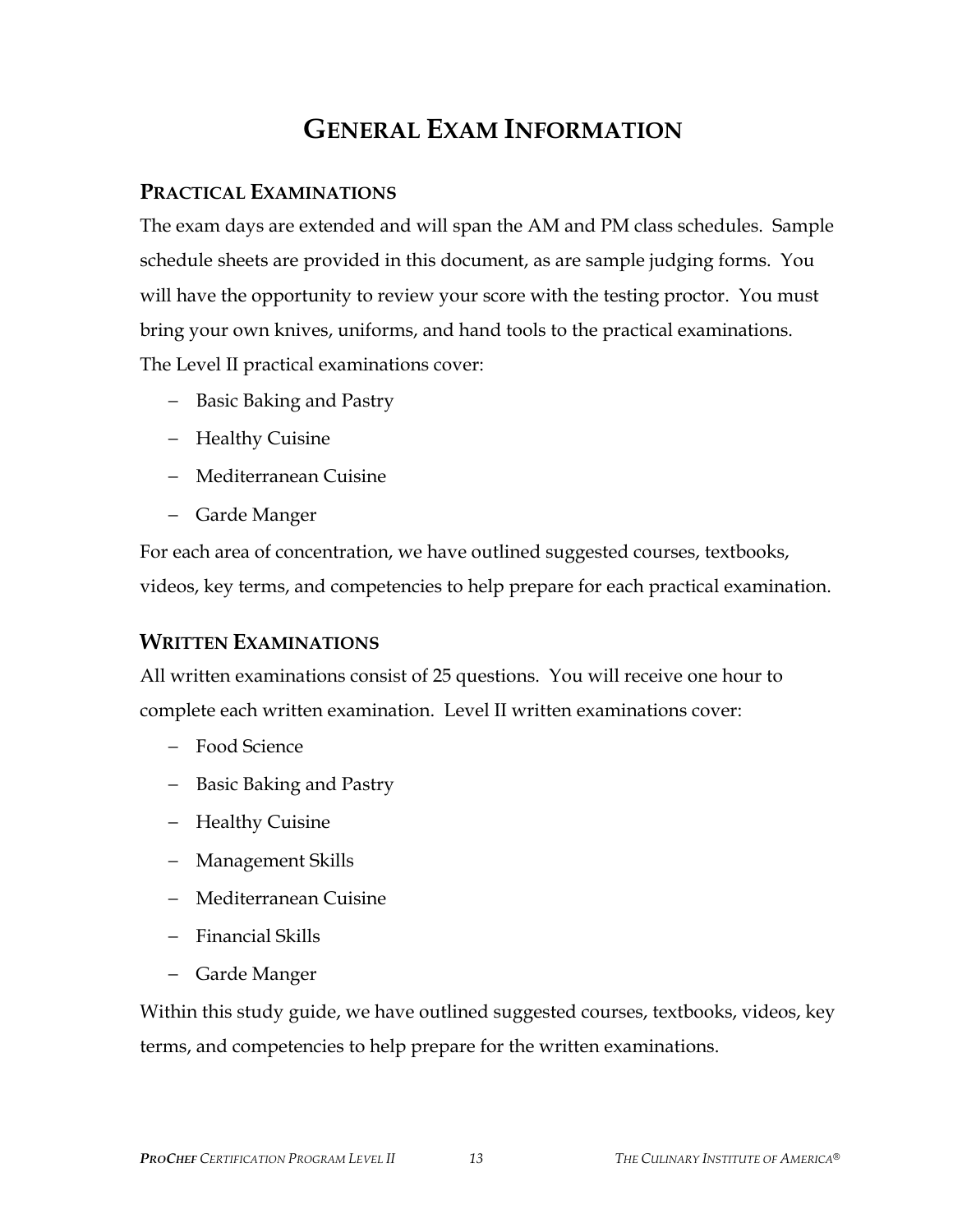### **WHAT ITEMS SHOULD I BRING WITH ME TO THE EXAM?**

Side towels, toques, and aprons are provided for your use and convenience. You must, however, supply the following items:

### **REQUIRED**

- − Uniforms
- − Kitchen shoes
- − Knives
- − Hand tools that you may have used during your practice sessions
- − Calculator
- − Recipes

#### **RECOMMENDED**

- − Terrine molds if using one for forcemeat preparation
- − Pastry tips
- − Laptop
- − Personal reference books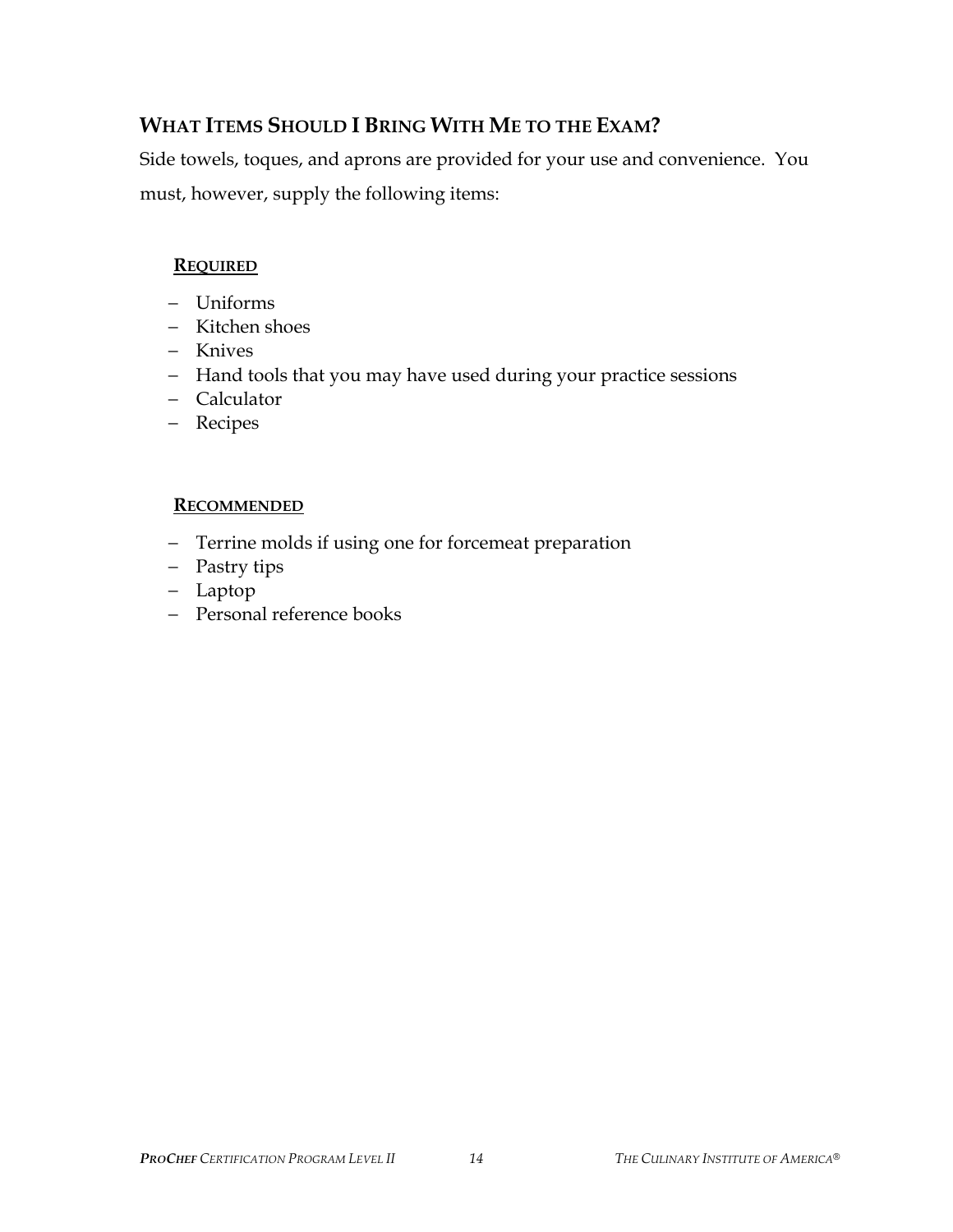### **REQUIREMENTS FOR CERTIFICATION**

To achieve *ProChef* Certification, you must achieve a minimum total weighted score of no less than 75% for the entire assessment period. The breakdown of the total weighted score is as follows:

65% of the average of the practical examination scores

35% of the average of the written examination scores

### **WRITTEN EXAMINATIONS**

-If you score below 65% on up to two of the written examinations, you are still considered a candidate for Certification. On the last day of the assessment, you will be given an opportunity to retake up to two of the written examinations you did not pass.

The scores for the original and make up exams will be averaged together. If the average of the two exams is below 65%, you will be ineligible for certification for the current assessment period. You may, however, reapply to take the ProChef Certification Exam.

### **PRACTICAL EXAMINATIONS**

If you score lower than 65% on any of the practical cooking examinations, you are ineligible for certification for the current assessment period. You may, however, reapply to take the ProChef Certification Exam at a future date. To gain further experience and enhance your education, we strongly encourage you to participate in all of the practical examinations held during the remainder of the week.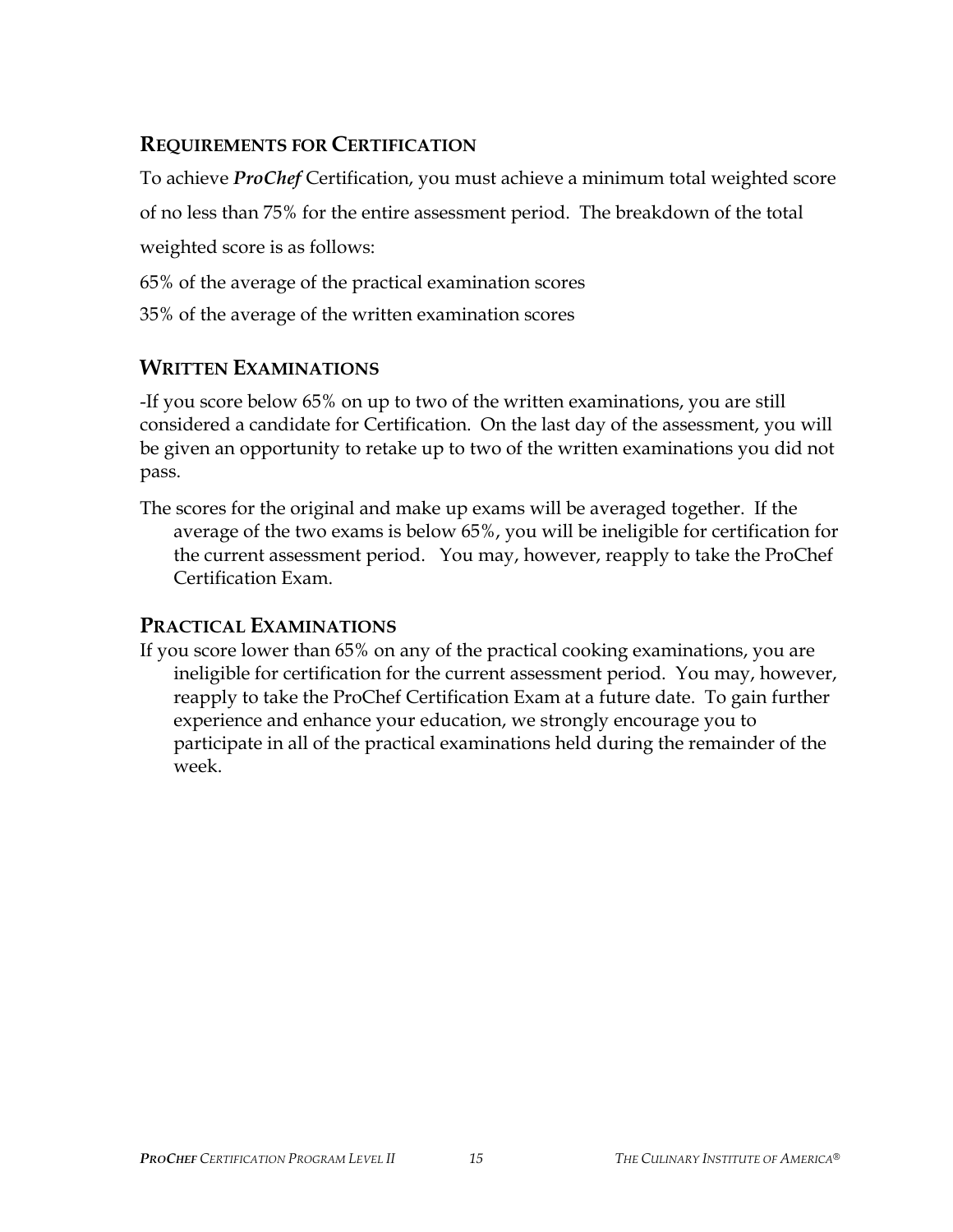# **ADVISORS**

Each candidate is provided with an advisor who is familiar with the *ProChef* Certification process. Generally the advisors are assigned, but if you are familiar or have worked with a specific chef or instructor before, you can request that chef or instructor as your advisor.

Your advisor is available to answer any questions you may have as you prepare and study for the examination. You will be provided with that person's direct phone extension and e-mail address. After initial contact, it will be your responsibility to contact your advisor and seek advice and counsel. If you plan to take a course or visit the campus, it would also be to your advantage to schedule a meeting with your advisor at this time.

The initial discussion with your advisor will focus on reviewing your application, determining the appropriate starting level, assisting you to develop an action plan, and answering any questions. At the conclusion of this conversation, your advisor may actually recommend that you not register for the exam at that time. You cannot register for an exam without first having a conversation with your advisor.

*ProChef* candidates that take full advantage of the advisor process are often highly successful achieving their certification. Ultimately, it is your choice when to take the exam, but by following the recommendations of your advisor, you can ensure that you are fully prepared for the challenges of the exam.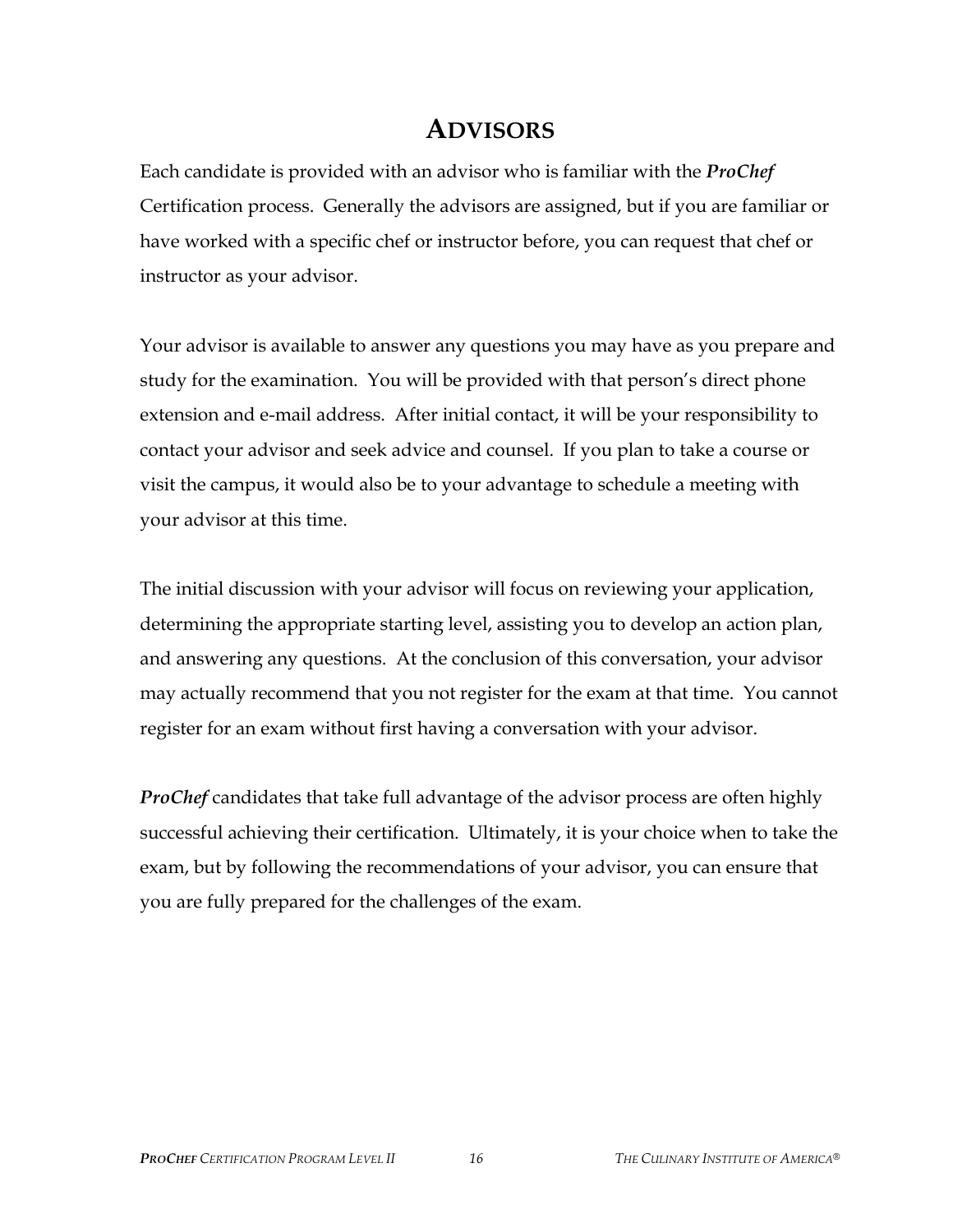# **SAMPLE EXAM SCHEDULE**

#### **DAY ONE:**

| <b>Start</b><br><b>Time</b> | <b>End Time</b>    | <b>Topic</b>                                                                  | <b>Faculty / Staff</b> | <b>Location</b> |
|-----------------------------|--------------------|-------------------------------------------------------------------------------|------------------------|-----------------|
| 7:30am                      | 8:30pm             | Orientation:<br><b>Week Assignments</b><br>٠<br>Overview of Exam<br>$\bullet$ |                        |                 |
| 8:30am                      | 1:30 <sub>pm</sub> | <b>Practical Testing: Baking</b><br>(9 candidates)                            |                        |                 |
| 1:30 <sub>pm</sub>          | 4:00 <sub>pm</sub> | Judging, Evaluation and Feedback<br>(9 candidates)                            |                        |                 |
| 4:00 <sub>pm</sub>          | 6:00 <sub>pm</sub> | Written Exam:<br><b>Baking</b><br><b>Food Science</b><br>٠                    |                        |                 |

#### **DAY TWO:**

| <b>Start Time</b>                                                                                           | <b>End Time</b>    | <b>Topic</b>                                                             | <b>Faculty / Staff</b> | <b>Location</b> |
|-------------------------------------------------------------------------------------------------------------|--------------------|--------------------------------------------------------------------------|------------------------|-----------------|
| 6:45am<br>-15 minute set<br>up prior to<br>start time<br>-3 hours cook<br>time plus 20<br>minute<br>service |                    | <b>Practical Exam:</b><br>Mediterranean                                  |                        |                 |
| 10:20am                                                                                                     |                    | <b>First Service Window Opens</b><br>Judging, Evaluation and<br>Feedback |                        |                 |
| 2:15 <sub>pm</sub>                                                                                          | 4:15 <sub>pm</sub> | Garde Manger Prep:<br>All Candidates                                     |                        |                 |
| 4:30pm                                                                                                      | 6:30 <sub>pm</sub> | Written Exam:<br>Mediterranean<br>Financial                              |                        |                 |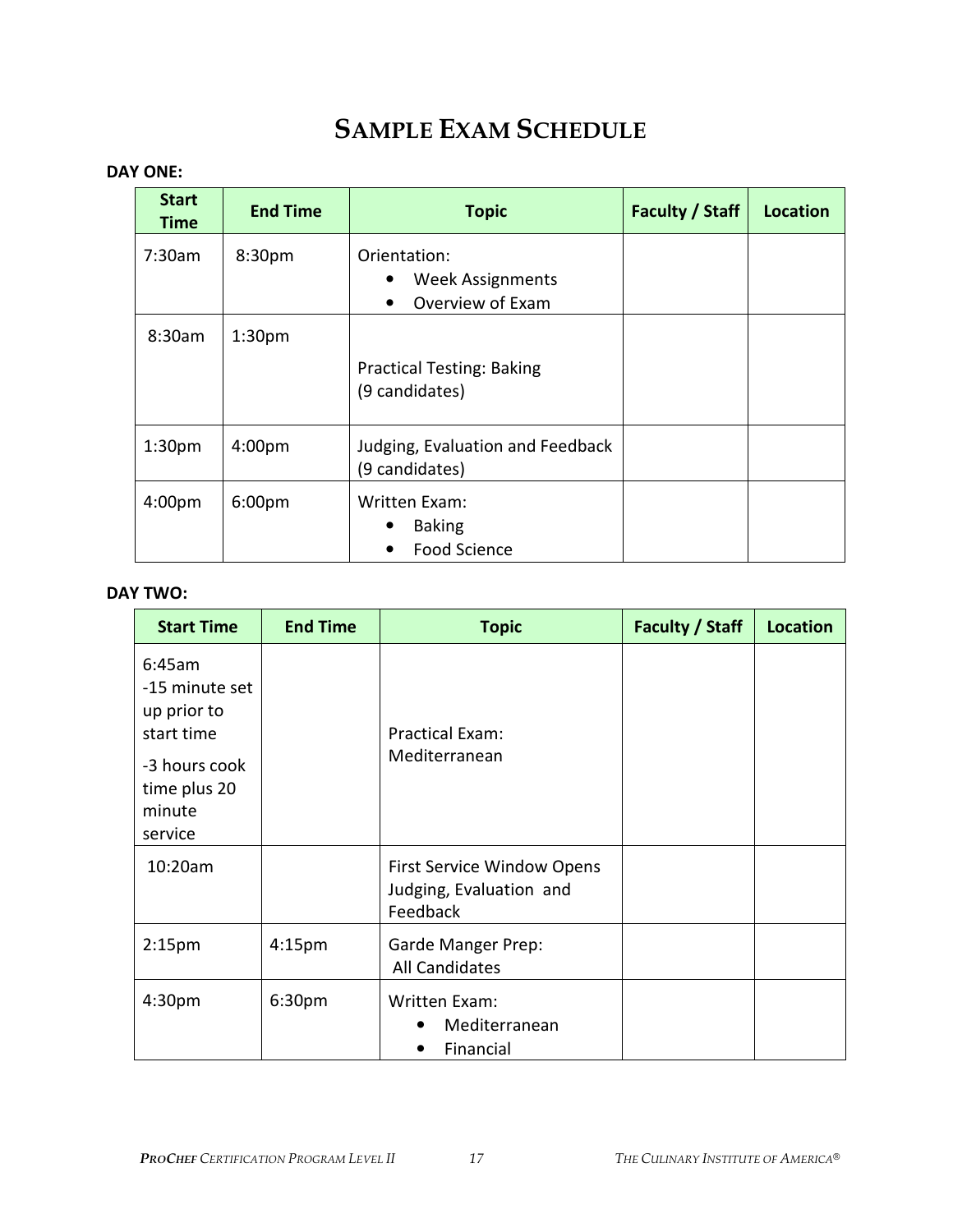#### **DAY THREE:**

| <b>Start Time</b>                                     | <b>End Time</b>    | <b>Topic</b>                                                                  | <b>Faculty / Staff</b> | <b>Location</b>   |
|-------------------------------------------------------|--------------------|-------------------------------------------------------------------------------|------------------------|-------------------|
| 6:45am<br>-15 minute<br>set up prior<br>to start time |                    | Practical Exam: Healthy                                                       |                        |                   |
| -3 hours cook<br>time plus 20<br>minute<br>service    |                    |                                                                               |                        |                   |
| 10:20am                                               |                    | First Service Window Opens<br>Judging, Evaluation and<br>Feedback             |                        |                   |
| 2:15 <sub>pm</sub>                                    | 4:15 <sub>pm</sub> | Garde Manger Prep                                                             |                        |                   |
| 4:30 <sub>pm</sub>                                    | 6:30pm             | <b>Written Exams:</b><br>• Healthy<br>• Frontline Leadership &<br>Supervision |                        | Lecture<br>Hall 1 |

#### **DAY FOUR:**

| <b>Start</b><br><b>Time</b> | <b>End Time</b>    | <b>Topic</b>                                                             | <b>Faculty / Staff</b> | <b>Location</b> |
|-----------------------------|--------------------|--------------------------------------------------------------------------|------------------------|-----------------|
| 7:00am                      | 11:00am            | Practical Exam: Garde Manger<br><b>All Candidates</b><br>$\bullet$       |                        |                 |
| 11:00am                     | 1:30 <sub>pm</sub> | <b>First Service Window Opens</b><br>Judging, Evaluation and<br>Feedback |                        |                 |
| 2:00 <sub>pm</sub>          |                    | Written Exam:<br>Garde Manger<br>Make ups<br>$\bullet$                   |                        |                 |
| TBD                         |                    | Graduation                                                               |                        |                 |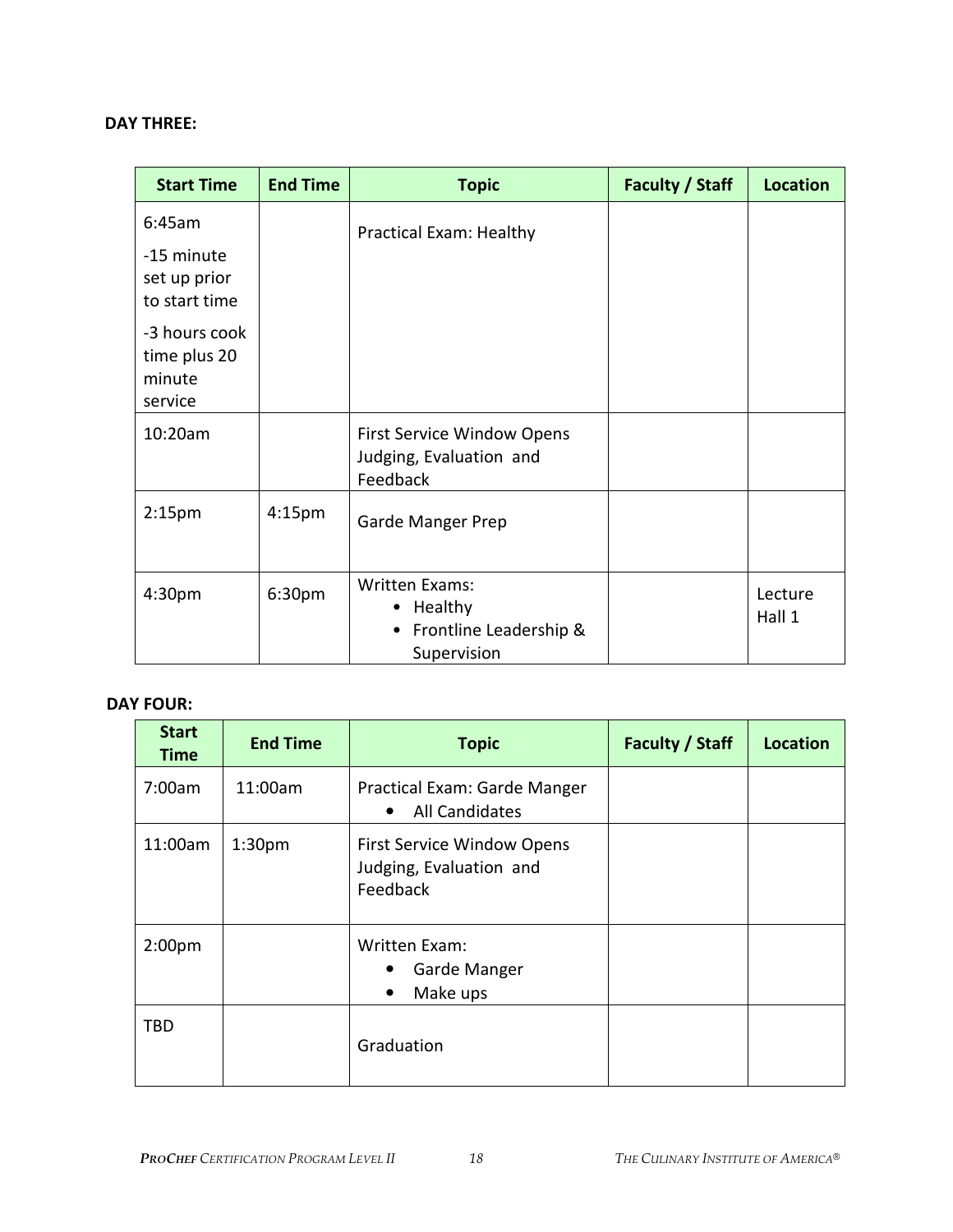# **FOOD ORDERING FOR PROCHEF EXAM**

In order to ensure availability of the appropriate amounts of all ingredients, please submit a requisition of all items necessary to complete your production. Before you place ingredients onto your list, please make sure they are not part of the community basket

Besides items like bacon, ham prosciutto, pancetta or similar, there will be no additional protein items available beyond those listed on your assigned menu.

Please use the table format below to create and submit your food order list. The facilitator of the exam will consolidate all the participants' food orders; so it *must* be in this simplified format. Thank you for your cooperation.

Please submit a separate order list for each cuisine and label very clear which cuisine the list is for and the day you need the product.

### **SAMPLE REQUISITION**

### **PARTICIPANT NAME: JOSEPH AVERAGE ORDER FOR DAY: MEDITERRANEAN CUISINE**

**B:** Bread and Baked Goods **D:** Dairy, eggs **F:** Fish and Seafood **G:** Groceries general store room **M:** Meat **P:** Pantry and dry goods, spices, liquor, wine

| $\mathsf{C}$ | Ingredients             | Amounts        | Units |
|--------------|-------------------------|----------------|-------|
| D            | <b>Buttermilk</b>       | 1              | Pint  |
| D            | Cream, sour             | 1              | Cup   |
| D            | Cheese, ricotta salata  | $\overline{2}$ | Wt oz |
|              |                         |                |       |
| G            | Arugula, baby           | $\frac{1}{2}$  | Lb    |
| G            | Spinach, bunched        | 1              | Bunch |
|              |                         |                |       |
| M            | Pancetta                | $\frac{1}{4}$  | Lb    |
|              |                         |                |       |
| $\mathbf{P}$ | Oil, sesame             | $\overline{2}$ | Fl oz |
| $\mathbf{P}$ | Oil, pumpkin seed       | $\overline{2}$ | Fl oz |
| $\mathbf{P}$ | Spice, cardamom, ground | 1              | Tbsp  |
|              |                         |                |       |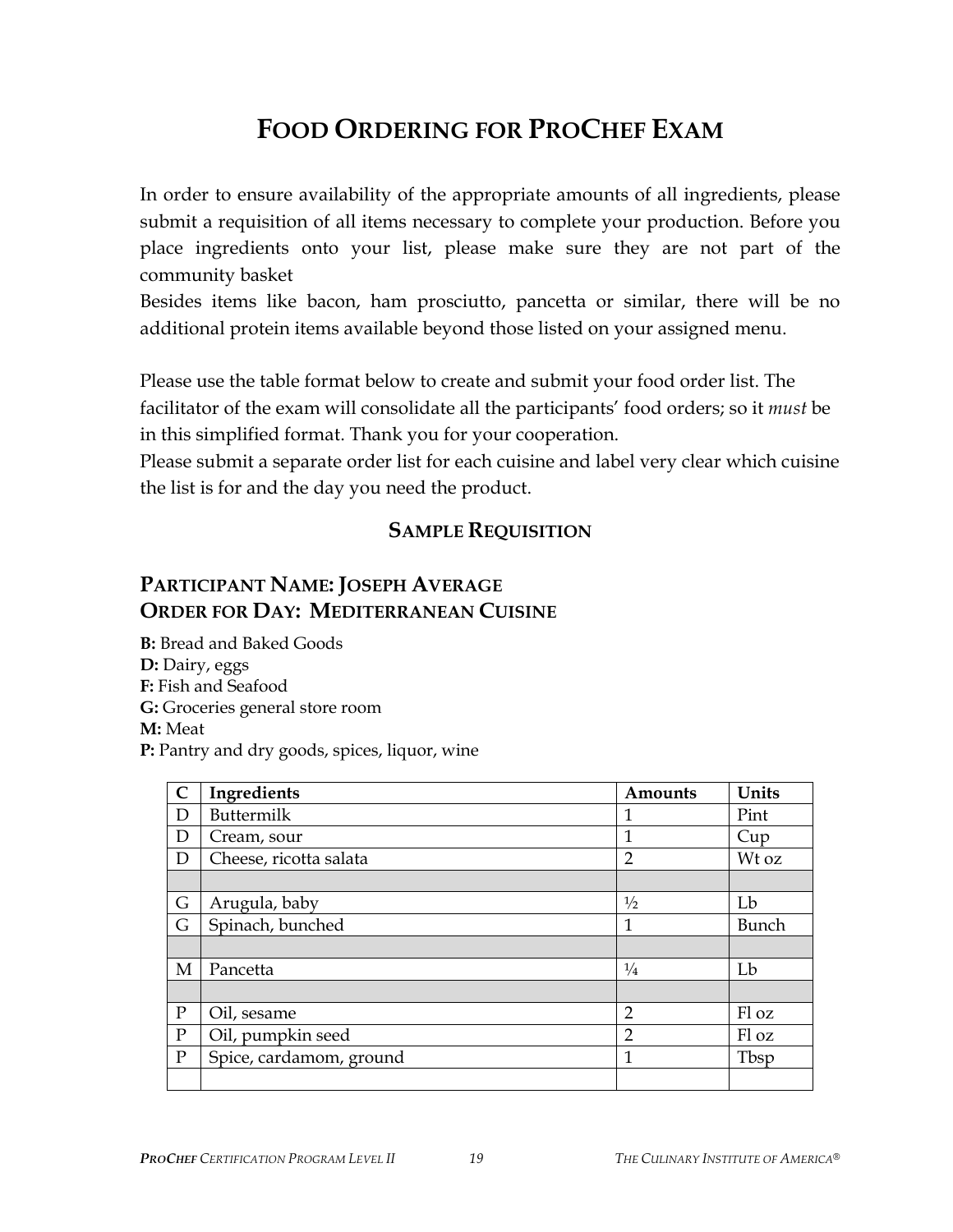# **SERVICE WARES**

Platters and serving utensils are provided; however, you must provide your own knives and hand tools.

If presenting family-style, you are responsible for selecting the appropriate individual service wares, including but not limited to plates and utensils.

The CIA has a wide variety of individual and platter service wares. Should you desire to bring your own wares, the CIA is not responsible for lost, stolen, or broken personal property.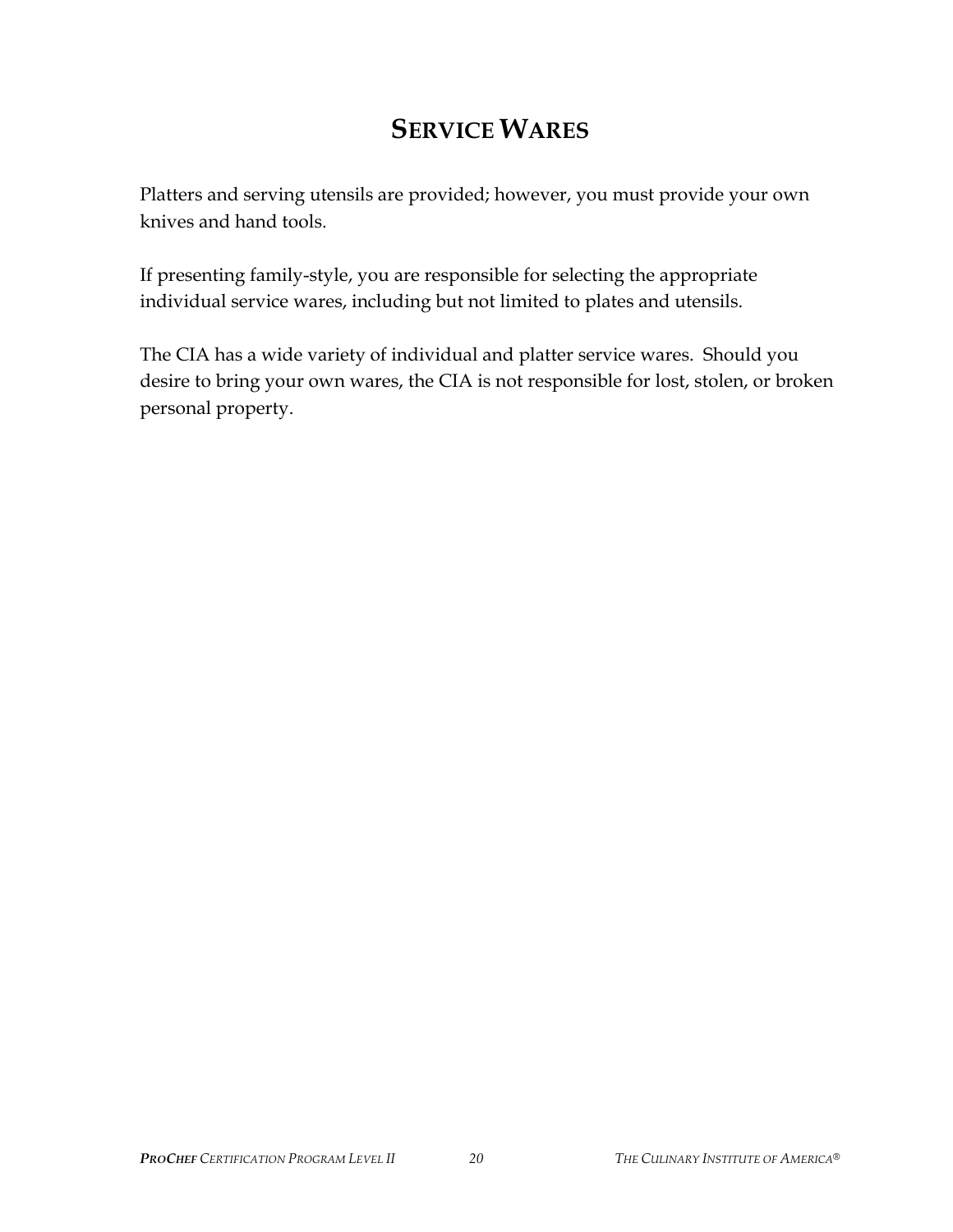# **LEVEL II PROCHEF EXAM STUDY GUIDE: SUPPORTING MATERIALS**

All materials listed can be found on campus at the Hilton Library.

- All Textbooks and Workbooks can be accessed in the library.
	- − "HIGHLY RECOMMENDED TEXTBOOKS AND WORKBOOKS" can also be found on www.amazon.com
- Streaming videos can be accessed and viewed via the library's website: *http://library.culinary.edu*

### **HIGHLY RECOMMENDED TEXTBOOKS AND WORKBOOKS**

- A Mediterranean Feast: The Story of the Birth of the Celebrated Cuisines of the Mediterranean from the Merchants of Venice to the Barbary Corsairs. Wright, Clifford A. William Morrow and Company, Inc., 1999. ISBN 0-688-15305-4
- Baking and Pastry: Mastering the Art and Craft, Third Edition. The Culinary Institute of America. John Wiley & Sons, Inc., 2015. ISBN 978-0-470-92865-3
- Culinary Math, Fourth Edition. Blocker, Linda et al. John Wiley & Sons, Inc., 2016. ISBN 978-1-118-97272-4
- Garde Manger: The Art and Craft of the Cold Kitchen, Fourth Edition. The Culinary Institute of America. John Wiley & Sons, Inc., 2012. ISBN 978-0-470-58780-5
- The Professional Chef®, Ninth Edition. The Culinary Institute of America. John Wiley & Sons, Inc., 2011. ISBN 978-0-470-42135-2
- The Professional Chef® Study Guide, Ninth Edition. The Culinary Institute of America. John Wiley & Sons, Inc., 2011. ISBN 978-1-118-13988-2
- Techniques of Healthy Cooking, Fourth Edition. The Culinary Institute of America. John Wiley & Sons, Inc., 2013. ISBN 978-0-470-63543-8

### **RECOMMENDED TEXTBOOKS**

- American Dietetic Association Complete Food and Nutrition Guide, Fourth Edition. Roberta Larsen Duyff. John Wiley & Sons, Inc., 2012. ISBN 978-0-470-91207-2
- Cookwise: The Hows and Whys of Successful Cooking. Corriher, Shirley. William Morrow, 1997. ISBN 0-688-10229-8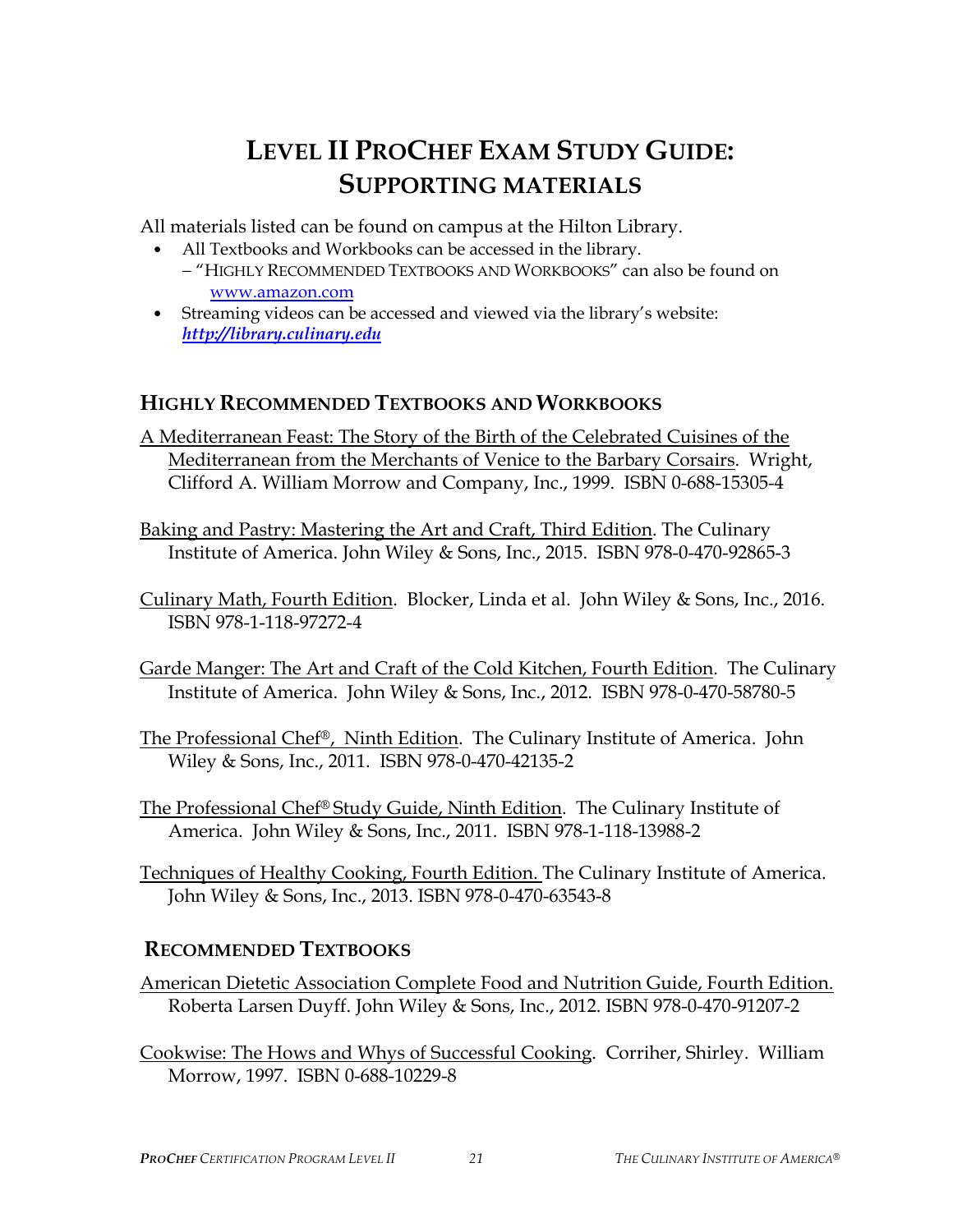- Couscous and Other Good Food From Morocco. Wolfert, Paula. Harper Collins, 1987. ISBN 0-060-91396-7
- Eat, Drink and Be Healthy: The Harvard Medical School Guide to Healthy Eating. Willett, Walter and Patrick J. Skerrett. Free Press, 2005. ISBN 0-7432-6642-0
- Flavors of the Riviera: Discovering Real Mediterranean Cooking. Andrews, Colman. Bantam Books, 1996. ISBN 0-553-09159-X
- Foodservice Management By Design. Legvold, Dee and Kristi Salisbury. Association of Nutrition and Foodservice Professionals, 2015. ISBN 978-0-982- 58843-7
- Foundations of Food Preparation, Sixth Edition. Freeland-Graves, Jeanne Himich and Gladys C. Peckham. Merrill/Prentice-Hall, 1996. ISBN 0-023-39641-5
- Handbook of Effective Management: How to Manage or Supervise Strategically. Huffmire, Donald W. and Jane D. Holmes. Praeger. 2006. ISBN 978-0-899-30923-1
- Hospitality Employee Management and Supervision: Concepts and Practical Applications. Sommerville, Kerry L. John Wiley & Sons, Inc., 2007. ISBN 978-0- 471-74522-8
- Human Resources Management in the Hospitality Industry, Second Edition. Hayes, David K. and Jack D. Ninemeier. John Wiley & Sons, Inc., 2016. ISBN 978-1-118- 98850-3
- Introduction to Management in the Hospitality Industry, Tenth Edition. Barrows, Clayton W. et al. John Wiley & Sons, Inc., 2012. ISBN 978-0-470-39974-3
- Managing Behavior in Organizations, Sixth Edition. Greenberg, Jerald. Pearson/Prentice Hall, 2013. ISBN 978-0-132-72983-3
- Managing Hospitality Human Resources, Fifth Edition. Woods, Robert H, Ph.D. Educational Institute, American Hotel and Lodging Association, 2012. ISBN 978- 0-866-12380-8
- Mediterranean Cooking. Wolfert, Paula. Ecco, 1999. ISBN 0-880-01402-4
- Mediterranean the Beautiful Cookbook: Authentic Recipes from the Mediterranean Lands. Goldstein, Joyce; Peter Johnson, and Ayla Algar. Collins Publishers, 1994. ISBN 0-002-55370-8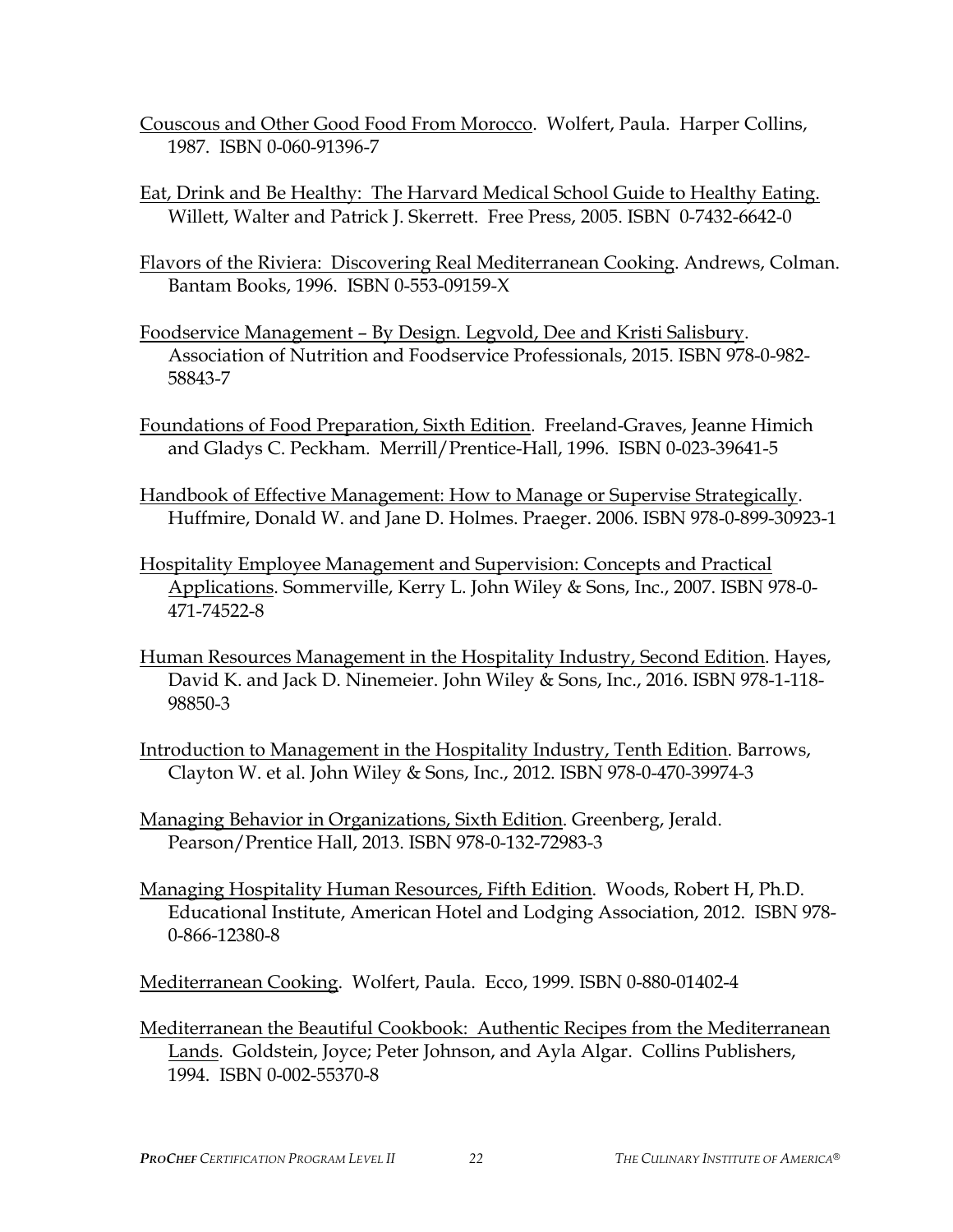- Nutrition for Foodservice and Culinary Professionals, Ninth Edition. Drummond, Karen Eich and Lisa M. Brefere. John Wiley and Sons, 2016. ISBN 978-1-119- 14849-4
- On Food and Cooking: The Science and Lore of the Kitchen, Revised Edition. McGee, Harold. Scribner, 2004. ISBN 0-684-80001-2
- Practical Baking, Fifth Edition. Sultan, William J. John Wiley & Sons, Inc., 1990. ISBN 0-442-31956-8
- Principles of Food, Beverage, and Labor Cost Controls, Ninth Edition. Dittmer, Paul R. John Wiley & Sons, Inc., 2009. ISBN 978-0-471-78347-3
- Principles of General Management: The Art and Science of Getting Results Across Organizational Boundaries. Colley, John L. et al. Yale University Press, 2007. ISBN 978-0-300-11709-7
- The Baker's Manual, Fifth Edition. Amendola, Joseph and Nicole Rees. John Wiley & Sons, Inc., 2002. ISBN 0-471-40525-6
- The Curious Cook: More Kitchen Science and Lore. McGee, Harold. Macmillan USA, 1992. ISBN 0-020-09801-4
- The Essential Mediterranean: How Regional Cooks Transform Key Ingredients into the World's Favorite Cuisines. Jenkins, Nancy Harmon. Harper Collins, 2003. ISBN 0-060-19651-3
- The New Kitchen Science: A Guide to Knowing the Hows and Whys for Fun and Success in the Kitchen. Hillman, Howard. Houghton Mifflin Co., 2003. ISBN 978-0-618-24963-3
- The New Mediterranean Diet Cookbook: A Delicious Alternative for Lifelong Health. Jenkins, Nancy Harmon. Bantam Books, 2009. ISBN 978-0-553-38509-0
- The Science of Cooking. Barham, Peter. Springer Verlag, 2001. ISBN 978-3-540- 67466-5
- Time-Life Books' Foods of the World Series 1, 2, 11, 13, and 18. Editors of Time-Life Books. Time-Life Books, 1968-1988.
- Understanding Baking, Third Edition. Amendola, Joseph and Nicole Rees. John Wiley & Sons, Inc., 2003. ISBN 0-471-40546-9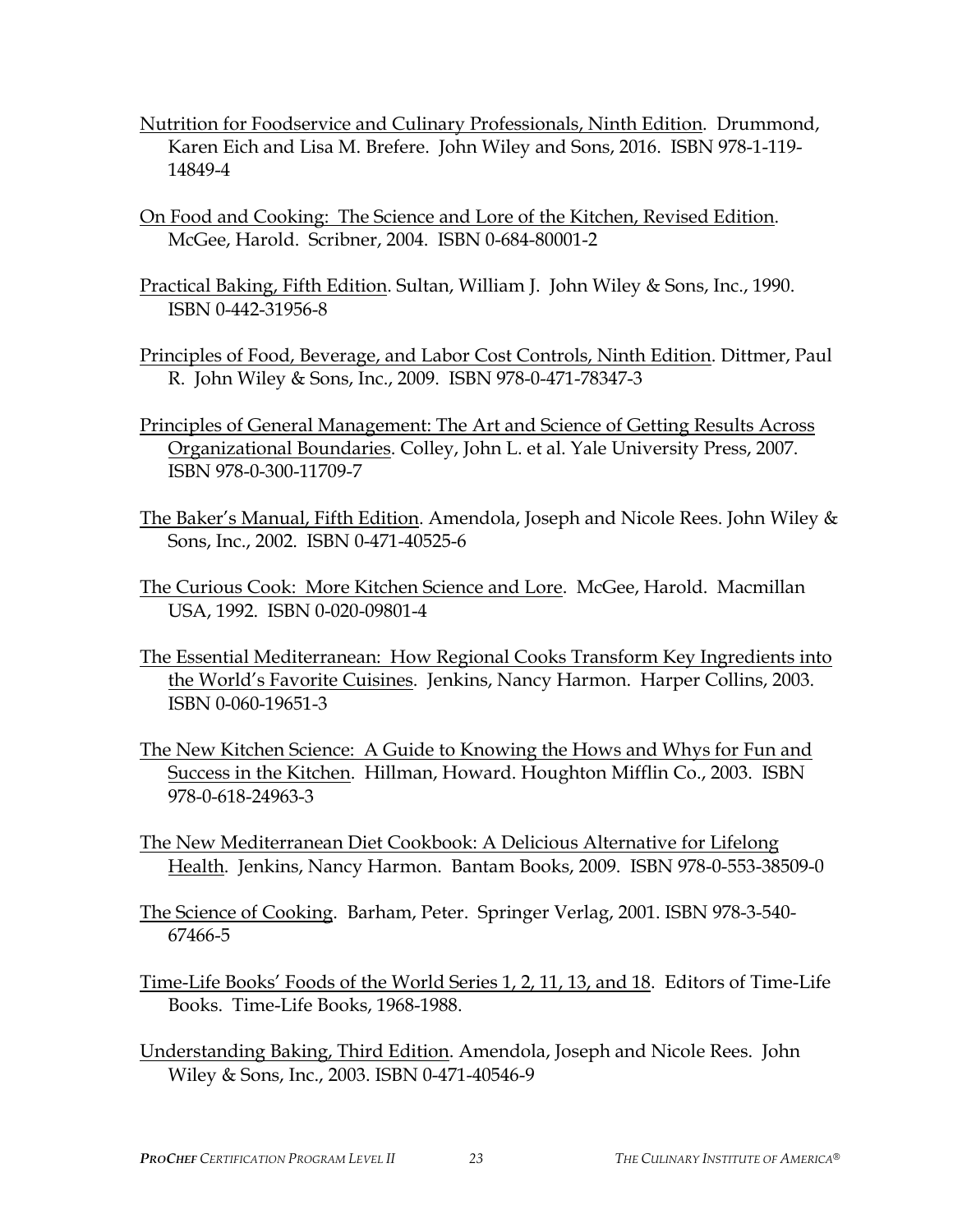### **RECOMMENDED STREAMING VIDEOS**

*Streaming videos can be accessed and viewed via the library's website: http://library.culinary.edu/friendly.php?s=videos*

*You will need the RealPlayer app on your computer to watch the following videos. Download a free copy at: http://www.real.com.* 

| <b>Bakeshop Series</b>                                     |        |
|------------------------------------------------------------|--------|
| Meringues                                                  | #2818  |
| Vanilla Sauce and Pastry Cream                             | # 2754 |
| Basic Steps of Baking Bread                                | #1701  |
| <b>Bread and Baker: From the Source Series</b>             |        |
| Program One: Traditions of French Bread Baking             | #891   |
| <b>CIA Presents</b>                                        |        |
| Remy Funfrock                                              | # 2687 |
| Francois Payard                                            | #2882  |
| <b>Foie Gras Series</b>                                    |        |
| The Production of Foie Gras                                | #1116  |
| Preparing Foie Gras                                        | #1117  |
| Garde Manger: The Art and Craft of the Cold Kitchen Series |        |
| <b>Composed Salads</b>                                     | #2664  |
| Presenting Appetizers and Hors d'oeuvre                    | # 2753 |
| Garde Manger: Condiments                                   | #2841  |
| <b>The Basics of Sauce Making Series</b>                   |        |
| <b>Emulsion Sauces</b>                                     | # 2471 |
| Aromatic and Flavoring Combinations                        | #1368  |
| Popular Cream and Filling (Les Cremes Populaire)           | # 279  |
| Recipe CostingThe Bottom Line                              | #1131  |
| SanitationIs not an Option                                 | # 201  |
| <b>RECOMMENDED DVD</b>                                     |        |
| DVD can be accessed and viewed in the Hilton Library       |        |
| <b>Techniques of Healthy Cooking</b>                       |        |
| The Healthy Palate                                         | #3831  |
|                                                            |        |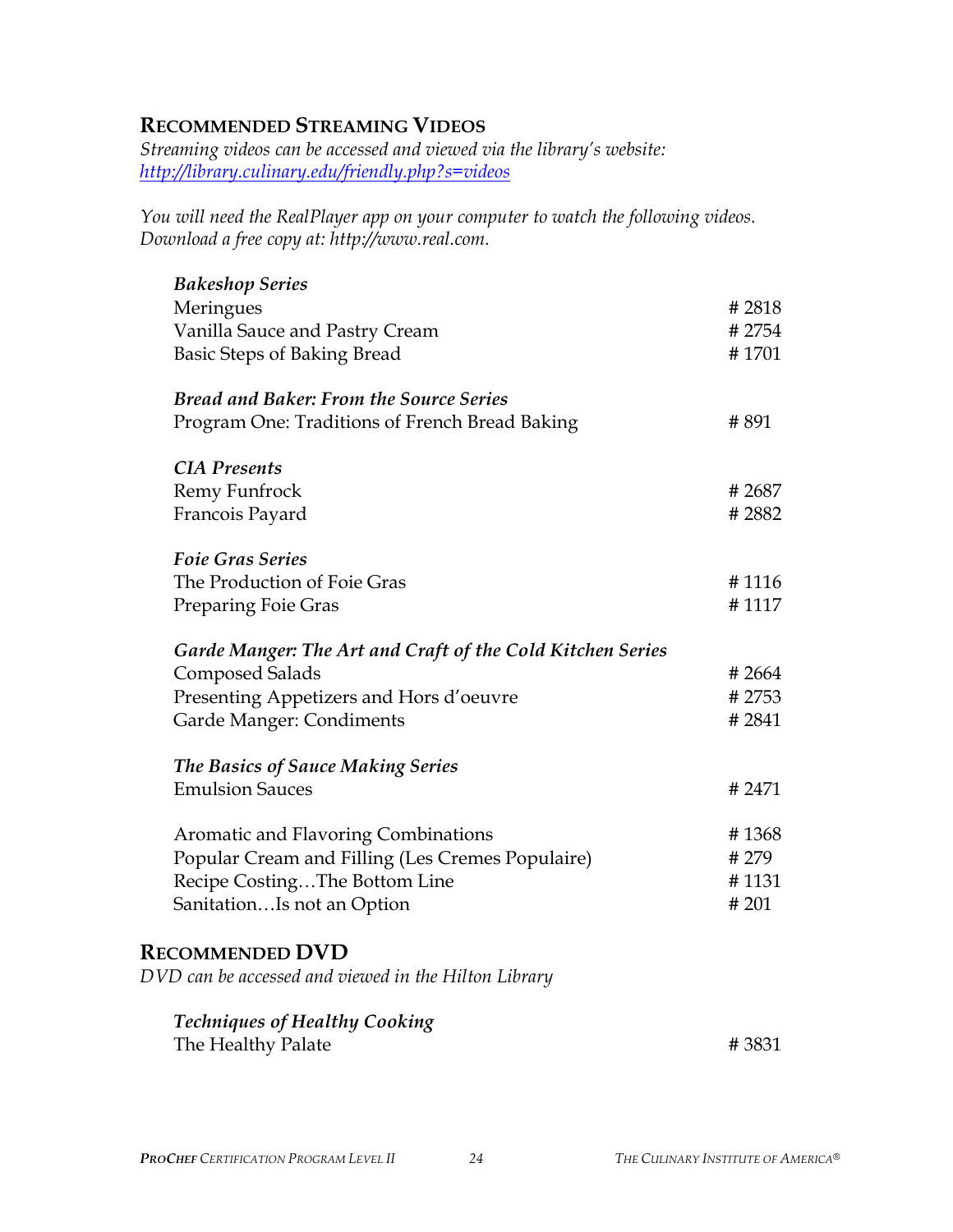# **FOOD SCIENCE STUDY GUIDE**

Use the following list of competencies, key terms, recommended reading materials, and videos to prepare for the Food Science Written Examination. The written examination will consist of 25 questions. You will have one hour to complete the examination.

### **FOOD SCIENCE COMPETENCIES**

*Successful candidates are able to...* 

- describe how stable emulsions are formed.
- diagram an emulsion.
- identify the continuous and dispersed (discontinuous) phases of each emulsion.
- list two types of emulsions.
- explain how emulsions are thickened and thinned.
- explain the term "emulsifying agent" and identify two major categories.
- list three reasons why emulsions break.
- identify the five main pigments found in vegetables, describing whether they are water or fat soluble.
- describe the colors typical of each vegetable pigment.
- discuss how plant pigments are affected by changes in environment (exposure to heat, sugar, salt, acids and bases).
- explain proper cooking techniques to minimize loss of texture, flavor and color in plant product
- identify the smaller chemical group that make up protein molecules.
- describe the various roles of protein in food preparation.
- diagram globular and fibrous protein.
- explain denaturation and coagulation.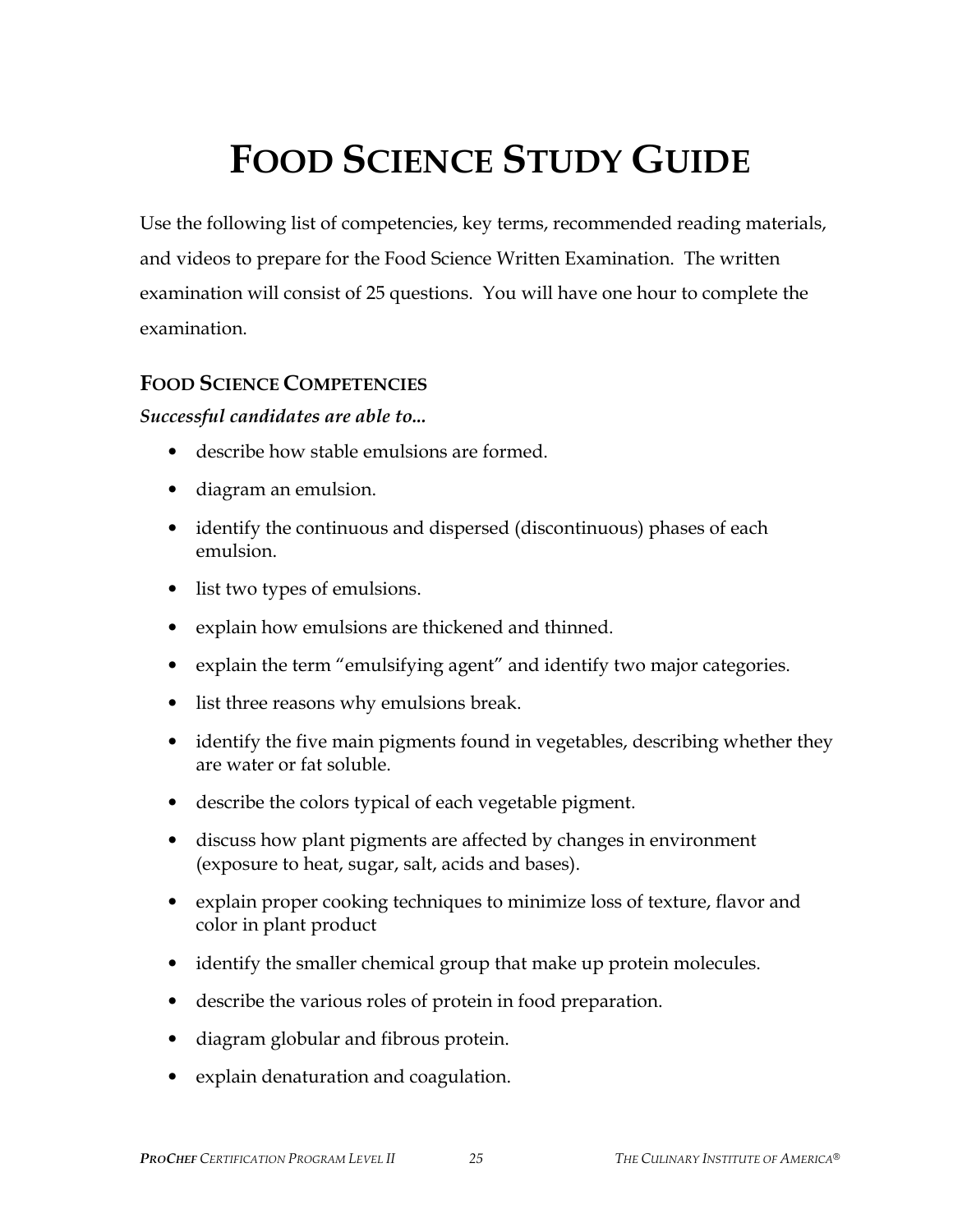- identify substances that speed and delay egg protein coagulation.
- explain the differences between a soft custard (sol) and baked custard (gel).
- list examples of fibrous protein.
- discuss three ways meat is made tender before cooking.
- explain why collagen is the most important connective tissue.
- explain why fish muscle cooks more quickly than land animal muscle tissue.
- describe maillard browning.
- discuss what happens to meat when it is heated too rapidly or for too long.
- summarize the effects of heat, acid, salt and enzymes in meat cookery.
- explain the two basic methods by which starch is cooked.
- diagram a starch granule, identifying the two starch molecules it contains.
- summarize the most important characteristics of high amylose starches.
- summarize the most important characteristics of high amylopectin starches.
- describe gelatinization, pasting, and retrogradation of starch, indicating if it involves wet or dry heat.
- discuss three elements that interfere with starch thickening.
- describe the three classes of leavening.
- explain how air and steam work to leaven baked goods.
- name the gas which is created during chemical leavening.
- identify four methods by which air is incorporated into dough and batter.
- discuss baking soda, giving the requirements for its development into gas.
- describe the effects of unreacted baking soda in baked products.
- discuss double-acting powder, giving the requirements for its reaction.
- describe the function of yeast in baking, giving three environmental conditions for its optimal development.
- describe gluten and its role in baking.
- compare high and low protein flours.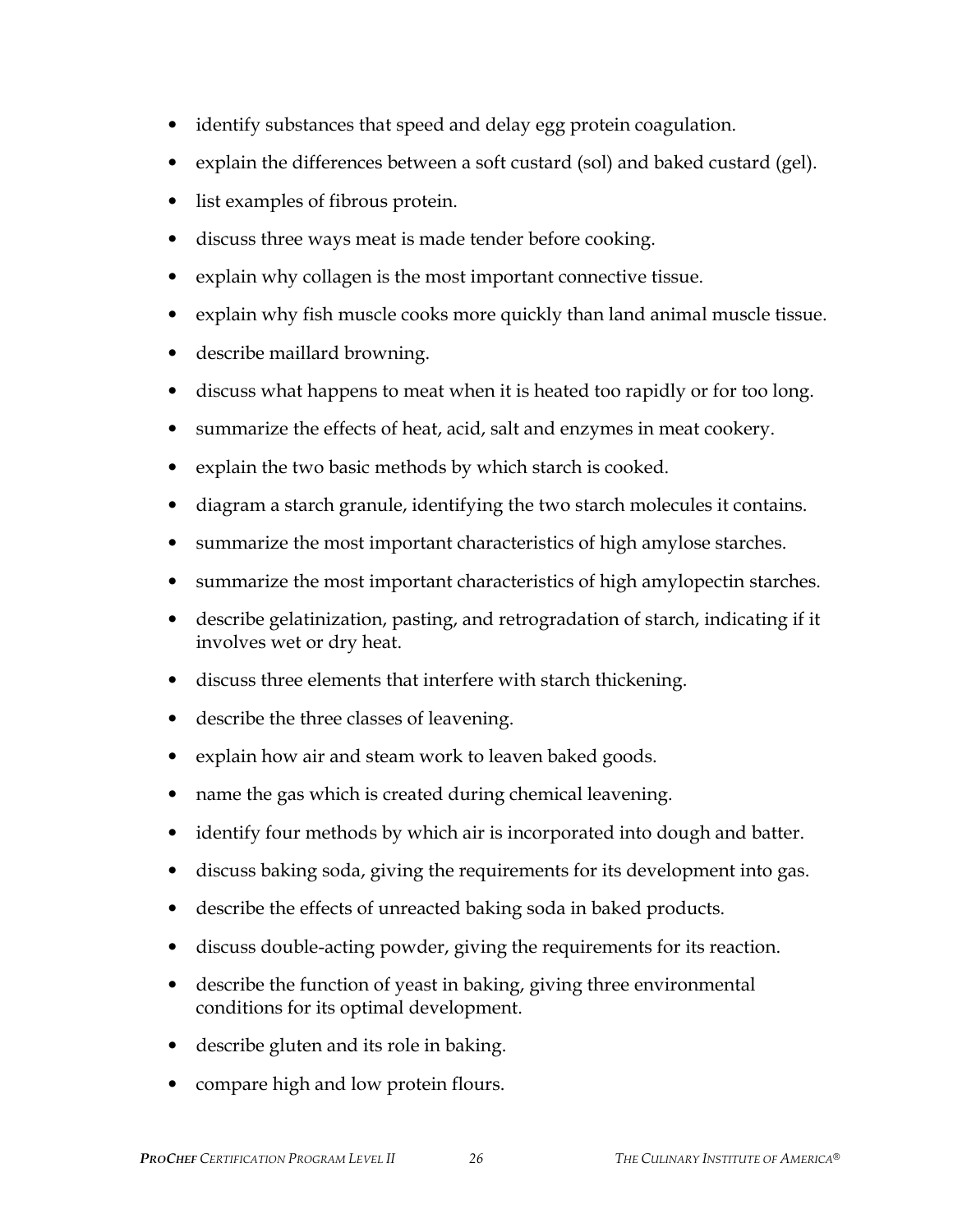### **KEY TERMS**

Acid Actin Albumin Amino acid Baking powder Base Brine Caramelization Carbohydrate Carotenoids Carry-over cooking Casein Cellulose Chemical leavener Chlorophyll Chromoplast Coagulation Collagen Connective tissue Control Denaturation Dextrin Double-acting baking powder Dry yeast Emulsifier Emulsion Enzyme Fermentation Fibrous protein Flocculation Gelatin Gelatinization Gliadin Globular protein Glucose Gluten Glutenin Hydrophilic Hydrophobic Hygroscopicity Hypothesis Invert sugars Lactase Lactose Leavener Lecithin Lipid Maillard reaction Maltose Mechanical leavener Modified starch Myoglobin Oil-in-water emulsion Organic leavening Osmosis Oxidation Permanent emulsion pH Phenolase Photosynthesis Pigment Proofing Protein Retrogradation Semi-permanent emulsion Single-acting baking powder Slurry Sol Solubility Solute Starch Sucrose Suspension Syneresis Temper Temporary emulsion Viscosity Water-in-oil emulsion Yeast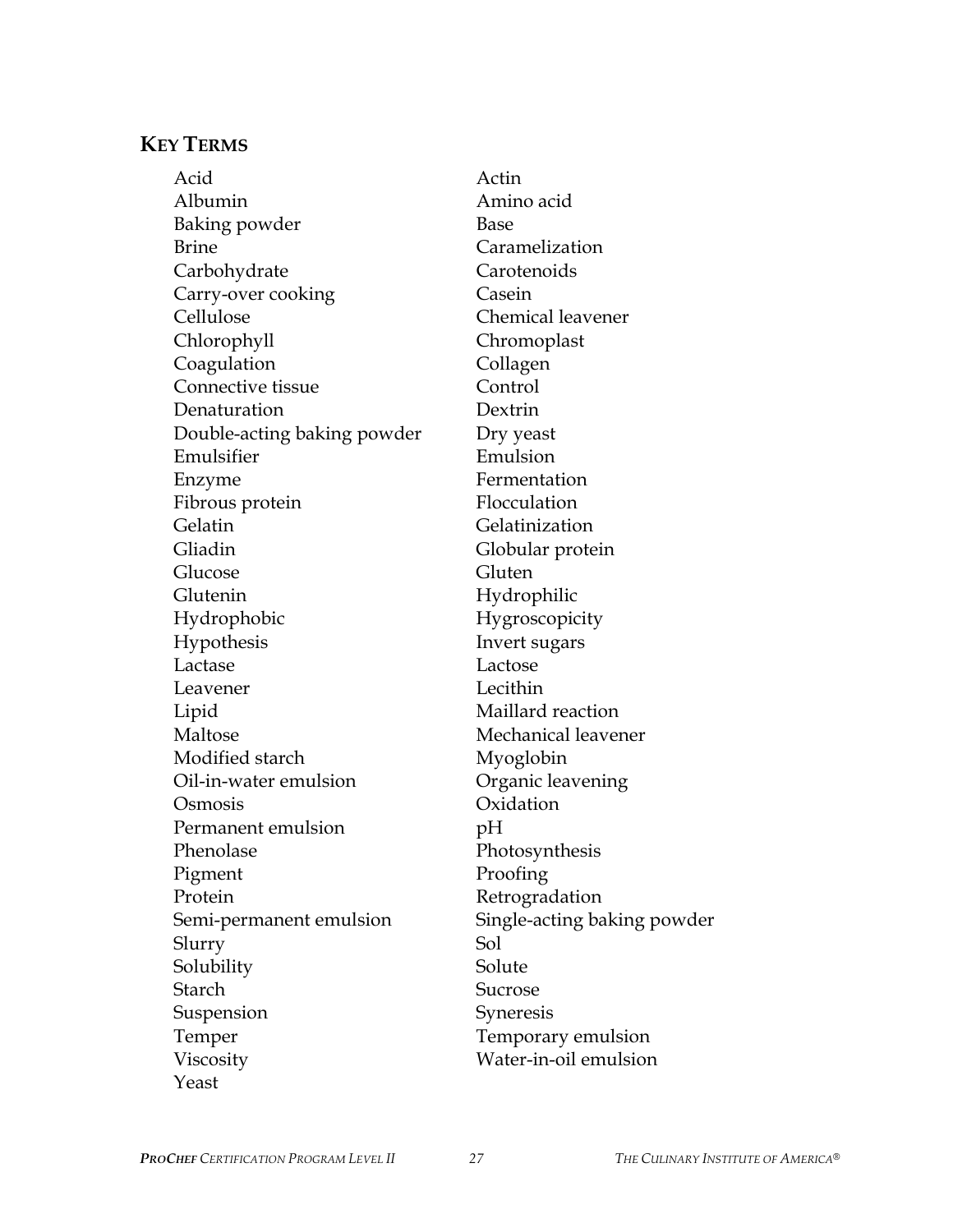### **HIGHLY RECOMMENDED READING**

On Food and Cooking: The Science and Lore of the Kitchen, Revised Edition

### **RECOMMENDED READING**

Cookwise: The Hows and Whys of Successful Cooking Foundations of Food Preparation, Sixth Edition The Curious Cook: More Kitchen Science and Lore The New Kitchen Science: A Guide to Knowing the Hows and Whys for Fun and Success in the Kitchen The Science of Cooking

### **RECOMMENDED STREAMING VIDEO**

*The Basics of Sauce Making Series*  Emulsion Sauces **# 2471**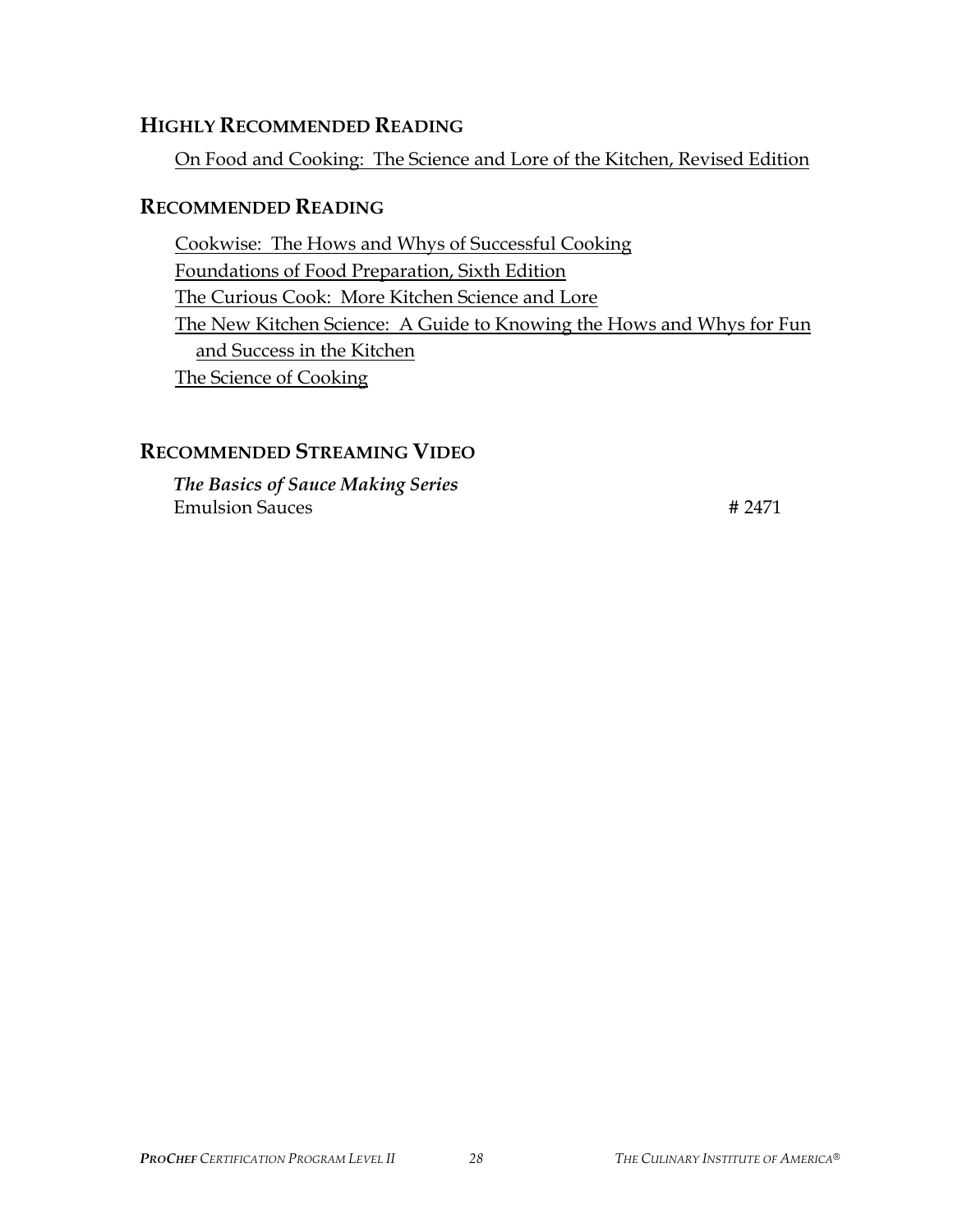# **BASIC BAKING AND PASTRY STUDY GUIDE**

Use the following list of competencies, key terms, recommended reading materials, and videos to prepare for both the Baking and Pastry Written and Practical Examinations.

The written examination will consist of 25 questions. You will have one hour to complete the written examination.

The practical examination will take five hours to complete. Please refer to the guidelines and quality standards outlined in the following pages for more detailed information. An instructor will contact you one week prior to the exam to inform you of your assigned items.

### **BASIC BAKING AND PASTRY COMPETENCIES**

### *Successful candidates are able to...*

- prepare basic breads.
- prepare basic pastry batters.
- prepare basic cakes.
- prepare pie dough.
- prepare custards.
- identify key ingredients and equipment in the bakeshop.
- accurately scale recipes up or down.
- demonstrate the use of baking and pastry equipment.
- demonstrate accuracy in weights and measures.
- demonstrate the use of baker's percent.
- categorize baking ingredients as liquefiers or stabilizers.
- explain the functions of basic baking ingredients.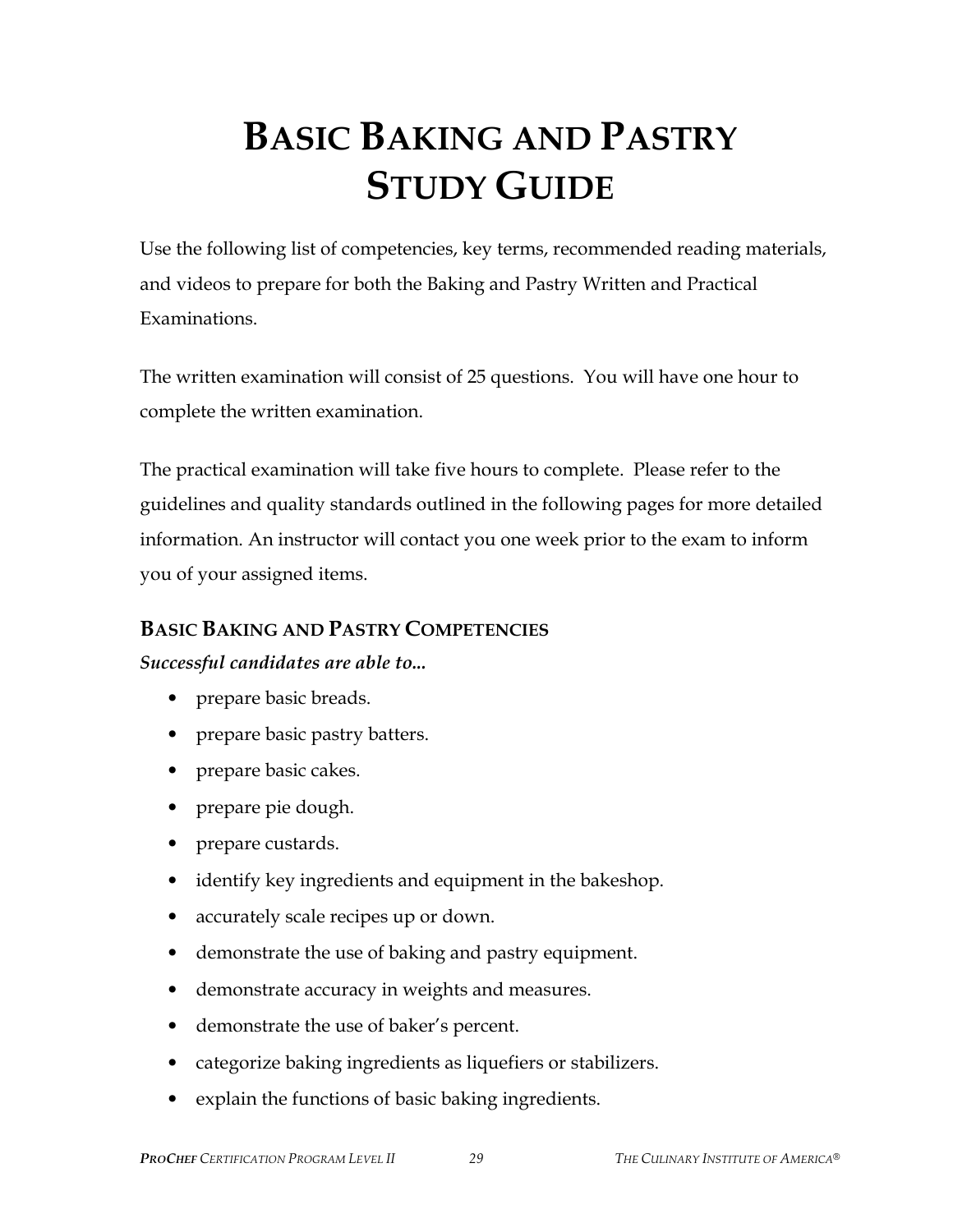- list the steps of the creaming, foaming, straight and cut-in mixing methods.
- list the steps of the bread making process.
- name and describe three techniques for making a meringue.
- compare and contrast the three different types of leaveners.
- describe the differences between flaky dough and mealy dough.
- identify the ratios and/or formulas for pie dough, cookie dough, pastry cream, pâte à choux and genoise.
- compare and contrast rich doughs and lean doughs.

### **KEY TERMS**

| 1-2-3 dough / Cookie dough                  | Active dry yeast                |
|---------------------------------------------|---------------------------------|
| Baking blind                                | <b>Batter</b>                   |
| Basic pie dough (3-2-1 dough) / Pâte brisée |                                 |
| Bavarian cream / Bavaroise                  | Bench rest                      |
| Bench scraper                               | Biga                            |
| Bloom                                       | Buttercream                     |
| Cake flour                                  | Caramelization                  |
| Carbon dioxide                              | Chemical leavener               |
| Clear flour                                 | Coagulation                     |
| Convection oven                             | Conventional oven               |
| Cream puffs                                 | Creaming method                 |
| Crumb                                       | Custard                         |
| Deck oven                                   | Denaturation                    |
| Docking                                     | Drum sieve / Tamis              |
| Éclairs                                     | Egg wash                        |
| Fermentation                                | Flaky                           |
| Foaming method                              | Fondant                         |
| Ganache                                     | Gelatin                         |
| Gelatinization                              | Genoise                         |
| Gliadin                                     | Gluten                          |
| Glutenin                                    | Hard/Soft wheat                 |
| Hearth oven                                 | High-ratio cakes                |
| Instant dry yeast                           | Kneading                        |
| Lame                                        | Lean dough                      |
| Leaveners                                   | Liaison                         |
| Mealy                                       | Meringue                        |
| Mise en place                               | Mousse                          |
| Nappé                                       | Organic leavener                |
| Parchment paper                             | Pastry cream / Crème patisserie |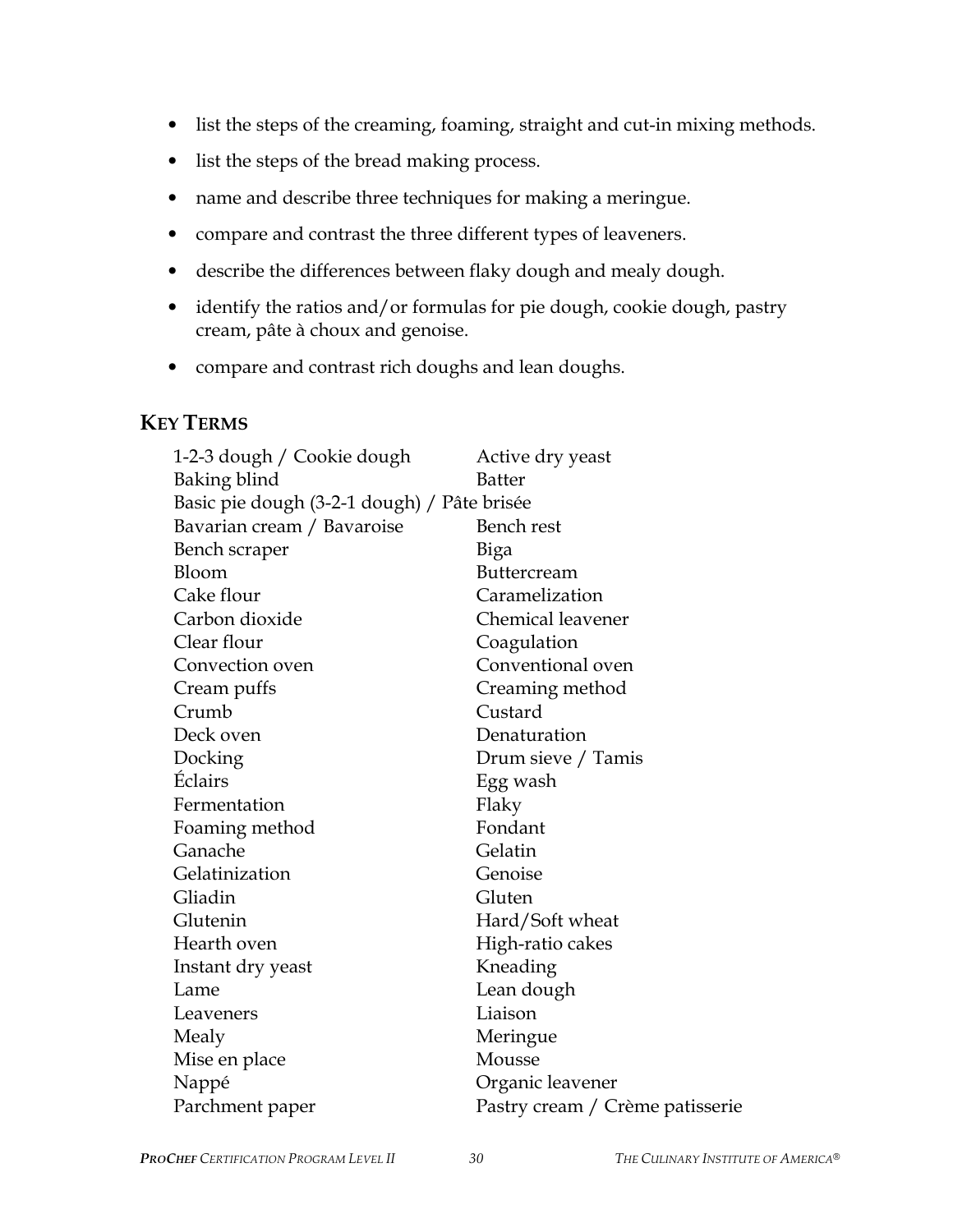| Pastry flour                   | Pâte à choux        |
|--------------------------------|---------------------|
| Pâte sucrée                    | Patent flour        |
| Peel                           | Physical leavener   |
| Precooked batter               | Pre-ferment         |
| Profiteroles                   | Proof               |
| Rest                           | Retrogradation      |
| Rich dough                     | Rubbed-dough method |
| Scaling                        | Scoring             |
| Sifting                        | Sweeteners          |
| Shorteners                     | Simple syrup        |
| Sourdough                      | Sponge              |
| Straight mixing method         | Stabilizer          |
| Steam-injected oven            | Sweeteners          |
| Temper                         | Tenderizer          |
| Thickeners                     | Two-stage method    |
| Vanilla sauce / Crème Anglaise | Yeast               |

### **HIGHLY RECOMMENDED READING**

| Baking and Pastry: Mastering the Art and Craft, Third Edition |                      |  |
|---------------------------------------------------------------|----------------------|--|
| Culinary Math, Fourth Edition                                 | Ch. 1 - 2, 13        |  |
|                                                               | pp. 162 - 168        |  |
| The Professional Chef <sup>®</sup> , Ninth Edition            | Ch. 31-36            |  |
|                                                               |                      |  |
| <b>RECOMMENDED READING</b>                                    |                      |  |
| <b>Practical Baking, Fifth Edition</b>                        | Ch. 3, 5, 7 - 10, 14 |  |
| The Baker's Manual, Fifth Edition                             | $Ch. 2, 4 - 6, 12$   |  |
| <b>Understanding Baking, Third Edition</b>                    | Ch. 12, 14 - 16      |  |
| <b>RECOMMENDED STREAMING VIDEOS</b>                           |                      |  |
| <b>The Bakeshop Series</b>                                    |                      |  |
| Meringues                                                     | #2818                |  |
| Vanilla Sauce and Pastry Cream                                | # 2754               |  |
| Basic Steps of Baking Bread                                   | #1701                |  |
| <b>Bread and Baker: From the Source Series</b>                |                      |  |
| Program One: Traditions of French Bread Baking                | # 891                |  |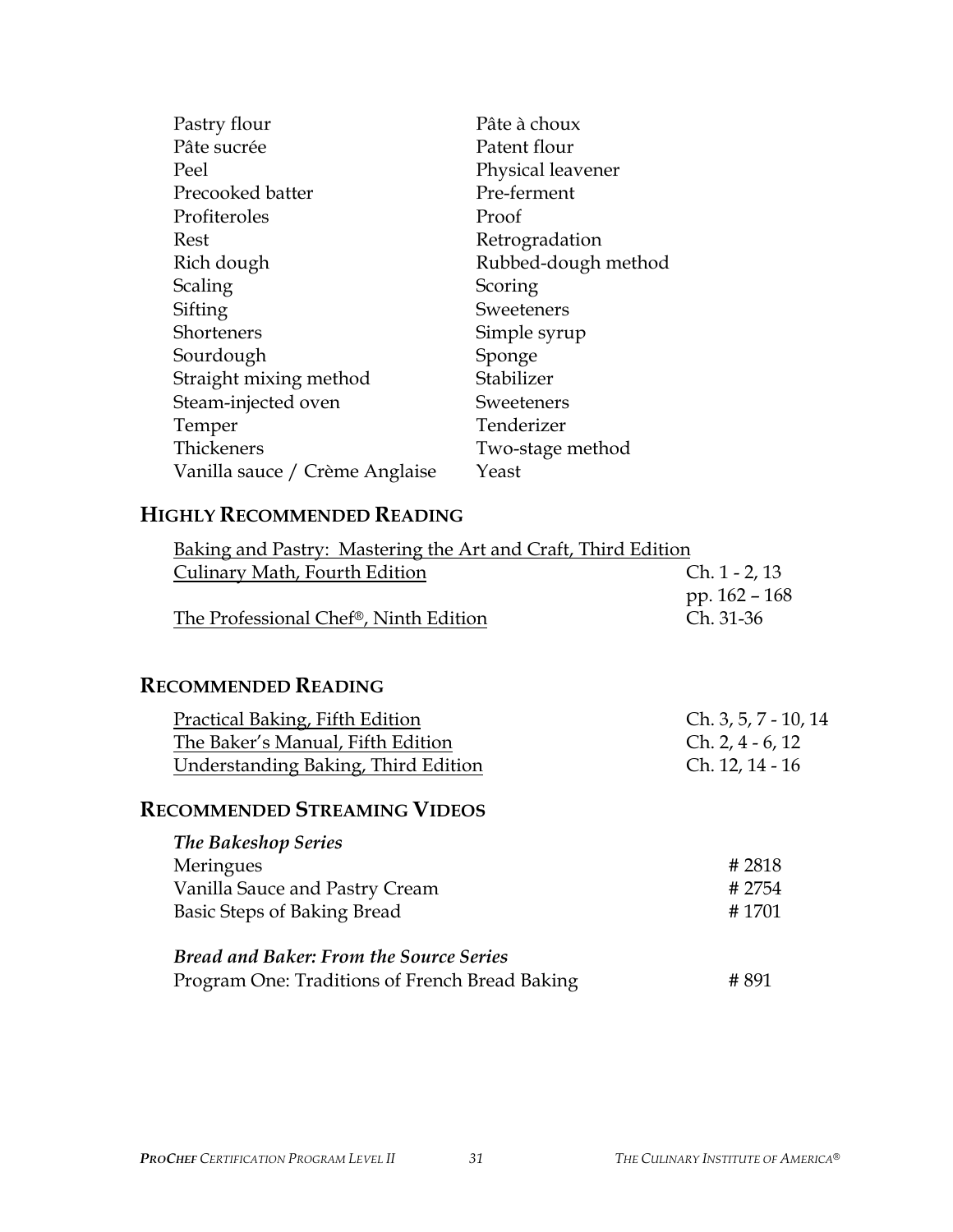# **BASIC BAKING AND PASTRY PRACTICAL EXAMINATION GUIDELINES**

For this practical examination, you will have five hours to prepare the following items from each of the categories found below. You must use the formulas from The Professional Chef®, Ninth Edition for all of the items. Platters and serving utensils are provided; however, you must provide your own knives, hand tools and copies of the required recipes.

### **DOUGH**

**SOFT ROLL DOUGH** (p. 1026-1046)

- − 5-lb. Soft Rolls mixed, fermented, formed into a minimum of three (3) different shapes of rolls (knots, pan rolls, etc.), proofed, and baked
- − You must present 12, 2 oz. roll of each shape for a total of 36 pieces

**PIE DOUGH** (p. 1070)

− 3-lb. Pie Dough made into two 10-inch blind baked shells

### **CUSTARDS**

− 1-quart Vanilla Pastry Cream (p.1098)

# **BASIC PASTRY BATTERS**

**PÂTE À CHOUX** (p. 1062-1065, 1084)

- − 3-lb. Pâte à Choux piped into two shapes. One of the shapes must be éclairs. The other shape is your choice. You must present 12 of each shape for a total of 24 pieces.
- − Fill baked éclairs with pastry cream. The other shape does not have to be filled or glazed.
- − Finish éclairs with your choice of ganache (p. 1128), fondant (p. 1119-1121, tempering)

# **CAKE – ASSIGNED BY INSTRUCTOR**

− 2 each 10-inch round Vanilla Sponge Cakes (Genoise) (p. 1083)

− **–or-** 

− 2 each 2-lb. or 4 each 1-lb. Pound Cakes baked in loaf pans (p. 1081)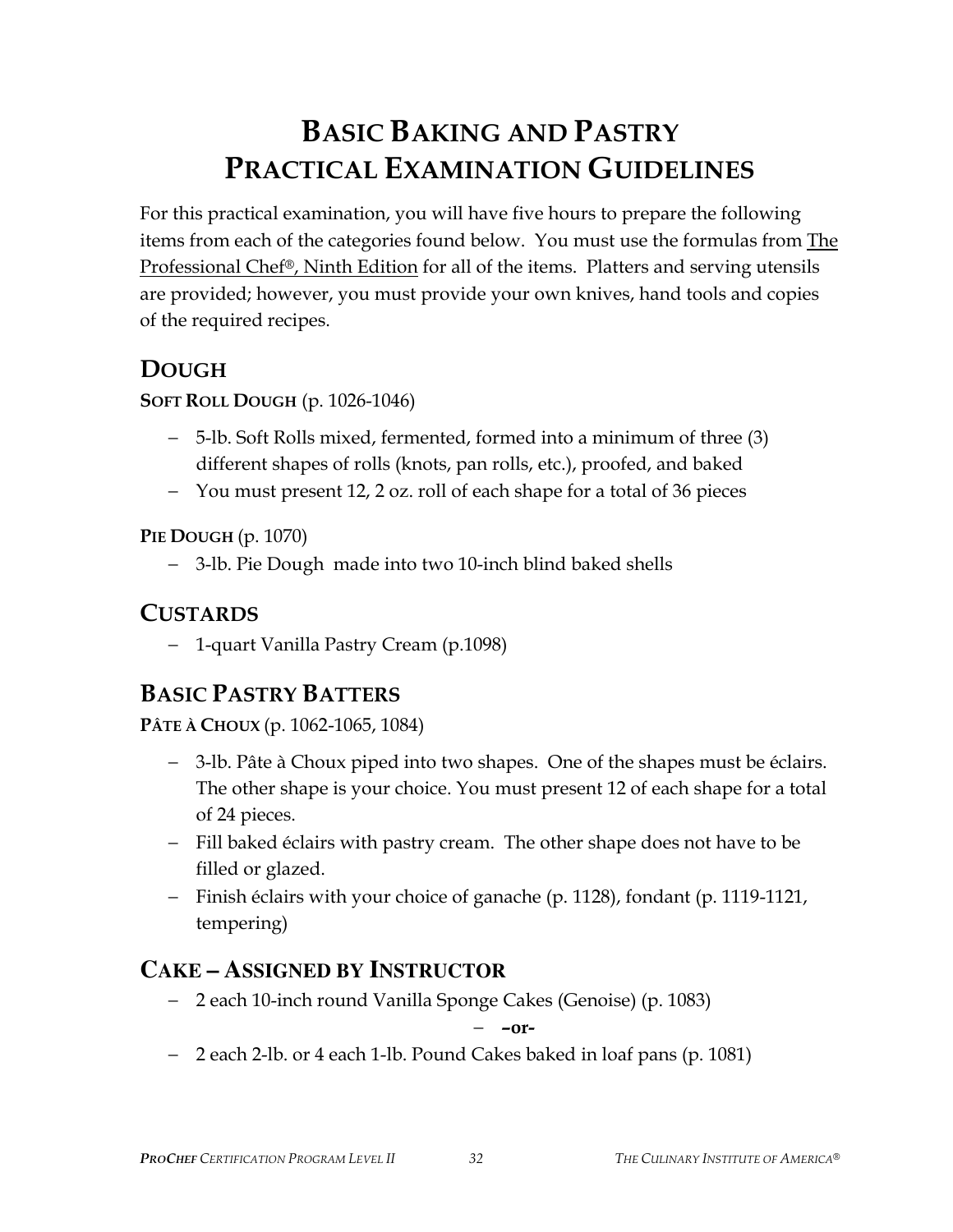# **BAKING AND PASTRY: GUIDELINES AND JUDGING FORM FOR FLOOR SCORE SHEETS**

### **FOOD IS SERVABLE (Y/N)**

- This criteria is judged strictly on a yes/no basis, either the food is safe/servable or it is not.
- Food deemed un-servable will not be evaluated by the Tasting Judge. **The candidate will receive a tasting score of zero for that food item.** 
	- − *Un-Servable Food***:** Food that is unfit for human consumption due to crosscontamination, under-cooking, or other mishandling/abuse that could cause illness.

### **MISE EN PLACE, ORGANIZATION, AND CLEANLINESS (5 PTS)**

Timely Menu Submission: **(1 pt)**

− Candidate submits *two* neatly typed menus to the Floor Judge each day before the start of the exam.

Timeline/Game Plan Preparation: **(1 pt)**

Candidate prepares a timeline/game plan and references it throughout the day's production.

Workspace Organization/Cleanliness: **(3 pts)**

- Candidate has out only the food, tools, and equipment necessary for the current preparation. The workspace remains free of clutter.
- − Candidate's workspace is free of spills, crumbs, scraps, etc.
- − Candidate's workspace is contained to designated area; it does not impede the work of others.
- − Candidate works in an organized, methodical manner transitioning smoothly between tasks.
- − Candidate exits the exam leaving his/her workspace neat and clean.
- − Candidate's knife kit/ toolbox is clean and sanitary inside.
- − Candidate contributes to the overall cleanliness and organization of the kitchen including the refrigerators, dish area, and the floors.

### **SAFETY (5 PTS)**

Demeanor/Equipment Operation/Knife Usage

- Candidate moves safely around the kitchen (i.e. alerts other candidates when he/she is behind them or is close to them with knives and/or hot items).
- − Candidate safely operates equipment.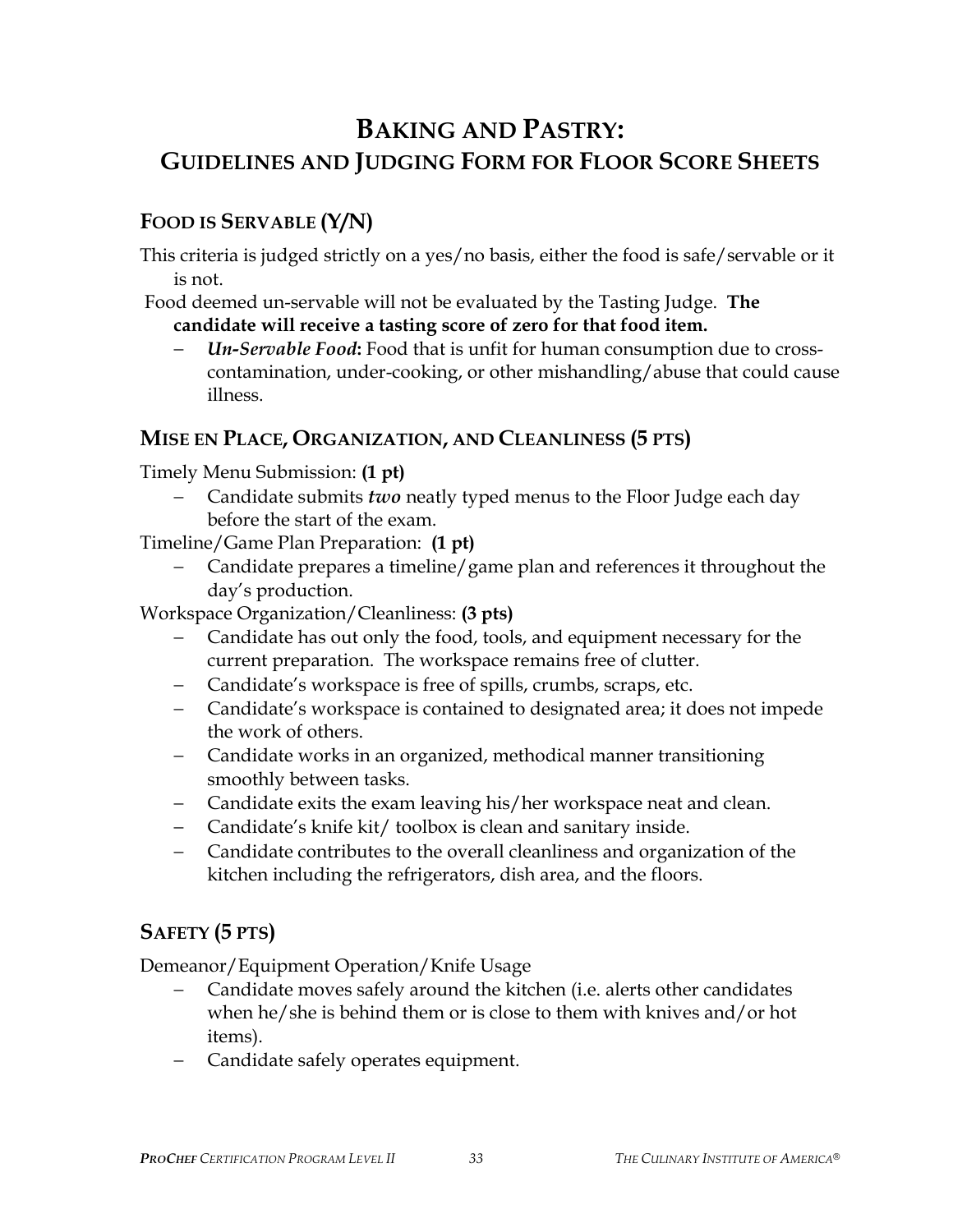### **SANITATION PROCEDURE (1 PT EACH = 5 PTS)**

Candidate Enters Exam Wearing the Proper Uniform:

- − Non-slip kitchen shoes (ie. Kitchen Clogs), Chef's Pants, Chef's Coat, Toque\*, Apron\*, Side Towel\*, Pen, and Thermometer.
	- \*(Toque, Apron, and Side Towel are provided by the CIA)
- − Candidate's uniform is clean and properly maintained.
- − Candidate wears uniform at all times in the kitchen.

Appropriate Use of Gloves:

- − Candidate wears gloves when handling food items that are ready to eat, according to CIA policy.
- − Candidate wears gloves when plating food.

Avoids Cross-Contamination:

- − Candidate washes hands, cutting boards, knives, etc. when transitioning from fish to meat to vegetable or dairy preparation.
- − Candidate keeps all finished products away from raw ingredients.
- − Candidate uses a clean tasting spoon every time no "double-dipping"

Maintains Proper Food Temperatures:

− Candidate stores products properly and at the right temperatures according to ServSafe standards.

Proper Recycling:

− Candidate uses the proper receptacles for the various types of waste.

### **BAKING TECHNIQUES, SKILLS, AND FUNDAMENTALS (10 PTS)**

Equipment Usage **(2 pts)** 

− Candidate Candidate selects and uses appropriate equipment. Ingredient Measurement **(3 pts)** 

- Candidate uses the proper measuring device for each ingredient.
- − Candidate measures all ingredients accurately.

Baking Techniques **(5 pts)** 

Candidate successfully executes the proper technique for each item.

### **INGREDIENT UTILIZATION/WASTE AND YIELD (2.5 PTS EACH = 5 PTS)**

Usable TrimIngredient Utilization/Waste:

Candidate appropriately controls the amount of waste generated during production.

Accurate Production Quantity/Yield:

Candidate produces the quantities of product required without excessive waste.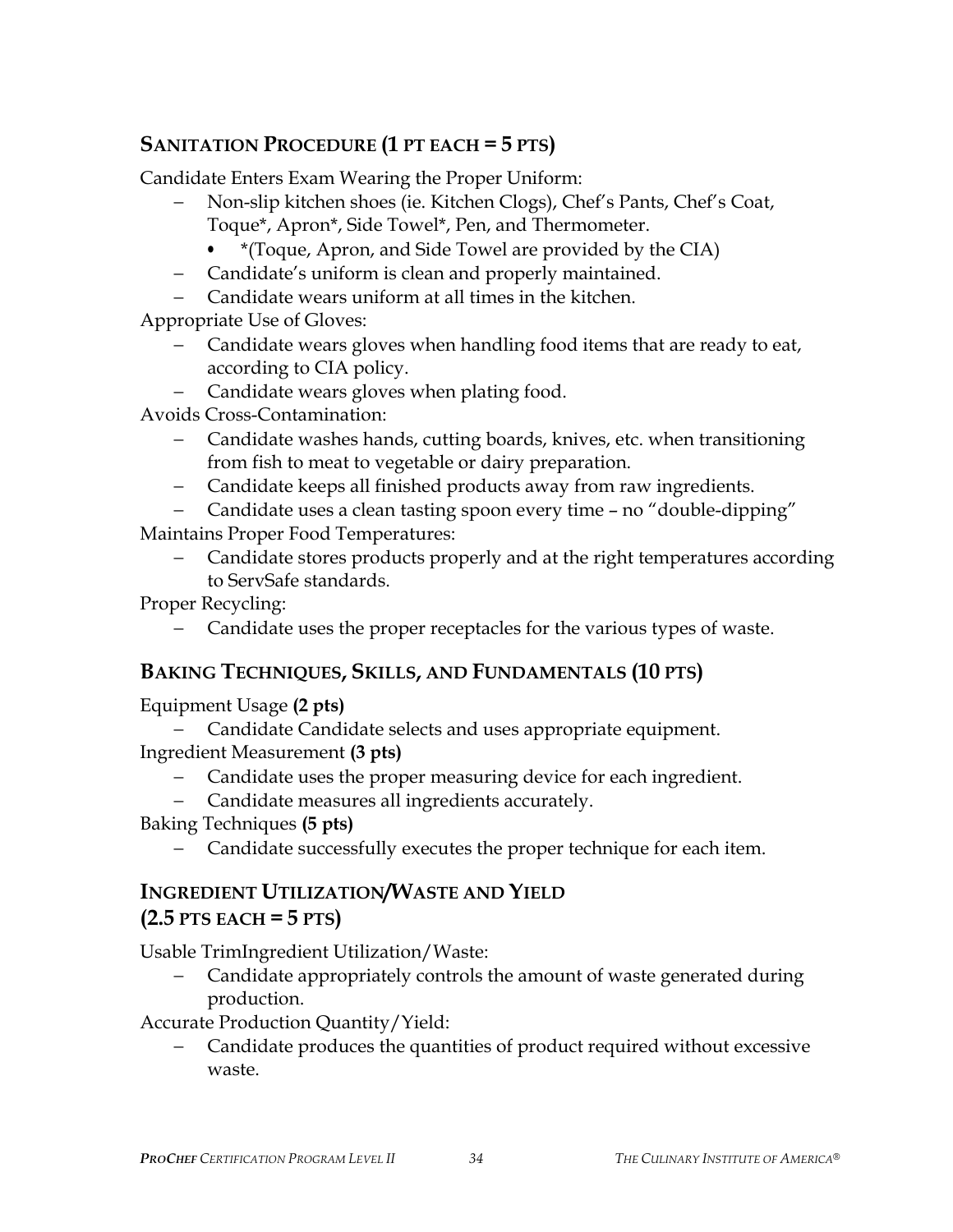## **TIMING OF SERVICE (-5 PTS TO 5 PTS)**

Candidate completes and presents all items within the 5 hour time limit.

− After the five hours, the candidate will be deducted 1 point per minute until all items have been served. This can result in a negative score.

## **DEDUCTIONS**

Candidates are allowed to remake recipes if the final product was not successful. However, 2 pts will be deducted from the total Floor Score for every remake.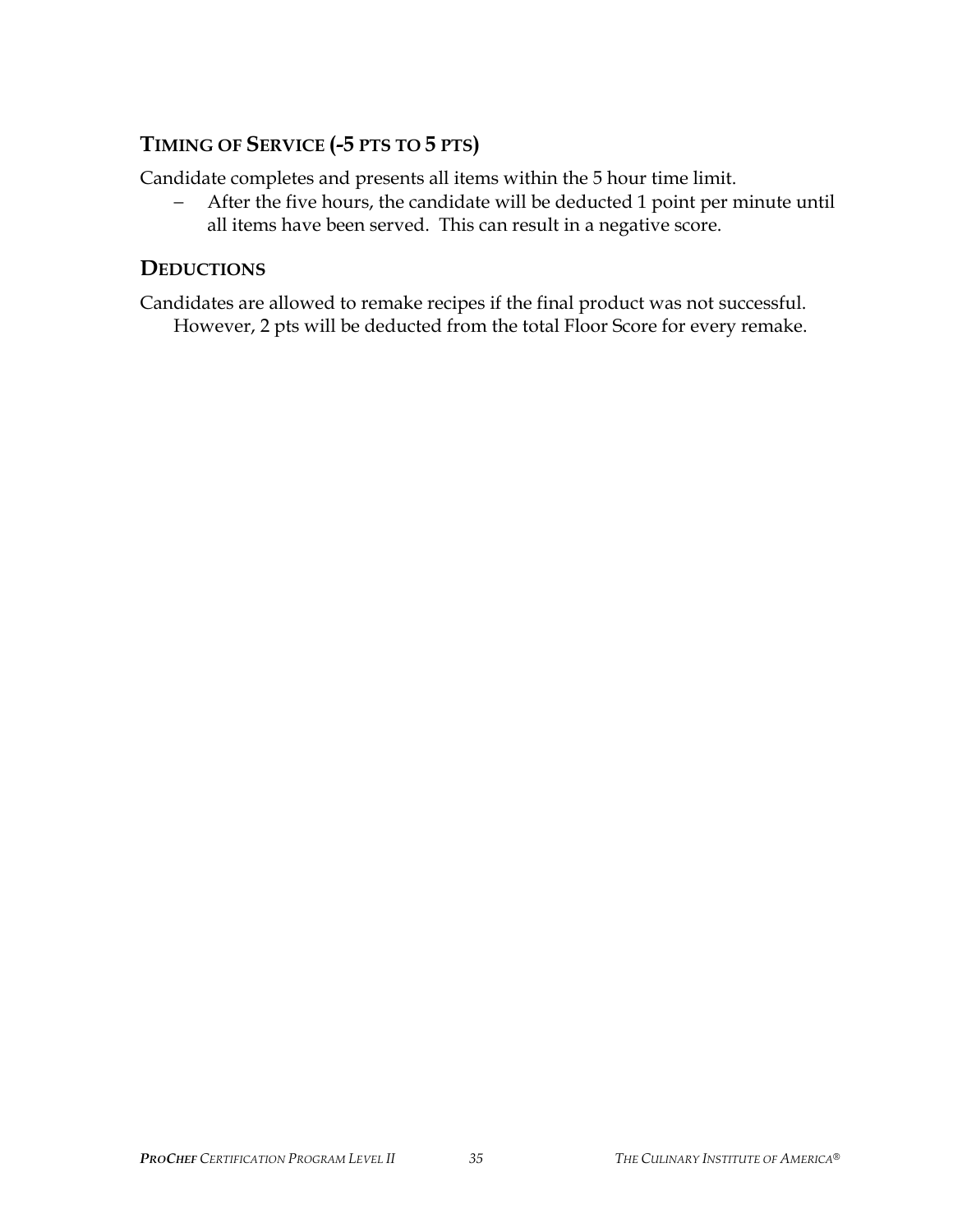# **PRACTICAL EXAMINATION KITCHEN FLOOR SCORE SHEET: BAKING AND PASTRY**

Candidate:\_\_\_\_\_\_\_\_\_\_\_\_\_\_\_\_\_\_\_ Judge:\_\_\_\_\_\_\_\_\_\_\_\_\_\_\_\_\_\_\_\_\_\_\_

#### **Food is Servable: Y / N**

Any food deemed \***un-servable** by the Floor Judge will not be evaluated by the Tasting Judge. Candidate will receive a tasting score of **zero** for that food item.

| <b>Criteria</b><br><b>Scores</b>                         | Total |
|----------------------------------------------------------|-------|
| Mise en Place, Organization, and Cleanliness             |       |
| <b>Timely Menu Submission (1 pt)</b>                     |       |
| Timeline/Game Plan Preparation (1 pt)                    |       |
| <b>Workspace Organization/Cleanliness (3 pts)</b>        | /5    |
| <b>Safety</b>                                            |       |
| Demeanor/Equipment Operation/Knife Usage (5 pts)         | /5    |
| <b>Sanitation Procedure</b>                              |       |
| Proper Uniform (1 pt)                                    |       |
| <b>Appropriate Use of Gloves (1 pt)</b>                  |       |
| <b>Avoids Cross-Contamination (1 pt)</b>                 |       |
| <b>Maintains Proper Food Temperatures (1 pt)</b>         |       |
| <b>Proper Recycling (1 pt)</b>                           | /5    |
| <b>Baking Techniques, Skills, and Fundamentals</b>       |       |
| <b>Equipment Usage (2 pts)</b>                           |       |
| Ingredient Measurement (3 pts)                           |       |
| <b>Baking Techniques (5 pts)</b>                         | /10   |
| Ingredient Utilization/Waste and Yield                   |       |
| Ingredient Utilization/ Waste (2.5 pts)                  |       |
| <b>Accurate Production Quantity/Yield (2.5 pts)</b>      | /5    |
| <b>Timing of Service</b>                                 |       |
| All food served within allotted 5 hours** (5 pts)        | /5    |
| <b>Subtotal</b>                                          | /35   |
| <b>Deductions</b>                                        |       |
| 2 pts will be deducted each time a recipe must be redone |       |
| <b>Total Score</b>                                       | 735   |

#### **Important Notes:**

**\*Un-Servable:** Food that is unfit for human consumption due to cross-contamination, under-cooking, or other mishandling/abuse that could cause illness

\*\*After the five hours, you will be deducted 1 point per minute until all of your items have been served. This can result in a negative score.

**Comments (on back):**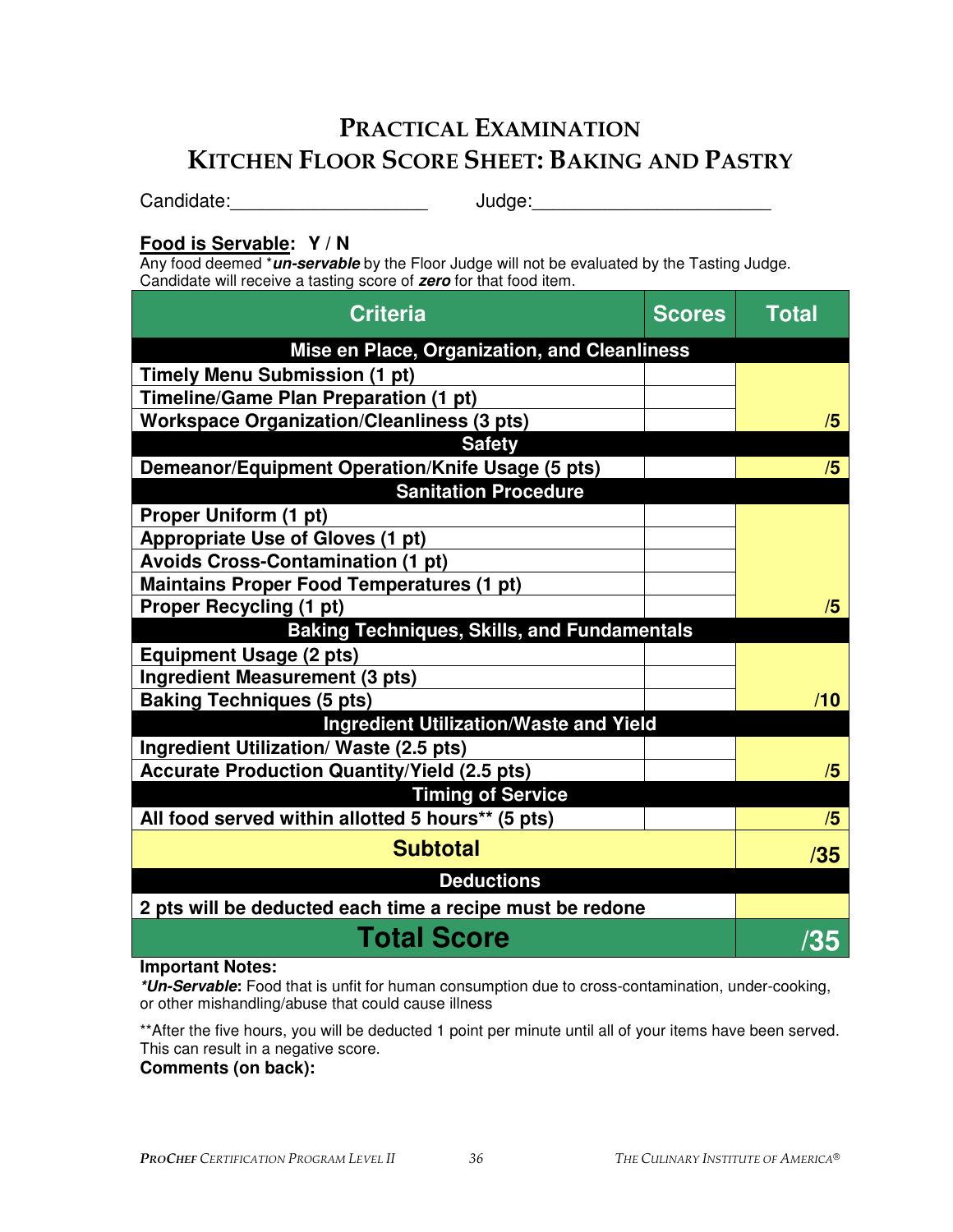## **BAKING AND PASTRY: GUIDELINES AND JUDGING FORM FOR TASTING AND SKILL EVALUATION SCORE SHEET**

**BASIC BREAD (13 PTS)** 

Execution **(2 pts)**

- − Washing
- − Consistency
	- Size and Shape

Proper Volume **(2 pts)**

− Fermentation

Color **(2 pts)** Crumb **(2 pts)** Flavor **(5 pts)**

## **CUSTARD (13 PTS)**

Color **(2 pts)** Viscosity **(3 pts)** Texture **(3 pts)** Flavor **(5 pts)**

## **PÂTÉ À CHOUX (13 PTS)**

Color **(2 pts)** Consistency of size and shape **(3 pts)** Execution **(2 pts)** − Properly baked, hollow Filling **(2 pts)** Glazing **(2 pts)** Flavor **(2 pts)**

## **BASIC CAKE (SPONGE AND POUND) (13 PTS)**

Color **(2 pts)**  Crumb **(3 pts)**  Volume **(3 pts)** Flavor **(5 pts)**

## **PIE CRUST (13 PTS)**

Color **(2 pts)**  Properly Baked **(3 pts)**  Flake **(3 pts)** Flavor **(5 pts)**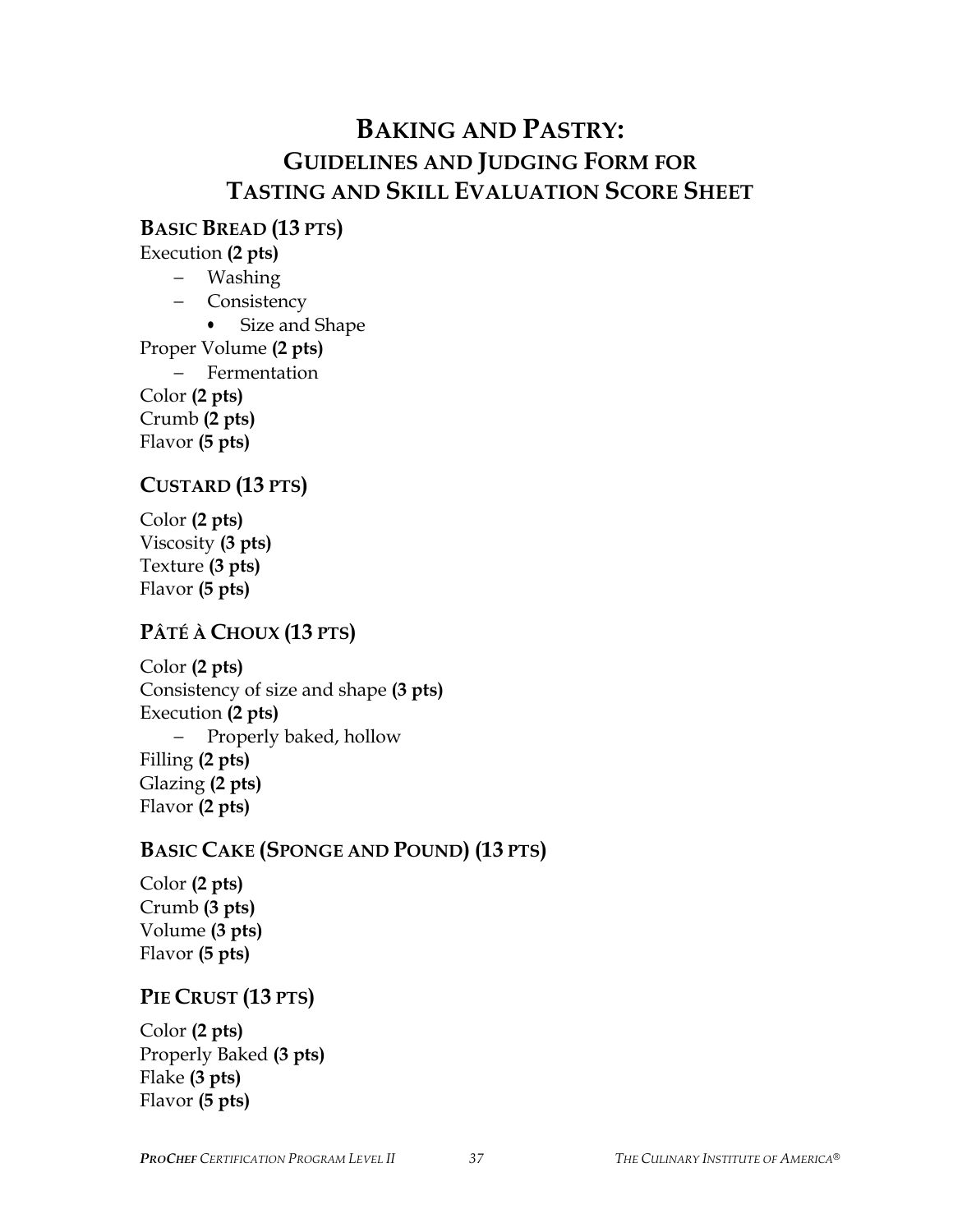## **PRACTICAL EXAMINATION TASTING AND SKILL EVALUATION SHEET: BAKING AND PASTRY**

| Candidate:                                                          | Judge: $\_$        |               |              |
|---------------------------------------------------------------------|--------------------|---------------|--------------|
| <b>Criteria</b>                                                     |                    | <b>Scores</b> | <b>Total</b> |
|                                                                     | <b>Basic Bread</b> |               |              |
| <b>Execution:</b> Washing, Consistency of Size and<br>Shape (2 pts) |                    |               |              |
| Proper Volume: Fermentation (2 pts)                                 |                    |               |              |
| Color (2 pts)                                                       |                    |               |              |
| Crumb (2 pts)                                                       |                    |               |              |
| Flavor (5 pts)                                                      |                    |               | /13          |
|                                                                     | <b>Custard</b>     |               |              |
| Color (2 pts)                                                       |                    |               |              |
| Viscosity (3 pt)                                                    |                    |               |              |
| Texture (3 pts)                                                     |                    |               |              |
| Flavor (5 pts)                                                      |                    |               | /13          |
|                                                                     | Pâté à Choux       |               |              |
| Color (2 pts)                                                       |                    |               |              |
| <b>Consistency of Size and Shape (3 pts)</b>                        |                    |               |              |
| <b>Execution: Properly Baked - Hollow (2 pts)</b>                   |                    |               |              |
| Filling (2 pt)                                                      |                    |               |              |
| Glazing (2 pts)                                                     |                    |               |              |
| Flavor (2 pts)                                                      |                    |               | /13          |
|                                                                     | <b>Basic Cake</b>  |               |              |
| Color (2 pts)                                                       |                    |               |              |
| Crumb (3 pts)                                                       |                    |               |              |
| Volume (3 pts)                                                      |                    |               |              |
| Flavor (5 pts)                                                      |                    |               | /13          |
|                                                                     | <b>Pie Crust</b>   |               |              |
| Color (2 pts)                                                       |                    |               |              |
| <b>Properly Baked (3 pts)</b>                                       |                    |               |              |
| Flake (3 pts)                                                       |                    |               |              |
| Flavor (5 pts)                                                      |                    |               | /13          |
| <b>Total Score</b>                                                  |                    |               | /65          |

#### **Important Notes:**

Any food deemed **un-servable** by the Floor Judge will not be evaluated by the Tasting Judge. Candidate will receive a tasting score of **zero** for that food item.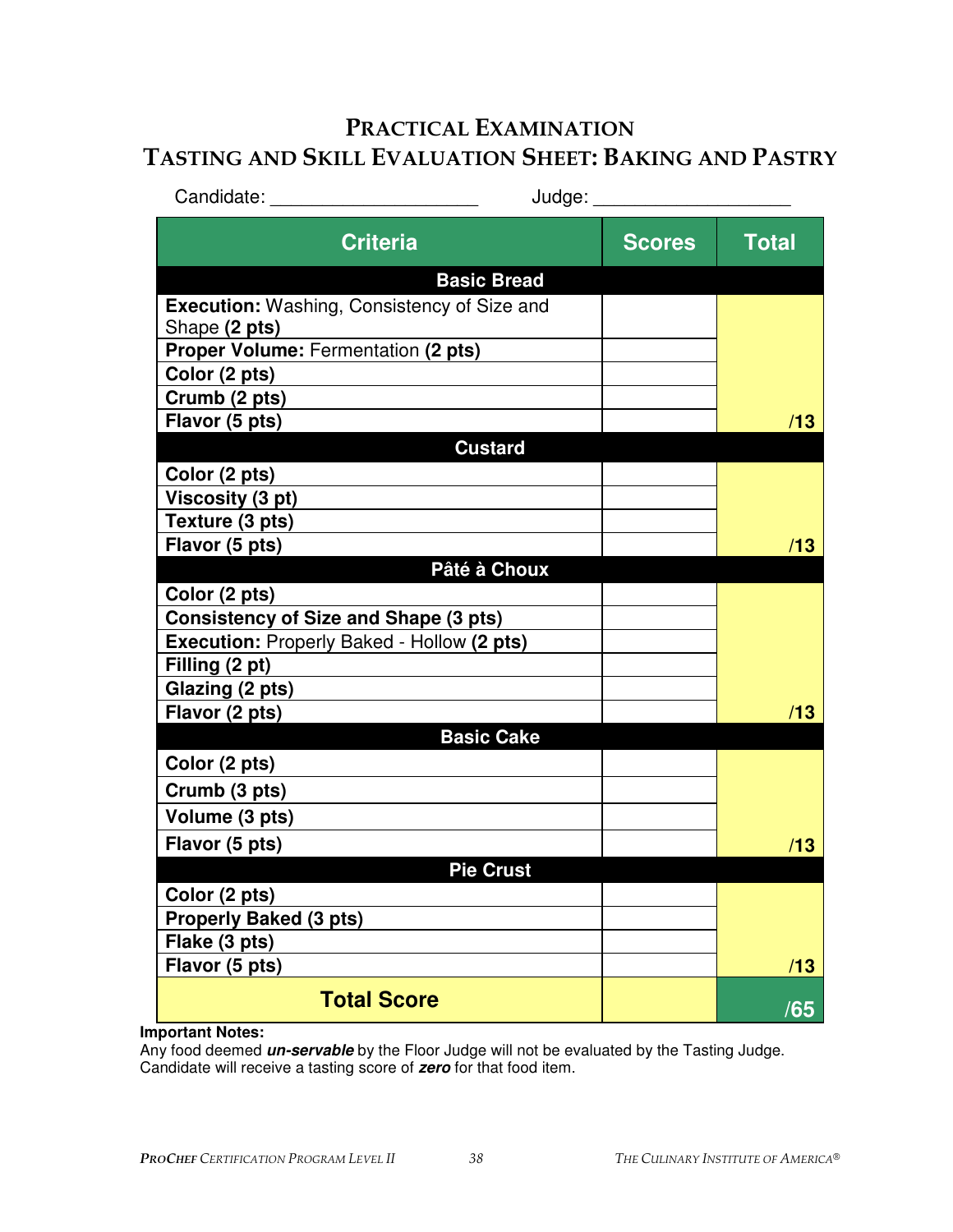# **MEDITERRANEAN CUISINE STUDY GUIDE**

Use the following list of competencies, key terms, and recommended reading materials to prepare for both the Mediterranean Cuisine Written and Practical Examinations. You must exhibit an understanding of the flavor, cooking methods, ingredients, and techniques involved in the various regional and ethnic cuisines of the Mediterranean. Successful completion of the Mediterranean Cuisine segment is based on a combination of scores received during the written examination, kitchen practical, and product evaluation.

The written examination will consist of 25 questions. You will have one hour to complete the written examination.

You will have three hours to complete the practical examination, with a 20 minutes service window to plate your food. Please refer to the guidelines and quality standards outlined in the following pages for more detailed information. An instructor will contact you two weeks prior to the exam to inform you of your menus and/or protein items. Following the receipt of your assignments you will have to provide a properly prepared food order using the following document.

#### **MEDITERRANEAN CUISINE COMPETENCIES**

*Successful candidates are able to...* 

- list the countries of the Mediterranean.
- define the Mediterranean diet.
- describe the role and use of olive oil in the Mediterranean diet.
- describe the role of mezze in the northern and eastern Mediterranean.
- list the Arab influences on the cuisines of Spain and Southern Italy.
- describe some of the characteristics of the food from Provence.
- explain the role of harissa in the foods of North Africa.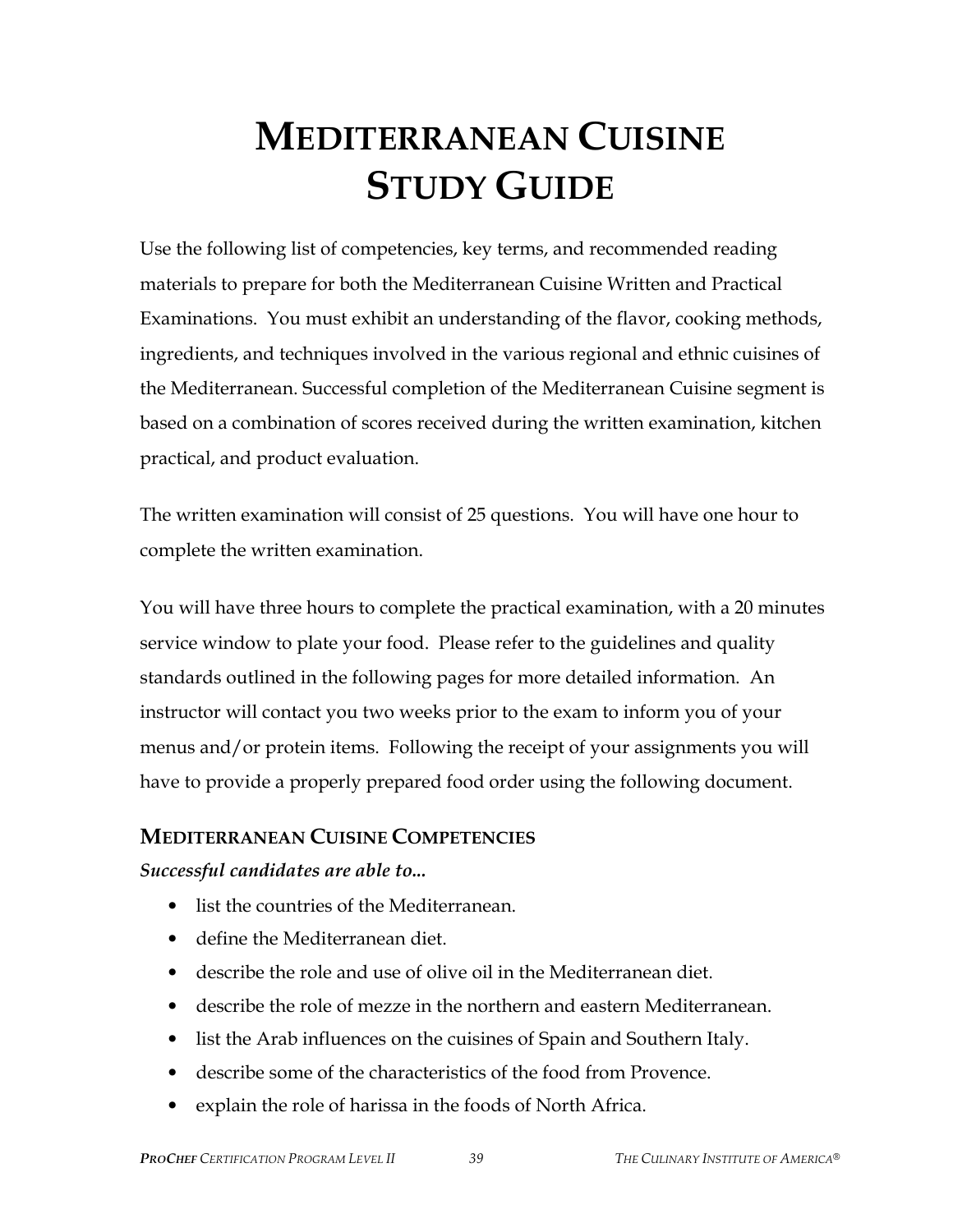- list three basic Spanish sauces and their application in the cuisine.
- demonstrate the use and application of rice and rice dishes of the region.
- demonstrate proper execution and production of mezze.
- execute proper production of paella.
- execute proper production of tagines.
- execute proper production of couscous.
- demonstrate proper execution and production of various spreads, dips, and sauces of the region.
- demonstrate proper execution and production of various fish dishes of the region.
- execute proper production of pasta and grain dishes typical of the region.
- demonstrate proper execution and production of various vegetable preparation of the region.
- demonstrate proper execution and production of various braises and stews of the region.

| Agrodolce       | Aïoli            |
|-----------------|------------------|
| Antipasti       | Avgolemono       |
| Baba ganouj     | Basil            |
| <b>Bastilla</b> | Borek            |
| Bouillabaisse   | Brik             |
| Bulgur          | Couscous         |
| Couscoussière   | Dolma            |
| Feta            | Harissa          |
| Hors d'oeuvre   | Hummus           |
| Jamón serrano   | Kebab            |
| Kefta           | Manchego         |
| Mezze           | Olive oil        |
| Orzo            | Paella           |
| Phyllo          | Pilaf            |
| Pistou          | Preserved lemons |
| Ratatouille     | Saffron          |
| Saganaki        | Semolina         |
| Sofrito         | Tābil            |
| Tagine          | Tapas            |
| Tapenade        | Tzatziki         |

#### **KEY TERMS**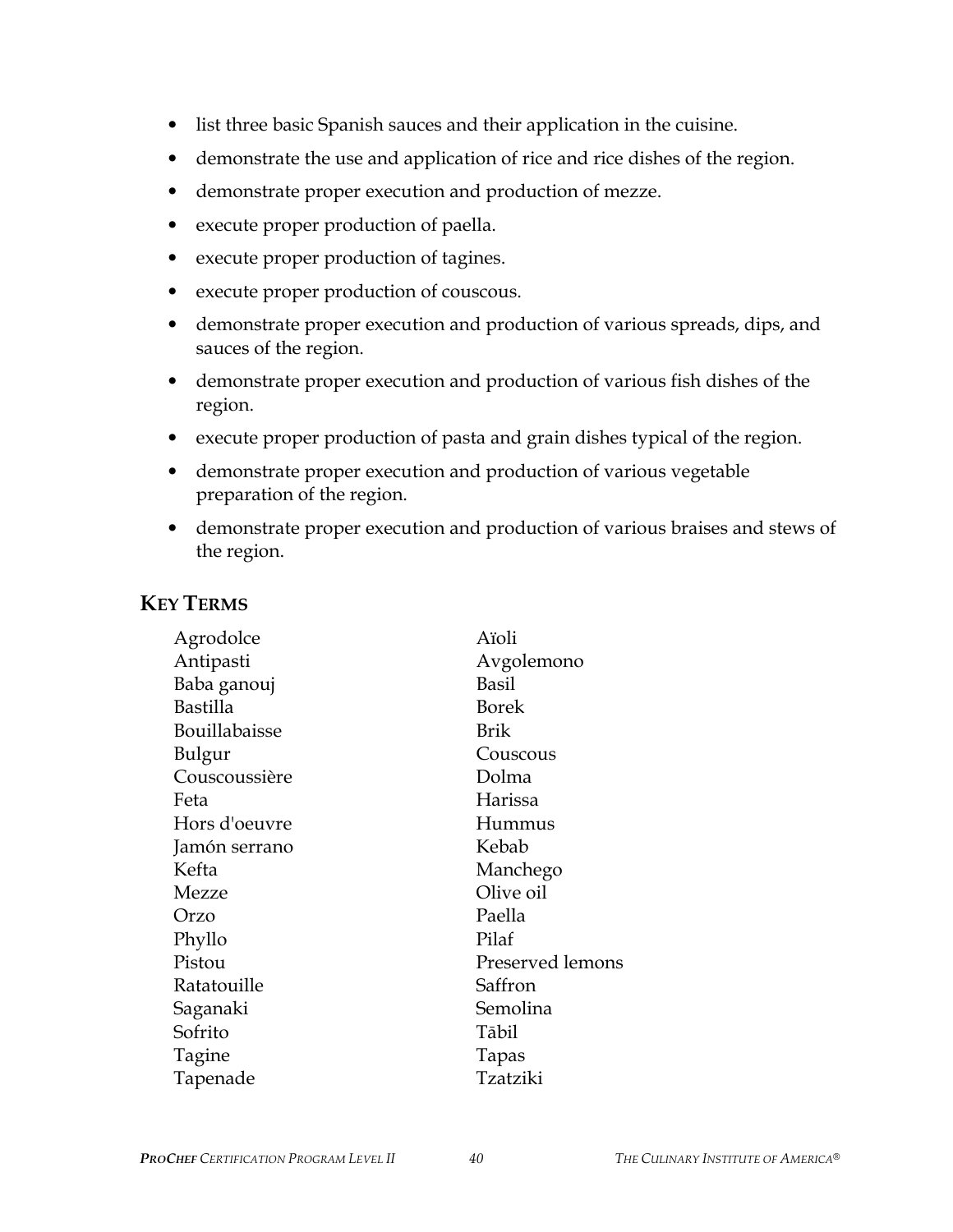## **HIGHLY RECOMMENDED READING**

A Mediterranean Feast: The Story of the Birth of the Celebrated Cuisines of the Mediterranean from the Merchants of Venice to the Barbary Corsairs

## **RECOMMENDED READING**

Couscous and Other Good Food From Morocco Flavors of the Riviera: Discovering Real Mediterranean Cooking Mediterranean Cooking The Essential Mediterranean: How Regional Cooks Transform Key Ingredients into the World's Favorite Cuisines The New Mediterranean Diet Cookbook Mediterranean the Beautiful Cookbook: Authentic Recipes from the Mediterranean Lands Time-Life Books' Foods of the World Series 1, 2, 11, 13, and 18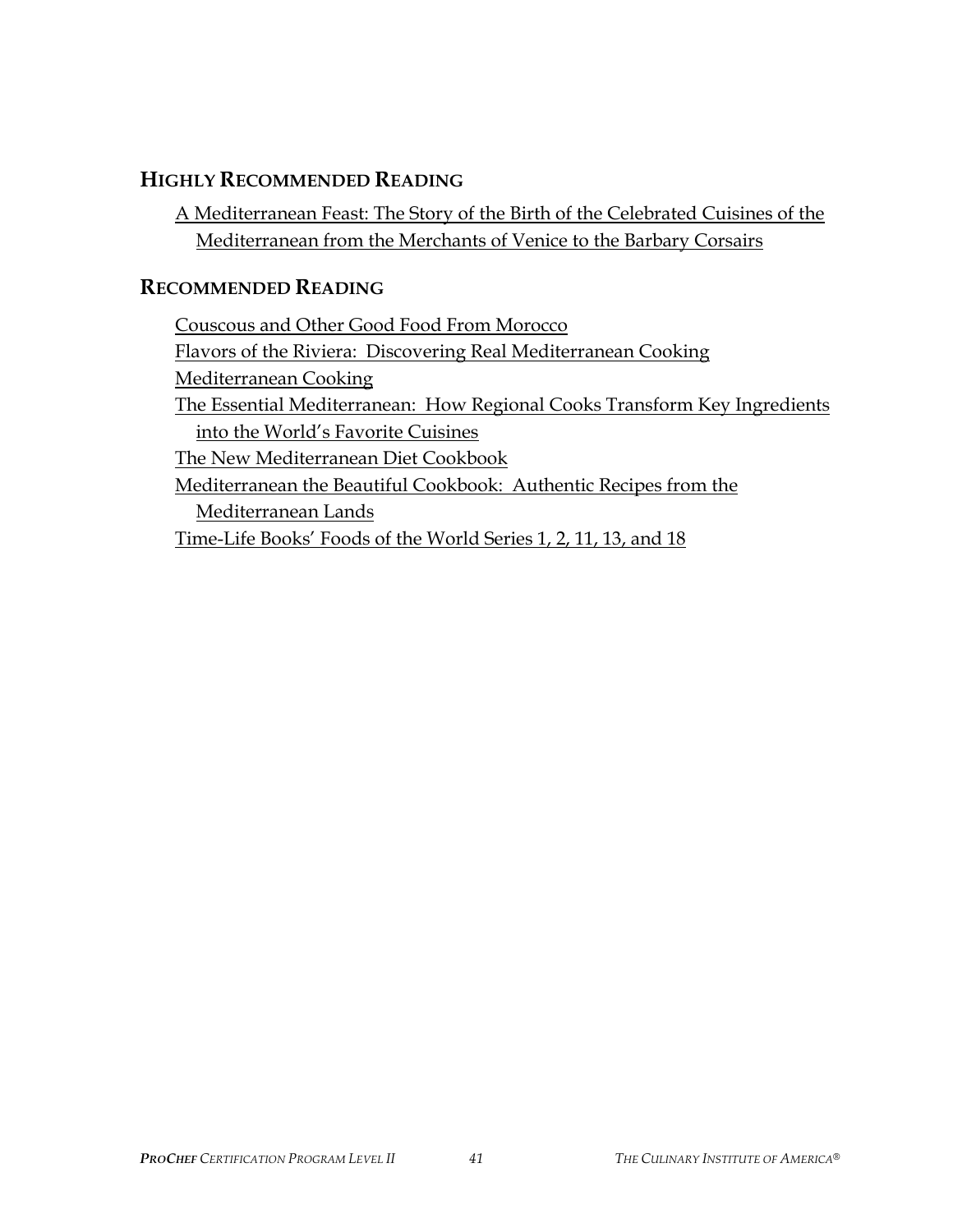# **MEDITERRANEAN CUISINE PRACTICAL EXAMINATION GUIDELINES**

You will be assigned one of the following five regions: Spain, Italy, Greece and Turkey, North Africa, or French Provence. Along with the specific region, you will be assigned a cooking method such as grilling or stewing, and a piece of equipment such as a tagine or paella pan. In addition to the cooking method and equipment, you will be assigned selected dishes along with accompanying meats, seafood, and grocery items to support these dishes. Examples might include a lamb tagine, assorted salads, and brik pastry for North Africa, or an onion tart, stuffed vegetables, and bouillabaisse for France. It is your responsibility to develop these dishes into three items that showcase the assigned region's cooking methods, equipment, and style.

In addition, you must submit a typed menu and food order list for **ANY** additional products needed to support your menu (except proteins and other items which have been assigned). You should consider using seasonal items as you build your menu, realizing that substitutions may be necessary. You will have three hours for production and 20 minutes for service.

Platters and serving utensils are provided; however, you must provide your own knives and hand tools. See the Overview section of this Study Guide.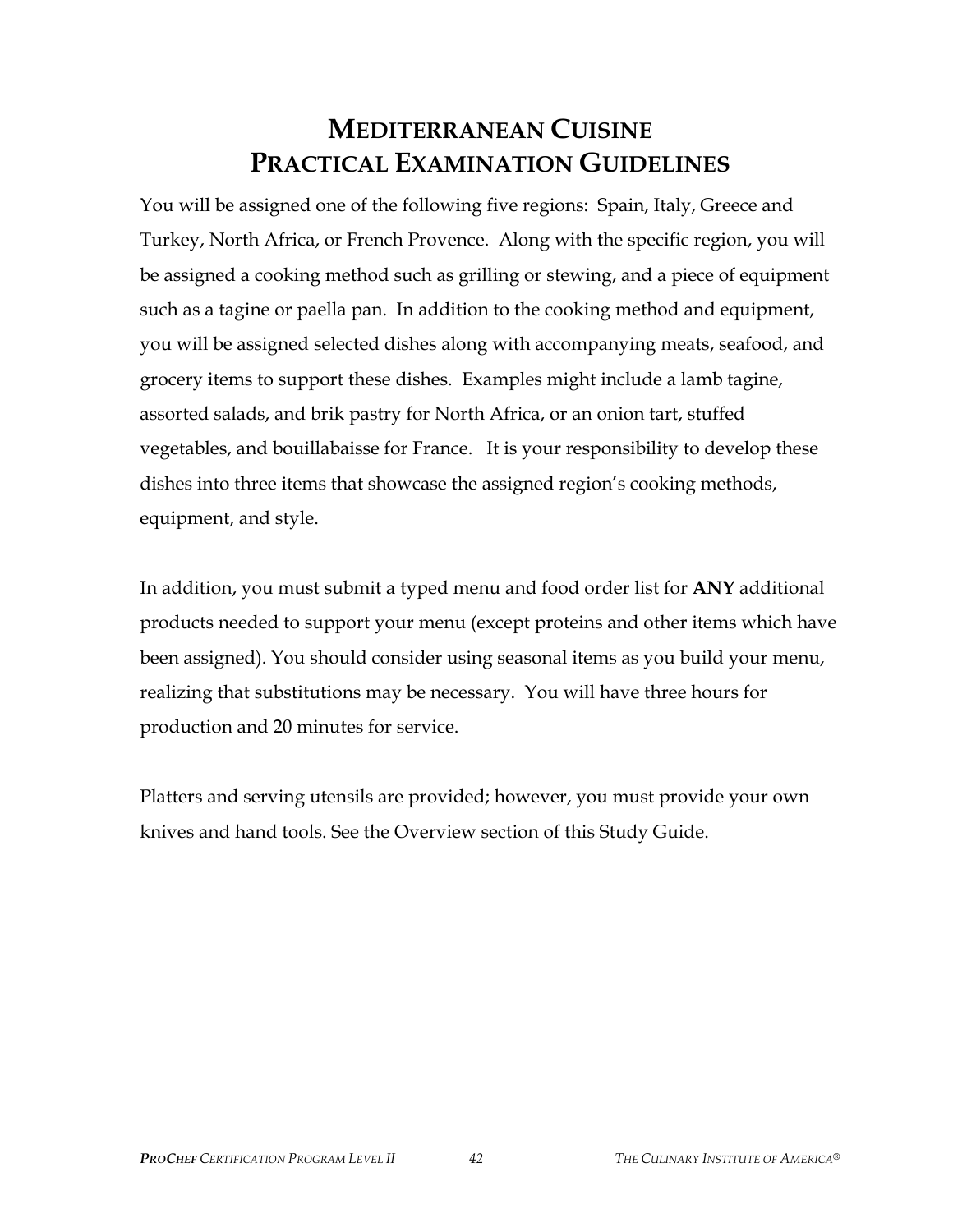# **MEDITERRANEAN CUISINE: GUIDELINES AND JUDGING FORM FOR FLOOR SCORE SHEETS**

## **FOOD IS SERVABLE (Y/N)**

- This criteria is judged strictly on a yes/no basis, either the food is safe/servable or it is not.
- The Floor Judge will determine if any food is **un-servable.** Food deemed unservable will not be evaluated by the Tasting Judge. **The candidate will receive a tasting score of zero for that menu segment.** Points may still be awarded for the communication piece.
	- − *Un-Servable Food***:** Food that is unfit for human consumption due to crosscontamination, under-cooking, or other mishandling/abuse that could cause illness.

## **MISE EN PLACE, ORGANIZATION, AND CLEANLINESS (5 PTS)**

Timely Menu Submission: **(1 pt)**

− Candidate submits *two* neatly typed menus to the Floor Judge each day before the start of the exam.

Timeline/Game Plan Preparation: **(1 pt)**

− Candidate prepares a timeline/game plan and references it throughout Workspace Organization/Cleanliness: **(3 pts)**

- − Candidate has out only the food, tools, and equipment necessary for the current preparation. The station remains free of clutter.
- − Candidate's station is free of spills, crumbs, scraps, etc.
- − Candidate's station is contained to designated area; it does not impede the work of others.
- − Candidate works in an organized, methodical manner transitioning smoothly between tasks.
- − Candidate exits the exam leaving his/her station neat and clean.
- − Candidate's knife kit/ toolbox is clean and sanitary inside.

## **SAFETY (3 PTS)**

Demeanor/Equipment Operation/Knife Usage

- Candidate moves safely around the kitchen (i.e. alerts other candidates when he/she is behind them or is close to them with knives and/or hot items).
- − Candidate safely operates equipment.
- − Candidate contributes to the overall cleanliness and organization of the kitchen including the refrigerators, dish area, and the floors.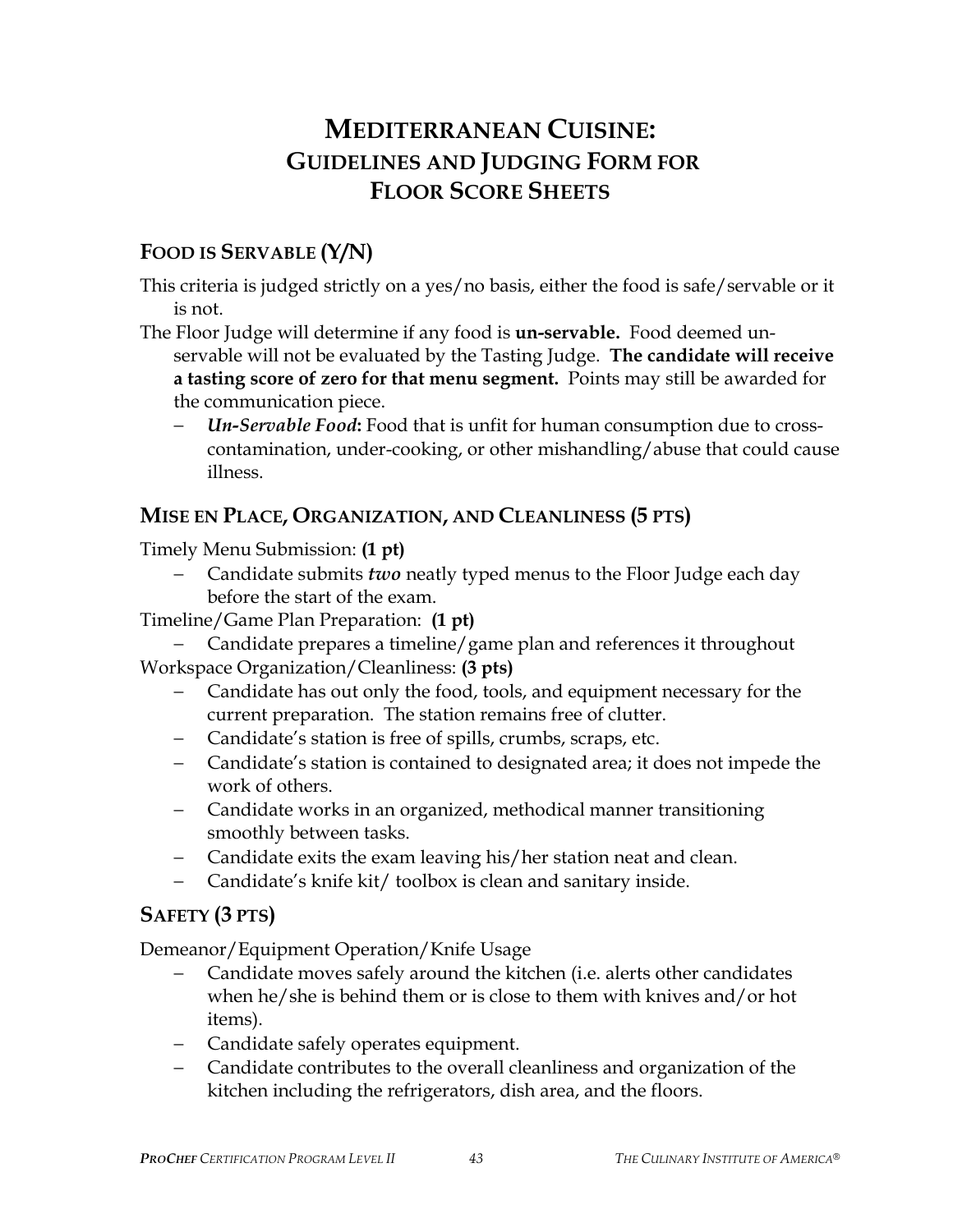## **SANITATION PROCEDURE (1 PT EACH = 5 PTS)**

Candidate Enters Exam Wearing the Proper Uniform:

- − Non-slip kitchen shoes (ie. Kitchen Clogs), Chef's Pants, Chef's Coat, Toque\*, Apron\*, Side Towel\*, Pen, and Thermometer.
	- \*(Toque, Apron, and Side Towel are provided by the CIA)
- − Candidate's uniform is clean and properly maintained.
- − Candidate wears uniform at all times in the kitchen.

Appropriate Use of Gloves:

- − Candidate wears gloves when handling food items that are ready to eat, according to CIA policy.
- − Candidate wears gloves when plating food.

Avoids Cross-Contamination:

- − Candidate washes hands, cutting boards, knives, etc. when transitioning from fish to meat to vegetable or dairy preparation.
- − Candidate keeps all finished products away from raw ingredients.
- − Candidate uses a clean tasting spoon every time no "double-dipping"

Maintains Proper Food Temperatures:

− Candidate stores products properly and at the right temperatures according to ServSafe standards.

Proper Recycling:

Candidate uses the proper receptacles for the various types of waste.

## **COOKING TECHNIQUES, SKILLS, AND FUNDAMENTALS (13 PTS)**

Equipment Usage **(1 pt)** 

Candidate selects and uses appropriate equipment.

Knife Skills **(2 pts)** 

− 's knife cuts are precise and consistent.Candidate demonstrates the proper cutting technique for each task.

Cooking Fundamentals/Techniques **(10 pts)** 

- − Candidate successfully executes regionally appropriate cooking techniques where applicable.
- − Candidate successfully executes all cooking fundamentals.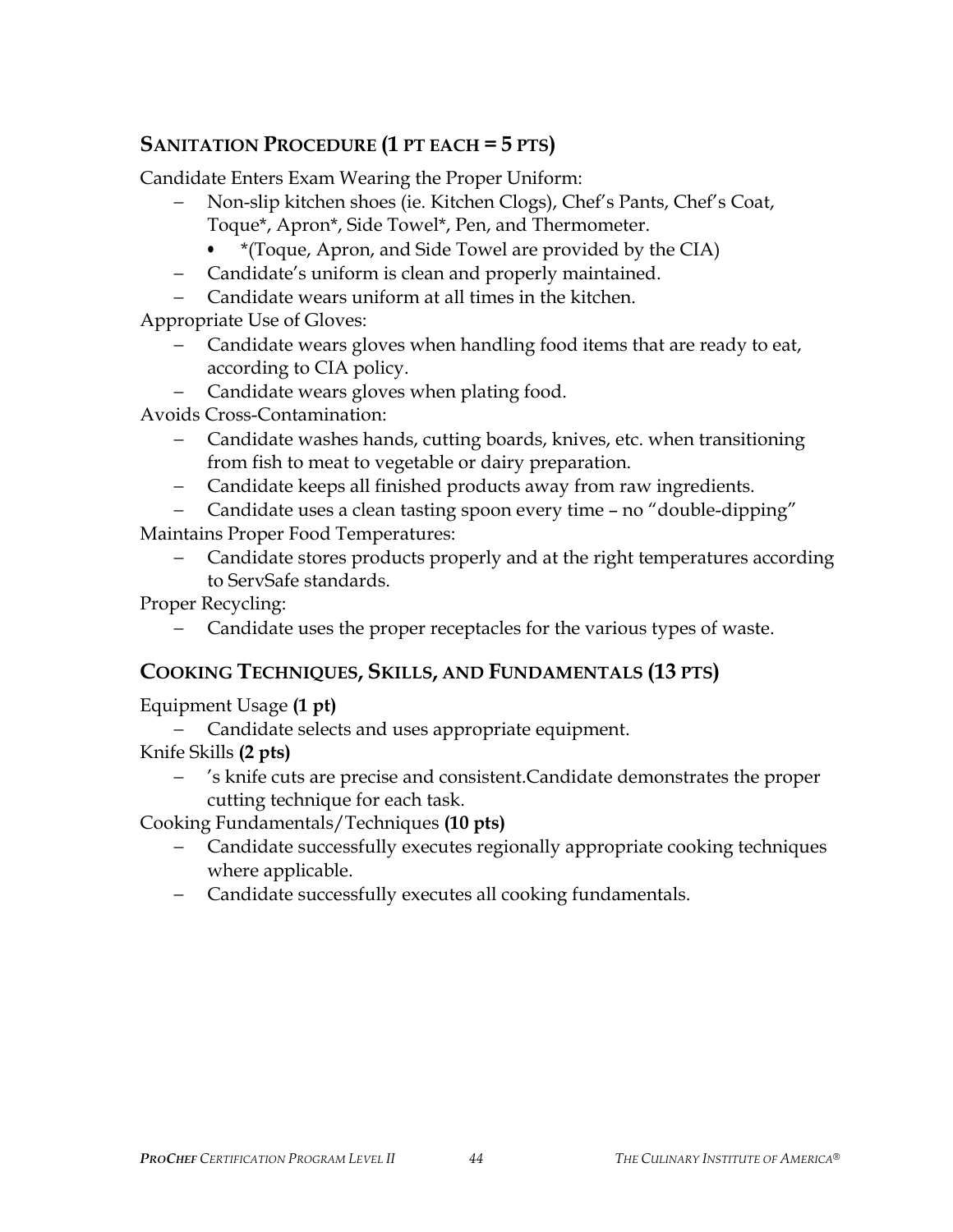## **INGREDIENT UTILIZATION, STORAGE, AND PRODUCTION (4 PTS)**

Usable TrimIngredient Utilization/Waste: **(1 pt)**

− Candidate appropriately controls the amount of waste generated during production.

Proper Storage: **(1 pt)**

- Candidate properly stores all food items. Food should be:
	- Wrapped
	- Labeled
	- Dated
	- Properly Shelved

Accurate Production Quantity/Yield **(2 pt)**

Candidate produces the quantities of product required without excessive waste.

## **TIMING OF SERVICE (-5 PTS TO 5 PTS)**

Candidate serves all items/courses within allotted15 minute window.

After the window closes, the candidate will have an additional 10 minute grace period to serve his/her food. However, 1 point per minute will be deducted, which can result in a negative score of -5 pts. If you miss both the 15 minute window and the 10 minute grace period, your food will not be tasted until all other candidates have been evaluated.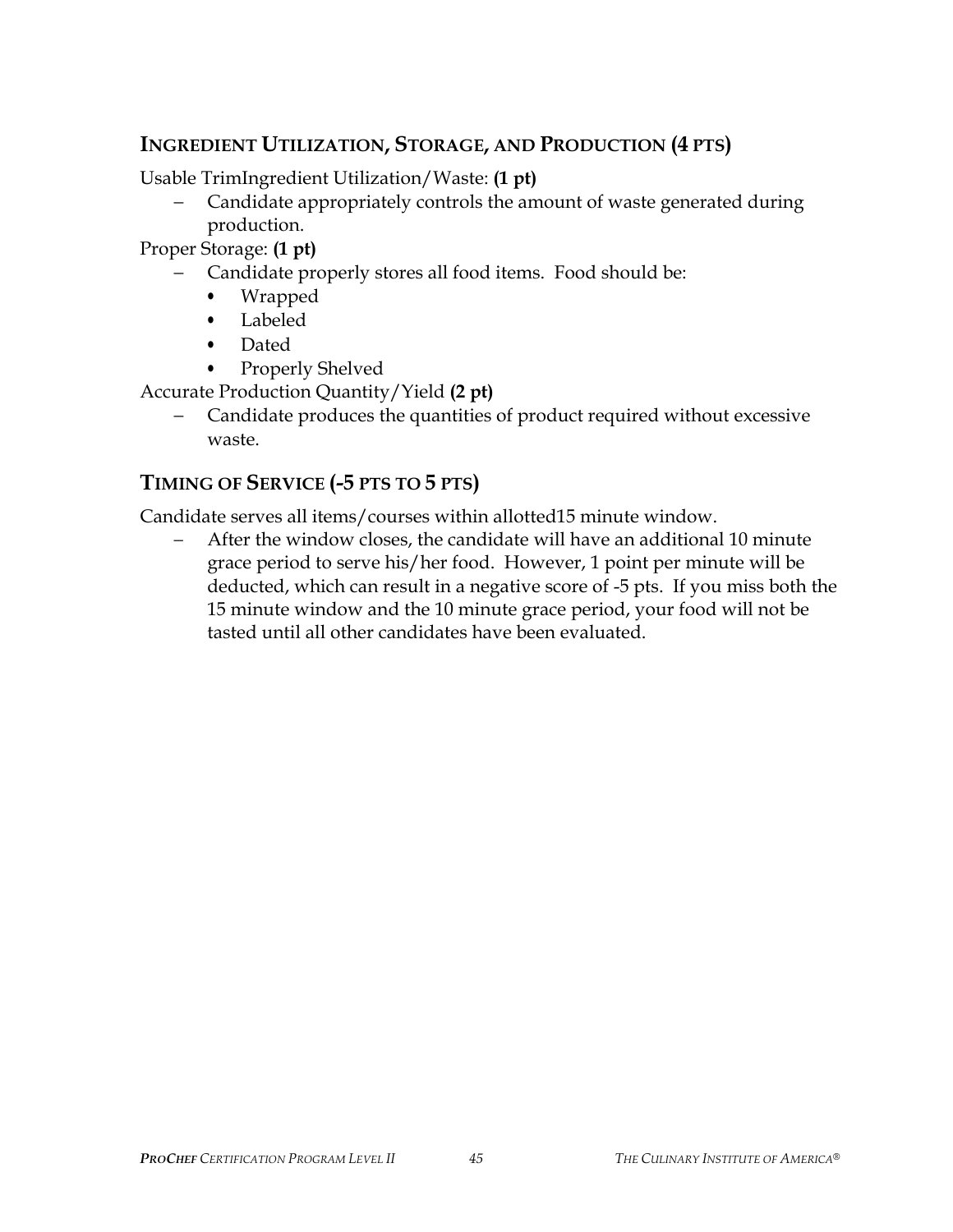# **PRACTICAL EXAMINATION KITCHEN FLOOR SCORE SHEET: MEDITERRANEAN CUISINE**

Candidate: \_\_\_\_\_\_\_\_\_\_\_\_\_\_\_\_\_\_\_\_\_\_\_\_\_\_ Judge: \_\_\_\_\_\_\_\_\_\_\_\_\_\_\_\_\_\_\_\_\_\_\_\_\_\_\_\_\_\_\_\_\_\_\_

**Food is Servable: Y / N**

Any food deemed \***un-servable** by the Floor Judge will not be evaluated by the Tasting Judge. Candidate will receive a tasting score of **zero** for that menu segment.

| <b>Criteria</b>                                           | <b>Scores</b> | <b>Total</b> |
|-----------------------------------------------------------|---------------|--------------|
| Mise en Place, Organization, and Cleanliness              |               |              |
| <b>Timely Menu Submission (1 pt)</b>                      |               |              |
| Timeline/Game Plan Preparation (1 pt)                     |               |              |
| <b>Workspace Organization/Cleanliness (3 pts)</b>         |               | /5           |
| <b>Safety</b>                                             |               |              |
| Demeanor/Equipment Operation/Knife Usage (3 pts)          |               | /3           |
| <b>Sanitation Procedure</b>                               |               |              |
| Proper Uniform (1 pt)                                     |               |              |
| Appropriate Use of Gloves (1 pt)                          |               |              |
| <b>Avoids Cross-Contamination (1 pt)</b>                  |               |              |
| <b>Maintains Proper Food Temperatures (1 pt)</b>          |               |              |
| <b>Proper Recycling (1 pt)</b>                            |               | /5           |
| <b>Cooking Techniques, Skills, and Fundamentals</b>       |               |              |
| <b>Equipment Usage (1 pt)</b>                             |               |              |
| Knife Skills (2 pts)                                      |               |              |
| <b>Cooking Fundamentals/Technique (10 pts)</b>            |               | /13          |
| Ingredient Utilization, Storage, and Production           |               |              |
| Ingredient Utilization/Waste (1 pt)                       |               |              |
| Proper Storage (1 pt)                                     |               |              |
| <b>Accurate Production Quantity/Yield (2 pts)</b>         |               | /4           |
| <b>Timing of Service</b>                                  |               |              |
| All food served within 15 min. window** (-5 pts to 5 pts) |               | /5           |
| <b>Total Score</b>                                        |               | /35          |

#### **Important Notes:**

**\*Un-Servable:** Food that is unfit for human consumption due to cross-contamination, under-cooking, or other mishandling/abuse that could cause illness

\*\*After your window closes, you will have an additional 10 minutes to serve your food. However, you will be deducted 1 point per minute, which can result in a negative score of -5 pts. If you miss both the 15 minute window and the 10 minute grace period, your food will not be tasted until all other candidates have been evaluated.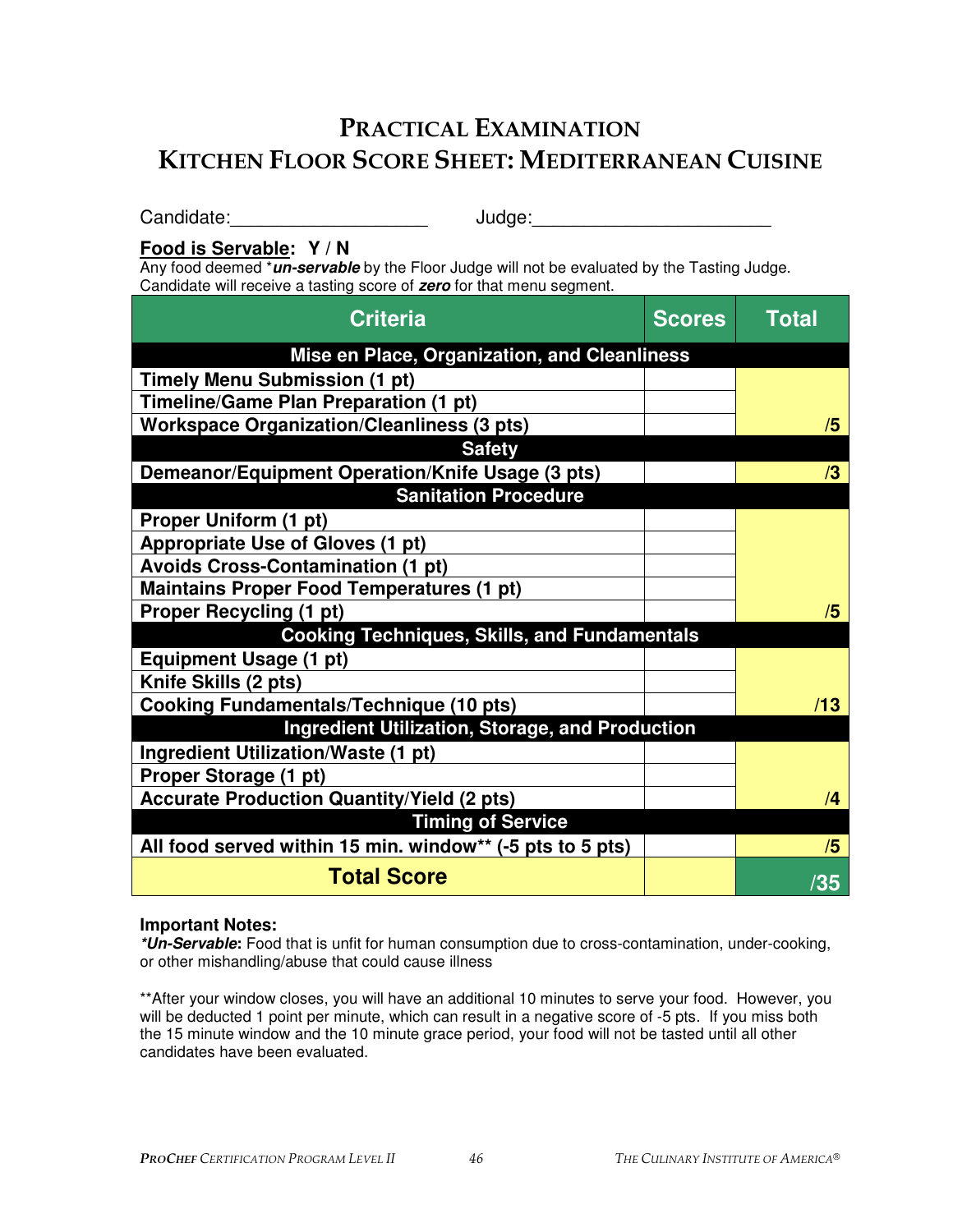# **MEDITERRANEAN CUISINE: GUIDELINES AND JUDGING FORM FOR TASTING SCORE SHEETS**

## **PRESENTATION (7 PTS)**

Appropriate to Region **(2 pts)**

Candidate's presentation is authentic and appropriate to the assigned region.

Visual Appeal **(2 pts)**

- − Unity: Candidate's plate presents a cohesive unit.
- − Focus: Candidate's plate has an identifiable focal point.
- − Flow: Candidate's plate demonstrates flow from item to item.

Plate Cleanliness **(1 pt)**

− Candidate's plate should have nothing on the rim.

Consistency of Plating **(1 pt)**

- − Candidate's final products are consistent across the plates.
- Plate Temperature **(1 pt)**
	- − Candidate should plate hot food on hot plates and cold food on cold plates.

## **TASTE (30 PTS)**

Temperature **(5 pts)**

Candidate's food items are at the appropriate temperature:

Texture **(5 pts)**

− Candidate's dish has the appropriate texture.

Aroma/Flavor Development **(5 pts)**

- − Candidate's dish has an appealing aroma that stimulates the appetite.
- − Candidate's dish exhibits full flavor development through proper execution of cooking techniques.

Seasoning **(5 pts)**

Candidate's dish is flavorful and properly seasoned.

Flavor Profile Authenticity **(10 pts)**

- − Flavor profiles of dishes are appropriate to assigned region/country.
- − Candidate chose appropriate ingredients to represent the assigned region.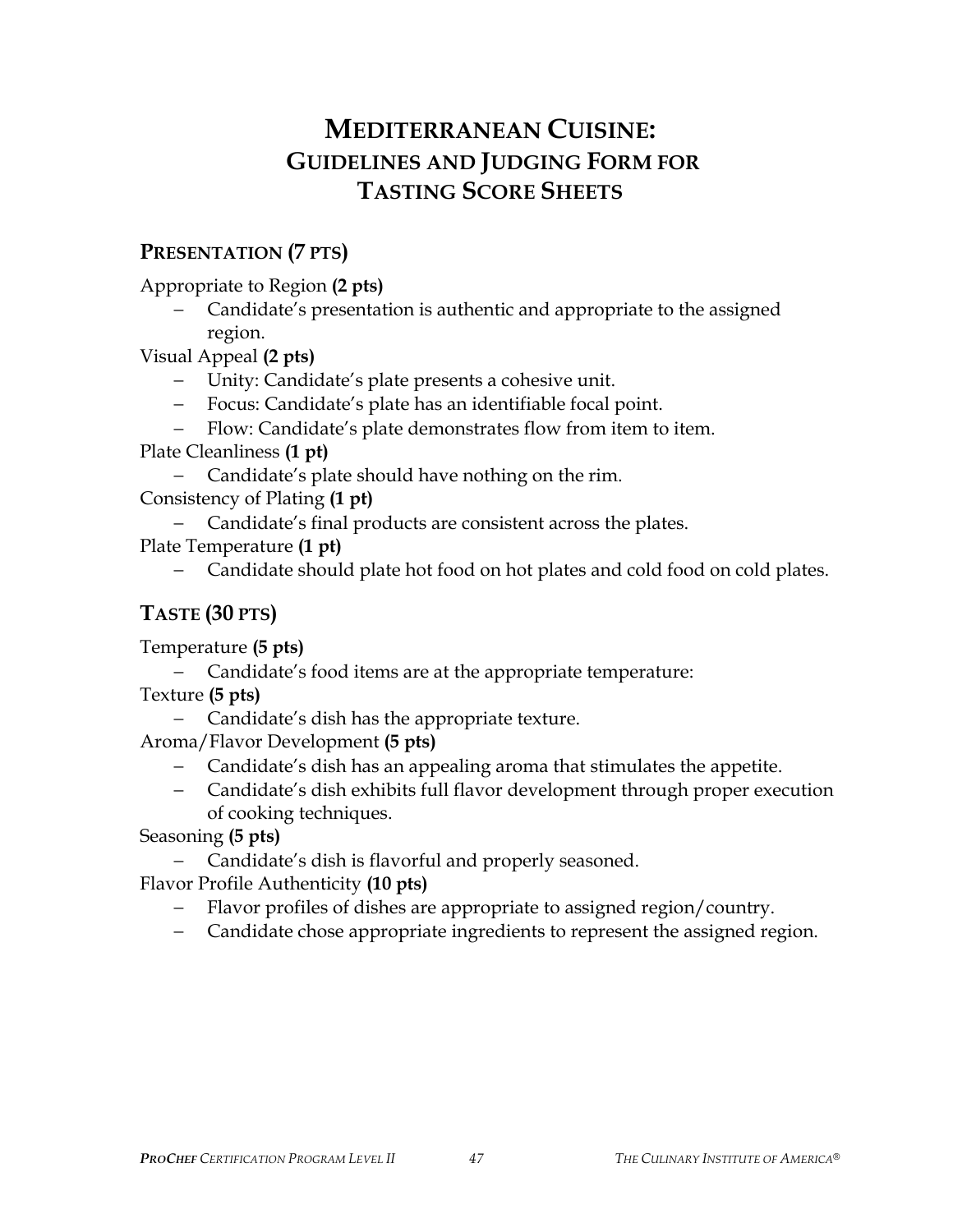## **EXECUTION (23 PTS)**

Execution of Competency **(10 pts)**

− Candidate authentically and successfully executed the assigned regional competency.

Cooking Fundamentals **(10 pts)**

− Candidate properly and successfully executed all supporting cooking techniques and fundamentals.

Portion Size **(3 pt)**

− Candidate served the appropriate amount of the dish.

## **COMMUNICATION (2.5 PTS EACH = 5 PTS)**

Discuss Region and Culture

− Candidate is able to intelligently discuss the food culture of assigned region. Discuss Positives/Negatives of Execution

− Candidate is able to discuss the positive and negative aspects of his/her experience in the kitchen for the day.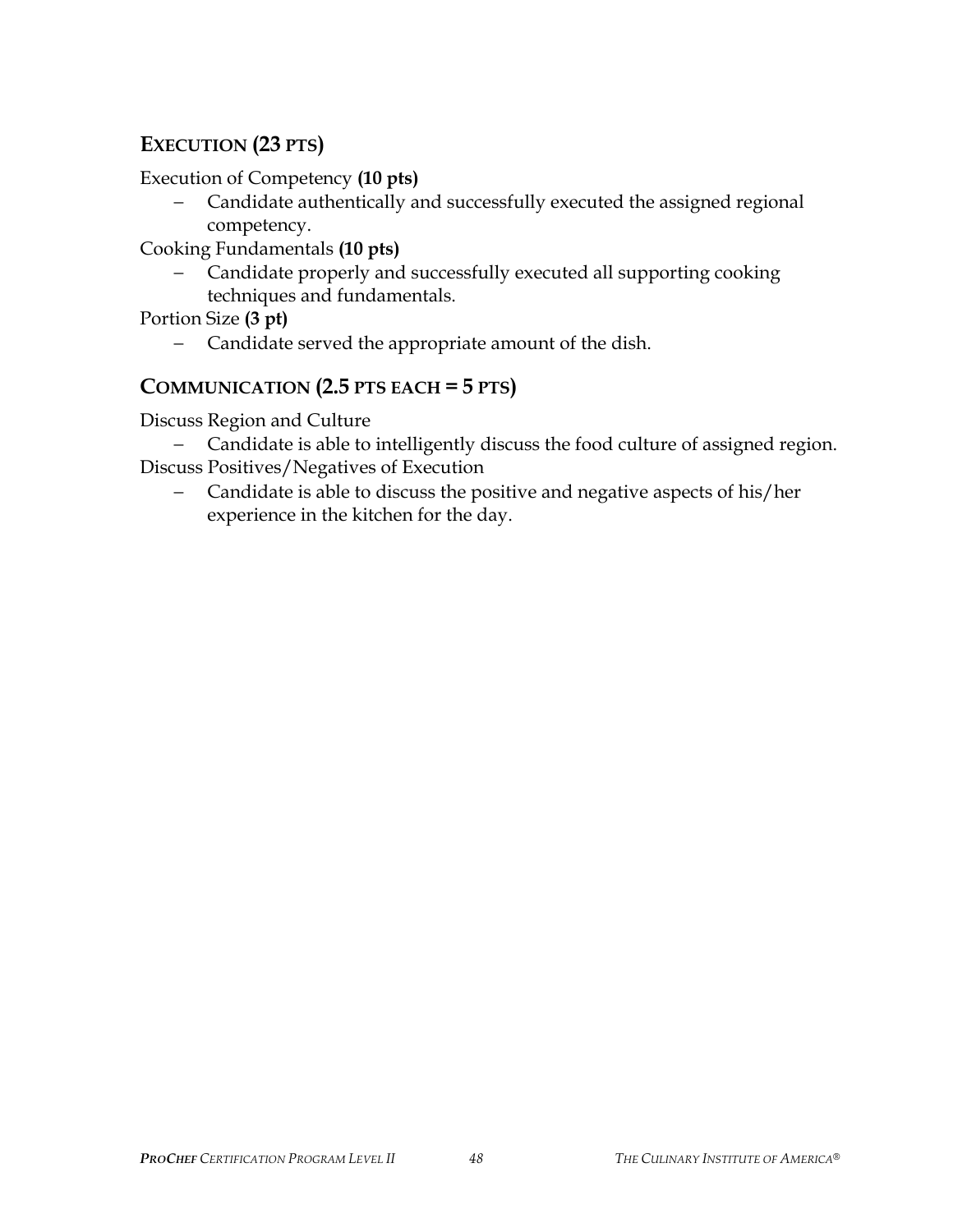# **PRACTICAL EXAMINATION TASTING AND SKILL EVALUATION SHEET: MEDITERRANEAN CUISINE**

Candidate:\_\_\_\_\_\_\_\_\_\_\_\_\_\_\_\_ Judge:\_\_\_\_\_\_\_\_\_\_\_\_\_\_\_\_\_\_\_\_

Region:\_\_\_\_\_\_\_\_\_\_\_\_\_\_\_\_ Competency: \_\_\_\_\_\_\_\_\_\_\_\_\_\_\_

| <b>Criteria</b>                             | <b>Score</b>           |                        | Avg.       |            |
|---------------------------------------------|------------------------|------------------------|------------|------------|
| <b>Presentation</b>                         | 1 <sup>st</sup> Course | 2 <sup>nd</sup> Course | 3rd Course |            |
| <b>Appropriate to Region (2 pts)</b>        |                        |                        |            |            |
| Visual Appeal (2 pts)                       |                        |                        |            |            |
| <b>Plate Cleanliness (1 pt)</b>             |                        |                        |            |            |
| <b>Consistency of Plating (1 pt)</b>        |                        |                        |            |            |
| Plate Temperature (1 pt)                    |                        |                        |            |            |
| <b>Totals:</b>                              | $\sqrt{7}$             | $\sqrt{7}$             | $\sqrt{7}$ | $\sqrt{7}$ |
| <b>Taste</b>                                | 1 <sup>st</sup> Course | 2 <sup>nd</sup> Course | 3rd Course |            |
| Temperature (5 pts)                         |                        |                        |            |            |
| Texture (5 pts)                             |                        |                        |            |            |
| Aroma/Flavor Development (5 pts)            |                        |                        |            |            |
| Seasoning (5 pts)                           |                        |                        |            |            |
| <b>Flavor Profile Authenticity (10 pts)</b> |                        |                        |            |            |
| <b>Totals:</b>                              | /30                    | /30                    | /30        | /30        |
| <b>Execution</b>                            | 1 <sup>st</sup> Course | 2 <sup>nd</sup> Course | 3rd Course |            |
| <b>Execution of</b>                         |                        |                        |            |            |
| <b>Assigned Competency (10 pts)</b>         |                        |                        |            |            |
| <b>Cooking Fundamentals (10 pts)</b>        |                        |                        |            |            |
| Portion Size (3 pt)                         |                        |                        |            |            |
| <b>Totals:</b>                              | /23                    | /23                    | /23        | /23        |
| <b>Communication</b>                        | 1 <sup>st</sup> Course | 2 <sup>nd</sup> Course | 3rd Course |            |
| Discuss Region/Culture (2.5 pts)            |                        |                        |            |            |
| Discuss Pos./Neg. of Exec. (2.5 pts)        |                        |                        |            |            |
| <b>Totals:</b>                              | /5                     | /5                     | /5         | /5         |
| <b>Total Scores:</b>                        | /65                    | /65                    | /65        | /65        |

**Important Notes:** Any food deemed **un-servable** by the Floor Judge will not be evaluated by the Tasting Judge. Candidate will receive a tasting score of **zero** for that menu segment. Points may still be awarded for the communication piece.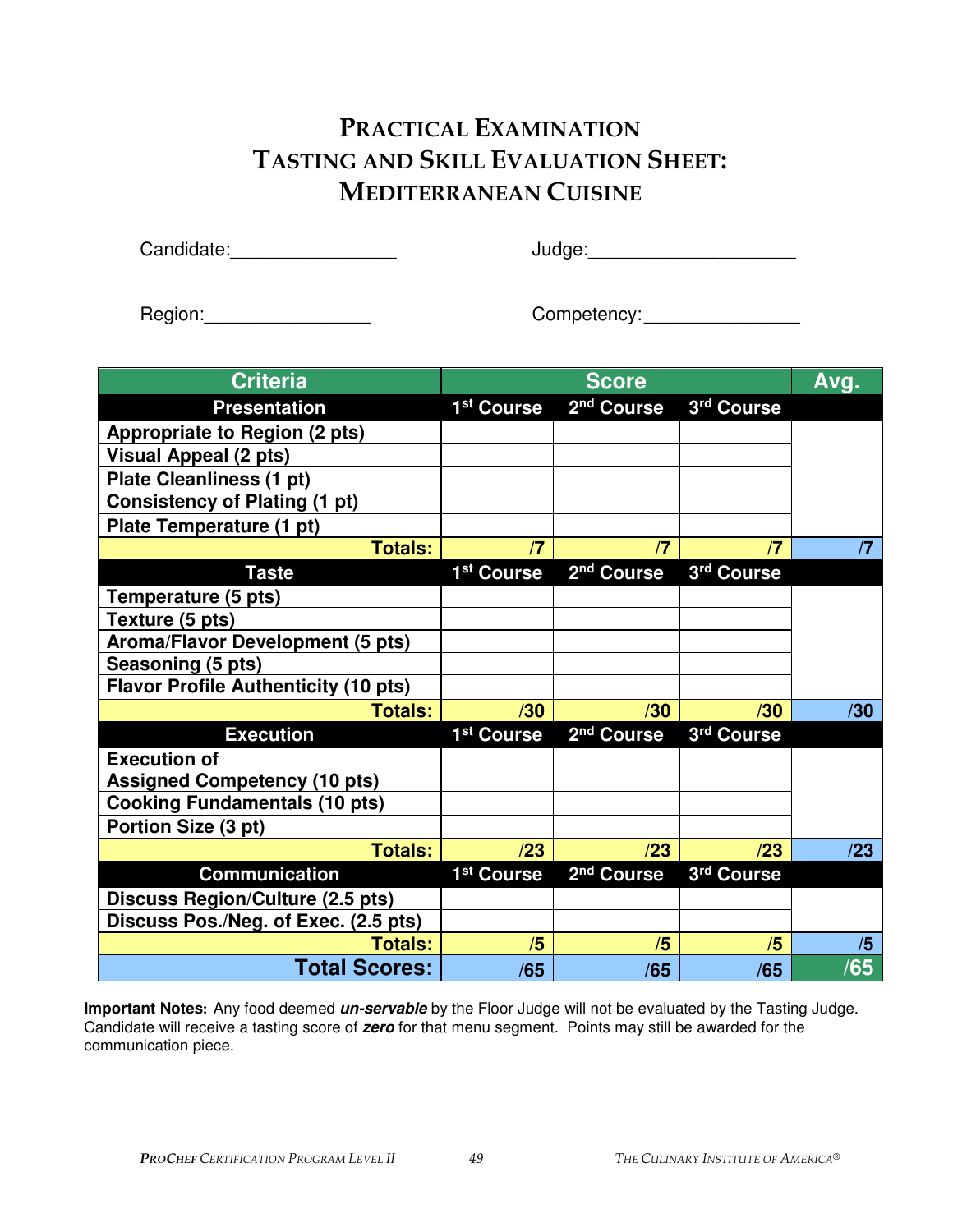# **PERSONNEL MANAGEMENT STUDY GUIDE**

Use the following list of competencies, key terms, and recommended reading materials to prepare for the Personnel Management Written Examination. The written examination will consist of 25 questions. You will have one hour to complete the examination.

## **PERSONNEL MANAGEMENT COMPETENCIES**

#### *Successful candidates are able to...*

- describe functions of supervision.
- explain various theories on leadership and motivation.
- identify the culture and style of an organization.
- determine the role of leadership and supervision in an organization.
- explain the model for interpersonal skill improvement.
- describe the communication process.
- state the legal issues associated with staffing an organization.
- list factors that help people learn.
- explain the training cycle needs assessment, design, delivery, evaluation.
- explain the components of an effective orientation process.
- identify legal issues associated with performance management and discipline.
- outline the steps to the performance review process.
- establish performance expectations using the SMART Method.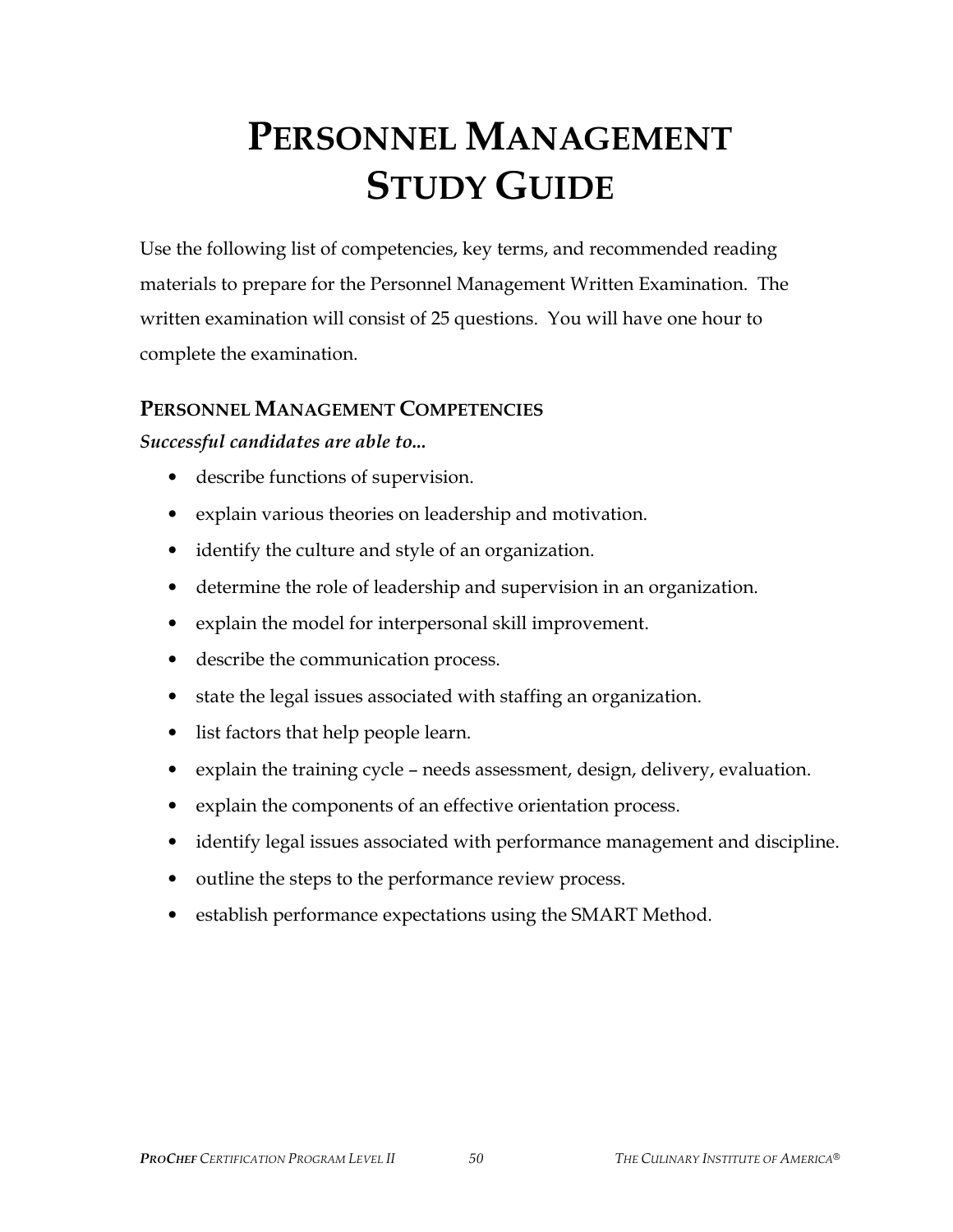## **KEY TERMS**

| Accommodation                        | <b>Active Listening</b>               |  |
|--------------------------------------|---------------------------------------|--|
| Adult learning theory                | Affirmative Action Plan               |  |
| Age Discrimination in Employment Act |                                       |  |
| Americans with Disabilities Act      | Appraisal interview                   |  |
| <b>BFOQ</b>                          | Case study                            |  |
| Civil Rights Act of 1964, Title VII  | Coaching                              |  |
| Communication                        | Communication barriers                |  |
| Conceptual skills                    | Controlling                           |  |
| Counseling                           | Course outline                        |  |
| Culture                              | Delegating                            |  |
| Demographics                         | Discipline                            |  |
| Discrimination                       | Disparate Impact                      |  |
| Disparate Treatment                  | Diversity                             |  |
| <b>Employee Referral Programs</b>    | Employee self-appraisal               |  |
| Equal Employment Opportunity         | Equal Employment Opportunity          |  |
| Commission                           | Evaluating                            |  |
| <b>Evaluation</b> form               | Family and Medical Leave Act of 1993  |  |
| Feedback                             | Halo effect                           |  |
| Human skill                          | Immigration Reform and Control Act    |  |
| Internal recruiting                  | Interpersonal communication           |  |
| Interview                            | Job specifications                    |  |
| Just cause termination               | KSA (knowledge, skills and abilities) |  |
| Labor market                         | Learning                              |  |
| Management by objective              | Management by walking around          |  |
| Management grid                      | Managing                              |  |
| Needs assessment                     | Negligent hiring                      |  |
| Nonverbal communication              | On the job training (OJT)             |  |
| Organizing                           | Orientation                           |  |
| Performance appraisal                | Planning                              |  |
| Pre and post tests                   | Pregnancy Discrimination Act of 1978  |  |
| Progressive discipline               | Promotion from within                 |  |
| Reasonable accommodation             | Recruiting                            |  |
| Responsibility                       | Role playing                          |  |
| Situational Leadership               | Stereotype                            |  |
| Supervising                          | Teaching methods                      |  |
| <b>Technical skills</b>              | Training evaluations                  |  |
| Training objectives                  | Training plan                         |  |
|                                      |                                       |  |

## **RECOMMENDED READING**

Foodservice Management – By Design. Managing Behavior in Organizations, Sixth Edition. Managing Hospitality Human Resources, Fifth Edition. Handbook of Effective Management: How to Manage or Supervise Strategically.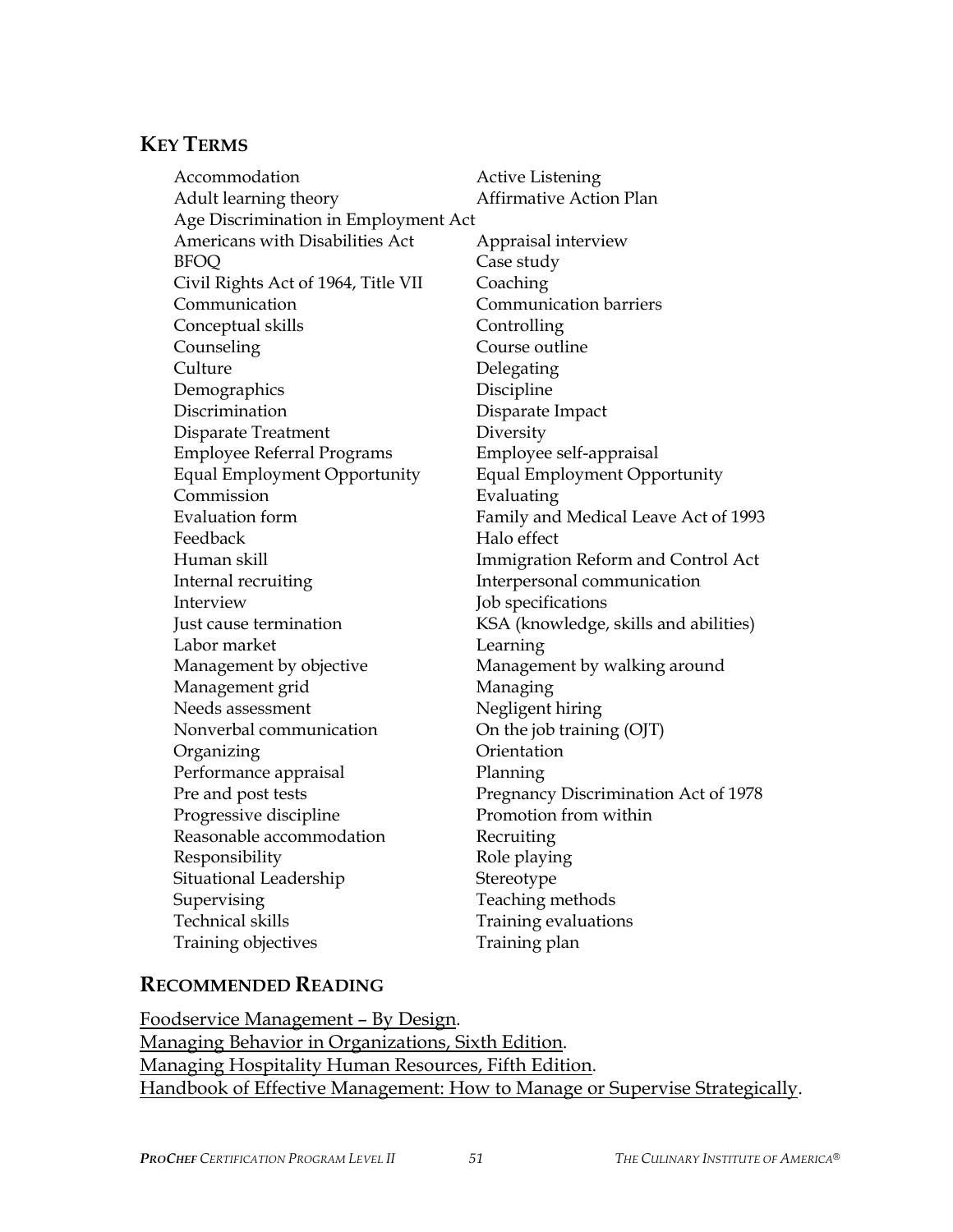Hospitality Employee Management and Supervision: Concepts and Practical Applications.

Human Resources Management in the Hospitality Industry, Second Edition. Introduction to Management in the Hospitality Industry, Tenth Edition.

Principles of General Management: The Art and Science of Getting Results Across Organizational Boundaries.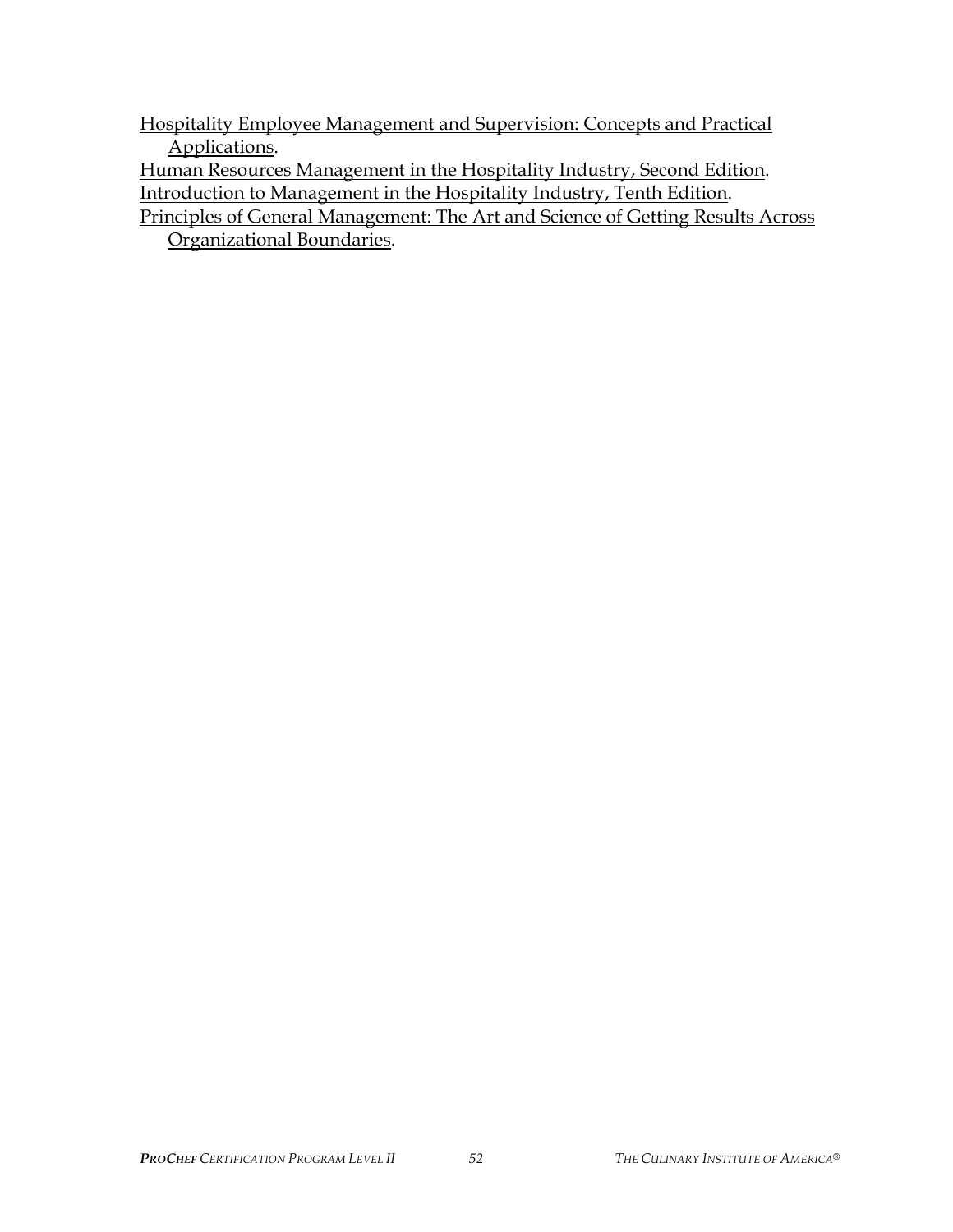# **HEALTHY CUISINE STUDY GUIDE**

## **THE IMPORTANCE OF NUTRITION**

There are many factors that contribute to a healthy diet. For example, the proportion of macronutrients (carbohydrate, protein and fat) that make up a meal can have an impact on satiety, blood sugar levels and weight control.

As a chef, it is important that you understand the main concepts of nutrition. Today's consumers are aware of the food-health connection and expect the chefs that prepare their food to be knowledgeable on the subject as well. Not only must you understand how the foods we eat affect our health, you must also be able to use this information when creating recipes and preparing menu items.

## **YOUR RESPONSIBILITIES**

Use the following list of competencies, key terms, recommended reading materials, and videos to prepare for both the Healthy Cuisine Written and Practical Examinations. Successful completion of the Healthy Cuisine segment is based on a combination of scores received from the written examination, menu development, nutritional analysis, kitchen performance, and verbal confirmation of the required competencies for healthy cuisine.

The written examination will consist of 25 questions. You will have one hour to complete the written examination. The exam will require critical thinking skills and will focus on more in-depth nutrition issues such as nutrition labels, particular dietary needs, and recipe modification to achieve nutrition goals.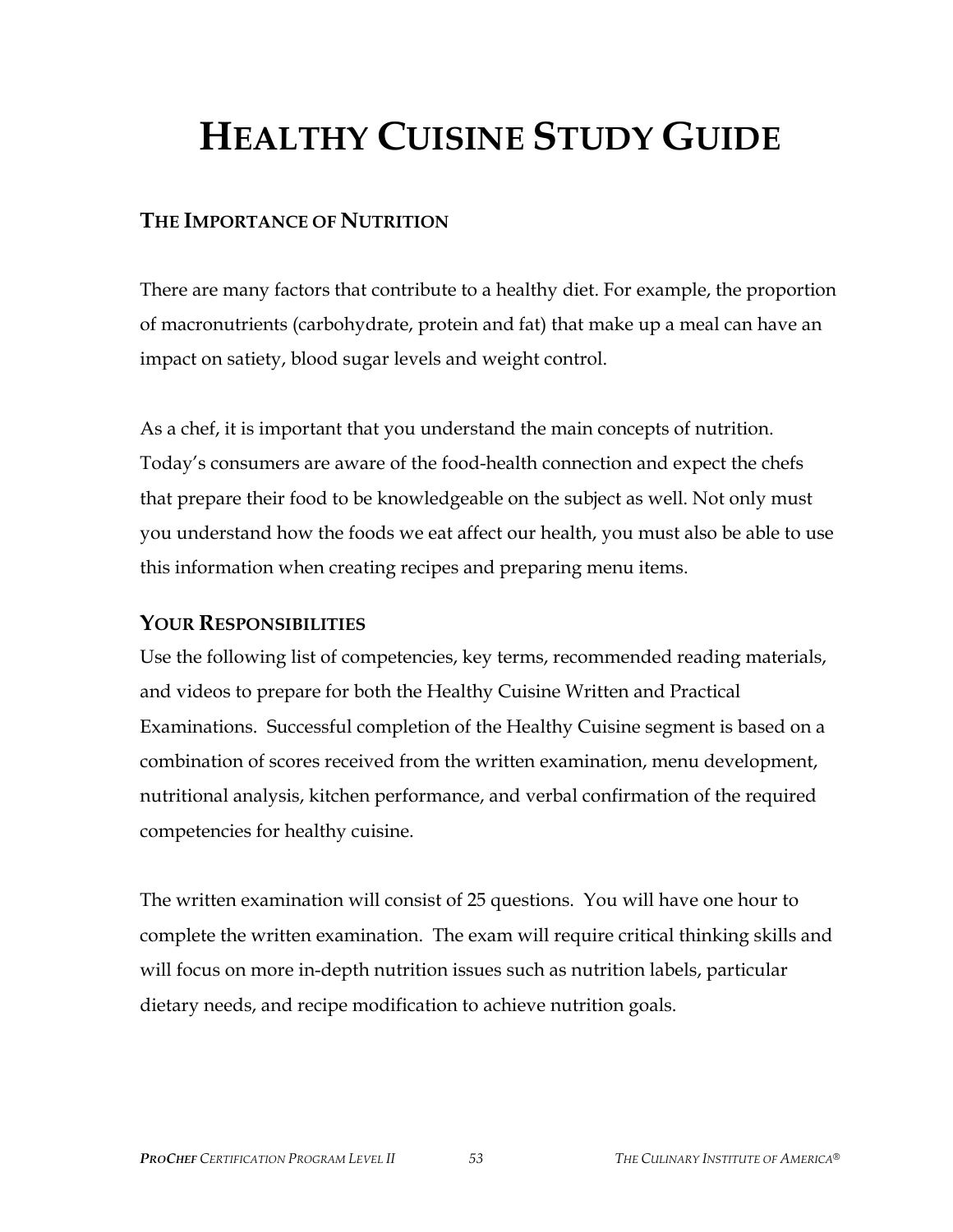You will have three hours to complete the practical. You will be required to exhibit an understanding of flavor, presentation, proper cooking techniques, menu analysis, and proper kitchen work habits as they relate to healthy cooking. Please refer to the guidelines and quality standards outlined in the following pages for more detailed information.

## **HEALTHY CUISINE COMPETENCIES**

#### *Successful candidates are able to...*

- list at least three nutrient content claims that may be found on food labels.
- give the number of calories used when determining the Daily Values.
- name the sweetest natural sugar.
- name at least two sugar alcohols.
- calculate the percent of calories that come from fat.
- name the fatty acids that increase LDL.
- list at least two negative health effects of trans fats
- give at least two health benefits of including omega-3 fatty acids in the diet.
- list at least two food sources of omega-3 fatty acids.
- list at three sources of complete proteins
- give at least two examples of complementary proteins
- give the amount of cooked dry beans that is equivalent to 1 ounce of meat
- name three antioxidants.
- name four food sources of phytochemicals.
- list at least 2 vitamins that are easily destroyed during the preparation/cooking process.
- list at least three ways to prepare and/or cook fruits and vegetables that will minimize the loss of vitamins..
- explain whether minerals are stable during the cooking process.
- list and describe four healthy cooking methods.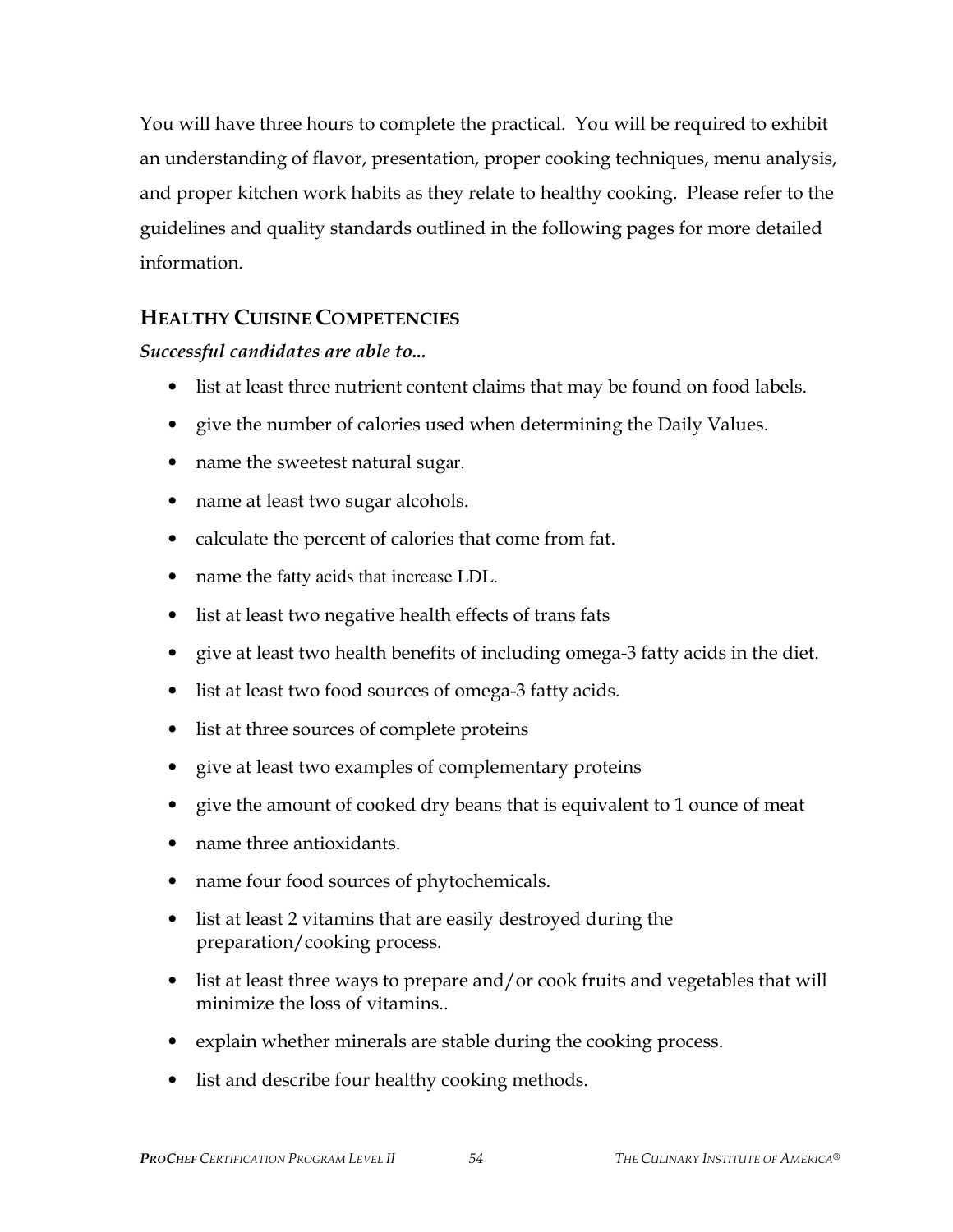- explain at least two considerations when modifying recipes.
- give 2 ways to decrease fat in a recipe.
- list at least three menu ideas that could lower cancer risk.
- name the four nutrients that may be a problem for vegans.
- list at least three health benefits of a vegetarian diet.
- give the amount of cooked vegetables, as listed on the choosemyplate.gov, that is necessary to meet the needs of an adult consuming a 2000 calorie diet.
- give the minimum amount of cooked whole grains necessary to meet the recommendations of the choosemyplate.gov for an adult consuming a 2000 calorie diet.
- list at least 4 grains that a person with Celiac Disease could safely consume.
- provide information that pertains to the Level I Nutrition Competency.

## **KEY TERMS**

- Antioxidant Atherosclerosis Celiac Disease Complementary Proteins Complete Protein Diabetes Daily Value Dietary Reference Intake Essential Amino Acids Glycemic Index High Fructose Corn Syrup Incomplete Protein Lacto-ovo Vegetarian Lactose Intolerance Omega-3 Fatty Acids Phytochemicals Vegan
- 

## **RECOMMENDED READING**

| American Dietetic Association Complete Food and Nutrition Guide, Fourth |
|-------------------------------------------------------------------------|
| Edition.                                                                |
| Eat, Drink and Be Healthy: The Harvard Medical School Guide to Healthy  |
| Eating.                                                                 |
| Nutrition for Foodservice and Culinary Professionals, Ninth Edition.    |
|                                                                         |

## **RECOMMENDED DVD**

*Techniques of Healthy Cooking* The Healthy Palate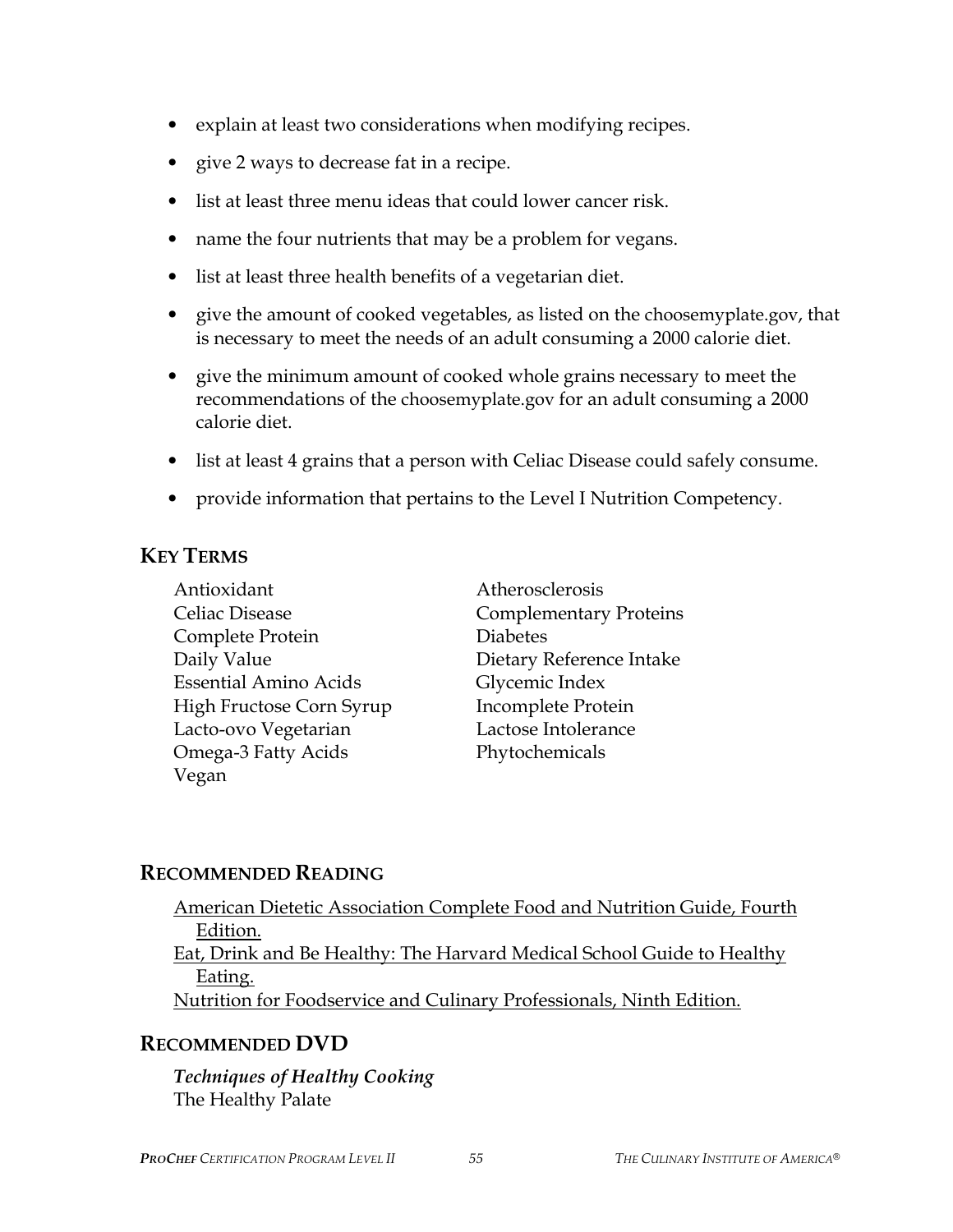## **OTHER HELPFUL MATERIALS AND WEBSITES**

https://www.choosemyplate.gov http://www.hsph.harvard.edu/nutritionsource/ http://www.healthierus.gov/dietaryguidelines/

## **NUTRITIONAL ANALYSIS SOFTWARE**

www.**mastercook**.com/ www.**esha**.com/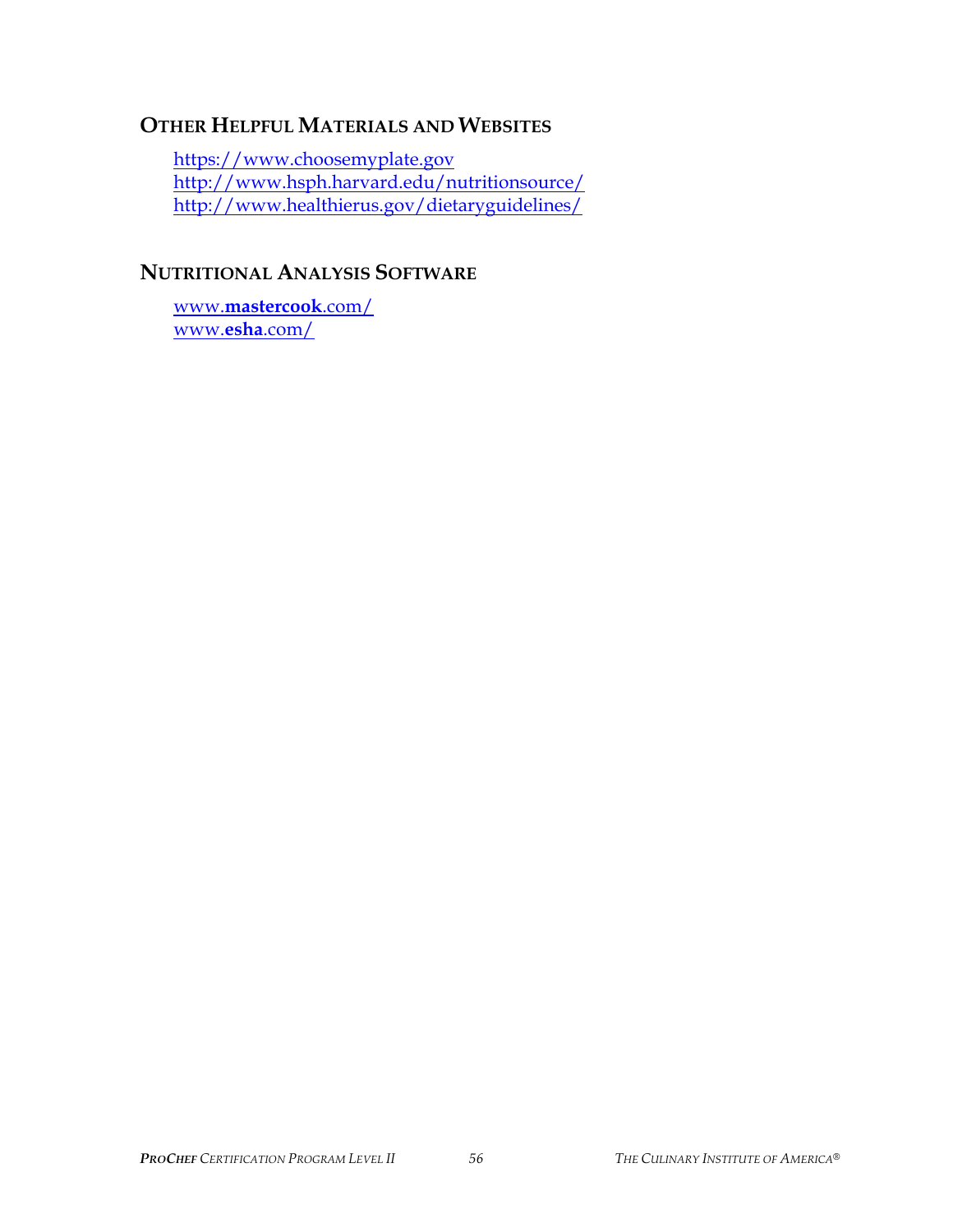# **HEALTHY CUISINE PRACTICAL EXAMINATION GUIDELINES**

For the practical examination, you must design a three-course menu that consists of a first course, entrée, and dessert. Your menu must follow the recommended guidelines described in this document.

It is your responsibility to submit a food order list for all products needed for your menu (except for meat, poultry or fish), as discussed by the chef instructor and according to the weekly schedule. You should consider seasonality issues as you build your menu.

On the day of the practical, you must produce four plated portions of each course. You will have three hours for production and 20 minutes for service. In addition, you must present a nutritional analysis and a menu to the proctor prior to production of the menu. Platters and serving utensils will be provided; however, you must use your own knives and hand tools.

You will be randomly assigned one meat and one fish. **It is not mandatory that you use the proteins in your menu**. You may choose to use only plant-based protein sources in your menu.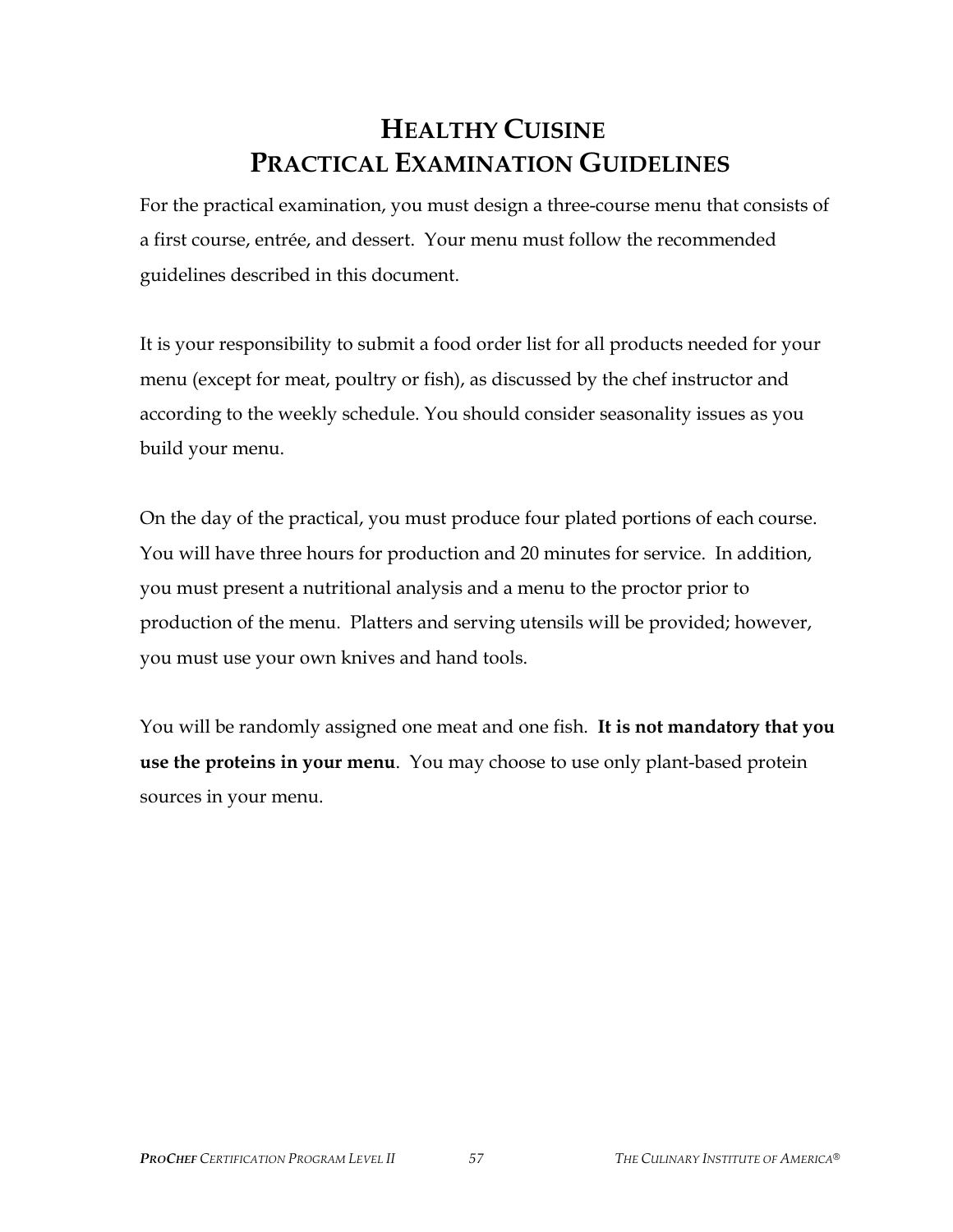# **HEALTHY CUISINE MENU DESIGN GUIDELINES**

Listed below are the recommended guidelines to follow when developing your threecourse menu (first course, entrée, and dessert) and recipes for the Healthy Cuisine Practical Examination. You must follow the nutritional guidelines (2015) as outlined by the USDA and choosemyplate.gov for preparation of all your menu items and recipes. Refer to the following pages for the specific nutritional information.

## **GUIDELINES**

- Your total menu, consisting of a first course, entrée, and dessert, must total no more than 1200 calories.
- You will be assigned one animal protein that can be used in your first course or entrée. You are not ruired to use this animal protein item; you may design a plant-based entrée instead.
- 10 35% of your menu's calories should consist of protein. Your menu can include animal sources of protein, but you must also give strong consideration to plant-based proteins as well.
- 45 65% of your menu's calories should consist of carbohydrates, with an emphasis on whole grains. Try to limit added sugar, relying on the natural sugars in fruit, for example, for sweetening.
- 20 35% of your menu's calories should consist of fat. Less is not necessarily better, especially if you are selecting "good" sources of fat. Monounsaturated and polyunsaturated fats should total at least 65% of the total fat percentage. Less than 10% of the remaining fat calories should be saturated fat. The use of trans fats should be limited or avoided (read product labels).

Your menu should provide at least 12 grams of fiber.

Your menu should provide a maximum of 1500 mg. of sodium.

- Your menu should provide  $1\frac{1}{2}$  cups of vegetables,  $\frac{1}{2}$  cup of fruit, and 1 oz. of whole grains (\* 1 serving of legumes is optional).
- Be prepared to discuss your menu and explain how it reflects the principles of the choosemyplate.gov, Harvard's Healthy Eating Plate and USDA (2015) Dietary Guidelines.

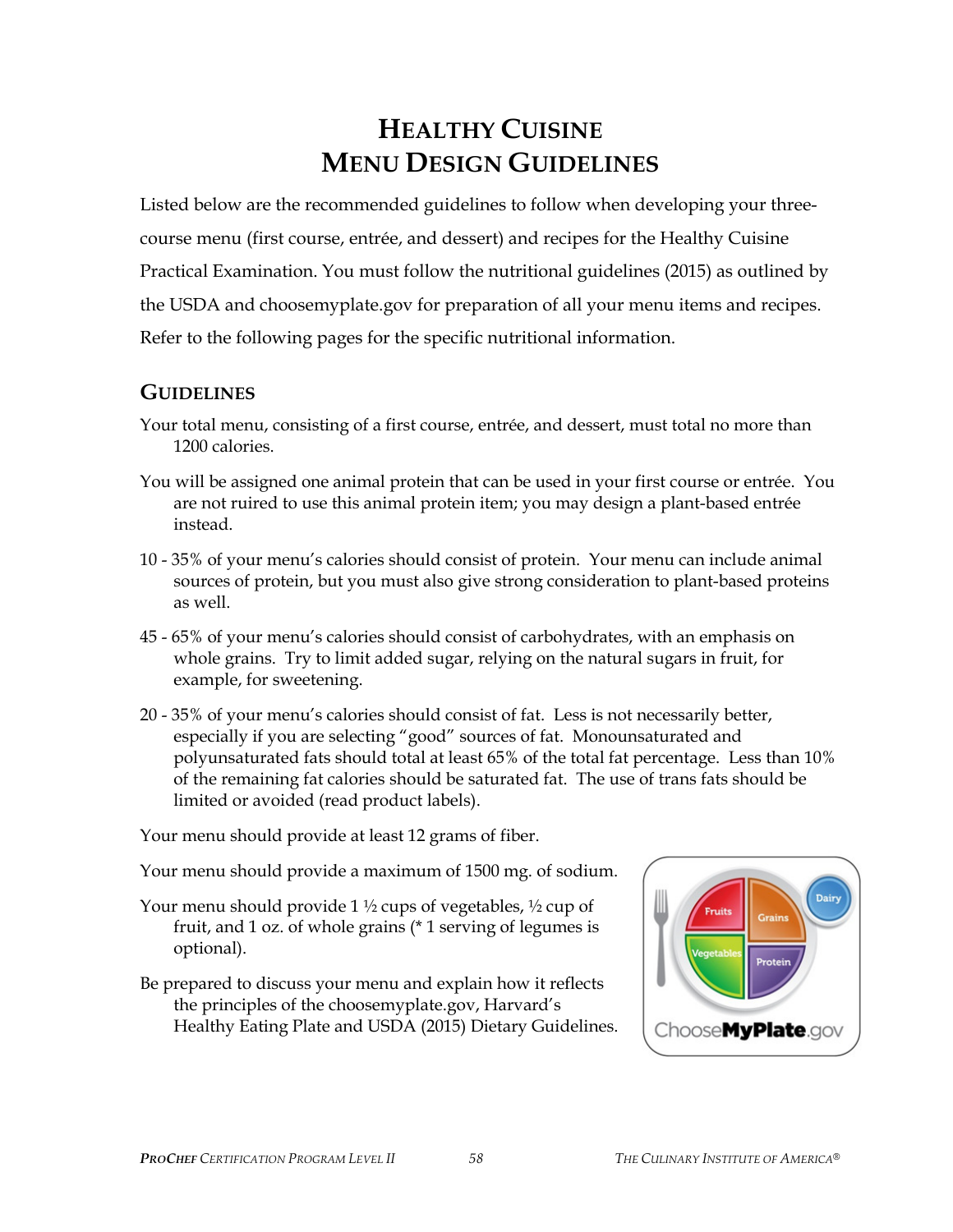# **RESOURCES: THE 2015 DIETARY GUIDELINES FOR AMERICANS OUTLINED BY THE USDA'S CHOOSEMYPLATE.GOV**

- Total number of calories consumed per day is based on a variety of factors including age, sex, height, weight, and level of physical activity
- Average caloric intake per day = 2,000-2,500
- Daily caloric intake ranges from 1,000-3,200 calories:
	- $1,000/1,200/1,400$  = age 2-8
	- 1,600 and greater = age 9 and older

#### *A Healthy Eating Pattern…*

| <b>Includes</b>                         | Limits                                  |
|-----------------------------------------|-----------------------------------------|
| A variety of vegetables from all        | Saturated fats - should consume at less |
| subgroups (dark-green, red & orange,    | than 10% of total calories/day          |
| legumes, starchy, other                 |                                         |
| (Whole) fruit                           | Trans fats                              |
| Grains, at least 50% of which are whole | Added sugars - should consume at less   |
| grains                                  | than 10% of total calories/day          |
| Fat-free or low-fat dairy               | Sodium - should consum less than 2,300  |
|                                         | mg/day                                  |
| A variety of protein items              |                                         |
| Oils                                    |                                         |

- Alcohol for those who are 21 years of age or older should be consumed in moderation:
	- Women =  $1$  drink/day
	- Men = 2 drinks/day
- Each day, an individual should aim to source their food from a variety of food groups based on a 2,000 calorie daily intake:
	- fruits 2 cups
	- vegetables  $2\frac{1}{2}$  cups
	- grains 6 oz. (at least 3 oz. being whole grains)
	- protein  $5\frac{1}{2}$  oz.
	- dairy 3 cups

**Dairy Fruits** Grains eqetabl Protein ChooseMyPlate.gov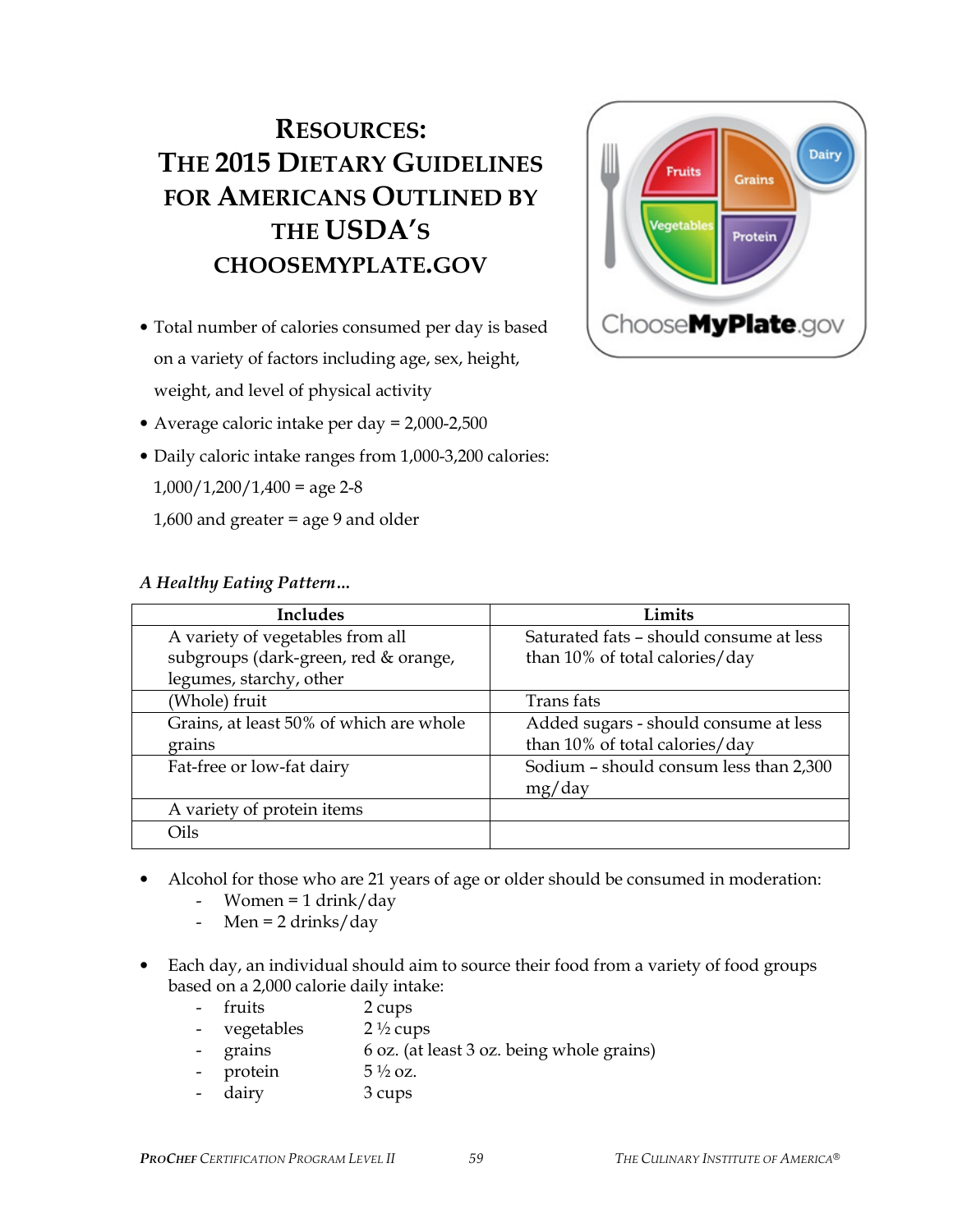- Other Dietary Components include added sugars, saturated fats, trans fats, cholesterol, sodium, alcohol, and caffeine; food items sourced from this food group should be quantified/limited:
	- calories from added sugars should not exceed 10% per day
	- calories from saturated fats should be limited to less than 10% per day
	- trans fats can be limited by limiting foods that contain synthetic sources of trans fat (ex: partially hydrogenated oils, margarine) and limiting solid fats from a diet
	- cholesterol consumption should be limited to 300 mg per day
	- sodium consumption should be limited to 2,300 mg per day
- Everything that one person eats and drinks matters:
	- *Focus on variety, amount, and nutrition*

- food and beverage choices should be from all 5 food groups: fruits, vegetables, grains, proteins, and dairy

- people are recommended to eat the appropriate amount of calories for themselves based on age, sex, weight, and physical activity level

*Choosing foods and beverages with less saturated fat, sodium, and added sugars* 

- reading nutrition facts labels and ingredient lists are helpful to find amounts of fat, sodium, and added sugars in food and drink choices

- helps manage calories and prevents one to become overweight or obese
- can reduce the risk of high blood sugar

#### *Start with small changes to build a healthier lifestyle*

- half of the plate fruits and veggies; focus on whole fruit and varying vegetables
- half of grain consumption should be whole grains
- type of protein consumed should vary
- the appropriate amounts of food and beverages should be consumed based on one's age, sex, weight, and physical activity level

#### • **Food Selection Tips:**

#### • **PROTEIN**

- Choose lean or low-fat meat and poultry
- Calories from solid fats and/or added sugars count against the maximum limit for empty calorie consumption (i.e. – regular ground beef, meat or poultry with skin, cooking protein with solid fats
- Select some seafood that is rich in omega-3 fatty acids: salmon, trout, sardines, anchovies, herring, Pacific oysters, and Atlantic and Pacific mackerel
- To limit sodium intake:
	- limit processed meats (ham, sausage, deli meat)
	- - Fresh chicken, turkey, and pork that have been enhanced with a saltcontaining solution also have added sodium. Check the product label for statements such as "self-basting" or "contains up to \_\_% of \_\_", which mean that a sodium-containing solution has been added to the product
	- -Choose unsalted nuts and seeds to keep sodium intake low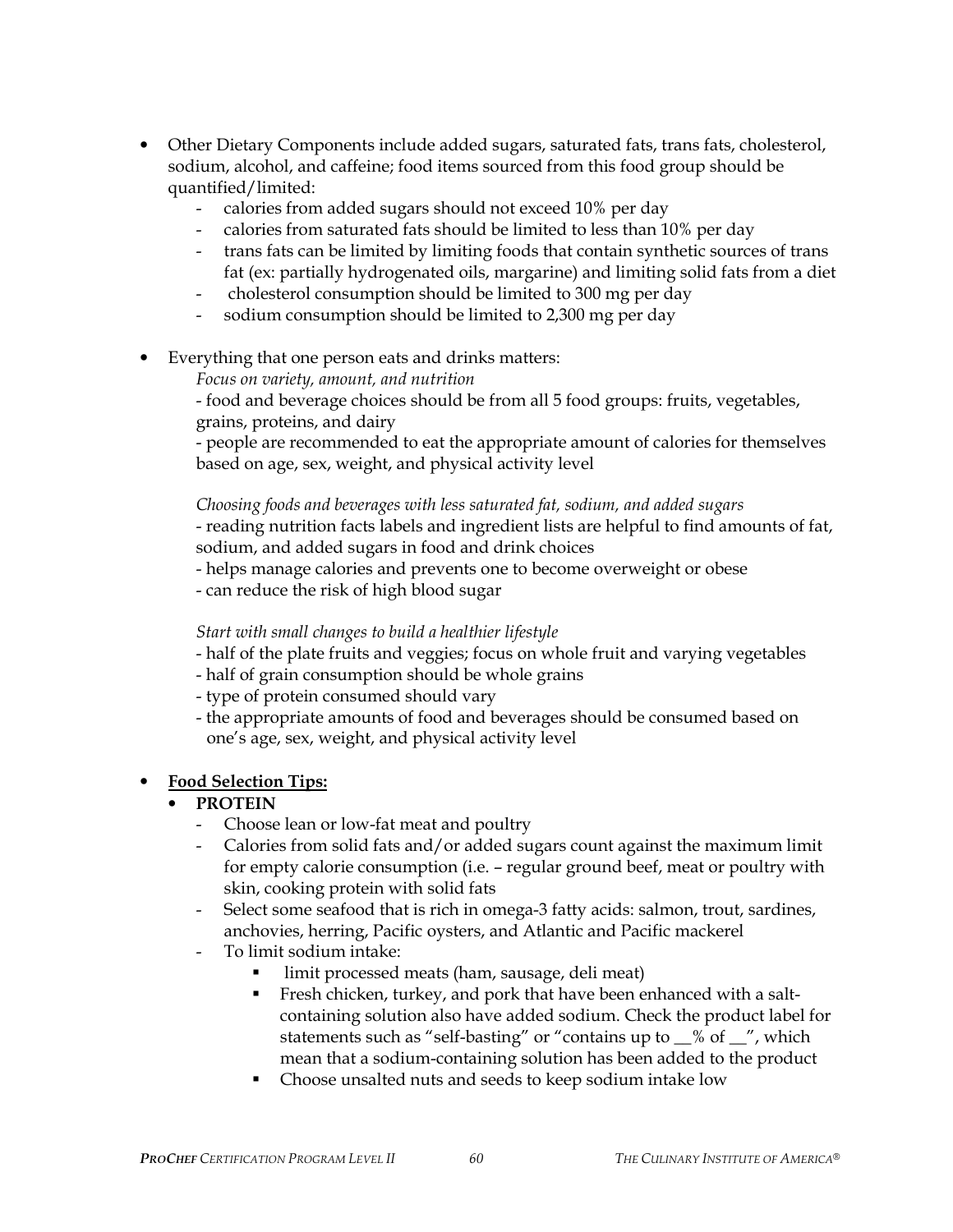#### **DAIRY**

- choose fat-free or low-fat milk, yogurt, and cheese (non fat-free items consumed add to the maximum limit for "empty calories")
- sweetened milk products (flavored milk, yogurt, drinkable yogurt, desserts) contain added sugars that count to the maximum limit for "empty calorie" consumption
- for those who are lactose-intolerant: 4 fl. oz. milk may be well tolerated
- for those who cannot consume dairy products, alternative food items include:
	- kale leaves
	- calcium fortified food products (juice, cereals, breads, rice/almond milk)
	- canned fish (sardines, salmon with bones)
	- soybeans and other soy products (tofu made with calcium-sulfate, soy yogurt, tempeh)

#### **\*ALL CHARTS ADAPTED BY INFORMATION PROVIDED BY CHOOSEMYPLATE.GOV\***

#### **Daily Recommended Food Intake for Men and Women (age 18 and older)**

| <b>Food Item</b>     | Men                     | Women                             |
|----------------------|-------------------------|-----------------------------------|
| Fruit                | 2 cups                  | $1\frac{1}{2}$ - 2 cups           |
| Vegetables           | $2 - 2\frac{1}{2}$ cups | $2\frac{1}{2}$ - 3 cups           |
| Grains               | 5-6 oz.                 | 6-8 oz.                           |
| <b>Protein Foods</b> | $5 - 5 \frac{1}{2}$ oz. | $5\frac{1}{2} - 6\frac{1}{2}$ oz. |
| <b>Dairy</b>         | 3 cups                  | 3 cups                            |
| <b>Oils</b>          | 5-6 Tbsp.               | 6-7 Tbsp.                         |

#### **1 Cup Equivalents of Fruit**

| Fruit      | 1 cup equals                        | Fruit       | 1 cup equals                                |
|------------|-------------------------------------|-------------|---------------------------------------------|
| Apple      | $\frac{1}{2}$ large (3.25" diameter | Peach       | 1 large $(2\frac{3}{4}$ " diameter)         |
|            | 1 small (2.5" diameter)             |             | 2 halves, canned                            |
| Banana     | 1 large $(8-9"$ long)               | Pear        | 1 medium $(2.5$ per lb.)                    |
| Grapes     | 32 seedless grapes                  | Plum        | 3 medium or 2 large                         |
| Grapefruit | 1 medium (4" diameter)              | Strawberry  | about 8 large berries                       |
| Orange     | 1 large (3" diameter)               | Dried Fruit | $\frac{1}{2}$ cup raisins, prunes, or dried |
|            |                                     |             | apricots                                    |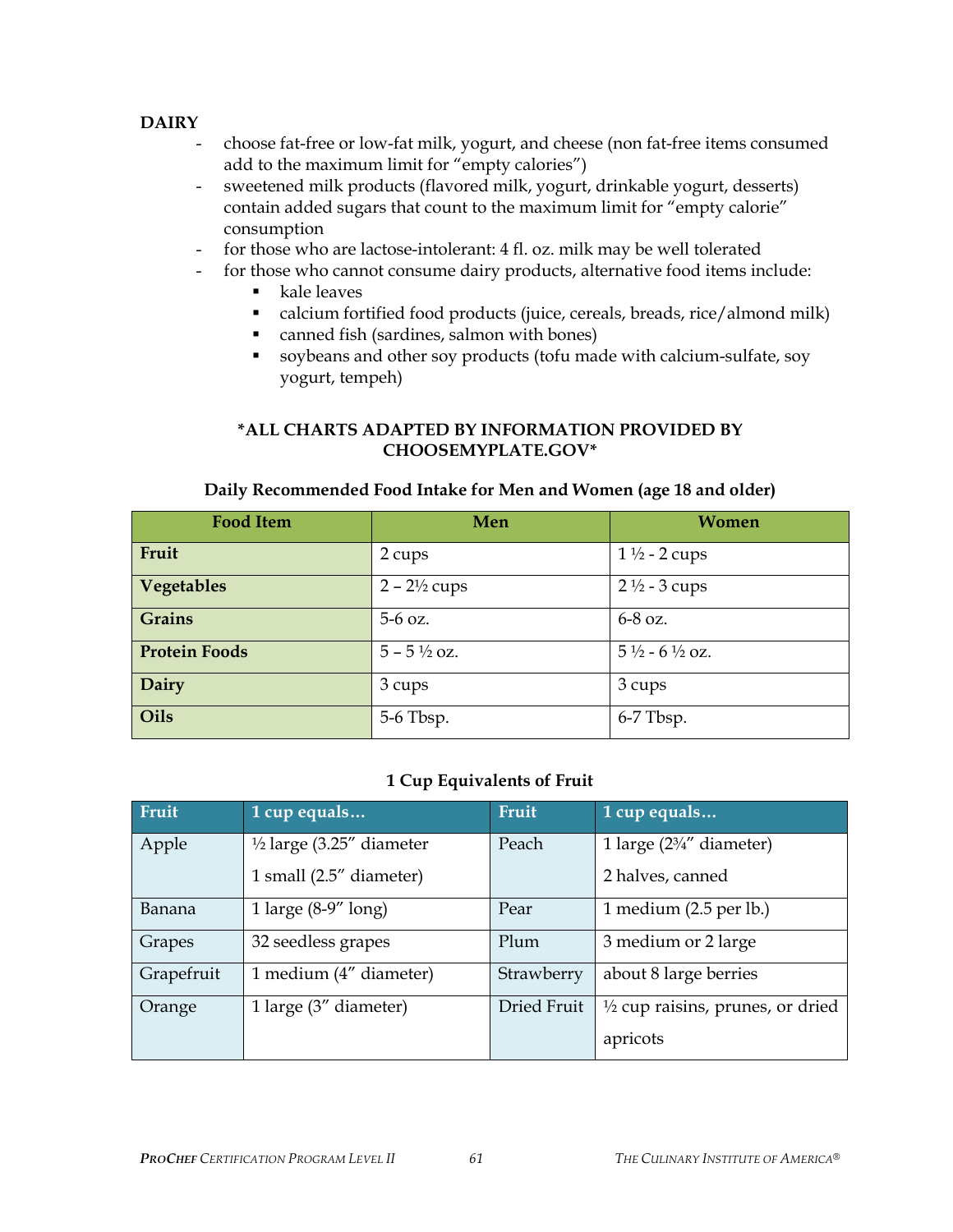|  |  |  |  | 1 Cup Equivalents of Vegetables |
|--|--|--|--|---------------------------------|
|--|--|--|--|---------------------------------|

| Vegetable           | 1 cup equals                       | Vegetable                | 1 cup equals                                                                     |
|---------------------|------------------------------------|--------------------------|----------------------------------------------------------------------------------|
| <b>Broccoli</b>     | 3 spears, 5" long                  | Corn, yellow or<br>white | 1 large ear $(8-9"$ long)                                                        |
| Spinach             | 2 cups raw or 1 cup cooked         | white potatoes           | 1 medium, boiled or baked<br>$(2 \frac{1}{2} - 3''$ diameter)<br>20 French fries |
| Raw leafy<br>greens | 2 cups                             | Celery                   | 2 large stalks (11-12" long)                                                     |
| Carrot              | 2 medium, about 12 baby<br>carrots | Green pepper             | 1 large pepper (3"<br>diameter, $33/4$ " long)                                   |
| Pumpkin             | 1 cup mashed, cooked               | Lettuce                  | 2 cups, raw                                                                      |
| Red                 | 1 large pepper (3" diameter, 3     | <b>Sweet Potato</b>      | 1 large, baked $(2\frac{1}{4}$ " or                                              |
| Peppers             | $\frac{3}{4}$ " long)              |                          | more diameter)                                                                   |
| Tomatoes            | 1 large, raw whole $(3'')$         |                          |                                                                                  |

## **1 Ounce Equivalents of Grains (with noted whole grain \*WG and refined grain types)**

| Grain            | <b>Whole Grain/Refined Grain</b>                        | 1 ounce equals                                         |  |
|------------------|---------------------------------------------------------|--------------------------------------------------------|--|
| <b>Bagel</b>     | whole wheat/plain, egg                                  | 1" mini bagel                                          |  |
| <b>Biscuit</b>   | RF: baking powder, buttermilk                           | 1 small (2" diameter)                                  |  |
| <b>Bread</b>     | 100% whole wheat/white, wheat,                          | 1 regular slice                                        |  |
|                  | French, sourdough                                       | 1 small slice, French                                  |  |
|                  |                                                         | 4 snack-sized slices, rye                              |  |
| Bulger           | WG: cracked wheat                                       | $\frac{1}{2}$ cup, cooked                              |  |
| Cornbread        | RG                                                      | 1 small piece $(2 \frac{1}{2}$ " x $1 \frac{1}{4}$ " x |  |
|                  |                                                         | $1\frac{1}{4}$ ")                                      |  |
| Crackers         | 100% whole wheat, rye/saltines, snack                   | 5 whole wheat crackers                                 |  |
|                  | crackers                                                | 2 rye crispbreads                                      |  |
|                  |                                                         | 7 square or round crackers                             |  |
| English muffins  | whole wheat/plain, raisin                               | $\frac{1}{2}$ muffin                                   |  |
| Oatmeal          | <b>WG</b>                                               | $\frac{1}{2}$ cup, cooked                              |  |
|                  |                                                         | 1 packet, instant                                      |  |
|                  |                                                         | $\frac{1}{3}$ cup, dry                                 |  |
| Pancakes         | whole wheat, buckwheat/buttermilk,                      | 1 pancake (4 $\frac{1}{2}$ " diameter)                 |  |
|                  | plain                                                   | 2 small pancakes (3"                                   |  |
|                  |                                                         | diameter)                                              |  |
| Popcorn          | <b>WG</b>                                               | 3 cups, popped                                         |  |
| Ready-to-eat     | toasted oat, whole wheat flakes/corn                    | 1 cup flakes or rounds                                 |  |
| breakfast cereal | flakes, puffed rice                                     | $1\frac{1}{4}$ cup puffed                              |  |
| Rice             | brown rice/enriched, white, polished                    | $\frac{1}{2}$ cup cooked                               |  |
|                  |                                                         | 1 oz. dry                                              |  |
| Pasta            | $\frac{1}{2}$ cup cooked<br>whole wheat/enriched, durum |                                                        |  |
|                  |                                                         | 1 oz. dry                                              |  |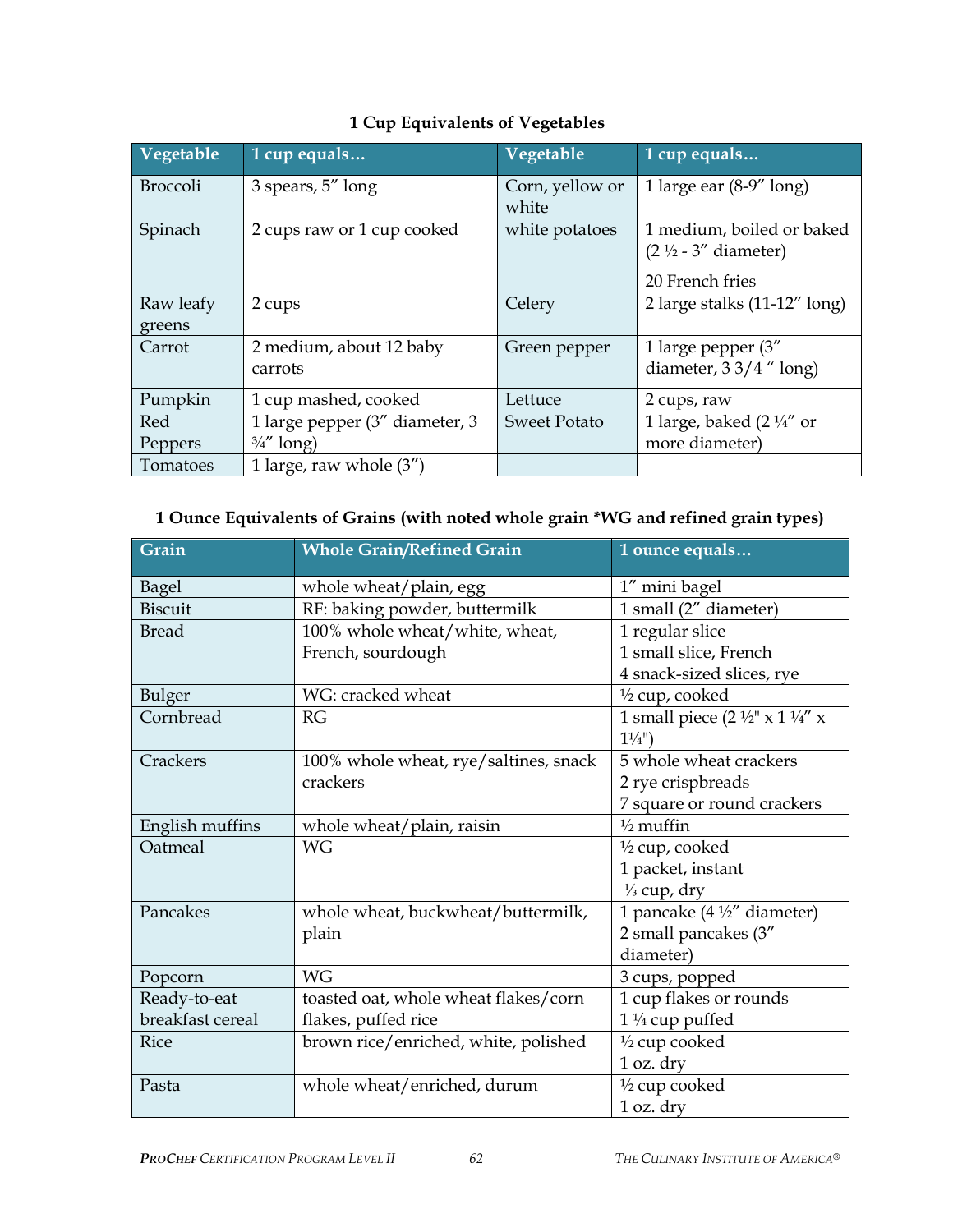| Tortillas | whole wheat, whole grain/flour, corn | 1 small flour tortilla (6"<br>diameter) |
|-----------|--------------------------------------|-----------------------------------------|
|           |                                      | 1 corn tortilla (6" diameter)           |

## **Ounce Equivalents of Protein Foods**

| <b>Protein Food Group</b> | 1 ounce equals                                                   | <b>Common Portions &amp;</b><br><b>Ounce-Equivalents</b> |  |
|---------------------------|------------------------------------------------------------------|----------------------------------------------------------|--|
| <b>Meats</b>              | 1 oz. cooked lean beef                                           | 1 small steak = $3\frac{1}{2}$ -4 oz.                    |  |
|                           | 1 oz. cooked lean pork or ham                                    | 1 small lean hamburger                                   |  |
|                           |                                                                  | $= 2 - 3$ oz.                                            |  |
| Poultry                   | 1 oz. cooked chicken or turkey, no skin                          | $\frac{1}{2}$ small chicken breast =                     |  |
|                           | 1 sandwich slice of turkey<br>$(41/2" \times 21/2" \times 1/8")$ | 3 oz.                                                    |  |
|                           |                                                                  | $\frac{1}{2}$ Cornish game hen = 4                       |  |
|                           |                                                                  | OZ.                                                      |  |
| Seafood                   | 1 oz. cooked fish/shellfish                                      | 1 can of tuna, drained =                                 |  |
|                           |                                                                  | 3-4 oz.                                                  |  |
|                           |                                                                  |                                                          |  |
|                           |                                                                  | 1 salmon steak = $4-6$ oz.                               |  |
|                           |                                                                  |                                                          |  |
|                           |                                                                  | 1 small trout = $3 oz$ .                                 |  |
| Eggs                      | 1 egg                                                            | $3$ egg whites = $2$ oz.                                 |  |
|                           |                                                                  | $3$ egg yolks = $1$ oz.                                  |  |
| Nuts and Seeds            | 24 almonds                                                       | 1 oz. nuts AND seeds $= 2$                               |  |
|                           | 48 pistachios                                                    | OZ.                                                      |  |
|                           | 14 walnut halves                                                 |                                                          |  |
|                           | 1 Tbsp. peanut/almond butter                                     |                                                          |  |
| <b>Beans and Peas</b>     | $\frac{1}{4}$ cup cooked beans                                   | 1 cup split pea soup = $2$                               |  |
|                           | cooked peas                                                      | OZ.                                                      |  |
|                           | baked/refried beans                                              | 1 cup lentil soup = $2 oz$ .                             |  |
|                           | tofu                                                             | 1 cup bean soup = $2 oz$ .                               |  |
|                           | roasted soybeans                                                 | 1 soy/bean burger patty                                  |  |
|                           | 1 oz. tempeh                                                     | $= 2 oz$ .                                               |  |
|                           | 1 falafel patty $(2\frac{1}{4}$ ", 4 oz)                         |                                                          |  |
|                           | 2 Tbsp. hummus                                                   |                                                          |  |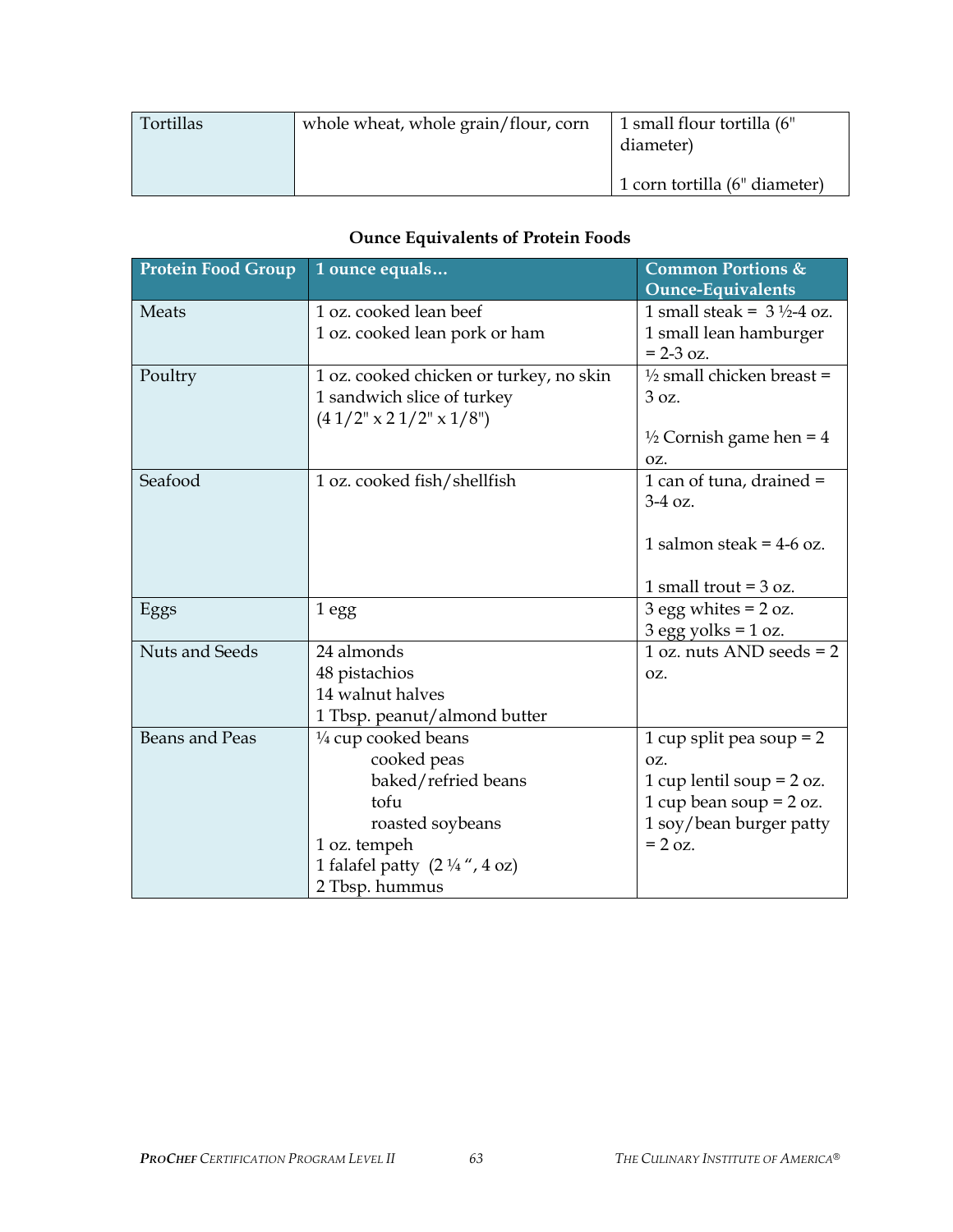| <b>Dairy Product</b> | 1 cup equals                          | <b>Common Portions and Cup</b><br><b>Equivalents</b> |
|----------------------|---------------------------------------|------------------------------------------------------|
| Milk                 | 1 cup milk                            |                                                      |
|                      | $\frac{1}{2}$ pint milk               |                                                      |
|                      | $\frac{1}{2}$ cup evaporated milk     |                                                      |
| Yogurt               | 8 oz. container                       | 6 oz. = $\frac{3}{4}$ cup                            |
|                      |                                       | $4 oz. = \frac{1}{2} cup$                            |
| Cheese               | $1\frac{1}{2}$ oz. hard cheese        | 1 slice hard cheese = $\frac{1}{2}$ cup milk         |
|                      | $\frac{1}{3}$ cup shredded cheese     |                                                      |
|                      | 2 oz. American cheese                 | 1 slice American cheese = $\frac{1}{3}$ cup          |
|                      | $\frac{1}{2}$ cup ricotta cheese      | milk                                                 |
|                      | 2 cups cottage cheese                 |                                                      |
|                      |                                       | $\frac{1}{2}$ cup cottage cheese = $\frac{1}{4}$ cup |
|                      |                                       | milk                                                 |
| Milk-based Desserts  | 1 cup pudding (made with milk)        | 1 scoop ice cream = $\frac{1}{3}$ cup milk           |
|                      | 1 cup frozen yogurt                   |                                                      |
|                      | $1\frac{1}{2}$ cups ice cream         |                                                      |
| Soymilk              | 1 cup calcium-fortified soymilk       |                                                      |
|                      |                                       |                                                      |
|                      | $\frac{1}{2}$ pint container calcium- |                                                      |
|                      | fortified soymilk                     |                                                      |

## **1 Cup Equivalents of Dairy**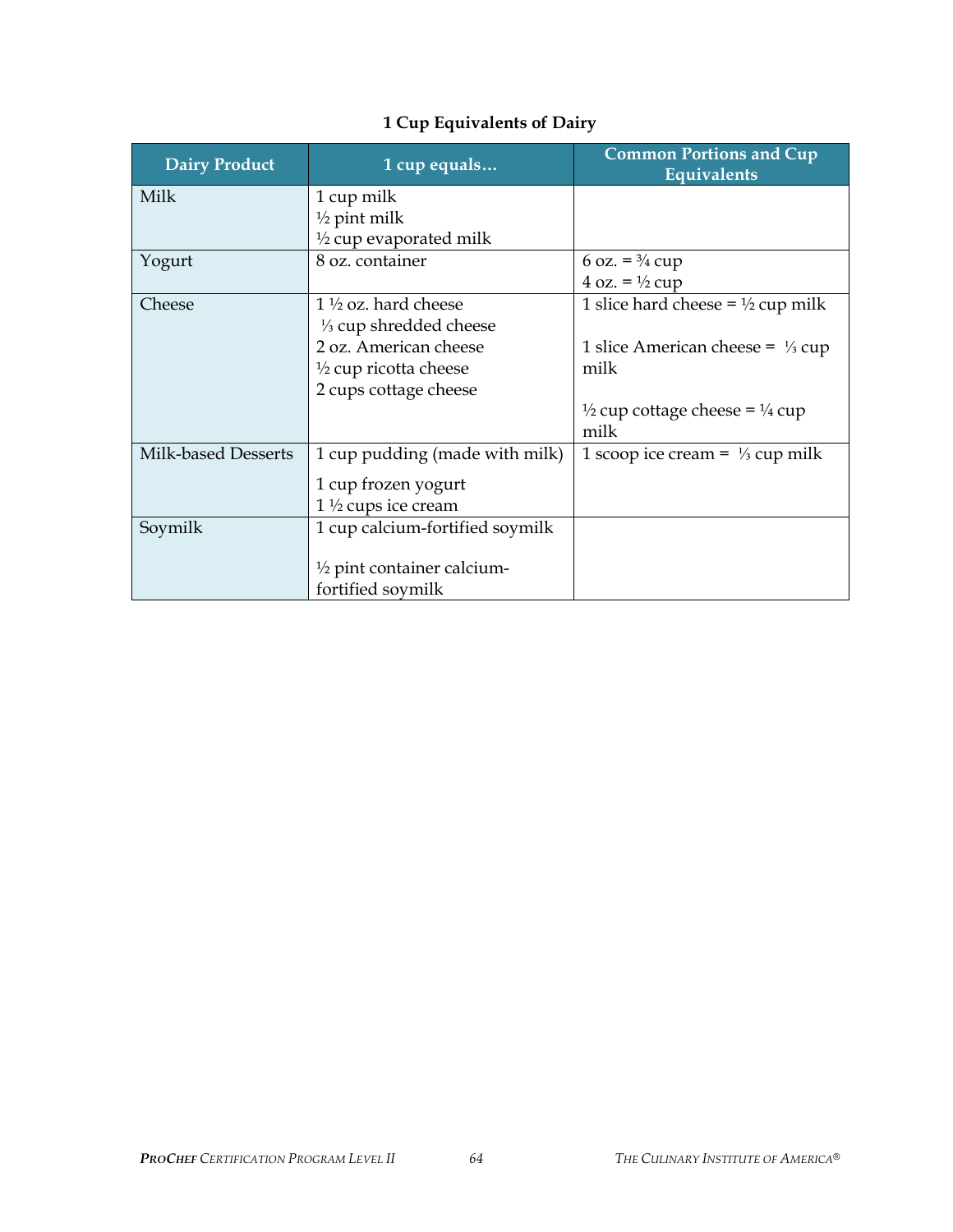|                                   | <b>Amount of</b><br>Food | <b>Amount of Oil</b><br>(tsp/g)  | <b>Calories from</b><br>Oil | <b>Total</b><br><b>Calories</b> |
|-----------------------------------|--------------------------|----------------------------------|-----------------------------|---------------------------------|
| Oil:                              |                          |                                  |                             |                                 |
| Vegetable oil                     | 1 Tbsp.                  | $3 \text{ tsp}/14 \text{ g}$     | 120                         | 120                             |
| Foods rich in oils:               |                          |                                  |                             |                                 |
| Margarine, soft                   | 1 Tbsp.                  | $2\frac{1}{2}Tbsp./11g$          | 100                         | 100                             |
| Mayonnaise                        | 1 Tbsp.                  | $2\frac{1}{2}Tbsp./11g$          | 100                         | 100                             |
| Mayonnaise-type salad<br>dressing | 1 Tbsp.                  | $1 \text{ tsp.}/5 g$             | 45                          | 55                              |
| <b>Italian Dressing</b>           | 2 Tbsp.                  | $2$ tsp./8 g                     | 75                          | 85                              |
| Thousand Island Dressing          | 2 Tbsp.                  | $21.2 \text{ tsp.}/11 \text{ g}$ | 100                         | 120                             |
|                                   |                          |                                  |                             |                                 |
| Olives, ripe, canned              | 4 large                  | $\frac{1}{2}$ tsp./2 g           | 15                          | 20                              |
| Avocado                           | $\frac{1}{2}$ medium     | $3$ tsp./15 g                    | 130                         | 160                             |
| Peanut Butter                     | 2 Tbsp.                  | $4 \text{ tsp.}/16 \text{ g}$    | 140                         | 160                             |
|                                   | 1 oz.                    | $3$ tsp./14 g                    | 120                         | 165                             |
| Peanuts, dry roasted              |                          |                                  |                             |                                 |
| Mixed nuts, dry roasted           | 1 oz.                    | $3$ tsp./15 g                    | 130                         | 170                             |
| Cashews, dry roasted              | 1 oz.                    | $3$ tsp./13 g                    | 115                         | 165                             |
| Almonds, dry roasted              | 1 oz.                    | $3$ tsp./15 g                    | 130                         | 170                             |
| Hazelnuts                         | $1 \text{ oz.}$          | $4 \text{ tsp.}/18 \text{ g}$    | 160                         | 185                             |
| <b>Sunflower Seeds</b>            | 1 oz.                    | $3 \text{ tsp.}/14 \text{ g}$    | 120                         | 165                             |

## **Amount and Calorie Equivalents of Oils & Food with Oils**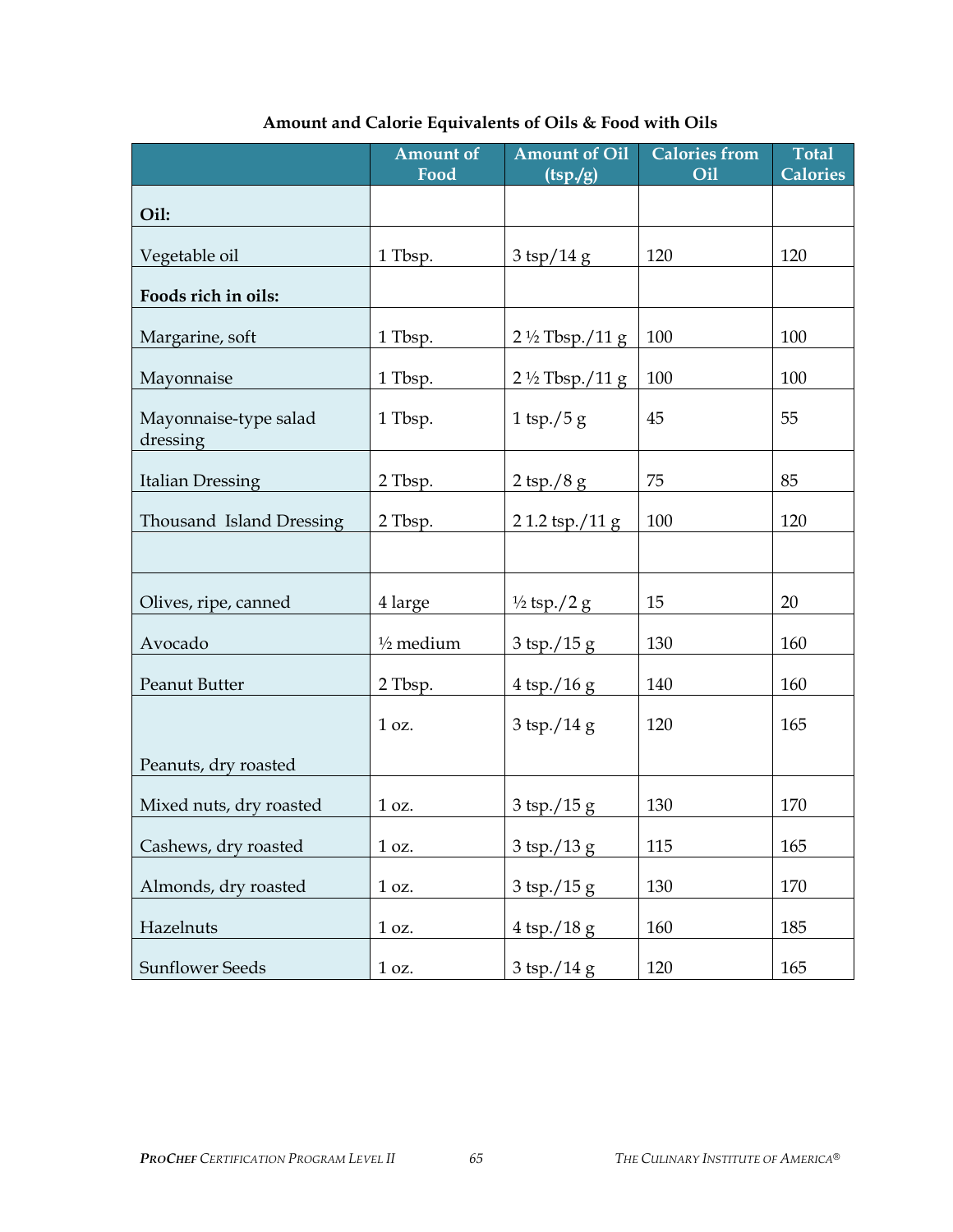# **HEALTHY CUISINE PRACTICAL EXAMINATION STANDARDS OF QUALITY**

#### **OVERALL QUALITY OF EACH DISH WILL BE EVALUATED ON THE FOLLOWING CRITERIA**

- − Knowledge of culinary skills and fundamentals
- − Proper use of ingredients and application of cooking techniques
- − Flavor
- − Presentation
- − Balance
- − Menu analysis
- − Ability to discuss and explain the menu from a health viewpoint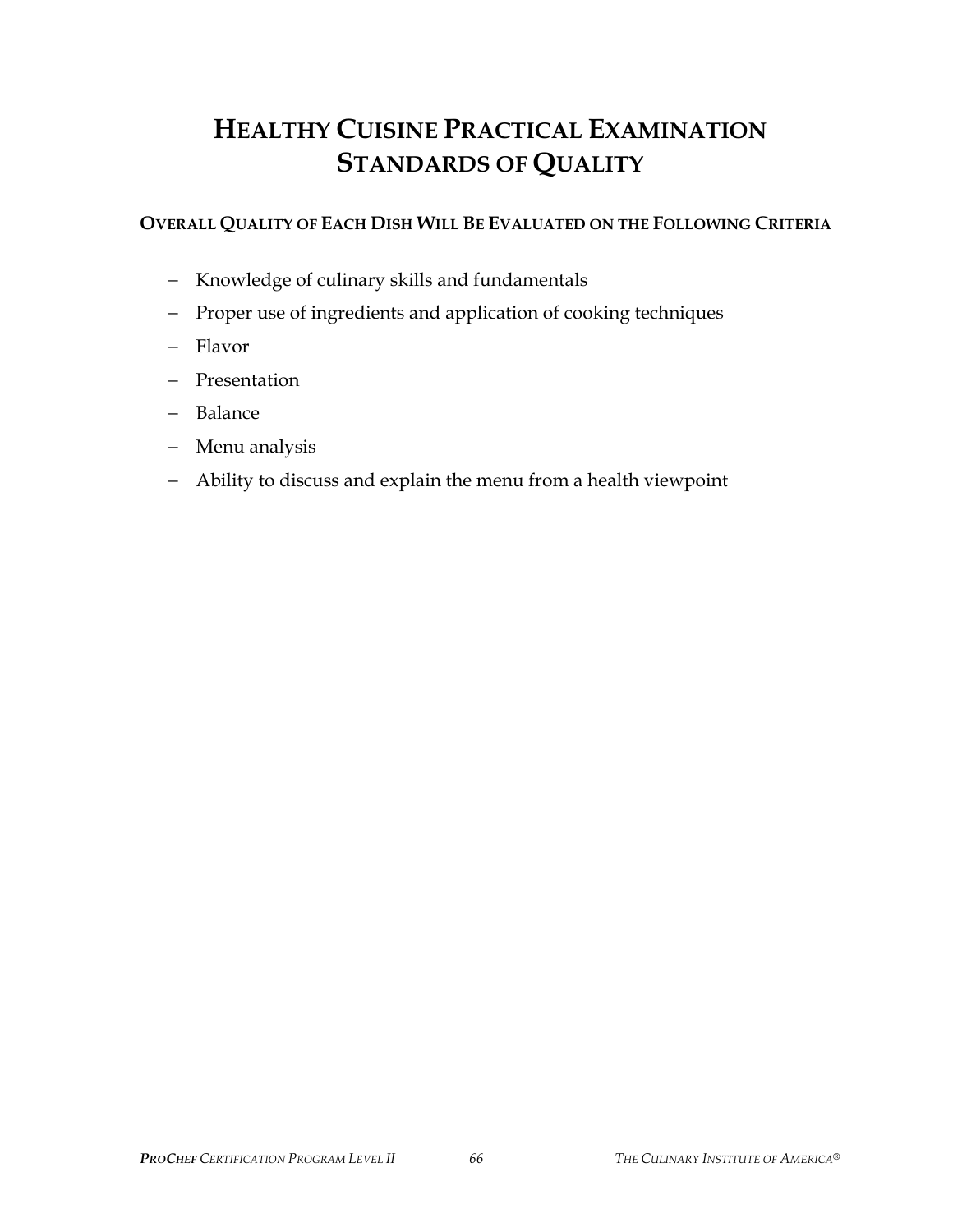# **HEALTHY CUISINE: GUIDELINES AND JUDGING FORM FOR FLOOR SCORE SHEETS**

## **FOOD IS SERVABLE (Y/N)**

This criteria is judged strictly on a yes/no basis, either the food is safe/servable or it is not.

The Floor Judge will determine if any food is **un-servable.** Food deemed unservable will not be evaluated by the Tasting Judge. **The candidate will receive a tasting score of zero for that menu segment.** Points may still be awarded for the communication piece.

− *Un-Servable Food***:** Food that is unfit for human consumption due to crosscontamination, under-cooking, or other mishandling/abuse that could cause illness.

## **MISE EN PLACE, ORGANIZATION, AND CLEANLINESS (5 PTS)**

Timely Menu Submission: **(1 pt)**

− Candidate submits *two* neatly typed menus to the Floor Judge each day before the start of the exam.

Timeline/Game Plan Preparation: **(1 pt)**

− Candidate prepares a timeline/game plan and references it throughout Workspace Organization/Cleanliness: **(3 pts)**

- − Candidate has out only the food, tools, and equipment necessary for the current preparation. The station remains free of clutter.
- − Candidate's station is free of spills, crumbs, scraps, etc.
- − Candidate's station is contained to designated area; it does not impede the work of others.
- − Candidate works in an organized, methodical manner transitioning smoothly between tasks.
- − Candidate exits the exam leaving his/her station neat and clean.
- − Candidate's knife kit/ toolbox is clean and sanitary inside.

## **SAFETY (3 PTS)**

Demeanor/Equipment Operation/Knife Usage

- Candidate moves safely around the kitchen (i.e. alerts other candidates when he/she is behind them or is close to them with knives and/or hot items).
- − Candidate safely operates equipment.

Candidate contributes to the overall cleanliness and organization of the kitchen including the refrigerators, dish area, and the floors.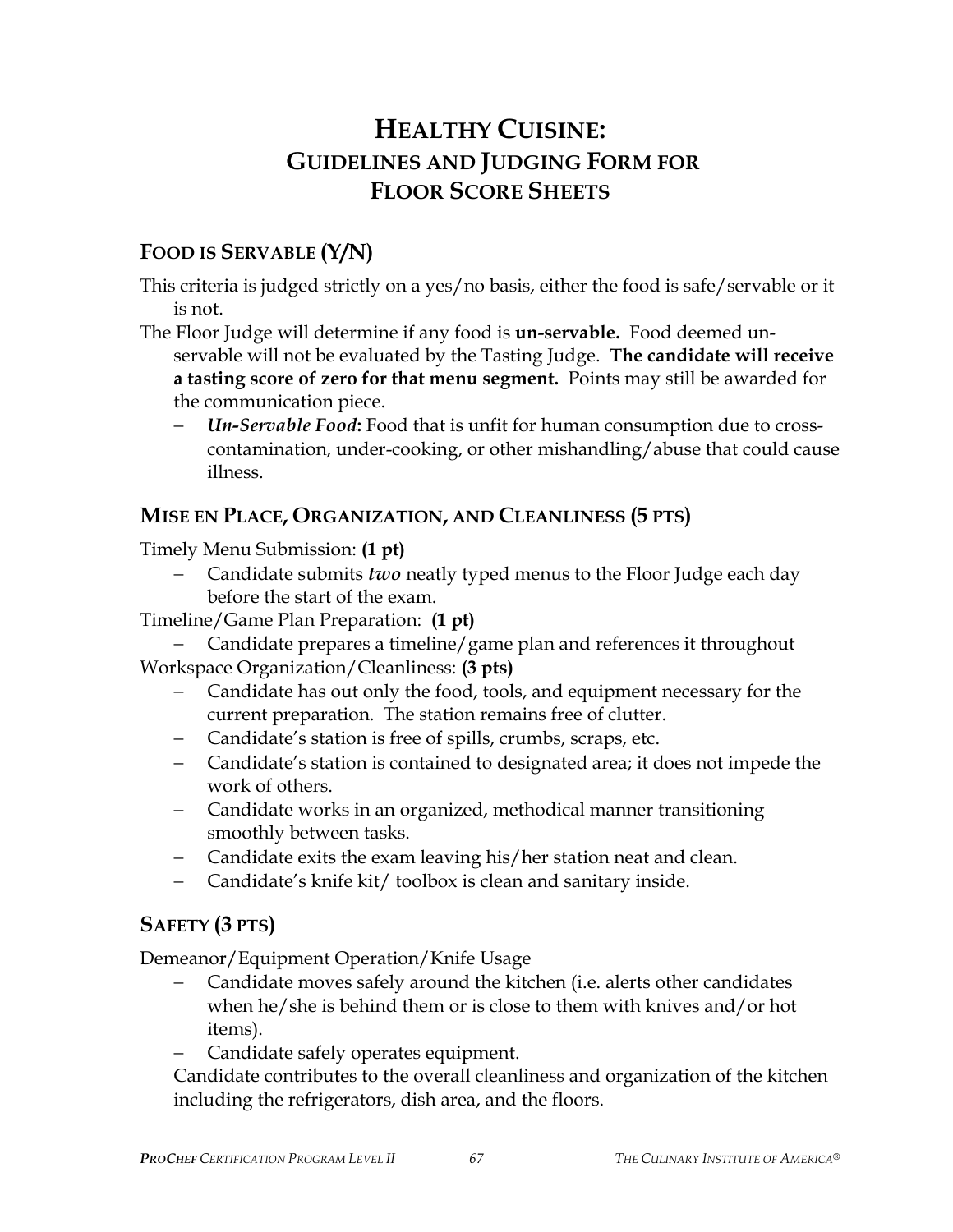## **SANITATION PROCEDURE (1 PT EACH = 5 PTS)**

Candidate Enters Exam Wearing the Proper Uniform:

- − Non-slip kitchen shoes (ie. Kitchen Clogs), Chef's Pants, Chef's Coat, Toque\*, Apron\*, Side Towel\*, Pen, and Thermometer.
	- \*(Toque, Apron, and Side Towel are provided by the CIA)
- − Candidate's uniform is clean and properly maintained.
- − Candidate wears uniform at all times in the kitchen.

Appropriate Use of Gloves:

- − Candidate wears gloves when handling food items that are ready to eat, according to CIA policy.
- − Candidate wears gloves when plating food.

Avoids Cross-Contamination:

- − Candidate washes hands, cutting boards, knives, etc. when transitioning from fish to meat to vegetable or dairy preparation.
- − Candidate keeps all finished products away from raw ingredients.
- − Candidate uses a clean tasting spoon every time no "double-dipping"

Maintains Proper Food Temperatures:

− Candidate stores products properly and at the right temperatures according to ServSafe standards.

Proper Recycling:

Candidate uses the proper receptacles for the various types of waste.

## **COOKING TECHNIQUES, SKILLS, AND FUNDAMENTALS (13 PTS)**

Equipment Usage **(1 pt)** 

− Candidate selects and uses appropriate equipment.

Knife Skills **(2 pts)** 

− Candidate's knife cuts are precise and consistent.

Accuracy of Measuring **(5 pts)**

− Candidate accurately measures all ingredients.

Cooking Fundamentals/Techniques **(5 pts)** 

- − Candidate successfully executes regionally appropriate cooking techniques where applicable.
- − Candidate successfully executes all cooking fundamentals.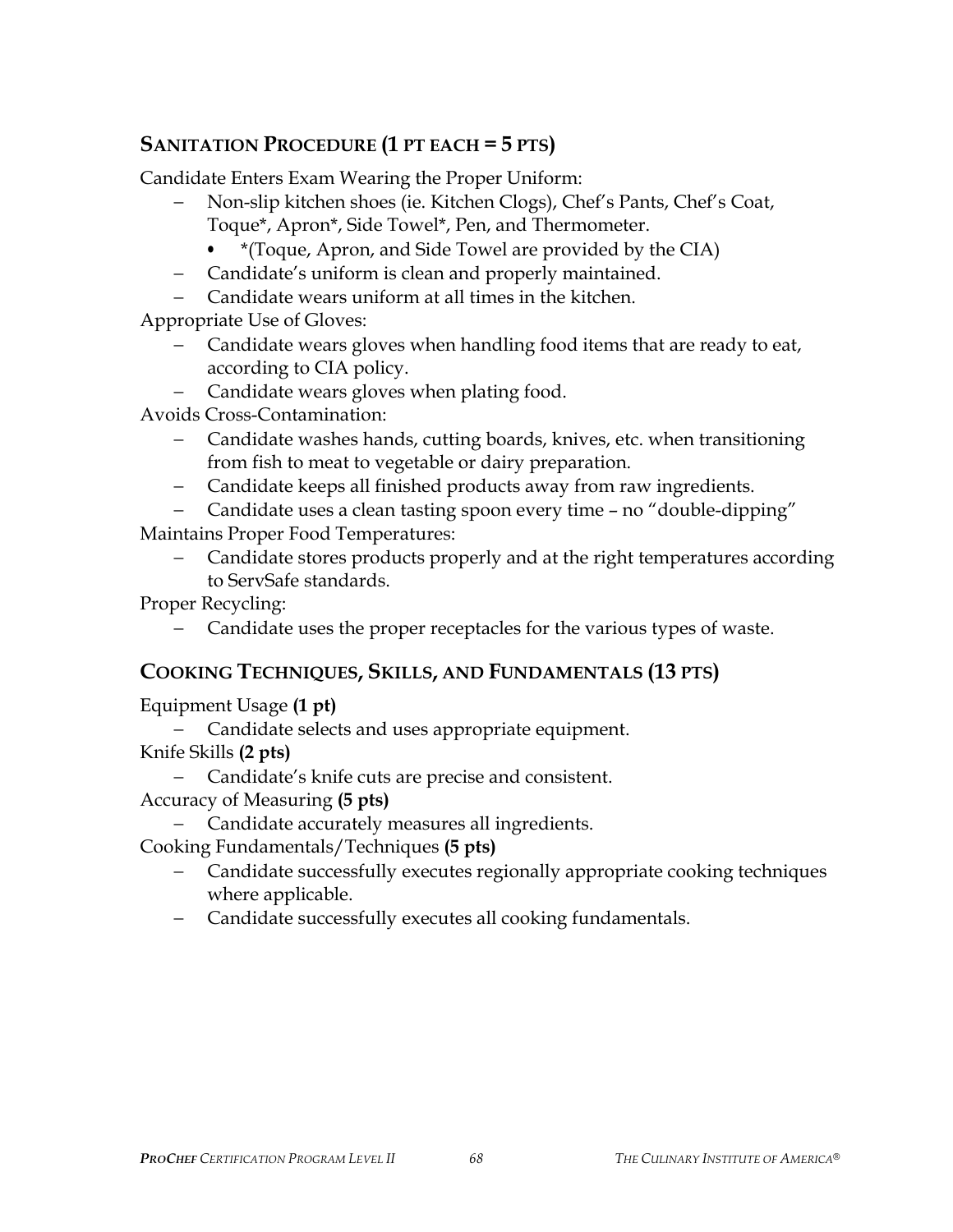# **PRACTICAL EXAMINATION KITCHEN FLOOR SCORE SHEET: HEALTHY CUISINE**

| Candidate: |  |
|------------|--|
|            |  |

Judge:

## **Food is Servable: Y / N**

Any food deemed \***un-servable** by the Floor Judge will not be evaluated by the Tasting Judge. Candidate will receive a tasting score of **zero** for that menu segment.

| <b>Criteria</b>                                           | <b>Scores</b> | <b>Total</b> |
|-----------------------------------------------------------|---------------|--------------|
| Mise en Place, Organization, and Cleanliness              |               |              |
| <b>Timely Menu Submission (1 pt)</b>                      |               |              |
| Timeline/Game Plan Preparation (1 pt)                     |               |              |
| <b>Workspace Organization/Cleanliness (3 pts)</b>         |               | /5           |
| <b>Safety</b>                                             |               |              |
| Demeanor/Equipment Operation/Knife Usage (3 pts)          |               | /3           |
| <b>Sanitation Procedure</b>                               |               |              |
| Proper Uniform (1 pt)                                     |               |              |
| Appropriate Use of Gloves (1 pt)                          |               |              |
| <b>Avoids Cross-Contamination (1 pt)</b>                  |               |              |
| <b>Maintains Proper Food Temperatures (1 pt)</b>          |               |              |
| <b>Proper Recycling (1 pt)</b>                            |               | /5           |
| <b>Cooking Techniques, Skills, and Fundamentals</b>       |               |              |
| <b>Equipment Usage (1 pt)</b>                             |               |              |
| Knife Skills (2 pts)                                      |               |              |
| <b>Accuracy of Measuring (5 pts)</b>                      |               |              |
| <b>Cooking Fundamentals/Technique (5 pts)</b>             |               | /13          |
| <b>Ingredient Utilization, Storage, and Production</b>    |               |              |
| Ingredient Utilization/Waste (1 pt)                       |               |              |
| Proper Storage (1 pt)                                     |               |              |
| <b>Accurate Production Quantity/Yield (2 pts)</b>         |               | /4           |
| <b>Timing of Service</b>                                  |               |              |
| All food served within 15 min. window** (-5 pts to 5 pts) |               | /5           |
| <b>Total Score</b>                                        |               | /35          |

#### **Important Notes:**

**\*Un-Servable:** Food that is unfit for human consumption due to cross-contamination, under-cooking, or other mishandling/abuse that could cause illness

\*\*After your window closes, you will have an additional 10 minutes to serve your food. However, you will be deducted 1 point per minute, which can result in a negative score of -5 pts. If you miss both the 15 minute window and the 10 minute grace period, your food will not be tasted until all other candidates have been evaluated.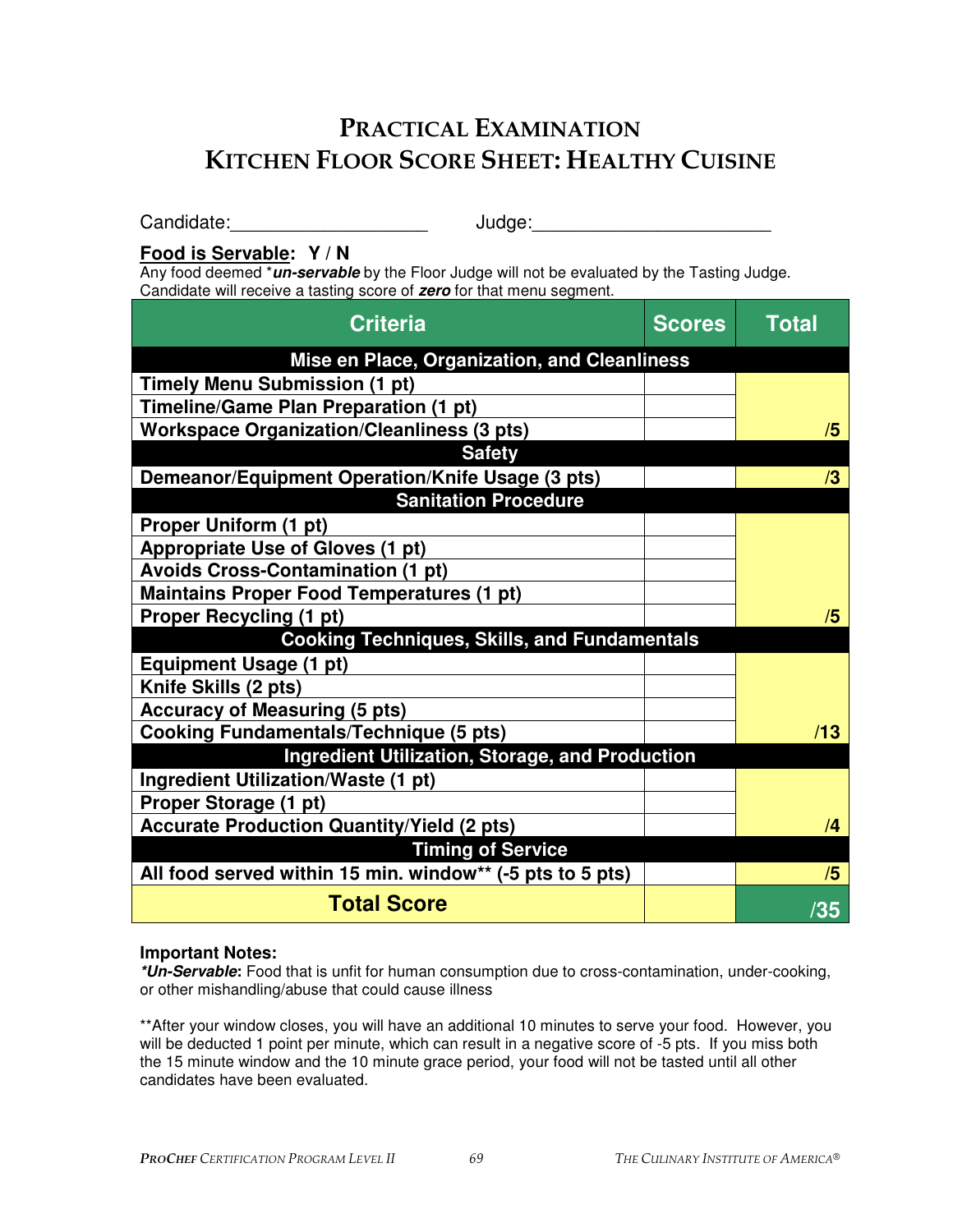# **HEALTHY CUISINE: GUIDELINES AND JUDGING FORM FOR TASTING SCORE SHEETS**

## **PRESENTATION (5 PTS)**

Visual Appeal **(2 pts)**

- − Unity: Candidate's plate presents a cohesive unit.
- − Focus: Candidate's plate has an identifiable focal point.
- − Flow: Candidate's plate demonstrates flow from item to item.

Plate Cleanliness **(1 pt)**

− Candidate's plate should have nothing on the rim.

Consistency of Plating **(1 pt)**

− Candidate's final products are consistent across the plates.

Plate Temperature **(1 pt)**

− Candidate should plate hot food on hot plates and cold food on cold plates.

## **TASTE (30 PTS)**

Temperature **(5 pts)**

Candidate's food items are at the appropriate temperature:

Texture **(5 pts)**

− Candidate's dish has the appropriate texture.

Aroma/Flavor Development **(15 pts)**

- − Candidate's dish has an appealing aroma that stimulates the appetite.
- − Candidate's dish exhibits full flavor development through proper execution of cooking techniques.

Seasoning **(5 pts)**

− Candidate's dish is flavorful and properly seasoned.

## **EXECUTION (25 PTS)**

Accurate Menu Nutritional Analysis **(9 pts)**

- − Candidate has properly and accurately computed the nutritional analysis of their menu.
- − Their Candidate's menu meets CIA ProChef Certification nutrition standards.

Dishes Accurately Reflect Analysis **(8 pts)**

- Candidates' final dishes accurately reflect the prepared nutritional analysis. Cooking Fundamentals **(8 pts)**
	- − Candidate properly executes all fundamental cooking techniques.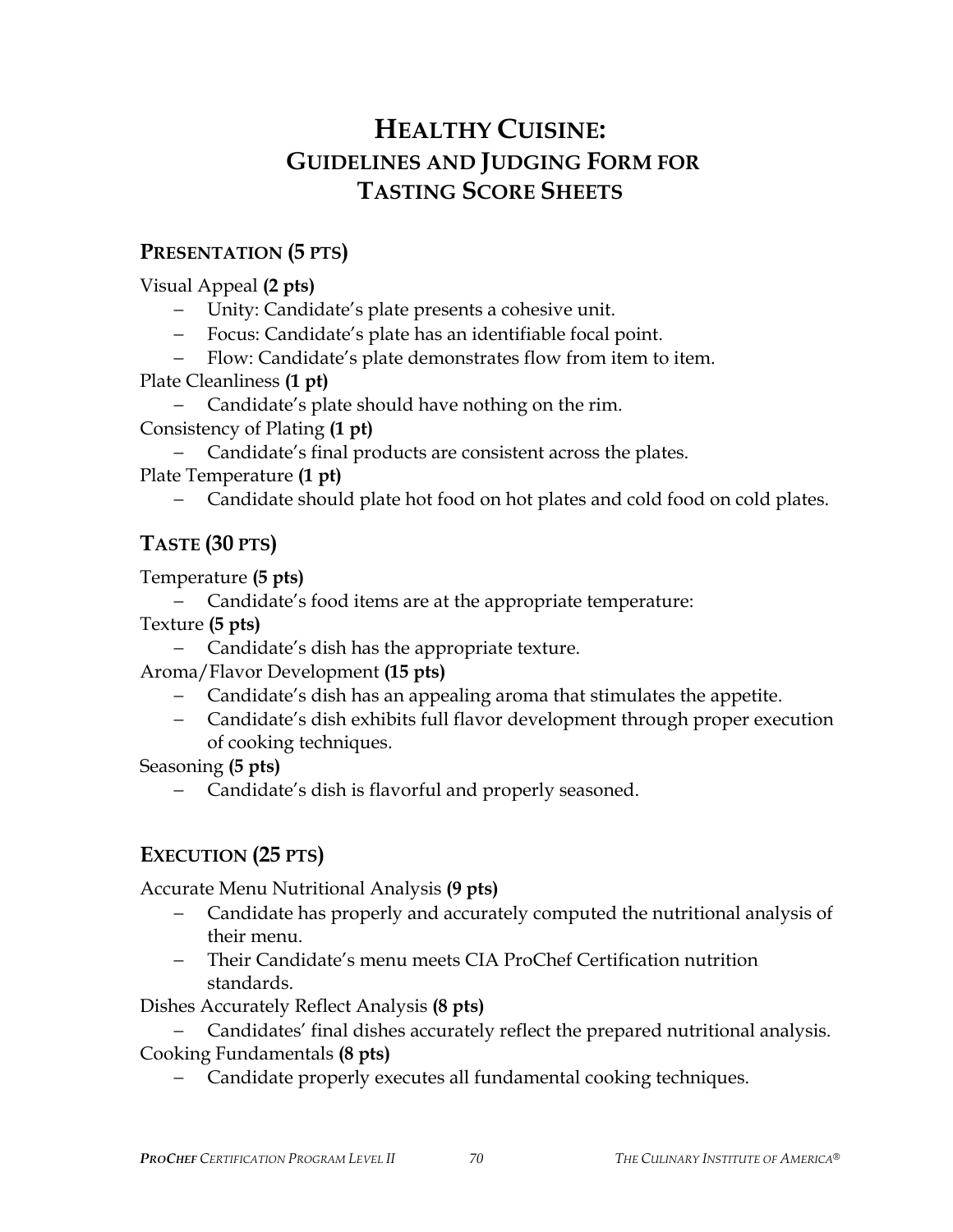### **COMMUNICATION (2.5 PTS EACH = 5 PTS)**

Discuss Menu Nutrition

− Candidate is able to intelligently discuss the menu's nutrition. Discuss Positives/Negatives of Execution

− Candidate is able to discuss the positive and negative aspects of his/her experience in the kitchen for the day.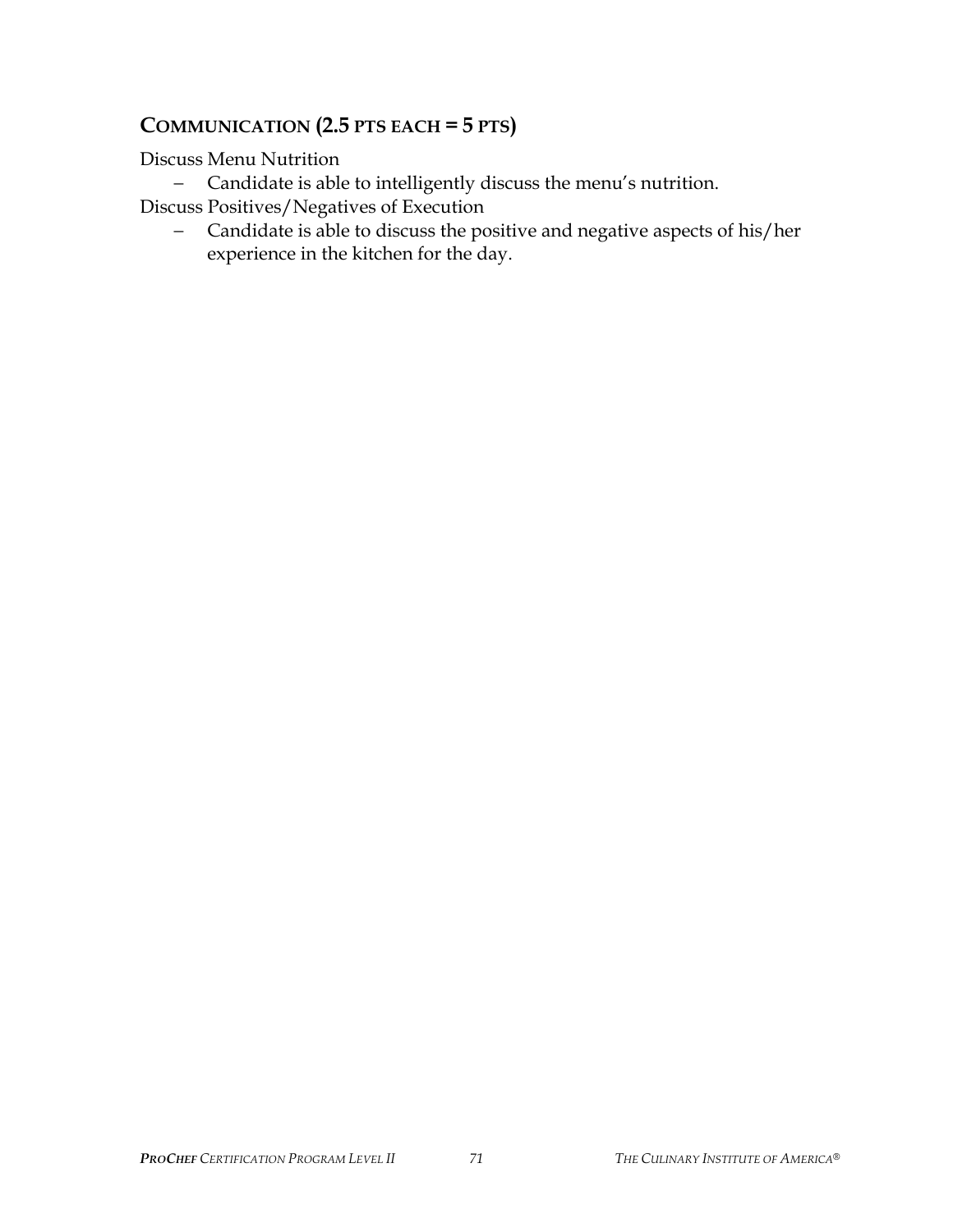# **PRACTICAL EXAMINATION TASTING AND SKILL EVALUATION SHEET: HEALTHY CUISINE**

| Candidate:                              |                        | Judge:                 |            |      |
|-----------------------------------------|------------------------|------------------------|------------|------|
| <b>Criteria</b>                         | <b>Score</b>           |                        |            | Avg. |
| <b>Presentation</b>                     | 1st Course             | 2 <sup>nd</sup> Course | 3rd Course |      |
| Visual Appeal (2 pt)                    |                        |                        |            |      |
| <b>Plate Cleanliness (1 pt)</b>         |                        |                        |            |      |
| <b>Consistency of Plating (1 pt)</b>    |                        |                        |            |      |
| Plate Temperature (1 pt)                |                        |                        |            |      |
| <b>Totals:</b>                          | /5                     | /5                     | /5         | /5   |
| <b>Taste</b>                            | 1st Course             | 2 <sup>nd</sup> Course | 3rd Course |      |
| Temperature (5 pts)                     |                        |                        |            |      |
| Texture (5 pts)                         |                        |                        |            |      |
| Aroma/Flavor Development (15 pts)       |                        |                        |            |      |
| Seasoning (5 pts)                       |                        |                        |            |      |
| <b>Totals:</b>                          | /30                    | /30                    | /30        | /30  |
| <b>Execution</b>                        | 1 <sup>st</sup> Course | 2 <sup>nd</sup> Course | 3rd Course |      |
| <b>Accurate Menu</b>                    |                        |                        |            |      |
| <b>Nutritional Analysis (9 pts)</b>     |                        |                        |            |      |
| <b>Dishes Accurately</b>                |                        |                        |            |      |
| <b>Reflect Analysis (8 pts)</b>         |                        |                        |            |      |
| <b>Cooking Fundamentals (8 pts)</b>     |                        |                        |            |      |
| <b>Totals:</b>                          | /25                    | /25                    | /25        | /25  |
| <b>Communication</b>                    | 1 <sup>st</sup> Course | 2 <sup>nd</sup> Course | 3rd Course |      |
| <b>Discuss Menu Nutrition (2.5 pts)</b> |                        |                        |            |      |
| Discuss Pos./Neg. of Exec. (2.5 pts)    |                        |                        |            |      |
| <b>Totals:</b>                          | /5                     | /5                     | /5         | /5   |
| <b>Total Scores:</b>                    | /65                    | /65                    | /65        | /65  |

**Important Notes:** Any food deemed **un-servable** by the Floor Judge will not be evaluated by the Tasting Judge. Candidate will receive a tasting score of **zero** for that menu segment. Points may still be awarded for the communication piece.

#### **Comments:**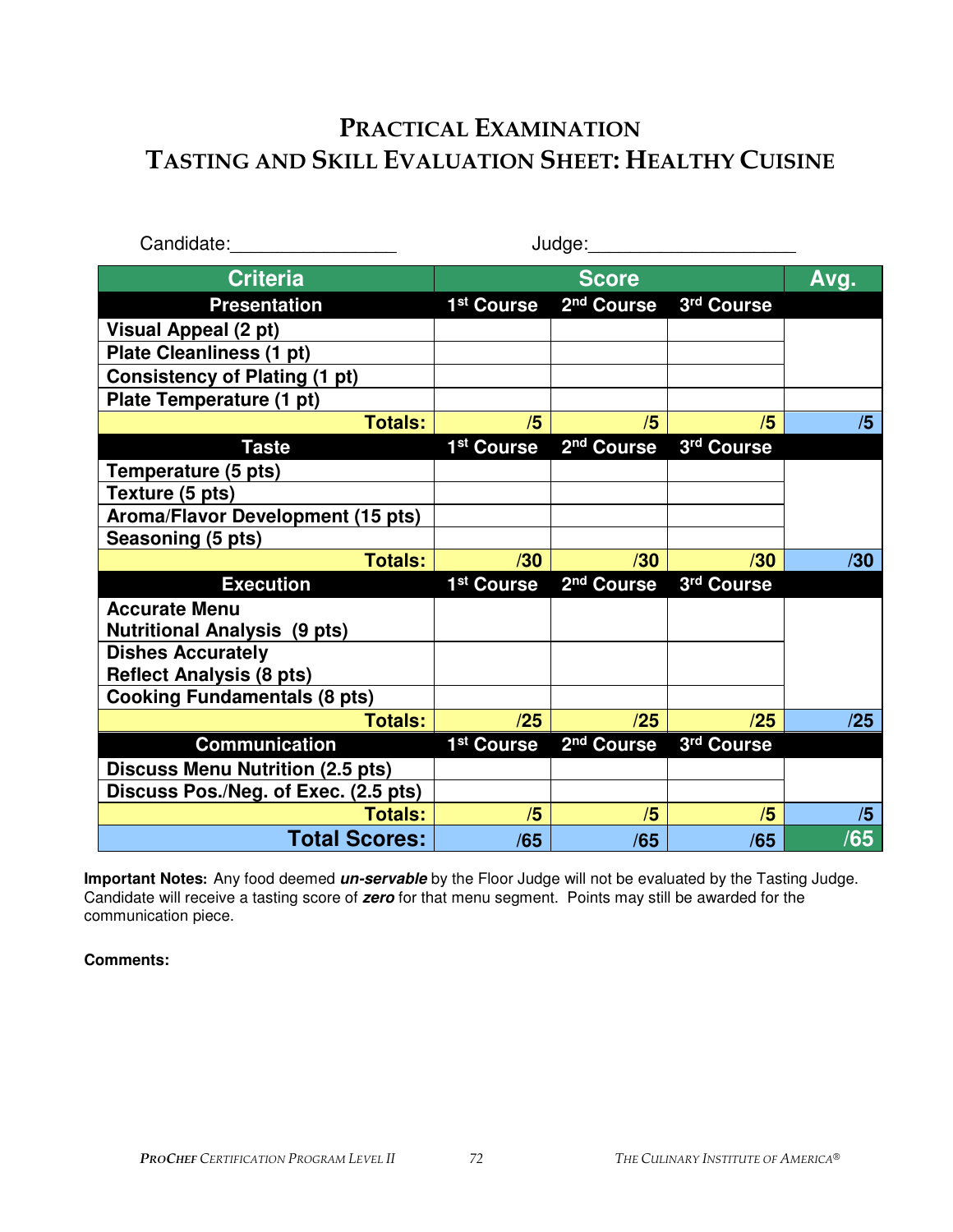# **FINANCIAL SKILLS STUDY GUIDE**

Use the following list of competencies, key terms, and recommended reading materials to prepare for the Financial Skills Written Examination. The written examination will consist of 25 questions. You will have one hour to complete the examination.

#### **FINANCIAL SKILLS COMPETENCIES**

#### *Successful candidates are able to...*

- interpret a food operation profit and loss statement.
- apply concepts of menu mix and portion cost to produce a menu at a targeted food cost.
- detect food and labor waste issues and develop a plan of corrective action.
- use and troubleshoot a food inventory and ordering system.

#### **KEY TERMS**

| Beverage cost             | Break-even point    |
|---------------------------|---------------------|
| <b>Budgeted</b> cost      | Contribution margin |
| Contribution rate         | Controllable cost   |
| Cost                      | Cost control        |
| Cost percent              | Cost-to-sales ratio |
| Fixed cost                | Food cost           |
| Labor cost                | Menu mix            |
| Non-controllable cost     | Overhead cost       |
| Planned cost              | Portion cost        |
| Prime cost                | Profit              |
| Profit and loss statement | <b>Sales</b>        |
| Sales mix                 | Sales price         |
| Total cost                | Total sales         |
| Unit cost                 | Variable cost       |
| Variable rate             |                     |

#### **RECOMMENDED READING**

Principles of Food, Beverage, and Labor Cost Controls, Ninth Edition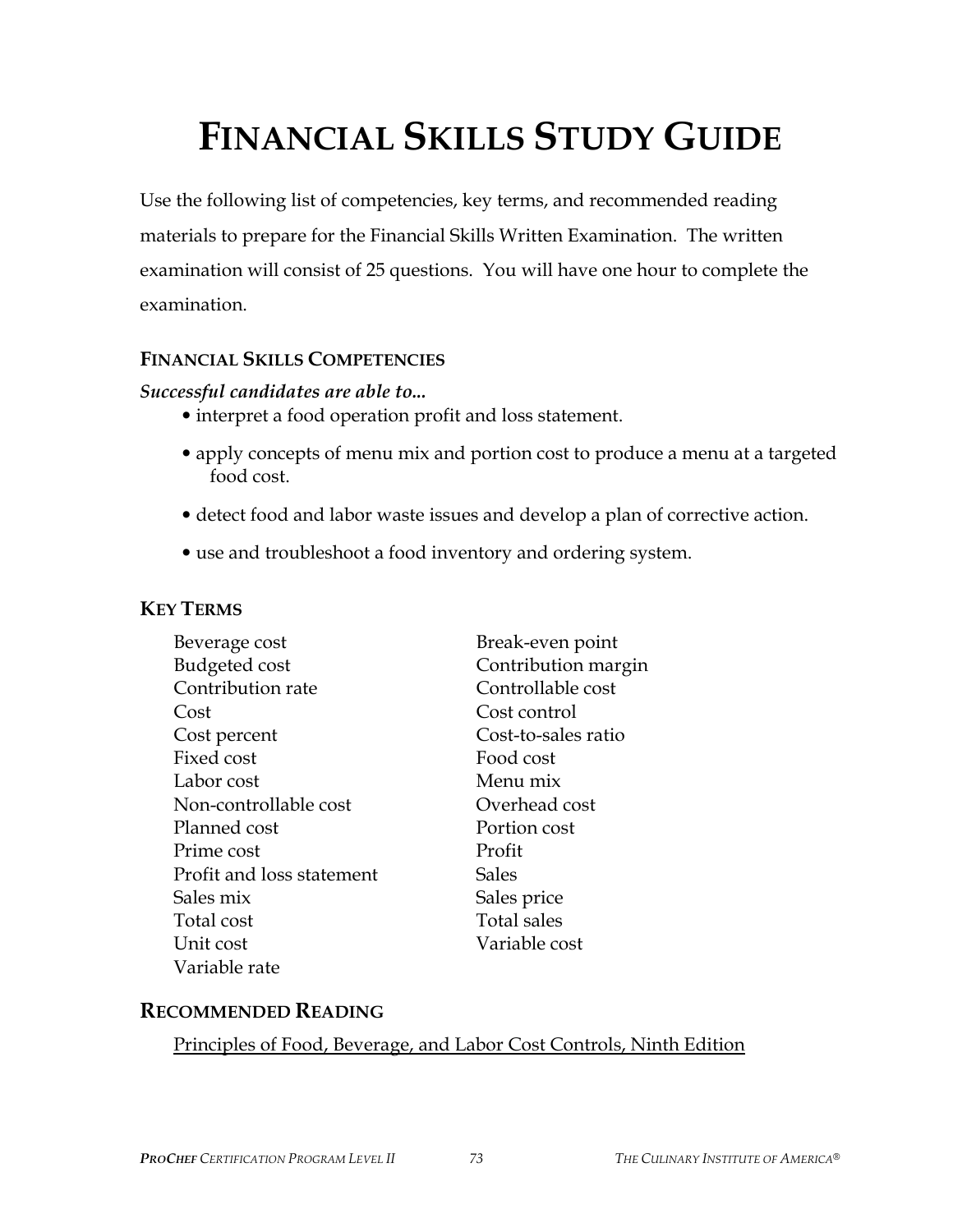# **GARDE MANGER STUDY GUIDE**

Use the following list of competencies, key terms, recommended reading materials, and videos to prepare for both the Garde Manger Written and Practical Examinations. You will be required to exhibit an understanding of ingredients; flavor and flavor development; presentation techniques; cold food preparations; grinding techniques; forcemeat production; and curing, brining, and smoking. Successful completion of the Garde Manger segment is based on a combination of scores received during the written examination, kitchen practical, and product evaluation.

The written examination will consist of 25 questions. You will have one hour to complete the written examination.

You will have four hours to complete the practical examination. In addition to this fourhour period, you will also be provided two separate two-hour time segments for Garde Manger pre-preparation to accomplish butchery, brines, cures, and other items requiring advanced preparation. Please refer to the guidelines and quality standards outlined in the following pages for more detailed information. An instructor will contact you one week prior to the exam to inform you of your protein items.

### **GARDE MANGER COMPETENCIES**

*Successful candidates are able to***...** 

- list several acceptable methods of controlling trichinosis and salmonella in the garde manger kitchen.
- explain the functions of the major ingredients in charcuterie.
- identify a hank and 4 types of natural casings and demonstrate proper techniques regarding filling, fermentation, and/or smoking or cooking.
- produce forcemeat products using the straight, emulsion, and mousseline methods.
- prepare cures, brines, marinades and dry rubs and apply them to selected products.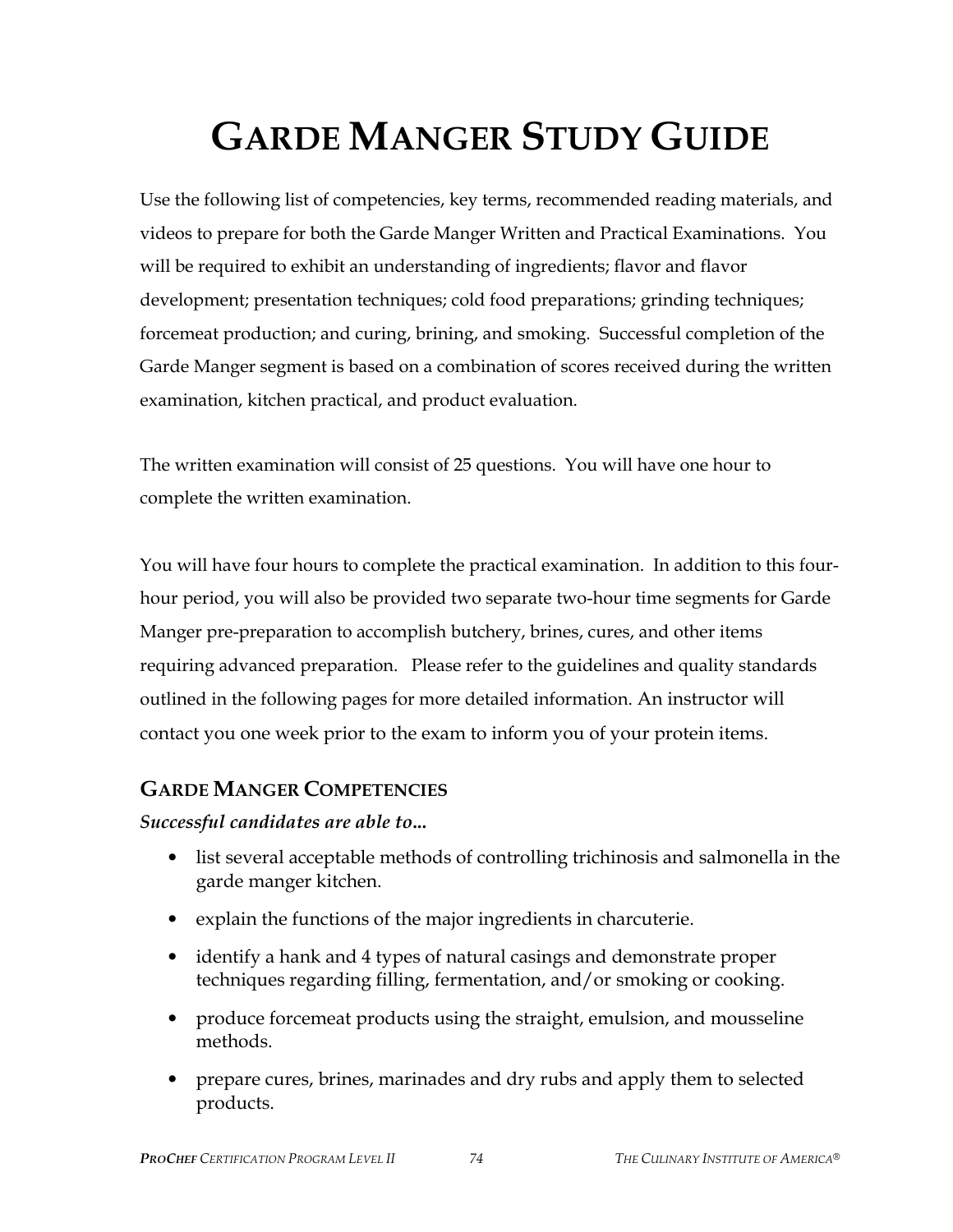- explain and demonstrate the fundamental concepts involved in preparing meats and fish for hot and cold smoking.
- demonstrate the use and application of powdered and/or sheet gelatin.
- define and produce various types of canapés, tapas, antojitos, antipasti, mezze and hors d'oeuvre.
- describe and prepare various types of cold sauces.

#### **KEY TERMS**

| 75% meat 25% fat            | Acidification          |
|-----------------------------|------------------------|
| Amuse gueule                | Antipasti              |
| Appetizer                   | Aspic gelée            |
| <b>Ballotine</b>            | Basic grind method     |
| Bloom                       | <b>Botulism</b>        |
| <b>Brine</b>                | Canapés                |
| Casing                      | Caviar                 |
| Certified pork              | Charcuterie            |
| Cold smoking                | Confit                 |
| Country-style Forcemeat     | Curing salt            |
| Dehydration                 | Denature               |
| Dextrose                    | Dry cure               |
| Dry rub                     | E.Coli 0157:H7         |
| <b>Emulsified forcemeat</b> | $(5/4/3$ forcemeat)    |
| Fatback                     | Fermentation           |
| Fermento                    | Foie gras              |
| Forcemeat                   | Fresh sausage          |
| Galantine                   | Gelatin                |
| Gratin forcemeat            | Hank                   |
| Hors d'oeuvre               | Hot smoking            |
| Marinades                   | Meat grinder           |
| Mousse                      | Mousseline forcemeat   |
| Myoglobin                   | <b>Nitrates</b>        |
| Oxidation                   | Panada                 |
| Pâté                        | Pellicle               |
| pH                          | Prague powder          |
| Progressive grinding        | Quenelle               |
| Rillette                    | Roulade                |
| Salmonella                  | Salt (sodium chloride) |
| Sausage                     | Sausage                |
| Syringe pump                | Tapas                  |
| Temperature danger zone     | Tinted cure mix (TCM)  |
| Trichinosis                 |                        |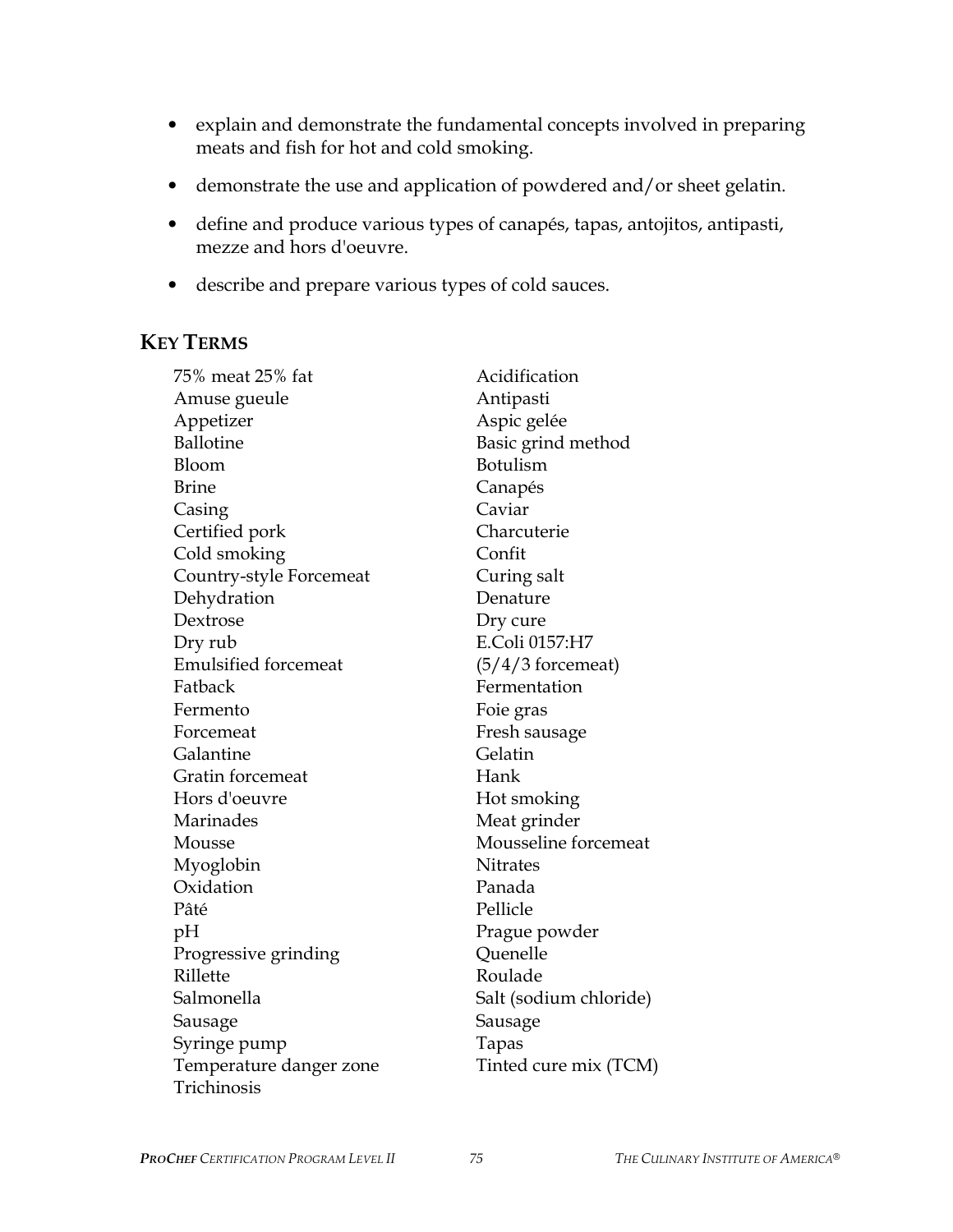# **HIGHLY RECOMMENDED READING**

| Garde Manger: The Art and Craft of the Cold Kitchen,       |              |
|------------------------------------------------------------|--------------|
| Fourth Edition                                             | $Ch. 2 - 3,$ |
|                                                            | $5 - 7$ ,    |
|                                                            | $9 - 10$     |
| The Professional Chef <sup>®</sup> , Ninth Edition         | Ch. 27-30    |
| <b>RECOMMENDED STREAMING VIDEOS</b>                        |              |
| <b>Foie Gras Series</b>                                    |              |
| The Production of Foie Gras                                | #1116        |
| Preparing Foie Gras                                        | # 1117       |
| Garde Manger: The Art and Craft of the Cold Kitchen Series |              |
| <b>Composed Salads</b>                                     | # 2664       |
| Presenting Appetizers and Hors d'oeuvre                    | #2753        |
| Garde Manger: Condiments                                   | # 2841       |
| SanitationIs Not an Option                                 | # 201        |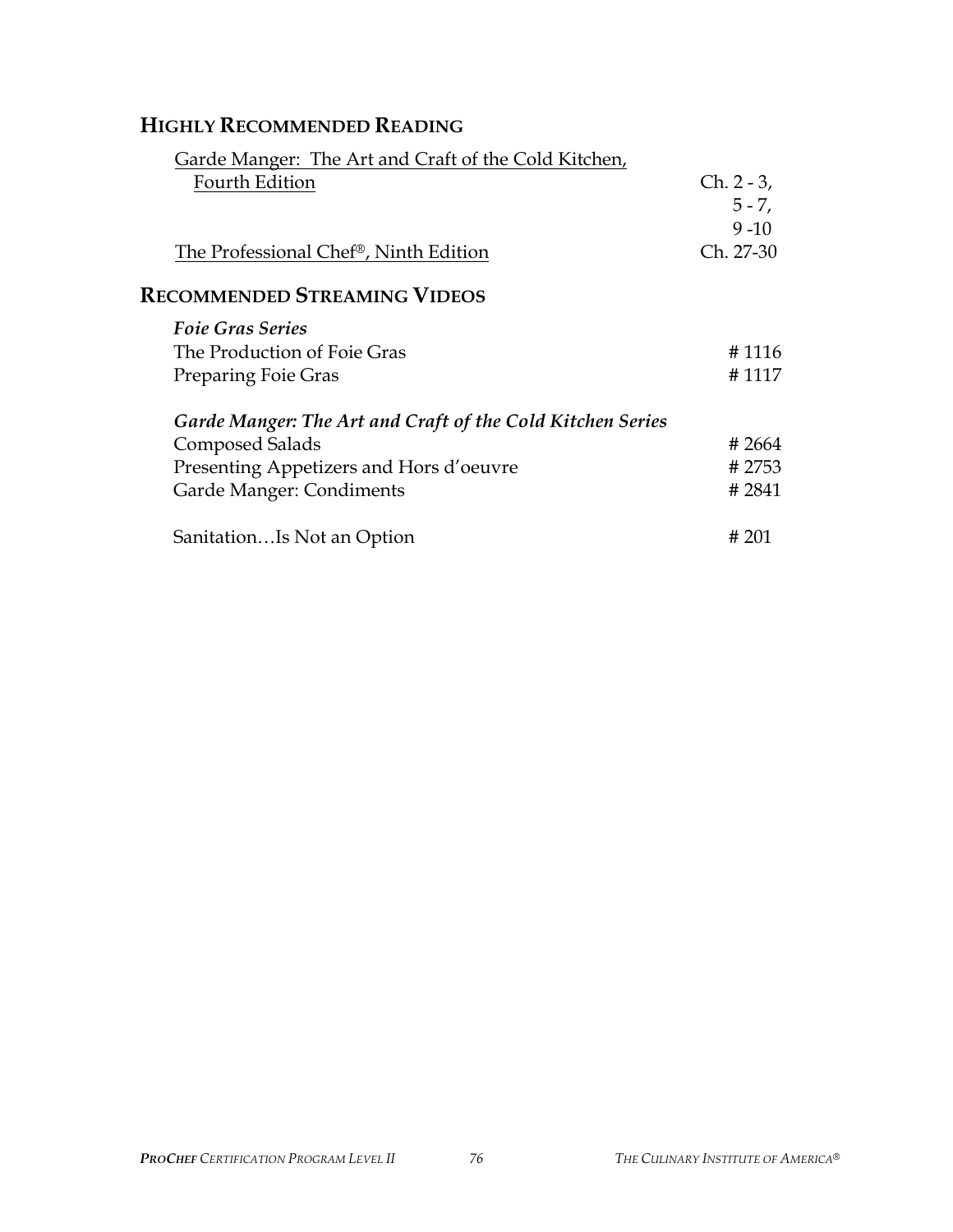# **GARDE MANGER PRACTICAL EXAMINATION GUIDELINES**

It is your responsibility to submit a typed menu to the faculty member (in a timely manner discussed by Chef-Instructor and according to weekly schedule). In addition to your menu, you must also submit a detailed, typed food order list that contains **ALL** of the products that you will need for completion of the Garde Manger section. Please note that no additional protein items may be ordered. You should consider using seasonal products and realize that substitutions may occur.

Your menu needs to address all of the competencies listed on the following page and must consist of:

- − One type of hot or cold hors d'oeuvre of your choice
- − One salad using products other then salad greens
- − One forcemeat terrine with appropriate accompaniments
- − One plated appetizer

You are responsible for multitasking and organizing your time throughout the week to complete the final Garde Manger Practical Examination. You will have four hours to complete your final production and thirty minutes for service. Platters and serving utensils are provided; however, it is up to you to gather your platters, plates, and serving utensils needed for your presentations. Your final menu should be presented to the kitchen judge for evaluation based on the guidelines and quality standards outlined in the following pages.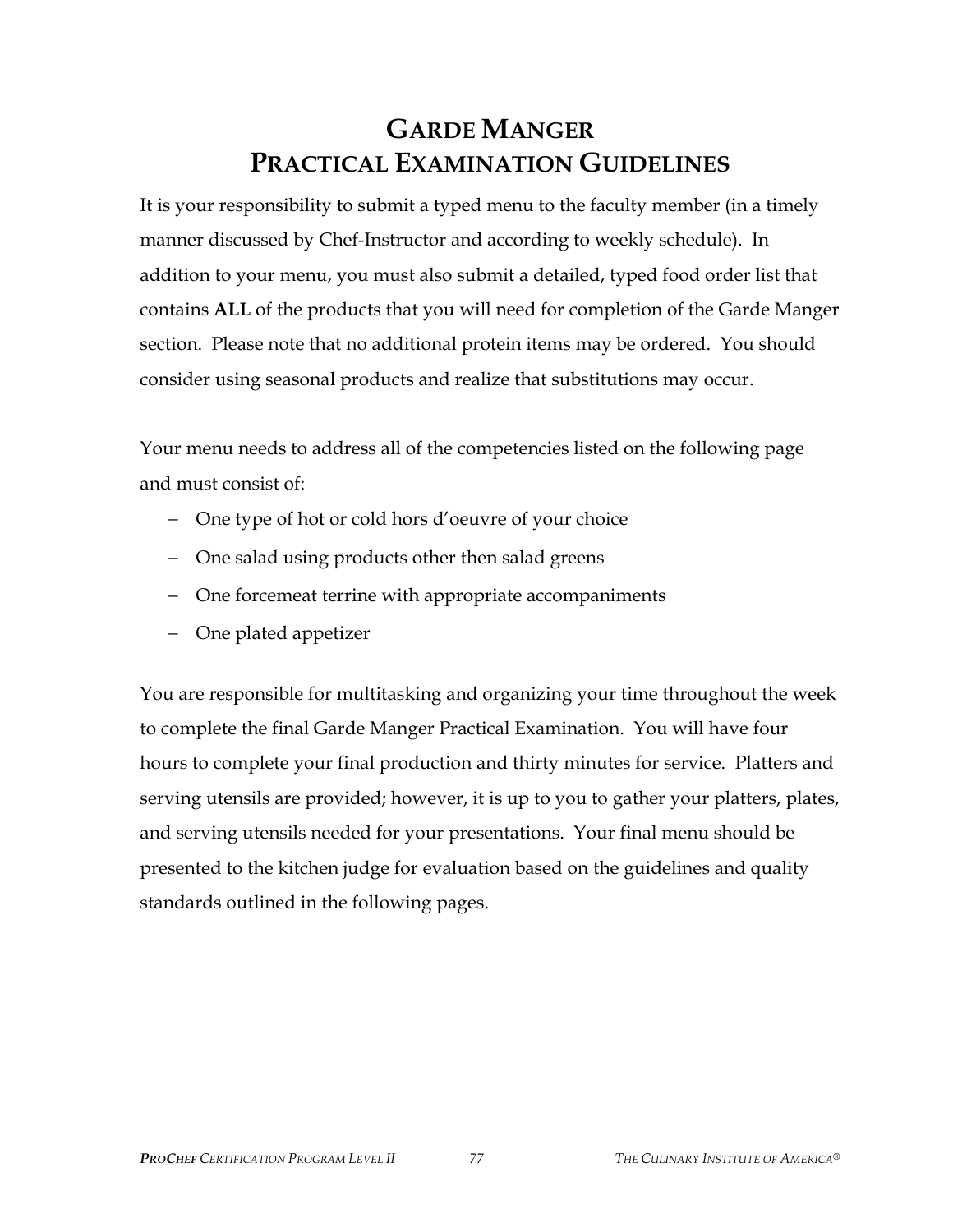### **GARDE MANGER PRACTICAL EXAMINATION COMPETENCIES**

# *All of the following competencies must be demonstrated in the menu and the final practical examination of each candidate.*

- − You must demonstrate the use and application of gelatin, that is appropriate for today's service
- − You must demonstrate proper use of a cure and/or brine.
- − You must demonstrate proper smoking technique.
- − You must demonstrate proper salad production using products other than salad greens.
- − You must execute proper production of either hot or cold hors d'oeuvre The hors d' oeuvre is the only part of your total Garde Manger that can be hot or cold. All other food must be served cold.
- − You must demonstrate proper execution and production of a forcemeat
- − You must develop a plated appetizer.
- − You must demonstrate and execute proper accompaniments appropriate to the above listed items.

### **MENU PRESENTATION GUIDELINES**

#### **PLATTER PRESENTATION: PREPARE 9 PORTIONS TOTAL**

- − Display 6 portions on a platter
- − Prepare 2 plated presentation of the platter for judge's evaluation
- − Prepare 1 show plate
- − The platter must contain one forcemeat item, one whole solid meat item
- − Prepare at least one standing garnish
- − Prepare at least one sauce

#### **PLATED APPETIZER PRESENTATION: PREPARE 4 PORTIONS TOTAL THE APPETIZER MUST BE DIFFERENT FROM YOUR PLATTER PRESENTATION**

- − Prepare 2 plated presentations for the judge's evaluation
- − Prepare 2 plated presentation for display

#### **HORS D' OEUVRE PRESENTATION: PREPARE 6 PORTIONS TOTAL**

- − Prepare 6 portions for the judge's evaluation
- − Prepare 6 portions for display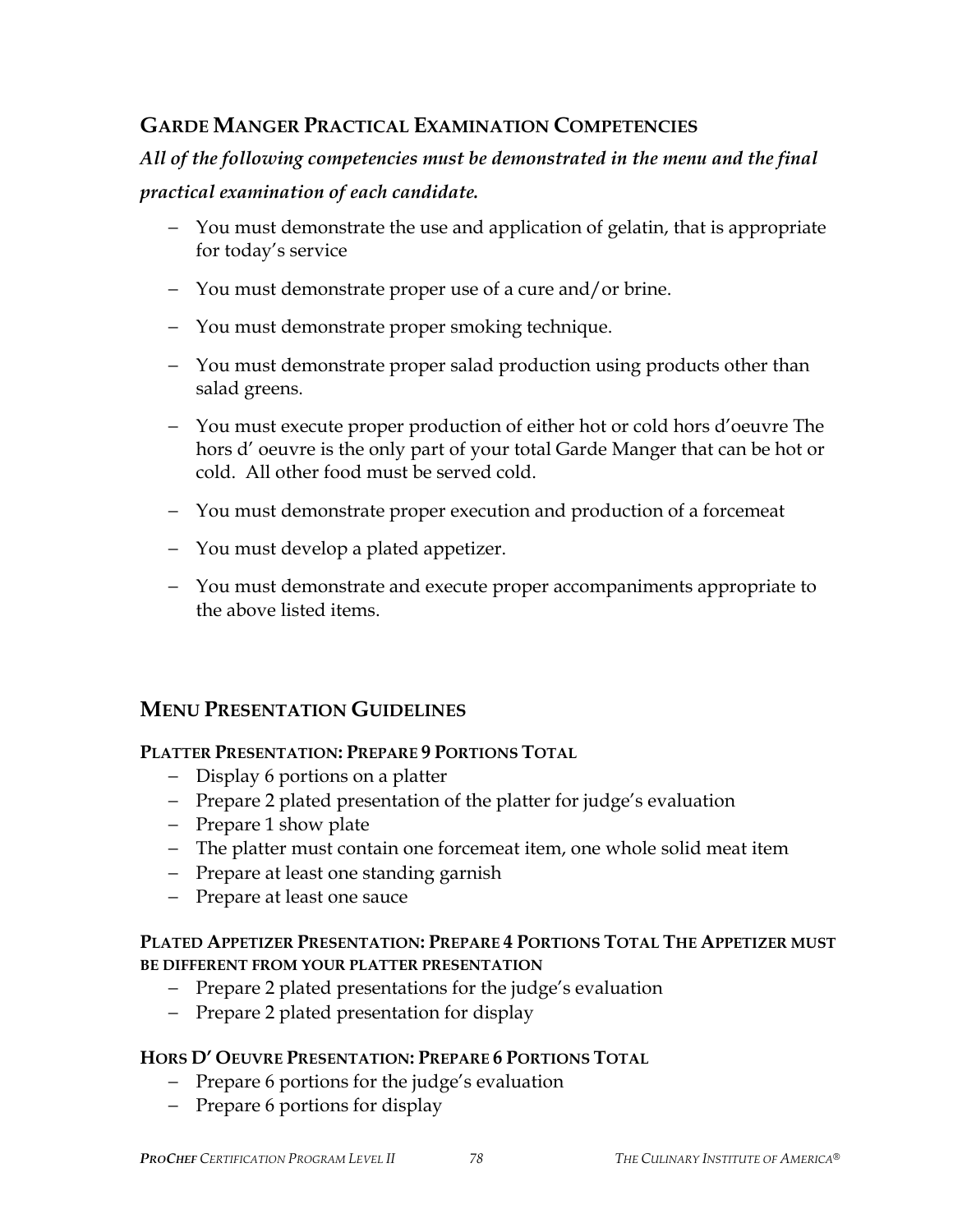# **GARDE MANGER PRACTICAL EXAMINATION STANDARDS OF QUALITY**

#### **WORKMANSHIP OF THE PRODUCTS WILL BE EVALUATED ON THE FOLLOWING CRITERIA**

- Knowledge of culinary skills and fundamentals
- Proper use of ingredients and application of knife skills
- Display of various technique

#### **TERRINES WILL BE EVALUATED ON THE FOLLOWING CRITERIA**

- Flavor and seasoning
- Texture
- Consistency
- Emulsion
- Garnishes
- Proper cooking techniques

#### **HORS D'OEUVRE WILL BE EVALUATED ON THE FOLLOWING CRITERIA**

- Flavor
- Craftsmanship
- Appropriate use of accompaniments and or sauces
- Texture
- Presentation
- Size

#### **SALADS WILL BE EVALUATED ON THE FOLLOWING CRITERIA**

- Flavor
- Appropriate use of ingredients
- Balance and amount of vinaigrette or dressing
- Texture
- Presentation
- Variety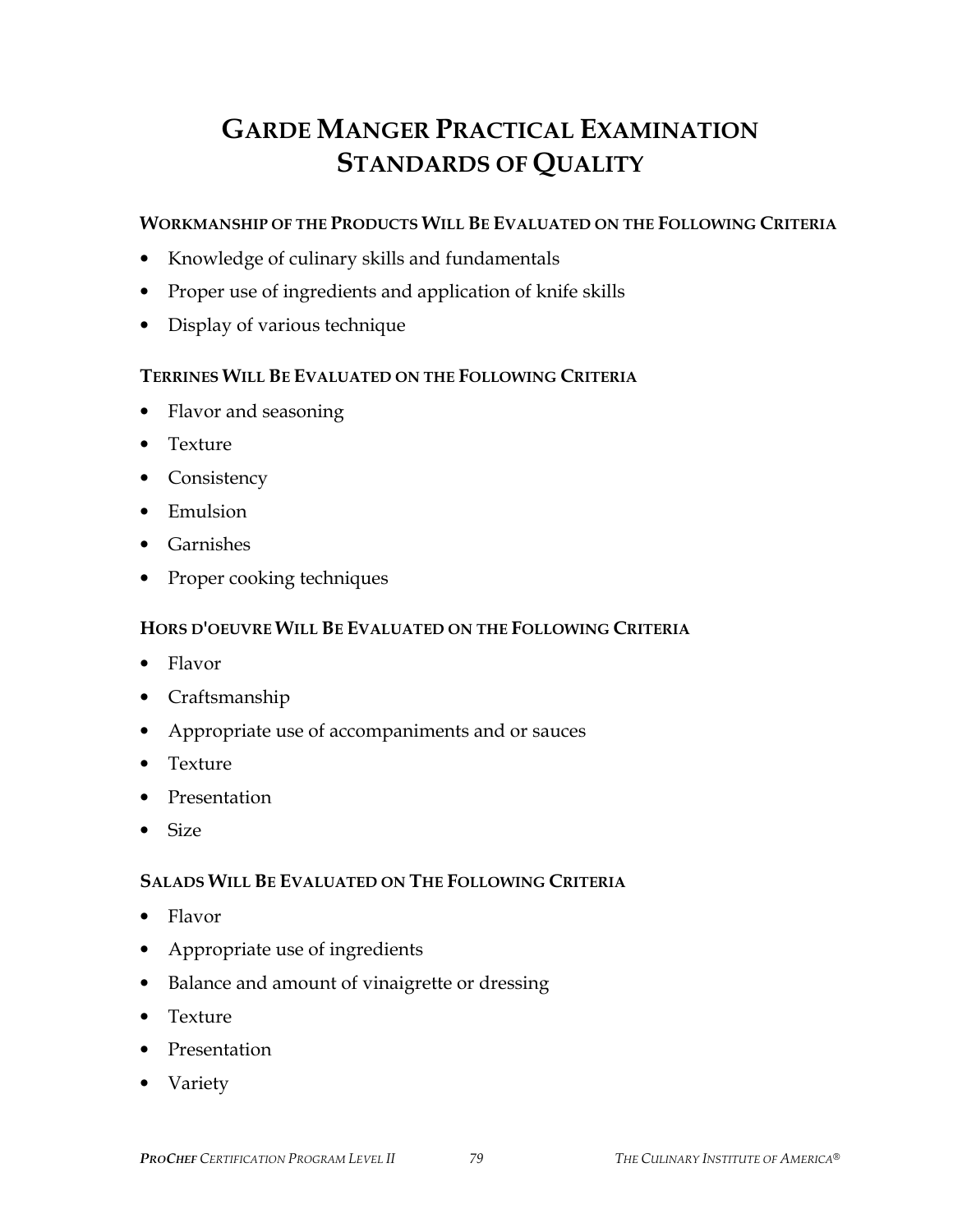#### **SAUCES, DRESSINGS AND ACCOMPANIMENTS WILL BE EVALUATED ON THE FOLLOWING CRITERIA**

- Flavor and balance
- Consistency
- Craftsmanship
- Harmony
- Contrast
- Menu statement

#### **PRESENTATION WILL BE EVALUATED ON THE FOLLOWING CRITERIA**

- Flow
- Focal point
- Balance
- Craftsmanship
- Serviceability
- Temperature
- Creativity

#### **APPETIZERS WILL BE EVALUATED ON THE FOLLOWING CRITERIA**

- Flavor
- Craftsmanship
- Portion size
- Balance of main item to accompaniments

#### **CURING, BRINING, AND SMOKING WILL BE EVALUATED ON THE FOLLOWING CRITERIA**

- Proper use of brines or cures
- Balance between brines, cures, and smoke
- Flavor
- Cooking techniques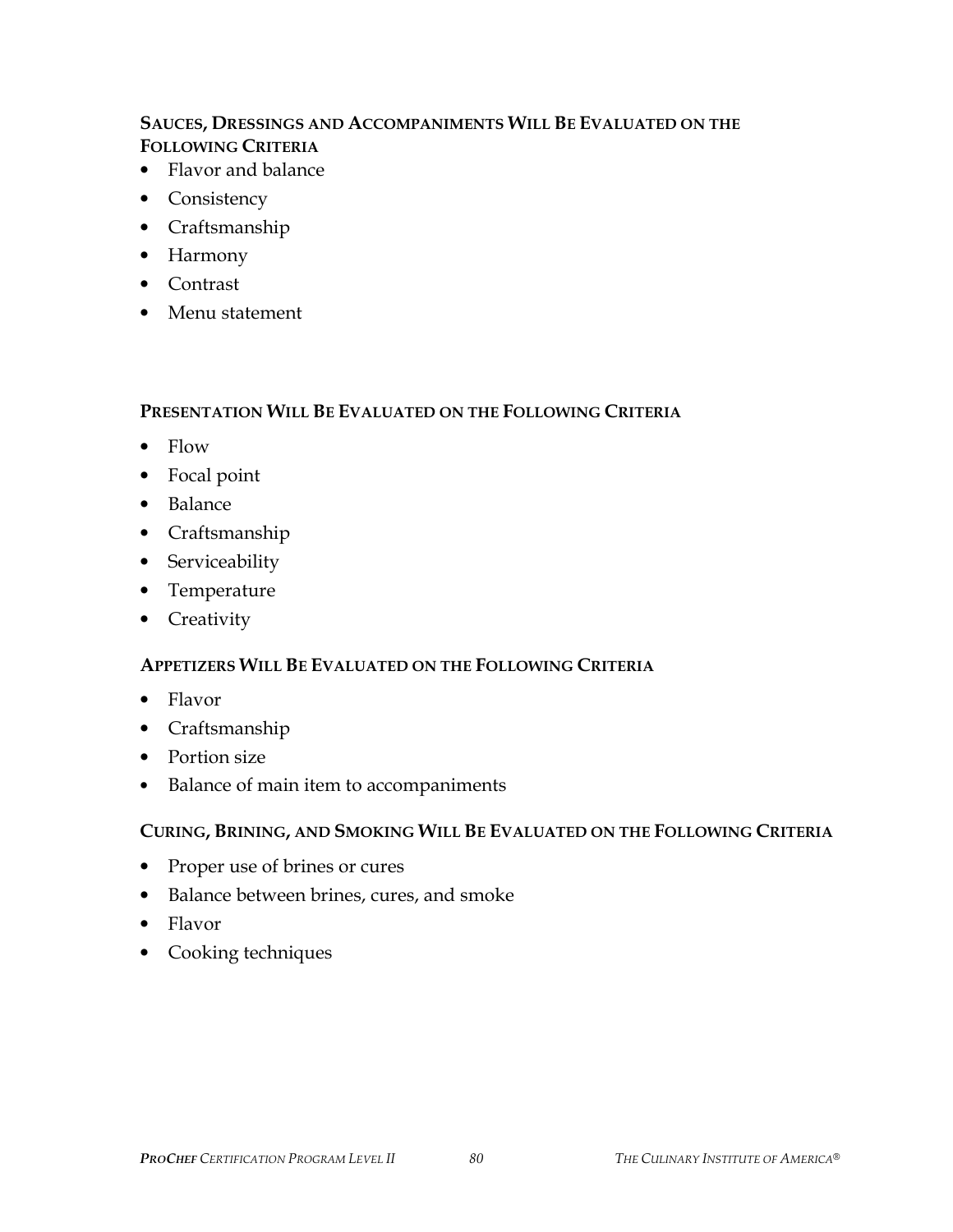#### **GELATIN WILL BE EVALUATED ON THE FOLLOWING CRITERIA**

- Proper use of the product
- Consistency and clarity
- Texture
- Flavor
- Consistency

#### **KITCHEN OBSERVATION AND EVALUATION WILL BE BASED ON THE FOLLOWING CRITERIA**

- Food waste
- Station cleanliness
- Sanitation
- Station organization
- Cooking and production fundamentals
- Product Utilization
- Strategy
- Workflow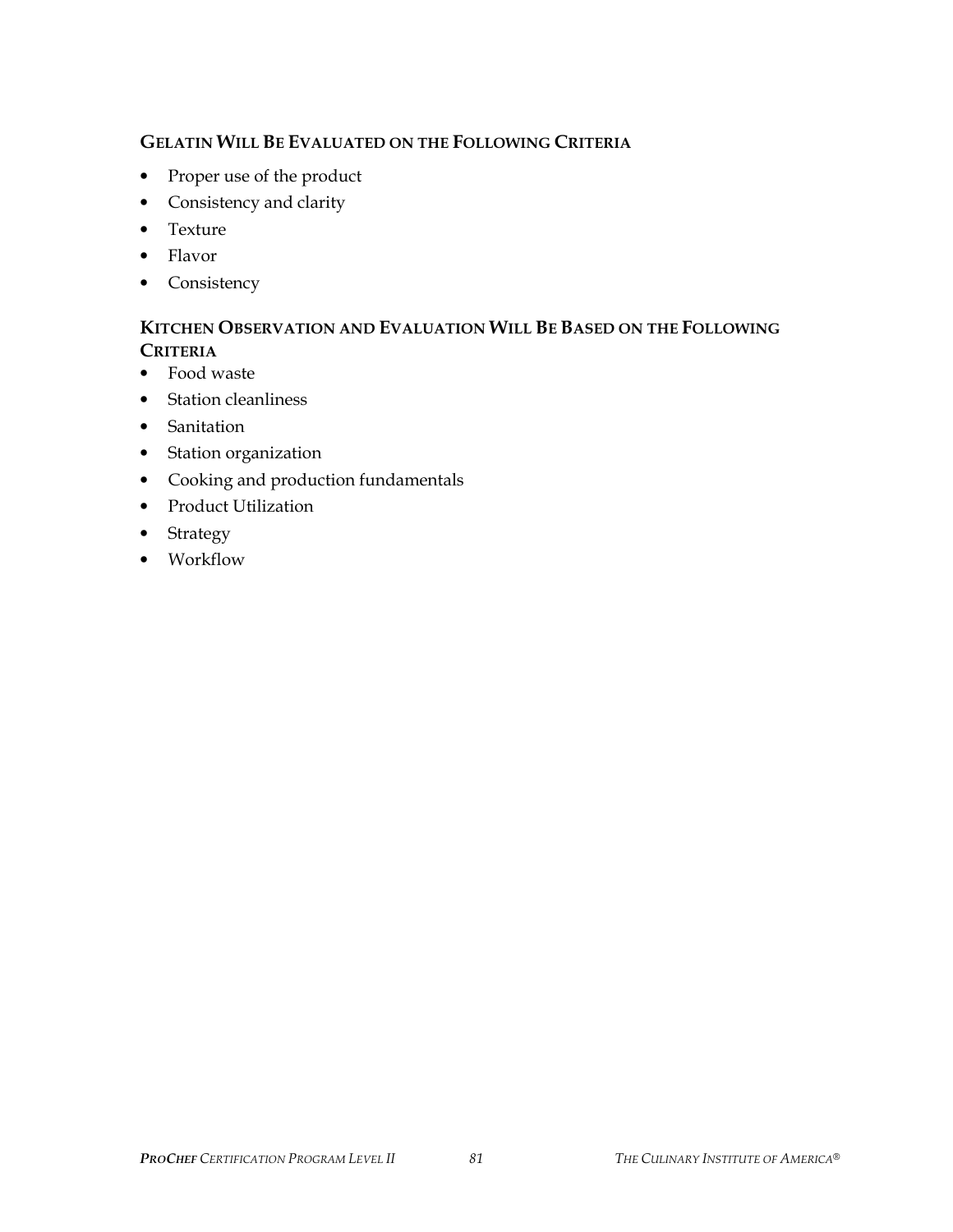# **GARDE MANGER: GUIDELINES AND JUDGING FORM FOR FLOOR SCORE SHEETS**

### **FOOD IS SERVABLE (Y/N)**

This criteria is judged strictly on a yes/no basis, either the food is safe/servable or it is not.

The Floor Judge will determine if any food is **un-servable.** Food deemed unservable will not be evaluated by the Tasting Judge. **The candidate will receive a tasting score of zero for that menu segment.** Points may still be awarded for the communication piece.

− *Un-Servable Food***:** Food that is unfit for human consumption due to crosscontamination, under-cooking, or other mishandling/abuse that could cause illness.

### **MISE EN PLACE, ORGANIZATION, AND CLEANLINESS (3 PTS)**

Timely Menu Submission: **(1 pt)**

− Candidate submits *two* neatly typed menus to the Floor Judge each day before the start of the exam.

Timeline/Game Plan Preparation: **(1 pt)**

− Candidate prepares a timeline/game plan and references it throughout Workspace Organization/Cleanliness: **(1 pts)**

- − Candidate has out only the food, tools, and equipment necessary for the current preparation. The station remains free of clutter.
- − Candidate's station is free of spills, crumbs, scraps, etc.
- − Candidate's station is contained to designated area; it does not impede the work of others.
- − Candidate works in an organized, methodical manner transitioning smoothly between tasks.
- − Candidate exits the exam leaving his/her station neat and clean.
- − Candidate's knife kit/ toolbox is clean and sanitary inside.
- − Candidate contributes to the overall cleanliness and organization of the kitchen including the refrigerators, dish area, and the floors.

# **SAFETY (3 PTS)**

Demeanor/Equipment Operation/Knife Usage

- Candidate moves safely around the kitchen (i.e. alerts other candidates when he/she is behind them or is close to them with knives and/or hot items).
- − Candidate safely operates equipment.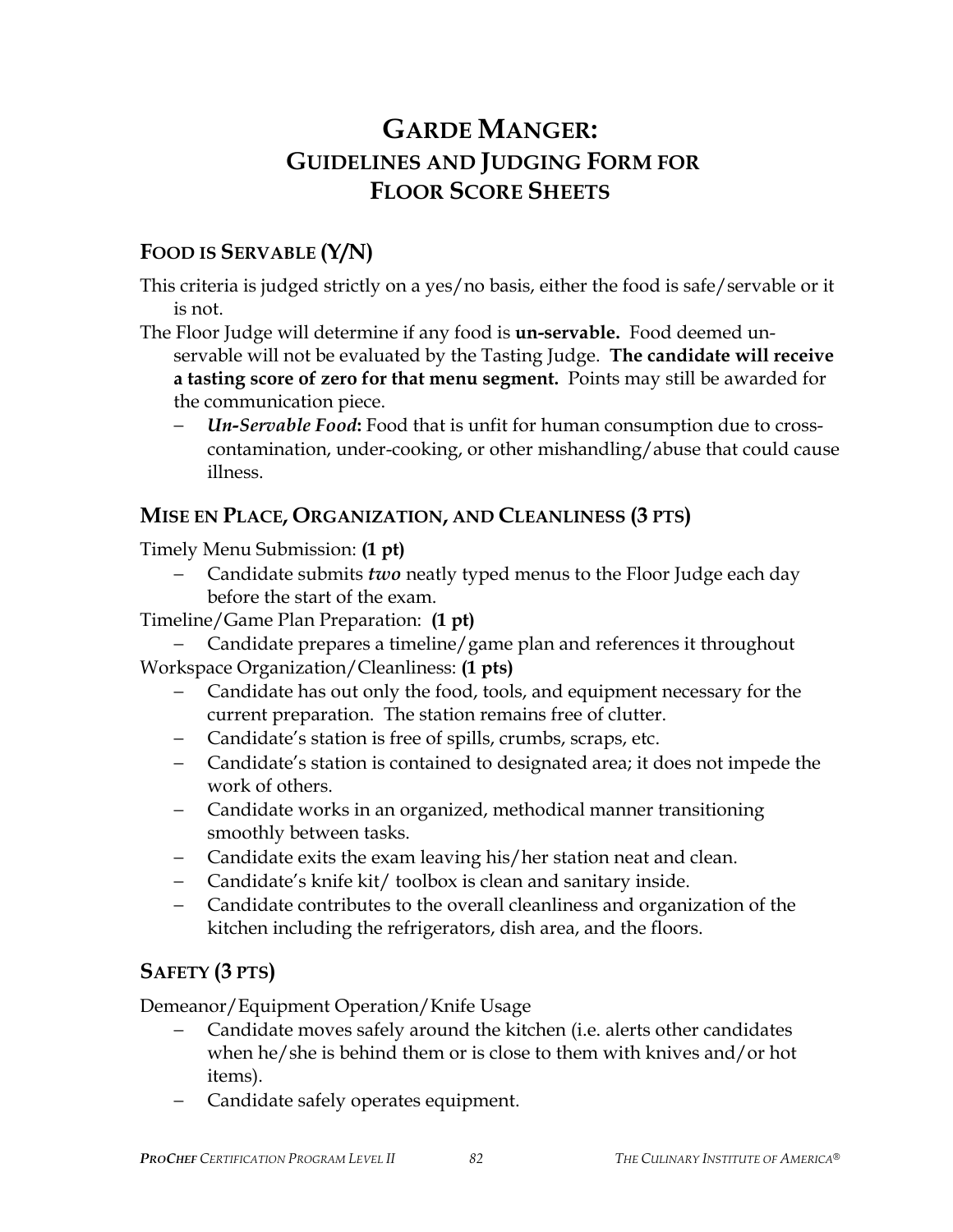### **SANITATION PROCEDURE (8 PTS)**

Candidate Enters Exam Wearing the Proper Uniform: **(1 pt)**

- − Non-slip kitchen shoes (ie. Kitchen Clogs), Chef's Pants, Chef's Coat, Toque\*, Apron\*, Side Towel\*, Pen, and Thermometer.
	- \*(Toque, Apron, and Side Towel are provided by the CIA)
- − Candidate's uniform is clean and properly maintained.
- − Candidate wears uniform at all times in the kitchen.

Appropriate Use of Gloves: **(1 pt)**

- − Candidate wears gloves when handling food items that are ready to eat, according to CIA policy.
- − Candidate wears gloves when plating food.

Avoids Cross-Contamination: **(1 pt)**

- − Candidate washes hands, cutting boards, knives, etc. when transitioning from fish to meat to vegetable or dairy preparation.
- − Candidate keeps all finished products away from raw ingredients.

− Candidate uses a clean tasting spoon every time – no "double-dipping"

Maintains Proper Food Temperatures: **(4 pts)**

− Candidate stores products properly and at the right temperatures according to ServSafe standards.

Proper Recycling: **(1 pt)**

Candidate uses the proper receptacles for the various types of waste.

### **COOKING TECHNIQUES, SKILLS, AND FUNDAMENTALS (13 PTS)**

Knife Skills **(2 pts)** 

− Candidate's knife cuts are precise and consistent.

Equipment Usage **(1 pts)** 

- − Candidate selects and uses appropriate equipment.
- Execution of Competencies **(5 pts)** 
	- Candidate properly executes all competencies.

Cooking Fundamentals/Techniques **(5 pts)** 

- − Candidate successfully executes regionally appropriate cooking techniques where applicable.
- − Candidate successfully executes all cooking fundamentals.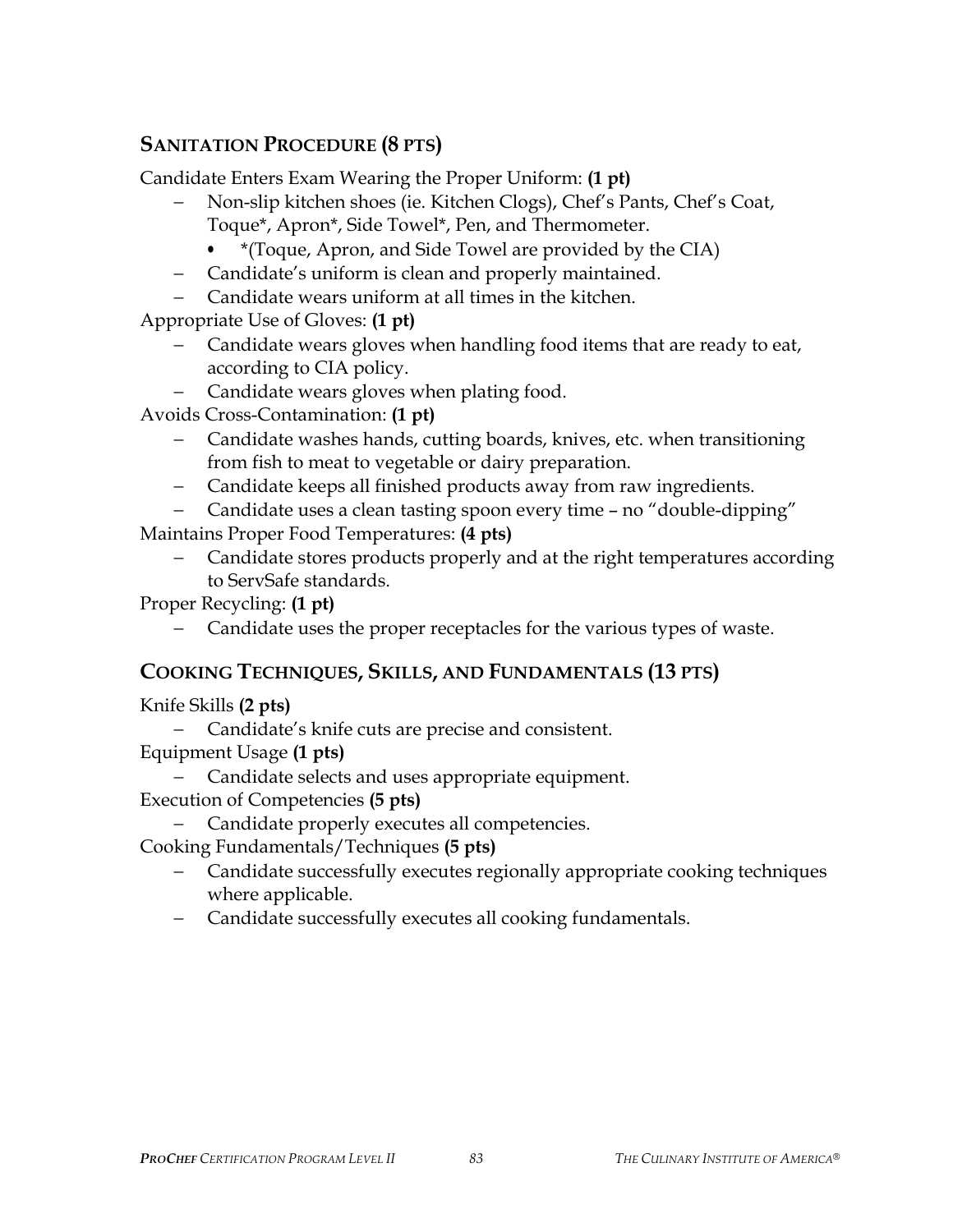# **PRACTICAL EXAMINATION KITCHEN FLOOR SCORE SHEET: GARDE MANGER (DAY ONE AND TWO)**

Candidate: example and the set of the set of the set of the set of the set of the set of the set of the set of the set of the set of the set of the set of the set of the set of the set of the set of the set of the set of t

Competencies: Brining/Curing, Smoking, Gelatin Use, Forcemeat

#### **Food is Servable: Y / N**

Any food deemed \***un-servable** by the Floor Judge will not be evaluated by the Tasting Judge. Candidate will receive a tasting score of **zero** for that menu segment.

| <b>Criteria</b>                                        | <b>Scores</b> | Total      |  |
|--------------------------------------------------------|---------------|------------|--|
| Mise en Place, Organization, and Cleanliness           |               |            |  |
| Timeline/Game Plan Preparation (1 pt)                  |               |            |  |
| <b>Workspace Organization/Cleanliness (2 pts)</b>      |               | /3         |  |
| <b>Safety</b>                                          |               |            |  |
| Demeanor/Equipment Operation/Knife Usage (3 pts)       |               | /3         |  |
| <b>Sanitation Procedure</b>                            |               |            |  |
| Proper Uniform (1 pt)                                  |               |            |  |
| Appropriate Use of Gloves (1 pt)                       |               |            |  |
| <b>Avoids Cross-Contamination (1 pt)</b>               |               |            |  |
| <b>Maintains Proper Food Temperatures (4 pts)</b>      |               |            |  |
| <b>Proper Recycling (1 pt)</b>                         |               | /8         |  |
| <b>Cooking Techniques, Skills, and Fundamentals</b>    |               |            |  |
| Knife Skills (2 pts)                                   |               |            |  |
| <b>Equipment Usage (2 pts)</b>                         |               |            |  |
| <b>Cooking Fundamentals/Techniques (10 pts)</b>        |               | /14        |  |
| <b>Ingredient Utilization, Storage, and Production</b> |               |            |  |
| Ingredient Utilization/Waste (1 pt)                    |               |            |  |
| Proper Storage (1 pt)                                  |               | $\sqrt{2}$ |  |
| <b>Timing of Service</b>                               |               |            |  |
| <b>Time Management (5 pts)</b>                         |               | /5         |  |
| <b>Total Score</b>                                     |               | /35        |  |

#### **Important Notes:**

**\*Un-Servable:** Food that is unfit for human consumption due to cross-contamination, under-cooking, or other mishandling/abuse that could cause illness

#### **Comments (on back):**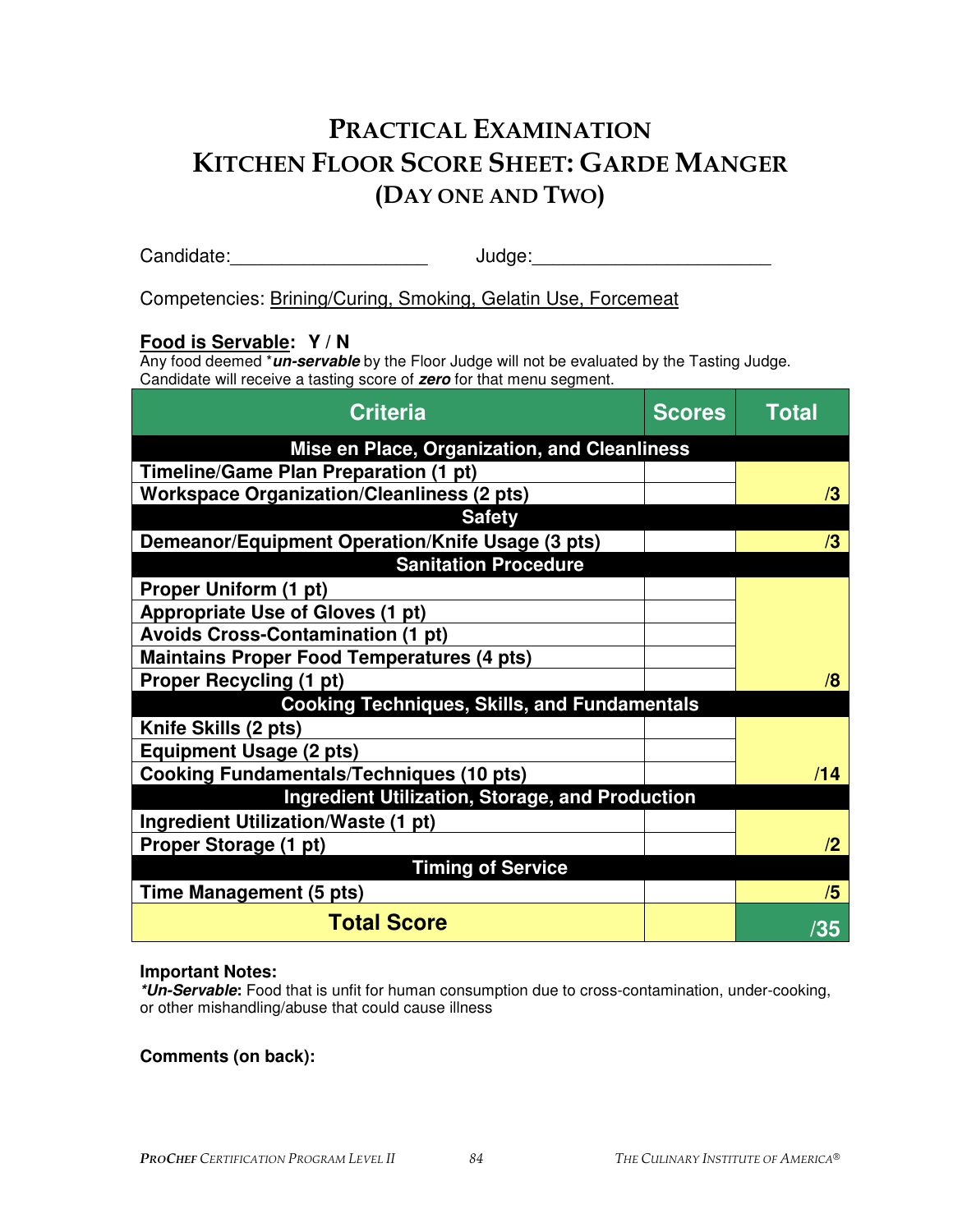# **PRACTICAL EXAMINATION KITCHEN FLOOR SCORE SHEET: GARDE MANGER**

Candidate:\_\_\_\_\_\_\_\_\_\_\_\_\_\_\_\_\_\_\_ Judge:\_\_\_\_\_\_\_\_\_\_\_\_\_\_\_\_\_\_\_\_\_\_\_

Competencies: Brining/Curing, Smoking, Gelatin Use, Forcemeat

#### **Food is Servable: Y / N**

Any food deemed \***un-servable** by the Floor Judge will not be evaluated by the Tasting Judge. Candidate will receive a tasting score of **zero** for that menu segment.

| <b>Criteria</b>                                           | <b>Scores</b> | <b>Total</b> |
|-----------------------------------------------------------|---------------|--------------|
| <b>Mise en Place, Organization, and Cleanliness</b>       |               |              |
| <b>Timely Menu Submission (1 pt)</b>                      |               |              |
| Timeline/Game Plan Preparation (1 pt)                     |               |              |
| <b>Workspace Organization/Cleanliness (1 pt)</b>          |               | /3           |
| <b>Safety</b>                                             |               |              |
| Demeanor/Equipment Operation/Knife Usage (3 pts)          |               | /3           |
| <b>Sanitation Procedure</b>                               |               |              |
| Proper Uniform (1 pt)                                     |               |              |
| <b>Appropriate Use of Gloves (1 pt)</b>                   |               |              |
| <b>Avoids Cross-Contamination (1 pt)</b>                  |               |              |
| <b>Maintains Proper Food Temperatures (4 pts)</b>         |               |              |
| <b>Proper Recycling (1 pt)</b>                            |               | /8           |
| <b>Cooking Techniques, Skills, and Fundamentals</b>       |               |              |
| Knife Skills (2 pts)                                      |               |              |
| <b>Equipment Usage (1 pt)</b>                             |               |              |
| <b>Execution of Competencies (5 pts)</b>                  |               |              |
| <b>Cooking Fundamentals/Techniques (5 pts)</b>            |               | /13          |
| <b>Ingredient Utilization, Storage, and Production</b>    |               |              |
| Usable TrimIngredient Utilization/Waste (1 pt)            |               |              |
| Proper Storage (1 pt)                                     |               |              |
| <b>Accurate Production Quantity/Yield(1 pt)</b>           |               | /3           |
| <b>Timing of Service</b>                                  |               |              |
| All food served within 15 min. window** (-5 pts to 5 pts) |               | /5           |
| <b>Total Score</b>                                        |               | /35          |

#### **Important Notes:**

**\*Un-Servable:** Food that is unfit for human consumption due to cross-contamination, under-cooking, or other mishandling/abuse that could cause illness

\*\*After your window closes, you will have an additional 10 minutes to serve your food. However, you will be deducted 1 point per minute, which can result in a negative score of -5 pts. If you miss both the 15 minute window and the 10 minute grace period, your food will not be tasted until all other candidates have been evaluated.

#### **Comments (on back):**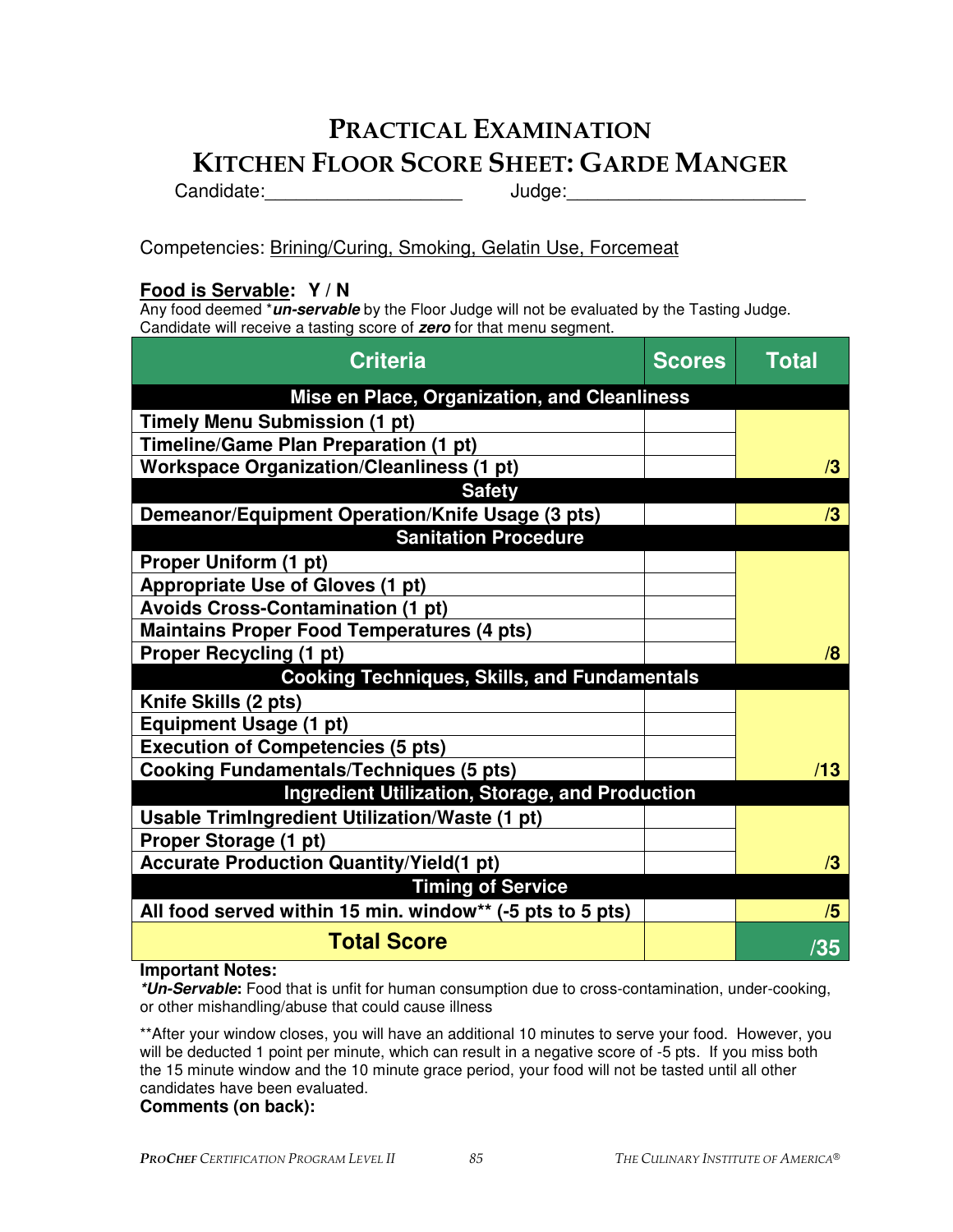# **GARDE MANGER: GUIDELINES AND JUDGING FORM FOR TASTING SCORE SHEETS**

### **PRESENTATION (20 PTS)**

Functional Garnish **(2 pts)**

- − Candidate uses a garnish that is appropriate to the dish and is edible. Balance **(7 pts)**
	- − Candidate's choice of ingredients and cooking techniques are complementary to the dish.

Visual Appeal **(8 pts)**

- − Unity: Candidate's plate presents a cohesive unit.
- − Focus: Candidate's plate has an identifiable focal point.
- − Flow: Candidate's plate demonstrates flow from item to item.

Consistency of Plating **(1 pt)**

− Candidate's final products are consistent across the plates.

Plate Cleanliness **(2 pts)**

− Candidate's plate should have nothing on the rim.

# **TASTE (20 PTS)**

Appropriate Temperature **(2 pts)**

- − Candidate's food items and plate are at the appropriate temperature: Texture **(3 pts)**
	- − Candidate's dish has the appropriate texture.

Aroma/Flavor Development **(10 pts)**

- − Candidate's dish has an appealing aroma that stimulates the appetite.
- − Candidate's dish exhibits full flavor development through proper execution of cooking techniques.

Seasoning **(5 pts)**

− Candidate's dish is flavorful and properly seasoned.

# **EXECUTION (20 PTS)**

Ingredient Selection **(1 pt)**

− Candidate selects appropriate ingredients.

Knife Cuts **(4 pts)**

- − Candidate's knife cuts are of the appropriate size and shape.
- − All items are sliced appropriately (if applicable).

Portion Size **(1 pt)**

− Candidate serves the appropriate amount of the dish.

Culinary Fundamentals and/or Competency **(14 pts)**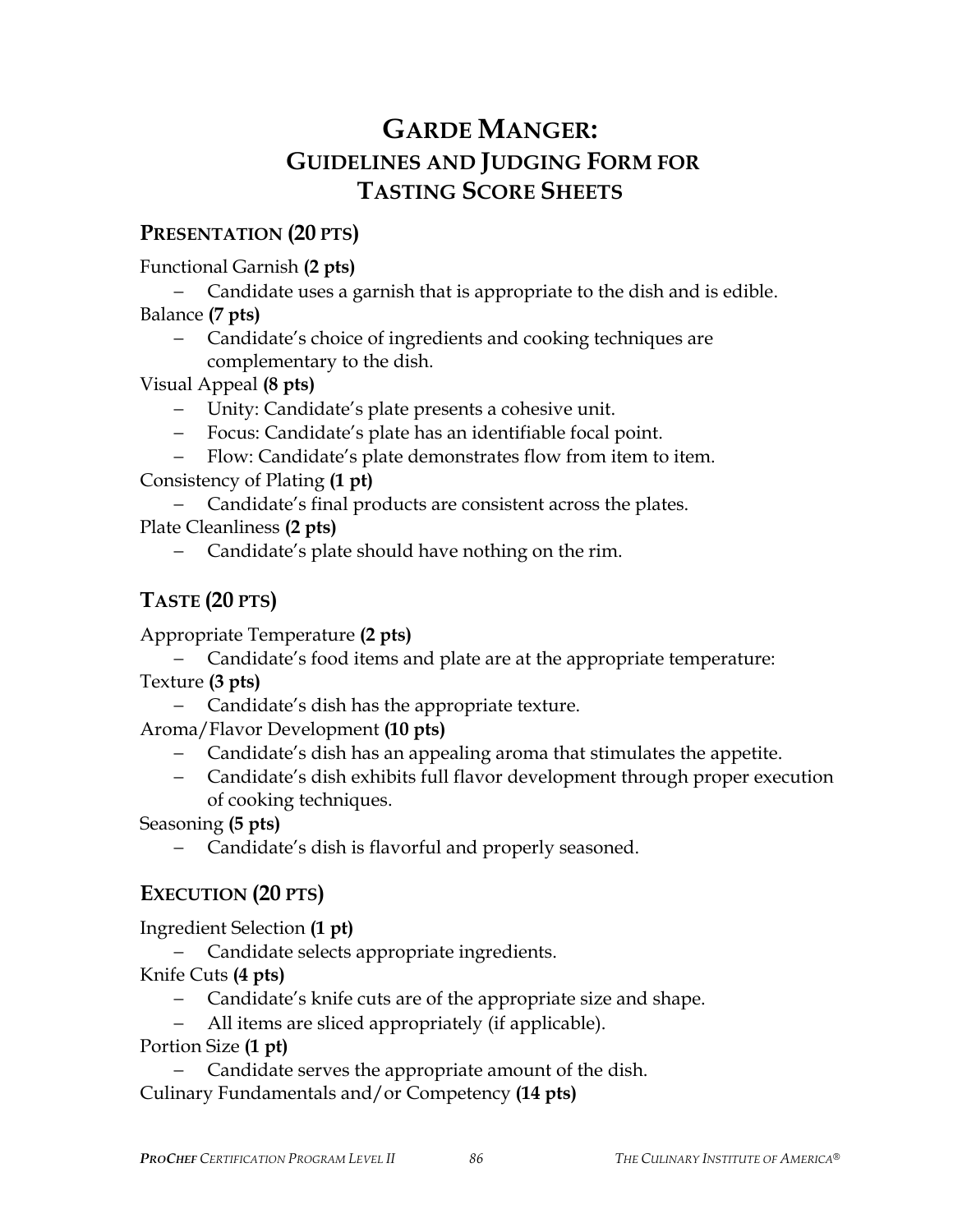− Candidate successfully applies appropriate cooking methods to all items.

### **COMMUNICATION (2.5 PTS EACH = 5 PTS)**

Menu Discussion

− Candidate is able to intelligently and concisely describe and discuss the items on the menu.

Discuss Positives/Negatives of Execution

− Candidate is able to discuss the positive and negative aspects of his/her experience in the kitchen for the day.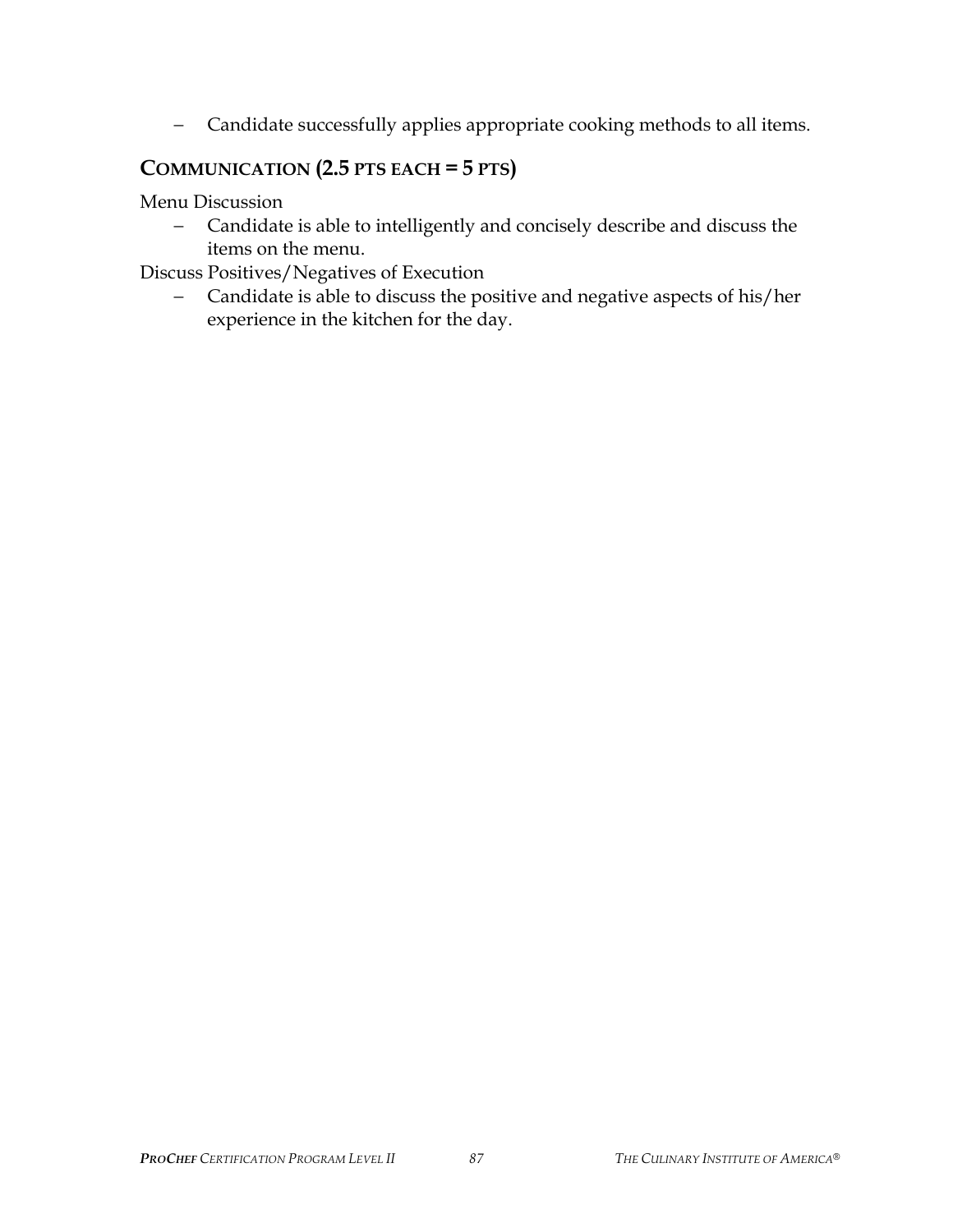# **PRACTICAL EXAMINATION TASTING AND SKILL EVALUATION SHEET: GARDE MANGER**

Candidate:\_\_\_\_\_\_\_\_\_\_\_\_\_\_\_\_ Judge:\_\_\_\_\_\_\_\_\_\_\_\_\_\_\_\_\_\_\_\_

Competencies: Brining/Curing, Smoking, Gelatin Use, Forcemeat

| <b>Criteria</b>                        | <b>Score</b>            |                                   |                | Avg. |
|----------------------------------------|-------------------------|-----------------------------------|----------------|------|
| <b>Presentation</b>                    | <b>Hors</b><br>D'oeuvre | <b>Plated</b><br><b>Appetizer</b> | <b>Platter</b> |      |
| <b>Functional Garnish (2 pts)</b>      |                         |                                   |                |      |
| Balance (7 pts)                        |                         |                                   |                |      |
| <b>Visual Appeal (8 pts)</b>           |                         |                                   |                |      |
| <b>Consistency of Plating (1 pt)</b>   |                         |                                   |                |      |
| <b>Plate Cleanliness (2 pts)</b>       |                         |                                   |                |      |
| <b>Totals:</b>                         | /20                     | /20                               | /20            | /20  |
| <b>Taste</b>                           | <b>Hors</b><br>D'oeuvre | <b>Plated</b><br><b>Appetizer</b> | <b>Platter</b> |      |
| <b>Appropriate Temperature (2 pts)</b> |                         |                                   |                |      |
| Texture (3 pts)                        |                         |                                   |                |      |
| Aroma/Flavor Development (10 pts)      |                         |                                   |                |      |
| Seasoning (5 pts)                      |                         |                                   |                |      |
| <b>Totals:</b>                         | /20                     | /20                               | /20            | /20  |
| <b>Execution</b>                       | <b>Hors</b><br>D'oeuvre | <b>Plated</b><br><b>Appetizer</b> | <b>Platter</b> |      |
| <b>Ingredient Selection (1 pt)</b>     |                         |                                   |                |      |
| Knife Cuts (4 pts)                     |                         |                                   |                |      |
| Portion Size (1 pt)                    |                         |                                   |                |      |
| <b>Culinary Fundamentals and/or</b>    |                         |                                   |                |      |
| <b>Competencies (14 pts)</b>           |                         |                                   |                |      |
| <b>Totals:</b>                         | /20                     | /20                               | /20            | /20  |
| <b>Communication</b>                   | <b>Hors</b><br>D'oeuvre | <b>Plated</b><br><b>Appetizer</b> | <b>Platter</b> |      |
| <b>Menu Discussion (2.5 pts)</b>       |                         |                                   |                |      |
| Discuss Pos./Neg. of Exec. (2.5 pts)   |                         |                                   |                |      |
| <b>Totals:</b>                         | /5                      | /5                                | /5             | /5   |
| <b>Total Scores:</b>                   | /65                     | /65                               | /65            | /65  |

**Important Notes:** Any food deemed **un-servable** by the Floor Judge will not be evaluated by the Tasting Judge. Candidate will receive a tasting score of **zero** for that menu segment. Points may still be awarded for the communication piece.

#### **Comments:**